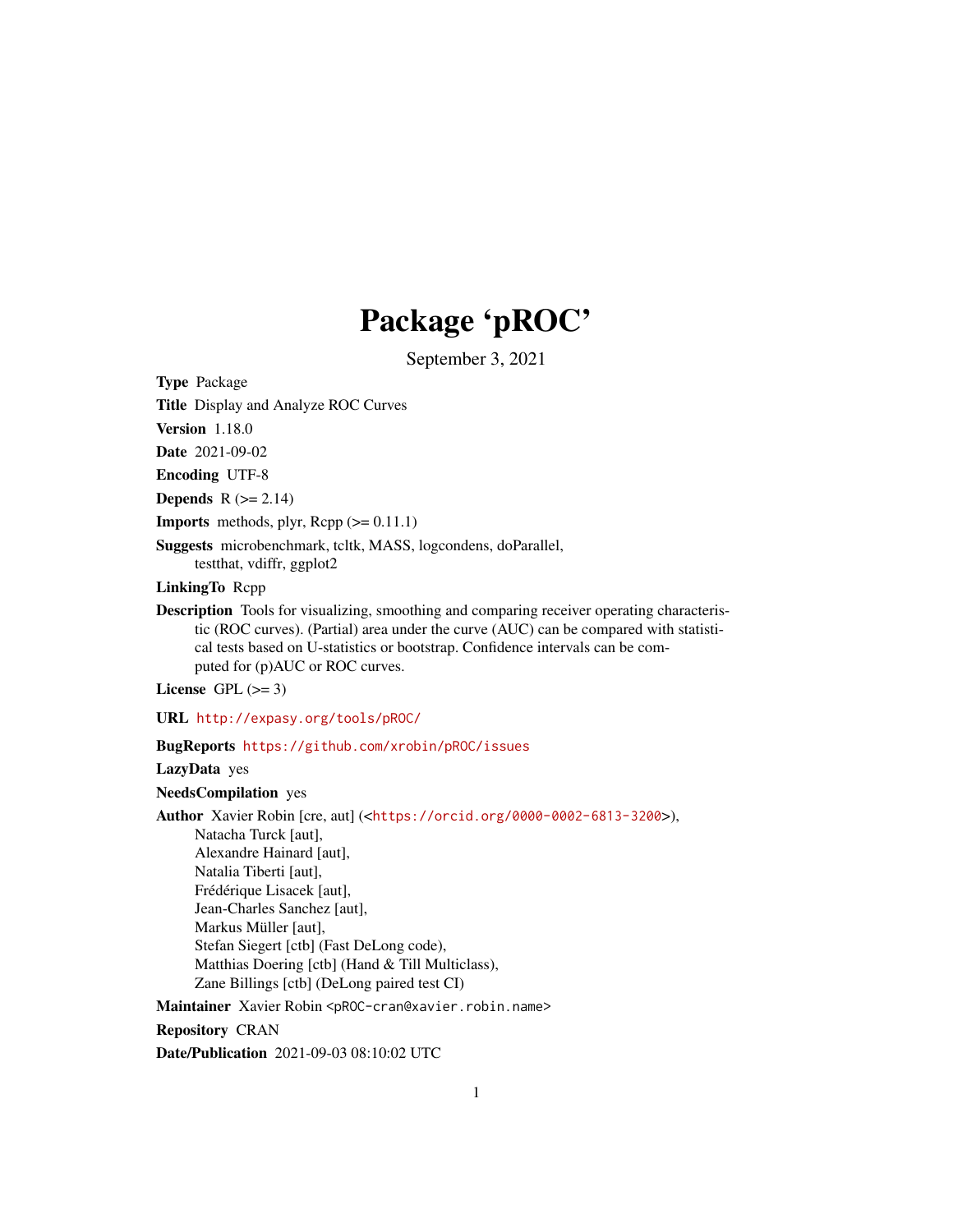# <span id="page-1-0"></span>R topics documented:

|       |         | $\overline{2}$ |
|-------|---------|----------------|
|       |         | -10            |
|       |         | 12             |
|       |         | 13             |
|       | ci      | 16             |
|       | ci auc- | 18             |
|       |         | 22             |
|       |         | 26             |
|       |         | 29             |
|       |         | 32             |
|       |         | 35             |
|       |         | 40             |
|       |         | 41             |
|       |         | 47             |
|       |         | 48             |
|       |         | 49             |
|       |         | 50             |
|       |         | 52             |
|       |         | 55             |
|       |         | 57             |
|       |         | 63             |
|       |         | 67             |
|       |         | 69             |
|       |         | 76             |
|       |         | 83             |
|       |         | 89             |
| Index |         | 94             |

<span id="page-1-1"></span>pROC-package *pROC*

#### Description

Tools for visualizing, smoothing and comparing receiver operating characteristic (ROC curves). (Partial) area under the curve (AUC) can be compared with statistical tests based on U-statistics or bootstrap. Confidence intervals can be computed for (p)AUC or ROC curves. Sample size / power computation for one or two ROC curves are available.

#### Details

The basic unit of the pROC package is the [roc](#page-68-1) function. It will build a ROC curve, smooth it if requested (if smooth=TRUE), compute the AUC (if auc=TRUE), the confidence interval (CI) if requested (if ci=TRUE) and plot the curve if requested (if plot=TRUE).

The [roc](#page-68-1) function will call [smooth](#page-82-1), [auc](#page-12-1), [ci](#page-15-1) and [plot](#page-56-1) as necessary. See these individual functions for the arguments that can be passed to them through [roc](#page-68-1). These function can be called separately.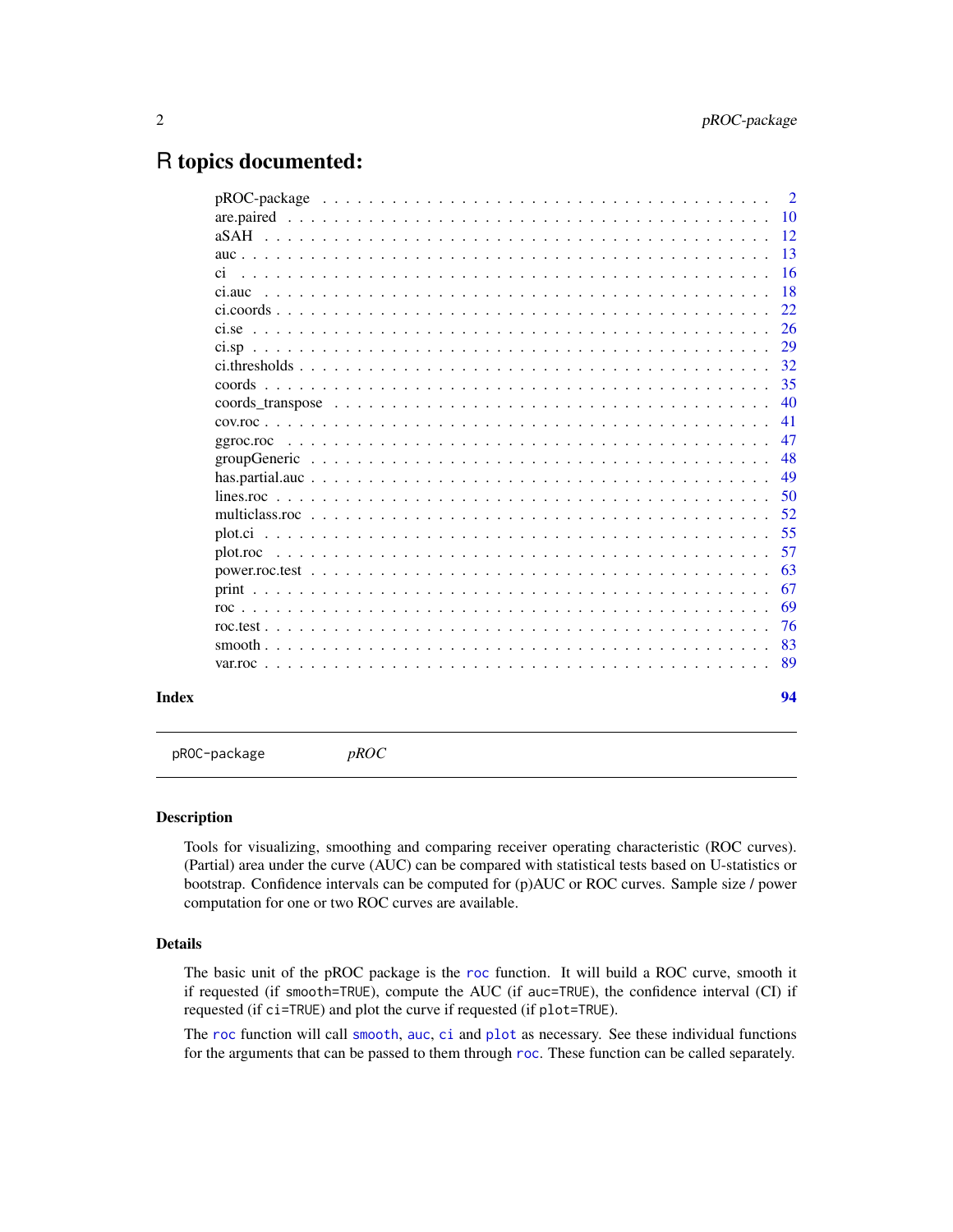# pROC-package 3

Two paired (that is [roc](#page-68-1) objects with the same response) or unpaired (with different response) ROC curves can be compared with the roc. test function.

# **Citation**

If you use pROC in published research, please cite the following paper:

Xavier Robin, Natacha Turck, Alexandre Hainard, Natalia Tiberti, Frédérique Lisacek, Jean-Charles Sanchez and Markus Müller (2011). "pROC: an open-source package for R and S+ to analyze and compare ROC curves". *BMC Bioinformatics*, 12, p. 77. DOI: doi: [10.1186/147121051277](https://doi.org/10.1186/1471-2105-12-77)

Type citation("pROC") for a BibTeX entry.

The authors would be glad to hear how pROC is employed. You are kindly encouraged to notify Xavier Robin <pROC-cran@xavier.robin.name> about any work you publish.

#### Abbreviations

The following abbreviations are employed extensively in this package:

- ROC: receiver operating characteristic
- AUC: area under the ROC curve
- pAUC: partial area under the ROC curve
- CI: confidence interval
- SP: specificity
- SE: sensitivity

# Functions

| roc             | Build a ROC curve                                           |
|-----------------|-------------------------------------------------------------|
| are.paired      | Dertermine if two ROC curves are paired                     |
| auc             | Compute the area under the ROC curve                        |
| ci              | Compute confidence intervals of a ROC curve                 |
| $ci$ . auc      | Compute the CI of the AUC                                   |
| ci.coords       | Compute the CI of arbitrary coordinates                     |
| ci.se           | Compute the CI of sensitivities at given specificities      |
| $ci$ .sp        | Compute the CI of specificities at given sensitivities      |
| ci.thresholds   | Compute the CI of specificity and sensitivity of thresholds |
| ci.coords       | Compute the CI of arbitrary coordinates                     |
| coords          | Coordinates of the ROC curve                                |
| COV             | Covariance between two AUCs                                 |
| ggroc           | Plot a ROC curve with <b>ggplot2</b>                        |
| has.partial.auc | Determine if the ROC curve have a partial AUC               |
| lines.roc       | Add a ROC line to a ROC plot                                |
| plot.ci         | Plot CIs                                                    |
| plot            | Plot a ROC curve                                            |
| power.roc.test  | Sample size and power computation                           |
| print           | Print a ROC curve object                                    |
| roc.test        | Compare two ROC curves                                      |
| smooth          | Smooth a ROC curve                                          |
| var             | Variance of the AUC                                         |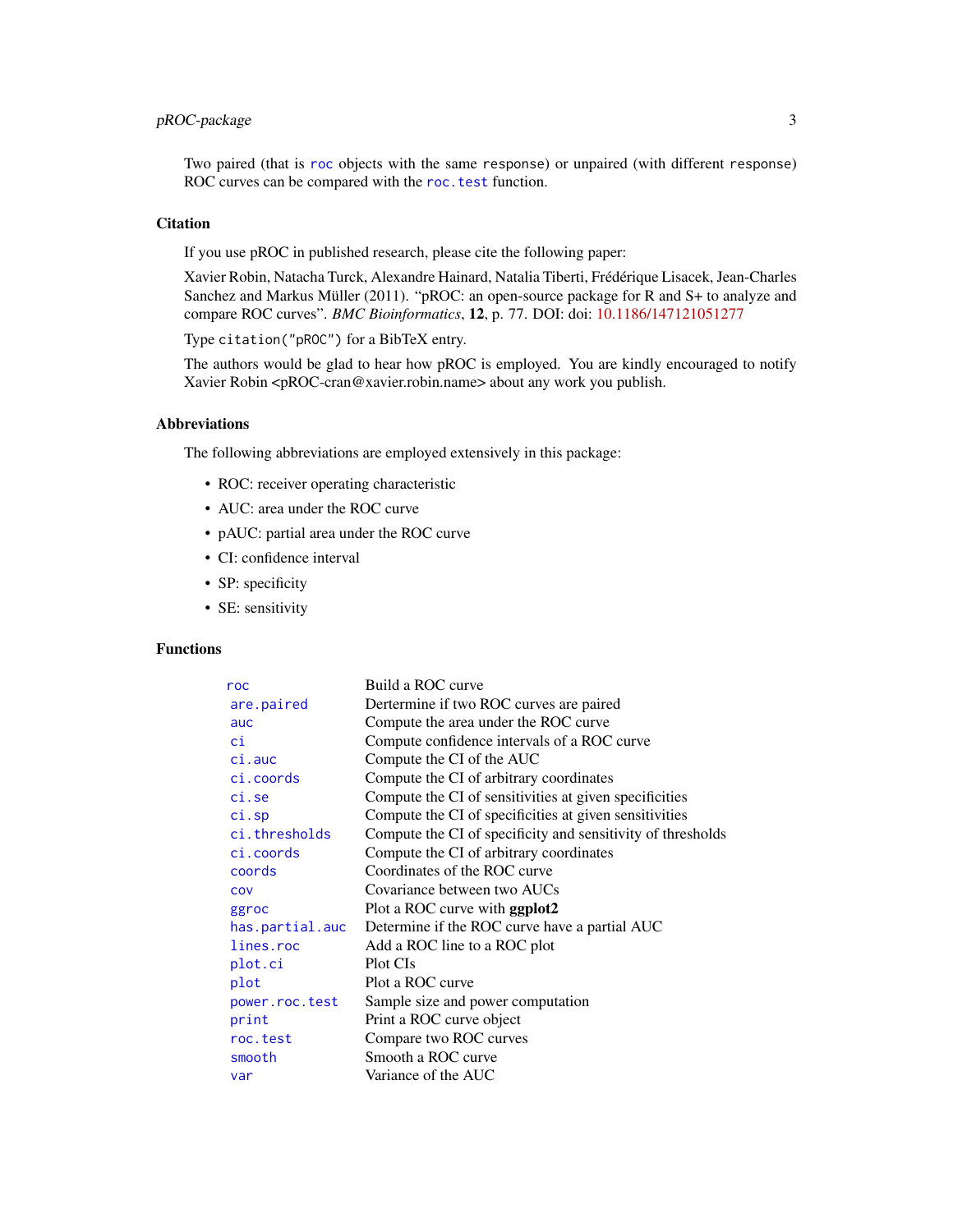# Dataset

This package comes with a dataset of 141 patients with aneurysmal subarachnoid hemorrhage: [aSAH](#page-11-1).

# Installing and using

To install this package, make sure you are connected to the internet and issue the following command in the R prompt:

install.packages("pROC")

To load the package in R:

library(pROC)

#### Experimental: pipelines

Since version 1.15.0, the [roc](#page-68-1) function can be used in pipelines, for instance with dplyr or magrittr. This is still a highly experimental feature and will change significantly in future versions (see [issue](https://github.com/xrobin/pROC/issues/54) [54\)](https://github.com/xrobin/pROC/issues/54). The [roc.data.frame](#page-68-2) method supports both standard and non-standard evaluation (NSE), and the [roc\\_](#page-68-2) function supports standard evaluation only.

```
library(dplyr)
aSAH %>%
    filter(gender == "Female") %>%
    roc(outcome, s100b)
```
By default it returns the [roc](#page-68-1) object, which can then be piped to the [coords](#page-34-1) function to extract coordinates that can be used in further pipelines.

```
aSAH %>%
   filter(gender == "Female") %>%
   roc(outcome, s100b) %>%
   coords(transpose=FALSE) %>%
    filter(sensitivity > 0.6,
           specificity > 0.6)
```
More details and use cases are available in the [roc](#page-68-1) help page.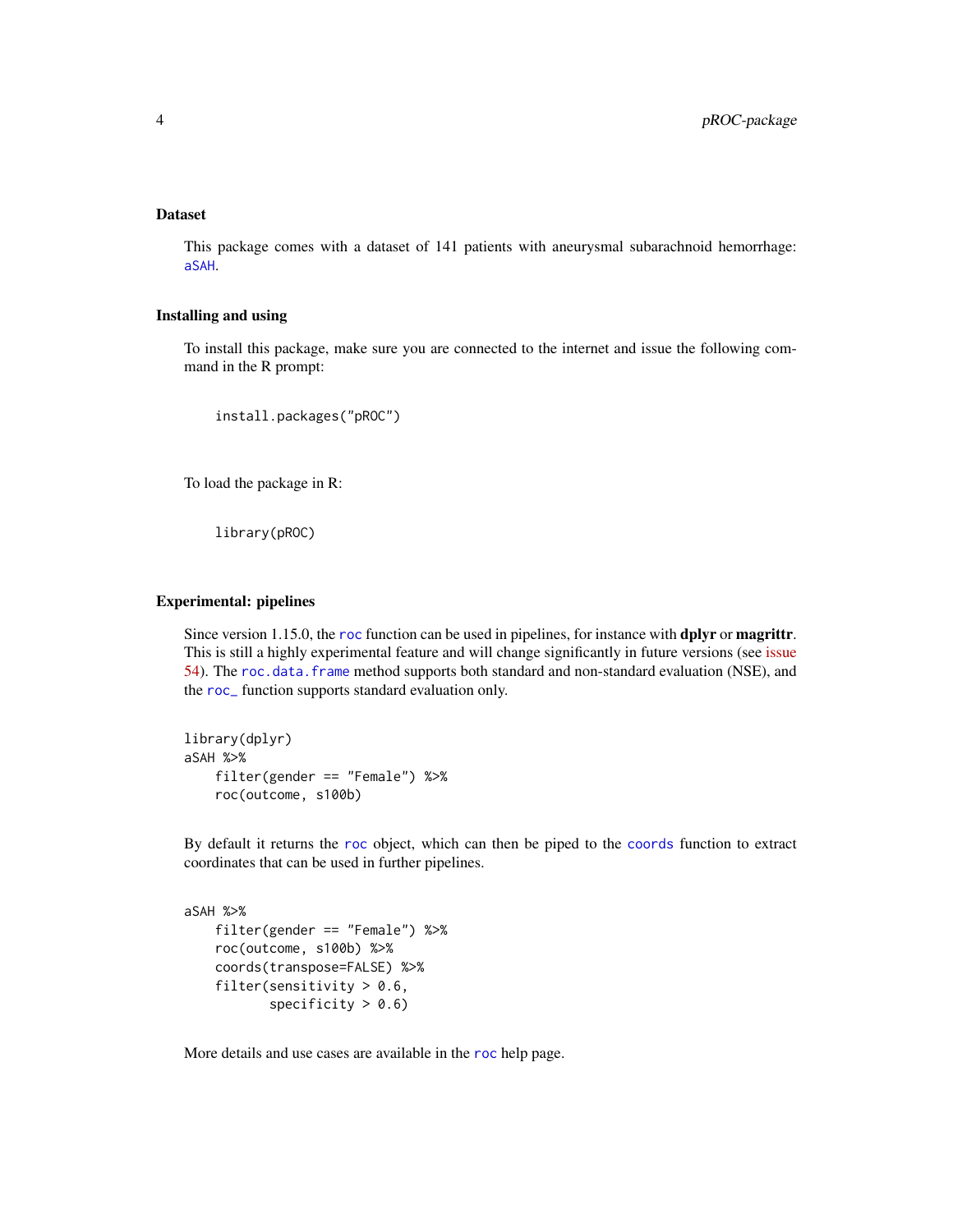# pROC-package 5

#### Bootstrap

All the bootstrap operations for [significance testing,](#page-75-1) [confidence interval,](#page-15-1) [variance](#page-88-2) and [covariance](#page-40-2) computation are performed with non-parametric stratified or non-stratified resampling (according to the stratified argument) and with the percentile method, as described in Carpenter and Bithell (2000) sections 2.1 and 3.3.

Stratification of bootstrap can be controlled with boot.stratified. In stratified bootstrap (the default), each replicate contains the same number of cases and controls than the original sample. Stratification is especially useful if one group has only little observations, or if groups are not balanced.

The number of bootstrap replicates is controlled by boot.n. Higher numbers will give a more precise estimate of the significance tests and confidence intervals but take more time to compute. 2000 is recommanded by Carpenter and Bithell (2000) for confidence intervals. In our experience this is sufficient for a good estimation of the first significant digit only, so we recommend the use of 10000 bootstrap replicates to obtain a good estimate of the second significant digit whenever possible.

Progress bars: A progressbar shows the progress of bootstrap operations. It is handled by the plyr package (Wickham, 2011), and is created by the progress\_ $*$  family of functions. Sensible defaults are guessed during the package loading:

- In non[-interactive](#page-0-0) mode, no progressbar is displayed.
- In embedded GNU Emacs "ESS", a [txtProgressBar](#page-0-0)
- In Windows, a [winProgressBar](#page-0-0) bar.
- In Windows, a winProgressBar bar.
- In other systems with or without a graphical display, a [txtProgressBar](#page-0-0).

The default can be changed with the option "pROCProgress". The option must be a list with a name item setting the type of progress bar ("none", "win", "tk" or "text"). Optional items of the list are "width", "char" and "style", corresponding to the arguments to the underlying progressbar functions. For example, to force a text progress bar:

options(pROCProgress = list(name = "text", width = NA, char = "=", style = 3)

To inhibit the progress bars completely:

options(pROCProgress = list(name = "none"))

#### Handling large datasets

Algorithms: Over the years, a significant amount of time has been invested in making pROC run faster and faster. From the naive algorithm iterating over all thresholds implemented in the first version (algorithm = 1), we went to a  $C++$  implementation (with **Rcpp**, algorithm = 3), and a different algorithm using cummulative sum of responses sorted by the predictor, which scales only with the number of data points, independently on the number of thresholds (algorithm = 2). The curves themselves are identical, but computation time has been decreased massively.

Since version 1.12, pROC was able to automatically select the fastest algorithm for your dataset based on the number of thresholds of the ROC curve. Initially this number was around 1500 thresholds, above which algorithm 3 was selected. But with pROC 1.15 additional code profiling enabled us implement additional speedups that brought this number down to less than 100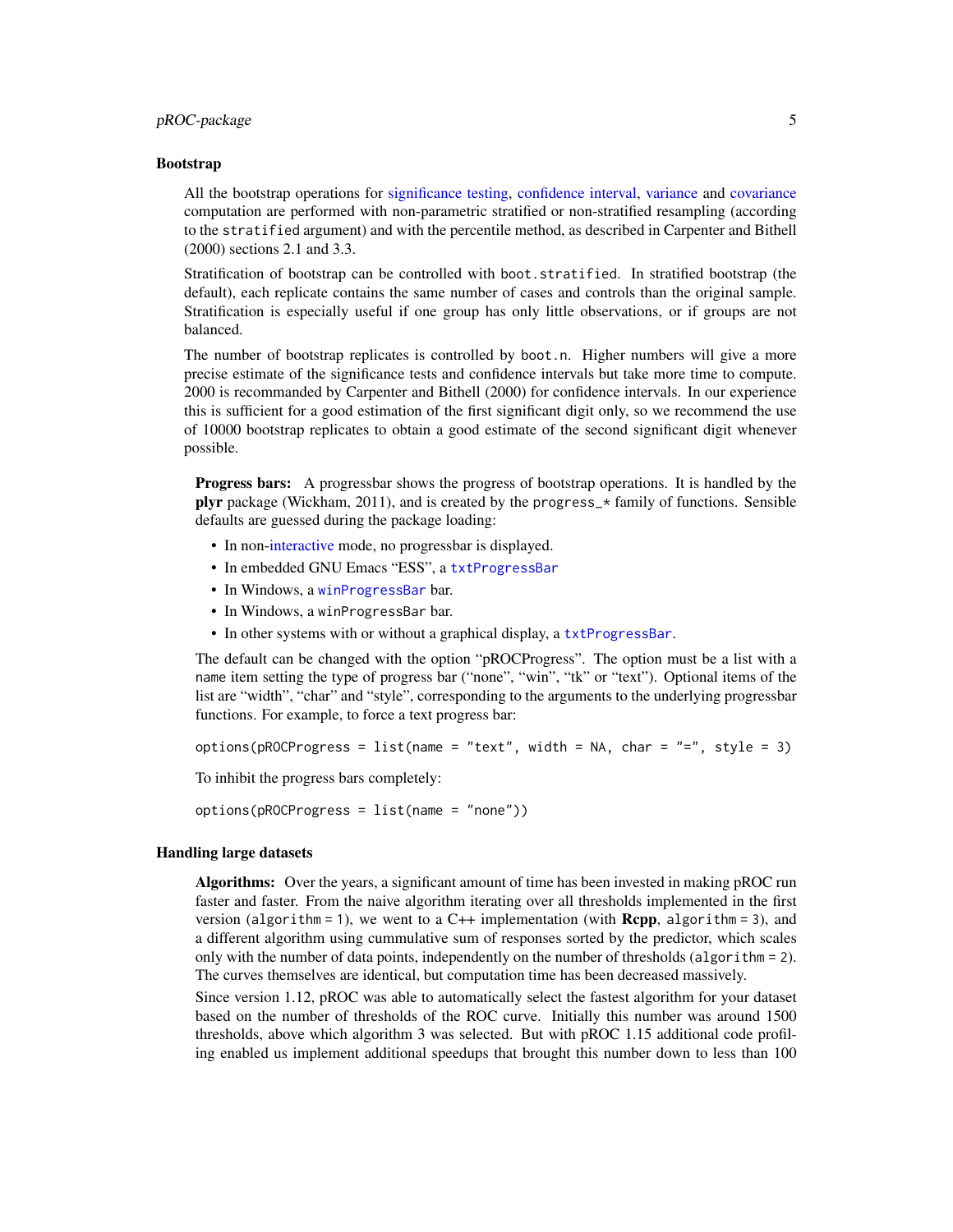thresholds. As the detection of the number of thresholds itself can have a large impact comparatively (up to 10% now), a new algorithm = 6 was implemented, which assumes that [ordered](#page-0-0) datasets should have relatively few levels, and hence thresholds. These predictors are processed with algorithm = 3. Any numeric dataset is now assumed to have a sufficient number of thresholds to be processed with algorithm = 2 efficiently. In the off-chance that you have a very large numeric dataset with very few thresholds, algorithm = 3 can be selected manually (in the call to [roc](#page-68-1)). For instance with 5 thresholds you can expect a speedup of around to 3 times. This effect disappears altogether as soon as the curve gets to 50-100 thresholds.

This simple selection should work in most cases. However if you are unsure or want to test it for yourself, use algorithm=0 to run a quick benchmark between 2 and 3. Make sure microbenchmark is installed. Beware, this is very slow as it will repeat the computation 10 times to obtain a decent estimate of each algorithm speed.

if (!requireNamespace("microbenchmark")) install.packages("microbenchmark")

```
# First a ROC curve with many thresholds. Algorithm 2 is much faster.
response \le- rbinom(5E3, 1, .5)
predictor <- rnorm(5E3)
rocobj \leq roc(response, predictor, algorithm = 0)
```

```
# Next a ROC curve with few thresholds but more data points
response \le- rbinom(1E6, 1, .5)
predictor <- rpois(1E6, 1)
rocobj \leq roc(response, predictor, algorithm = 0)
```
Other functions have been optimized too, and bottlenecks removed. In particular, the coords function is orders of magnitude faster in pROC 1.15. The DeLong algorithm has been improved in versions 1.6, 1.7 and 1.9.1, and currently uses a much more efficient algorithm, both in computation time and memory footprint. We will keep working on improvements to make pROC more suited to large datasets in the future.

Boostrap: Bootstrap is typically slow because it involves repeatedly computing the ROC curve (or a part of it).

Some bootstrap functions are faster than others. Typically, [ci.thresholds](#page-31-1) is the fastest, and [ci.coords](#page-21-1) the slowest. Use [ci.coords](#page-21-1) only if the CI you need cannot be computed by the specialized CI functions ci. thresholds, [ci.se](#page-25-1) and [ci.sp](#page-28-1). Note that [ci.auc](#page-17-1) cannot be replaced anyway.

A naive way to speed-up the boostrap is by removing the progress bar:

```
rocobj <- roc(response, round(predictor))
system.time(ci(rocobj))
system.time(ci(rocobj, progress = "none"))
```
It is of course possible to reduce the number of boostrap iterations. See the boot.n argument to [ci](#page-15-1). This will reduce the precision of the bootstrap estimate.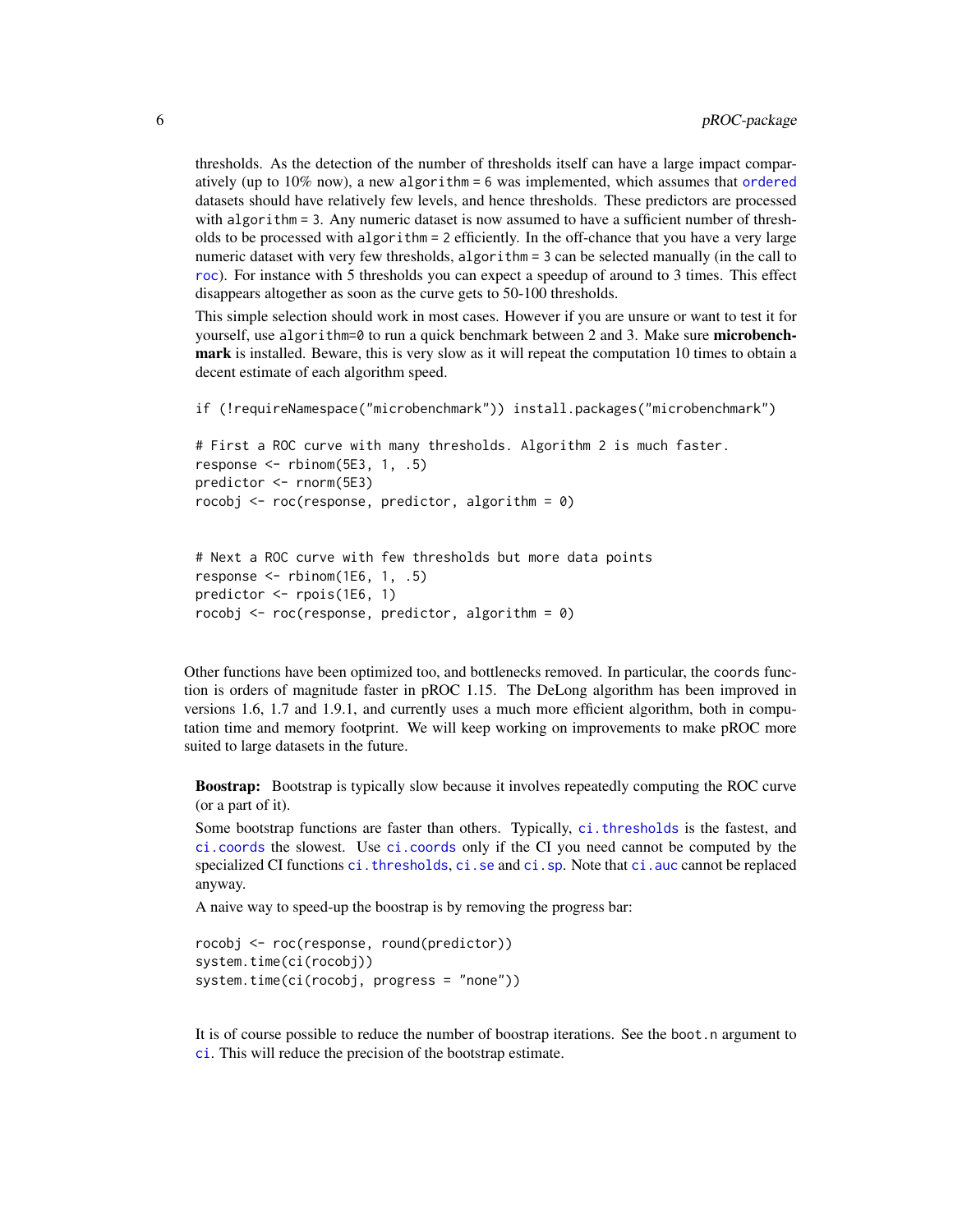*Parallel processing:* Bootstrap operations can be performed in parallel. The backend provided by the **plyr** package is used, which in turn relies on the **foreach** package. To enable parallell processing, you first need to load an adaptor for the **foreach** package (**doMC**, doMPI, doParallel, doRedis, doRNG or doSNOW)), register the backend, and set parallel=TRUE.

```
library(doParallel)
registerDoParallel(cl <- makeCluster(getOption("mc.cores", 2)))
ci(rocobj, method="bootstrap", parallel=TRUE)
stopCluster(cl)
```
Progress bars are not available when parallel processing is enabled.

Using DeLong instead of boostrap: DeLong is an asymptotically exact method to evaluate the uncertainty of an AUC (DeLong *et al.* (1988)). Since version 1.9, pROC uses the algorithm proposed by Sun and Xu (2014) which has an O(N log N) complexity and is always faster than bootstrapping. By default, pROC will choose the DeLong method whenever possible.

```
rocobj <- roc(response, round(predictor), algorithm=3)
system.time(ci(rocobj, method="delong"))
system.time(ci(rocobj, method="bootstrap", parallel = TRUE))
```
### Author(s)

Xavier Robin, Natacha Turck, Jean-Charles Sanchez and Markus Müller

Maintainer: Xavier Robin <pROC-cran@xavier.robin.name>

#### References

James Carpenter and John Bithell (2000) "Bootstrap condence intervals: when, which, what? A practical guide for medical statisticians". *Statistics in Medicine* 19, 1141–1164. DOI: doi: [10.1002/](https://doi.org/10.1002/(SICI)1097-0258(20000515)19:9<1141::AID-SIM479>3.0.CO;2-F) [\(SICI\)10970258\(20000515\)19:9<1141::AIDSIM479>3.0.CO;2F.](https://doi.org/10.1002/(SICI)1097-0258(20000515)19:9<1141::AID-SIM479>3.0.CO;2-F)

Elisabeth R. DeLong, David M. DeLong and Daniel L. Clarke-Pearson (1988) "Comparing the areas under two or more correlated receiver operating characteristic curves: a nonparametric approach". *Biometrics* 44, 837–845.

Tom Fawcett (2006) "An introduction to ROC analysis". *Pattern Recognition Letters* 27, 861–874. DOI: doi: [10.1016/j.patrec.2005.10.010.](https://doi.org/10.1016/j.patrec.2005.10.010)

Xavier Robin, Natacha Turck, Alexandre Hainard, *et al.* (2011) "pROC: an open-source package for R and S+ to analyze and compare ROC curves". *BMC Bioinformatics*, 7, 77. DOI: doi: [10.1186/](https://doi.org/10.1186/1471-2105-12-77) [147121051277.](https://doi.org/10.1186/1471-2105-12-77)

Xu Sun and Weichao Xu (2014) "Fast Implementation of DeLongs Algorithm for Comparing the Areas Under Correlated Receiver Operating Characteristic Curves". *IEEE Signal Processing Letters*, 21, 1389–1393. DOI: doi: [10.1109/LSP.2014.2337313.](https://doi.org/10.1109/LSP.2014.2337313)

Hadley Wickham (2011) "The Split-Apply-Combine Strategy for Data Analysis". *Journal of Statistical Software*, 40, 1–29. URL: [www.jstatsoft.org/v40/i01.](https://www.jstatsoft.org/v40/i01)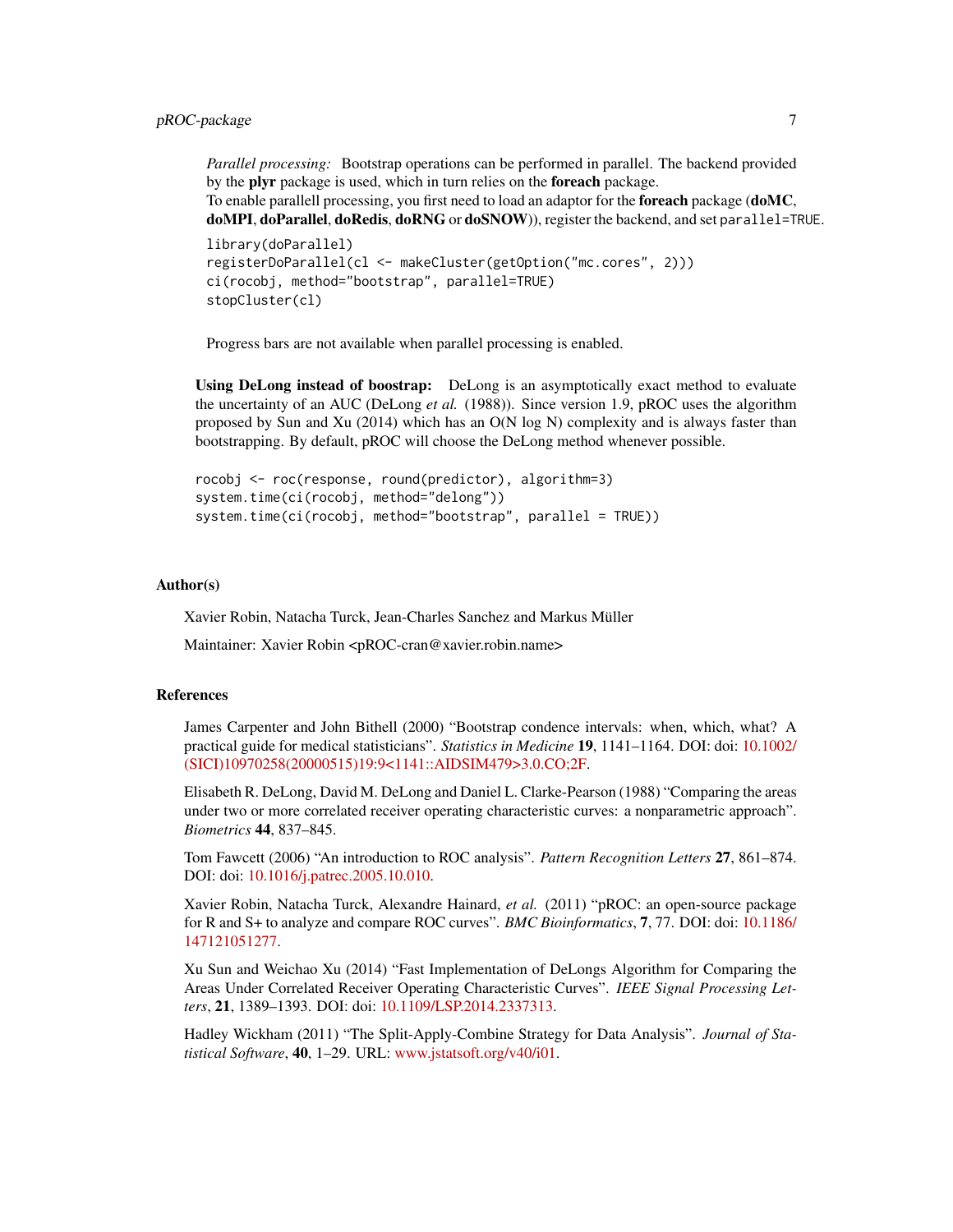# See Also

CRAN packages ROCR, verification or Bioconductor's roc for ROC curves.

CRAN packages plyr, MASS and logcondens employed in this package.

#### Examples

```
data(aSAH)
```

```
## Build a ROC object and compute the AUC ##
roc1 <- roc(aSAH$outcome, aSAH$s100b)
print(roc1)
# With a formula
roc(outcome ~ s100b, aSAH)
# With pipes, dplyr-style:
## Not run:
library(dplyr)
aSAH %>% roc(outcome, s100b)
## End(Not run)
# Create a few more curves for the next examples
roc2 <- roc(aSAH$outcome, aSAH$wfns)
roc3 <- roc(aSAH$outcome, aSAH$ndka)
## AUC ##
auc(roc1, partial.auc = c(1, .9))
## Smooth ROC curve ##
smooth(roc1)
## Summary statistics
var(roc1)
cov(roc1, roc3)
## Plot the curve ##
plot(roc1)
# More plotting options, CI and plotting
# with all-in-one syntax:
roc4 <- roc(aSAH$outcome,
            aSAH$s100b, percent=TRUE,
            # arguments for auc
            partial.auc=c(100, 90), partial.auc.correct=TRUE,
            partial.auc.focus="sens",
            # arguments for ci
            ci=TRUE, boot.n=100, ci.alpha=0.9, stratified=FALSE,
            # arguments for plot
            plot=TRUE, auc.polygon=TRUE, max.auc.polygon=TRUE, grid=TRUE,
```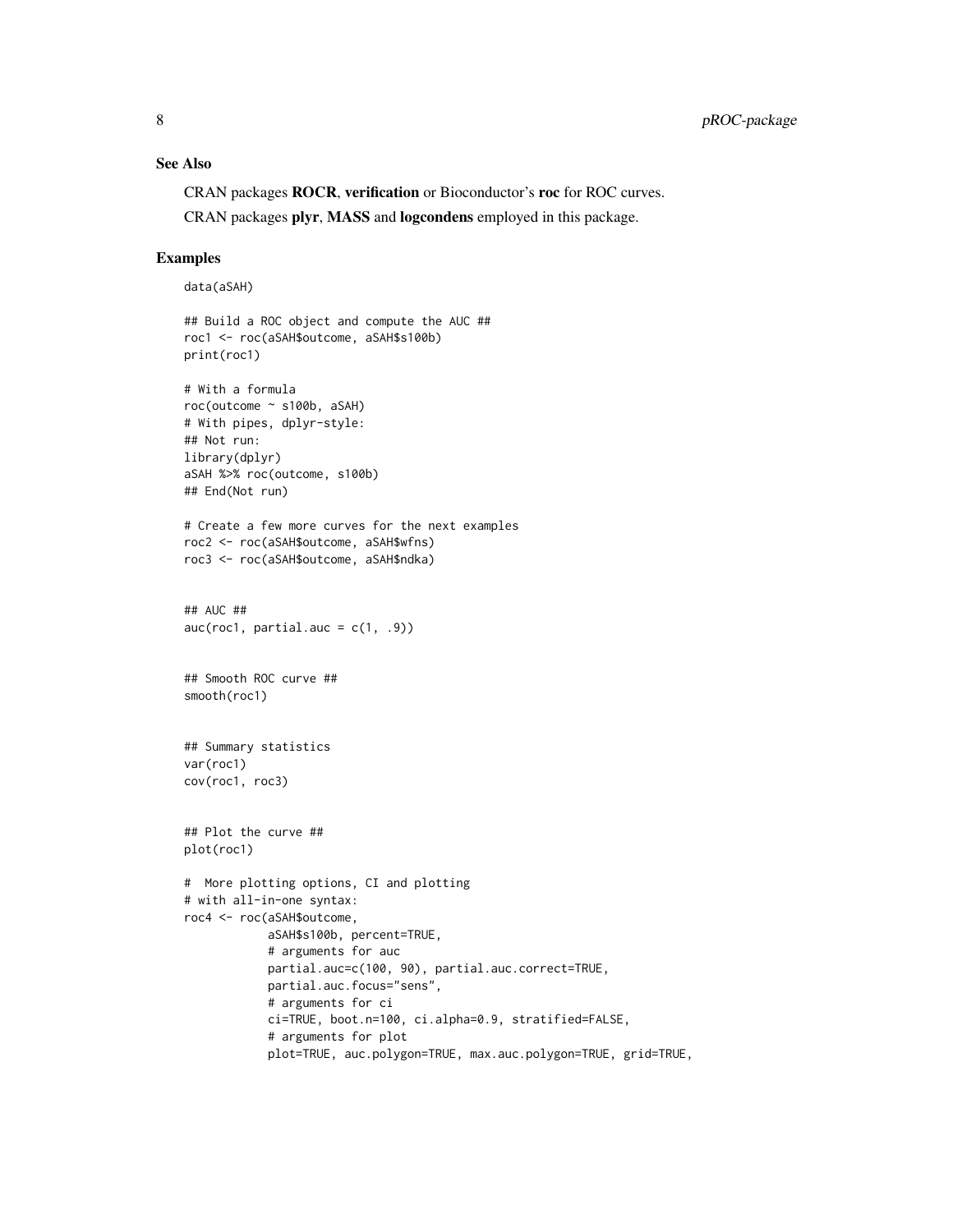```
print.auc=TRUE, show.thres=TRUE)
# Add to an existing plot. Beware of 'percent' specification!
roc5 <- roc(aSAH$outcome, aSAH$wfns,
            plot=TRUE, add=TRUE, percent=roc4$percent)
## With ggplot2 ##
if (require(ggplot2)) {
# Create multiple curves to plot
rocs \le roc(outcome \sim wfns + s100b + ndka, data = aSAH)
ggroc(rocs)
}
## Coordinates of the curve ##
coords(roc1, "best", ret=c("threshold", "specificity", "1-npv"))
coords(roc2, "local maximas", ret=c("threshold", "sens", "spec", "ppv", "npv"))
## Confidence intervals ##
# CI of the AUC
ci(roc2)
## Not run:
# CI of the curve
sens.ci <- ci.se(roc1, specificities=seq(0, 100, 5))
plot(sens.ci, type="shape", col="lightblue")
plot(sens.ci, type="bars")
## End(Not run)
# need to re-add roc2 over the shape
plot(roc2, add=TRUE)
## Not run:
# CI of thresholds
plot(ci.thresholds(roc2))
## End(Not run)
# In parallel
if (require(doParallel)) {
    registerDoParallel(cl <- makeCluster(getOption("mc.cores", 2L)))
    ## Not run: ci(roc2, method="bootstrap", parallel=TRUE)
    stopCluster(cl)
}
## Comparisons ##
# Test on the whole AUC
roc.test(roc1, roc2, reuse.auc=FALSE)
```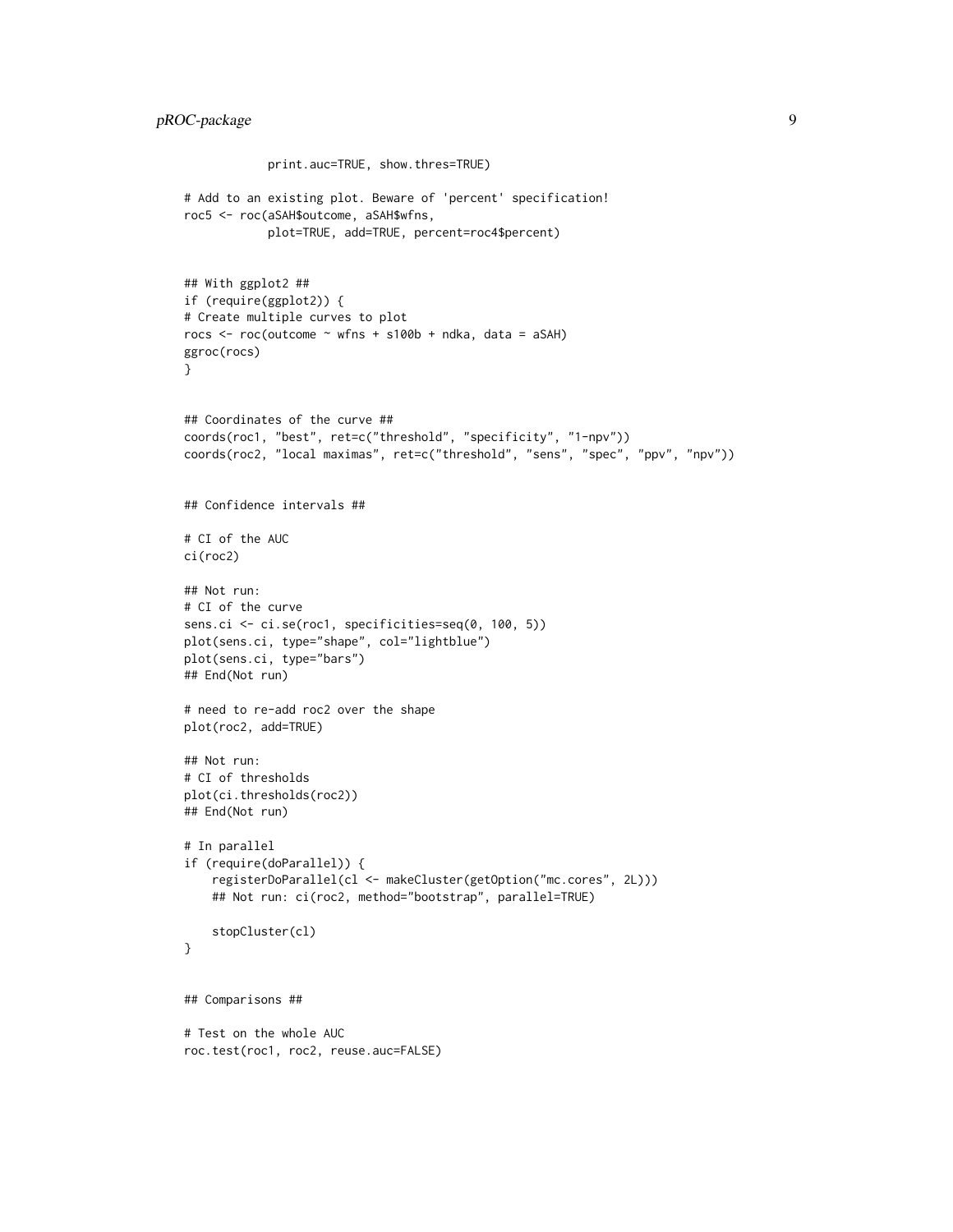```
## Not run:
# Test on a portion of the whole AUC
roc.test(roc1, roc2, reuse.auc=FALSE, partial.auc=c(100, 90),
         partial.auc.focus="se", partial.auc.correct=TRUE)
# With modified bootstrap parameters
roc.test(roc1, roc2, reuse.auc=FALSE, partial.auc=c(100, 90),
         partial.auc.correct=TRUE, boot.n=1000, boot.stratified=FALSE)
## End(Not run)
## Power & sample size ##
# Power
# 1 curve
power.roc.test(roc1)
# 2 curves
power.roc.test(roc3, roc2)
# Sample size
# 1 curve
power.roc.test(roc3, power = 0.9)
# 2 curves
power.roc.test(roc1, roc2, power = 0.9)
# Also without ROC objects.
# For instance what AUC would be significantly different from 0.5?
power.roc.test(ncases=41, ncontrols=72, sig.level=0.05, power=0.95)
```

```
are.paired Are two ROC curves paired?
```
### Description

This function determines if two ROC curves can be paired.

# Usage

```
are.paired(...)
## S3 method for class 'auc'
are.paired(roc1, roc2, ...)
## S3 method for class 'smooth.roc'
are.paired(roc1, roc2, ...)
## S3 method for class 'roc'
are.paired(roc1, roc2, return.paired.rocs=FALSE,
  reuse.auc = TRUE, reuse.ci = FALSE, reuse.smooth=TRUE, ...)
```
<span id="page-9-0"></span>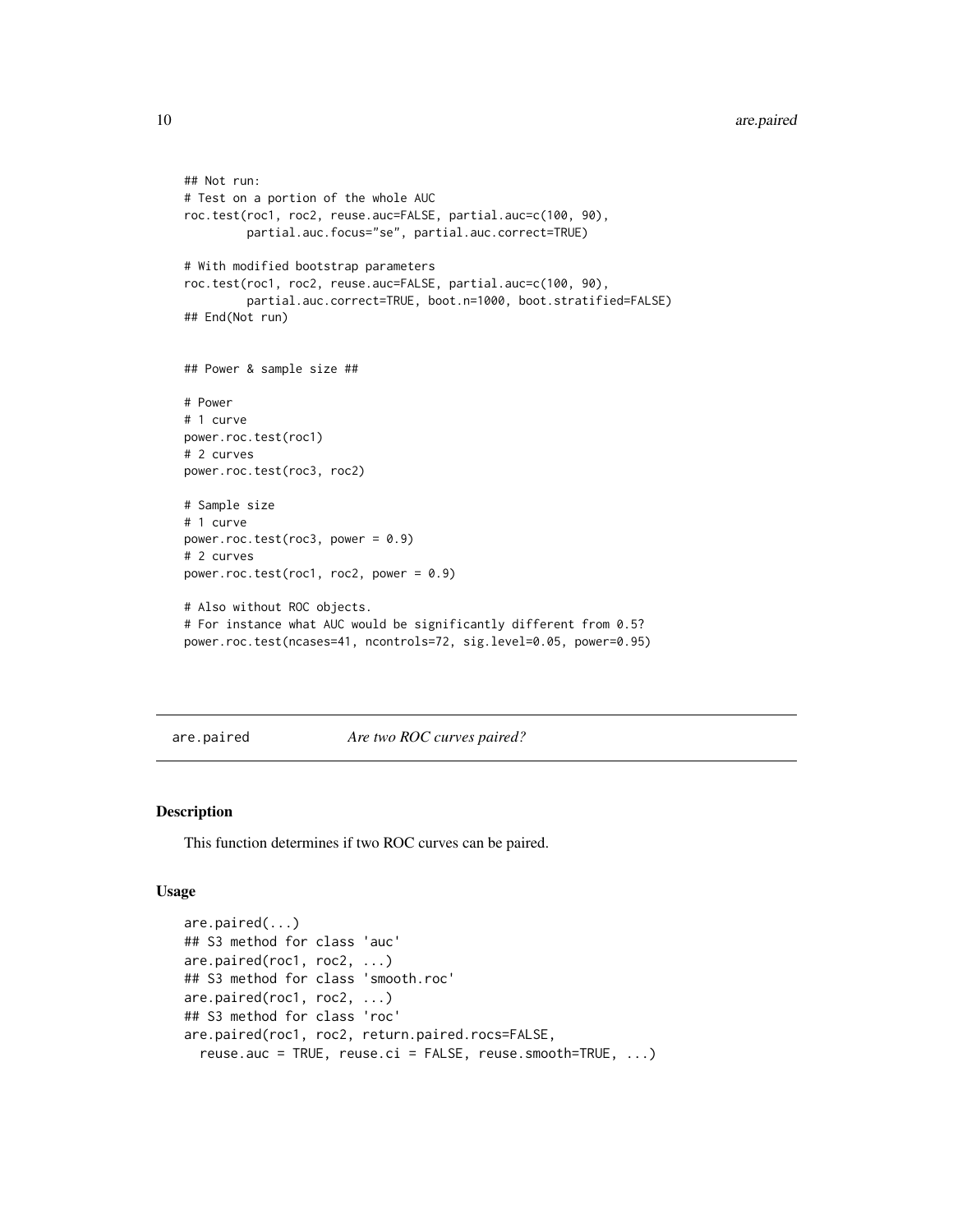#### are.paired 11

#### Arguments

| roc1, roc2         | the two ROC curves to compare. Either "roc", "auc" or "smooth.roc" objects<br>(types can be mixed).                                              |
|--------------------|--------------------------------------------------------------------------------------------------------------------------------------------------|
| return.paired.rocs |                                                                                                                                                  |
|                    | if TRUE and the ROC curves can be paired, the two paired ROC curves with NAs<br>removed will be returned.                                        |
|                    | reuse.auc, reuse.ci, reuse.smooth                                                                                                                |
|                    | if return, paired, rocs=TRUE, determines if auc, ci and smooth should be re-<br>computed (with the same parameters than the original ROC curves) |
| .                  | additionnal arguments for are paired roc. Ignored in are paired roc                                                                              |

# Details

Two ROC curves are paired if they are built on two variables observed on the same sample.

In practice, the paired status is granted if the response and levels vector of both ROC curves are [identical.](#page-0-0) If the responses are different, this can be due to missing values differing between the curves. In this case, the function will strip all NAs in both curves and check for identity again.

It can raise false positives if the responses are identical but correspond to different patients.

#### Value

TRUE if roc1 and roc2 are paired, FALSE otherwise.

In addition, if TRUE and return.paired.rocs=TRUE, the following atributes are defined:

roc1, roc2 the two ROC curve with all NAs values removed in both curves.

#### See Also

[roc](#page-68-1), [roc.test](#page-75-1)

# Examples

```
data(aSAH)
aSAH.copy <- aSAH
```

```
# artificially insert NAs for demonstration purposes
aSAH.copy$outcome[42] <- NA
aSAH.copy$s100b[24] <- NA
aSAH.copy$ndka[1:10] <- NA
```

```
# Call roc() on the whole data
roc1 <- roc(aSAH.copy$outcome, aSAH.copy$s100b)
roc2 <- roc(aSAH.copy$outcome, aSAH.copy$ndka)
# are.paired can still find that the curves were paired
are.paired(roc1, roc2) # TRUE
```

```
# Removing the NAs manually before passing to roc() un-pairs the ROC curves
nas <- is.na(aSAH.copy$outcome) | is.na(aSAH.copy$ndka)
roc2b <- roc(aSAH.copy$outcome[!nas], aSAH.copy$ndka[!nas])
```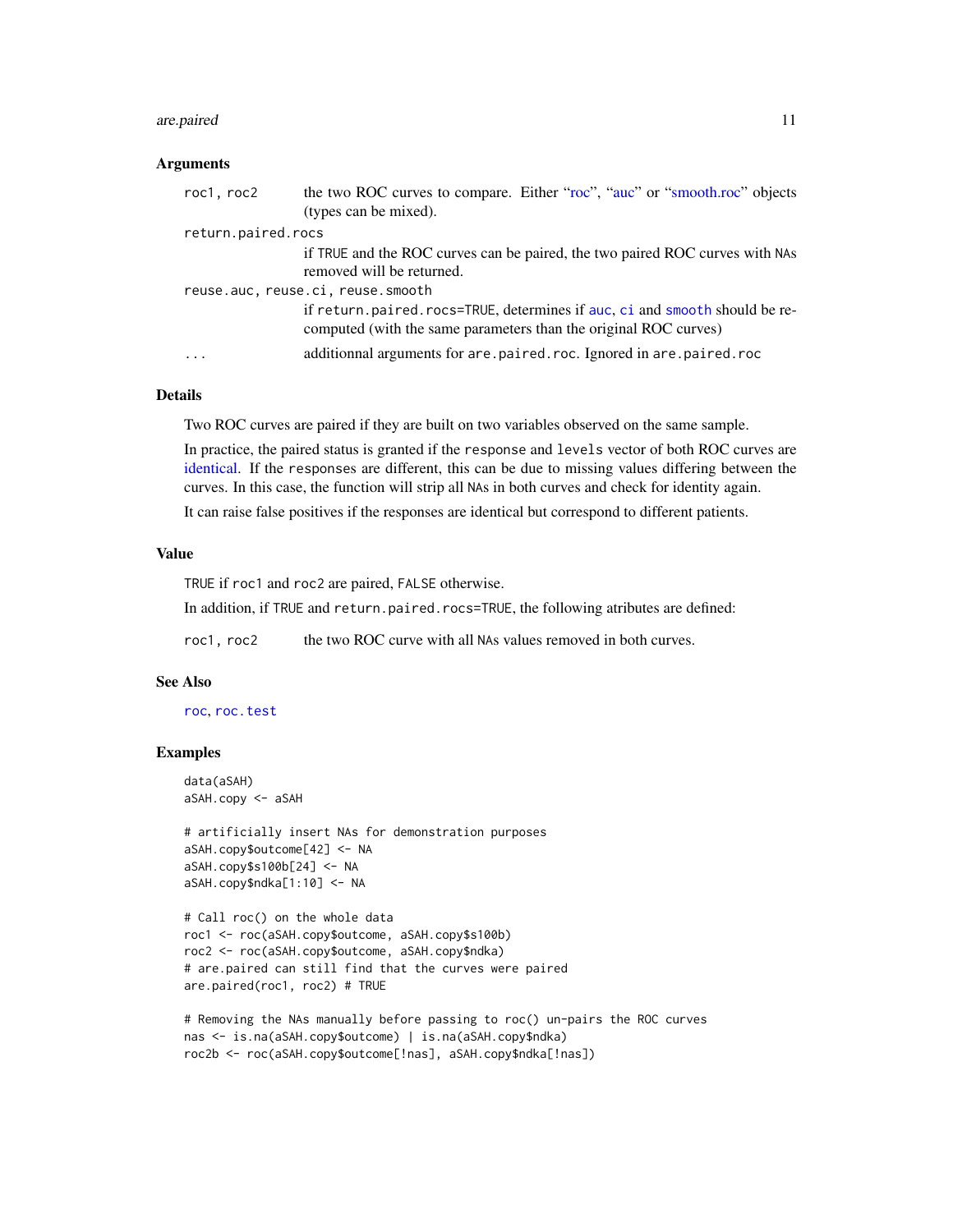```
are.paired(roc1, roc2b) # FALSE
# Getting the two paired ROC curves with additional smoothing and ci options
roc2$ci <- ci(roc2)
paired <- are.paired(smooth(roc1), roc2, return.paired.rocs=TRUE, reuse.ci=TRUE)
paired.roc1 <- attr(paired, "roc1")
paired.roc2 <- attr(paired, "roc2")
```
<span id="page-11-1"></span>

#### aSAH *Subarachnoid hemorrhage data*

#### Description

This dataset summarizes several clinical and one laboratory variable of 113 patients with an aneurysmal subarachnoid hemorrhage.

#### Usage

aSAH

# Format

A data.frame containing 113 observations of 7 variables.

#### Source

Natacha Turck, Laszlo Vutskits, Paola Sanchez-Pena, Xavier Robin, Alexandre Hainard, Marianne Gex-Fabry, Catherine Fouda, Hadiji Bassem, Markus Mueller, Frédérique Lisacek, Louis Puybasset and Jean-Charles Sanchez (2010) "A multiparameter panel method for outcome prediction following aneurysmal subarachnoid hemorrhage". *Intensive Care Medicine* 36(1), 107–115. DOI: doi: [10.1007/s001340091641y.](https://doi.org/10.1007/s00134-009-1641-y)

#### See Also

Other examples can be found in all the documentation pages of this package: [roc](#page-68-1), [auc](#page-12-1), [ci](#page-15-1), ci, auc, [ci.se](#page-25-1), [ci.sp](#page-28-1), [ci.thresholds](#page-31-1), [coords](#page-34-1), [plot.ci](#page-54-1), [plot.roc](#page-56-2), [print.roc](#page-66-1), [roc.test](#page-75-1) and [smooth](#page-82-2).

An example analysis with pROC is shown in:

Xavier Robin, Natacha Turck, Alexandre Hainard, *et al.* (2011) "pROC: an open-source package for R and S+ to analyze and compare ROC curves". *BMC Bioinformatics*, 7, 77. DOI: doi: [10.1186/](https://doi.org/10.1186/1471-2105-12-77) [147121051277](https://doi.org/10.1186/1471-2105-12-77)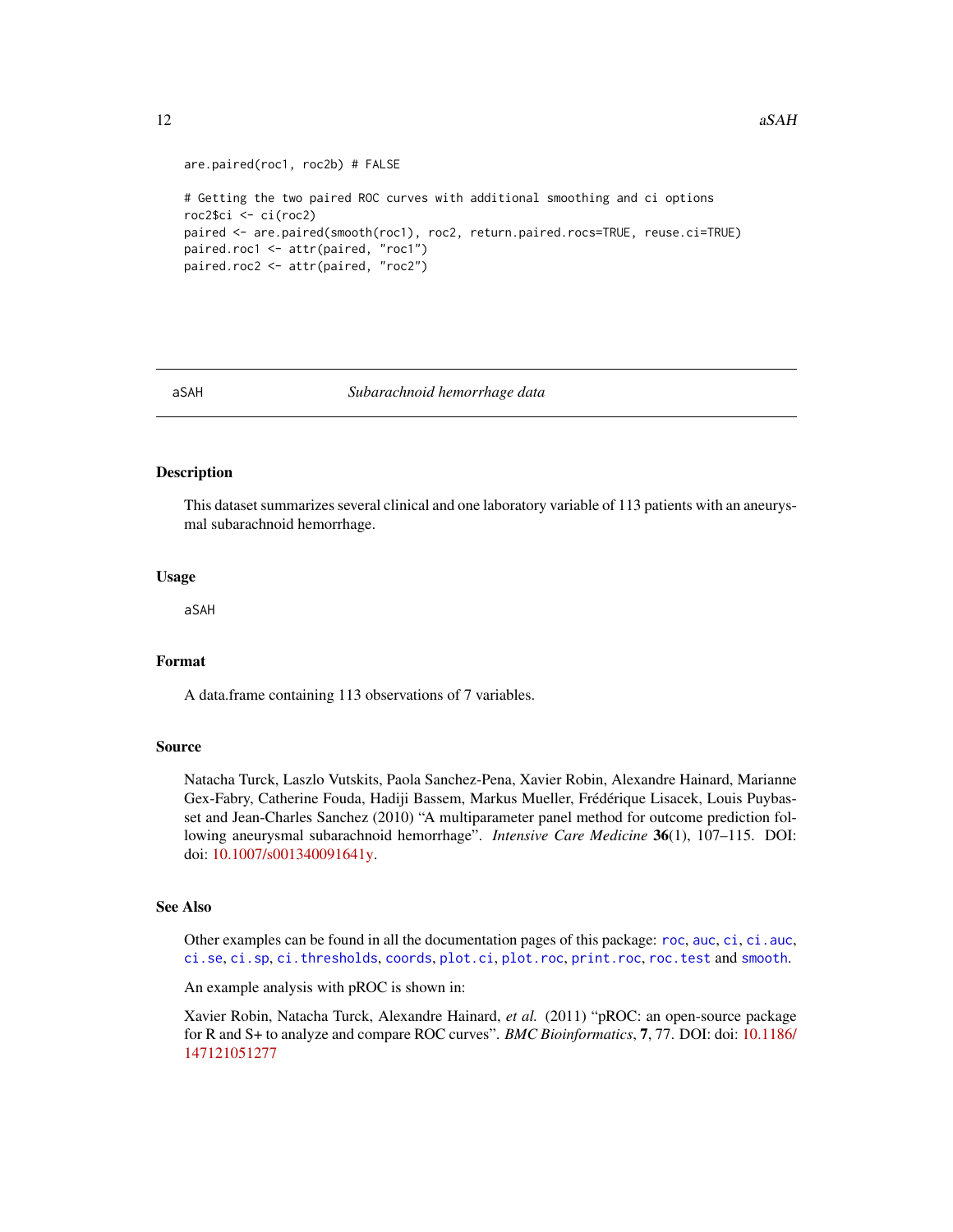<span id="page-12-0"></span>auch  $\sim$  13

### Examples

```
# load the dataset
data(aSAH)
# Gender, outcome and set
with(aSAH, table(gender, outcome))
# Age
with(aSAH, by(age, outcome, mean))
with(aSAH, by(age, outcome,
     function(x) sprintf("mean: %.1f (+/- %.1f), median: %.1f (%i-%i)",
                         mean(x), sd(x), median(x), min(x), max(x))))# WFNS score
with(aSAH, table(wfns=ifelse(wfns<=2, "1-2", "3-4-5"), outcome))
```
<span id="page-12-1"></span>auc *Compute the area under the ROC curve*

#### Description

This function computes the numeric value of area under the ROC curve (AUC) with the trapezoidal rule. Two syntaxes are possible: one object of class ["roc"](#page-68-1), or either two vectors (response, predictor) or a formula (response~predictor) as in the [roc](#page-68-1) function. By default, the total AUC is computed, but a portion of the ROC curve can be specified with partial.auc.

#### Usage

```
auc(...)## S3 method for class 'roc'
auc(roc, partial.auc=FALSE, partial.auc.focus=c("specificity",
"sensitivity"), partial.auc.correct=FALSE,
allow.invalid.partial.auc.correct = FALSE, ...)
## S3 method for class 'smooth.roc'
auc(smooth.roc, ...)
## S3 method for class 'multiclass.roc'
auc(multiclass.roc, ...)
## S3 method for class 'formula'
auc(formula, data, ...)
## Default S3 method:
auc(response, predictor, ...)
```
#### Arguments

```
roc, smooth.roc, multiclass.roc
```
a "roc" object from the [roc](#page-68-1) function, a "smooth.roc" object from the [smooth](#page-82-1) function, or a "multiclass.roc" or "mv.multiclass.roc" from the [multiclass.roc](#page-51-1) function.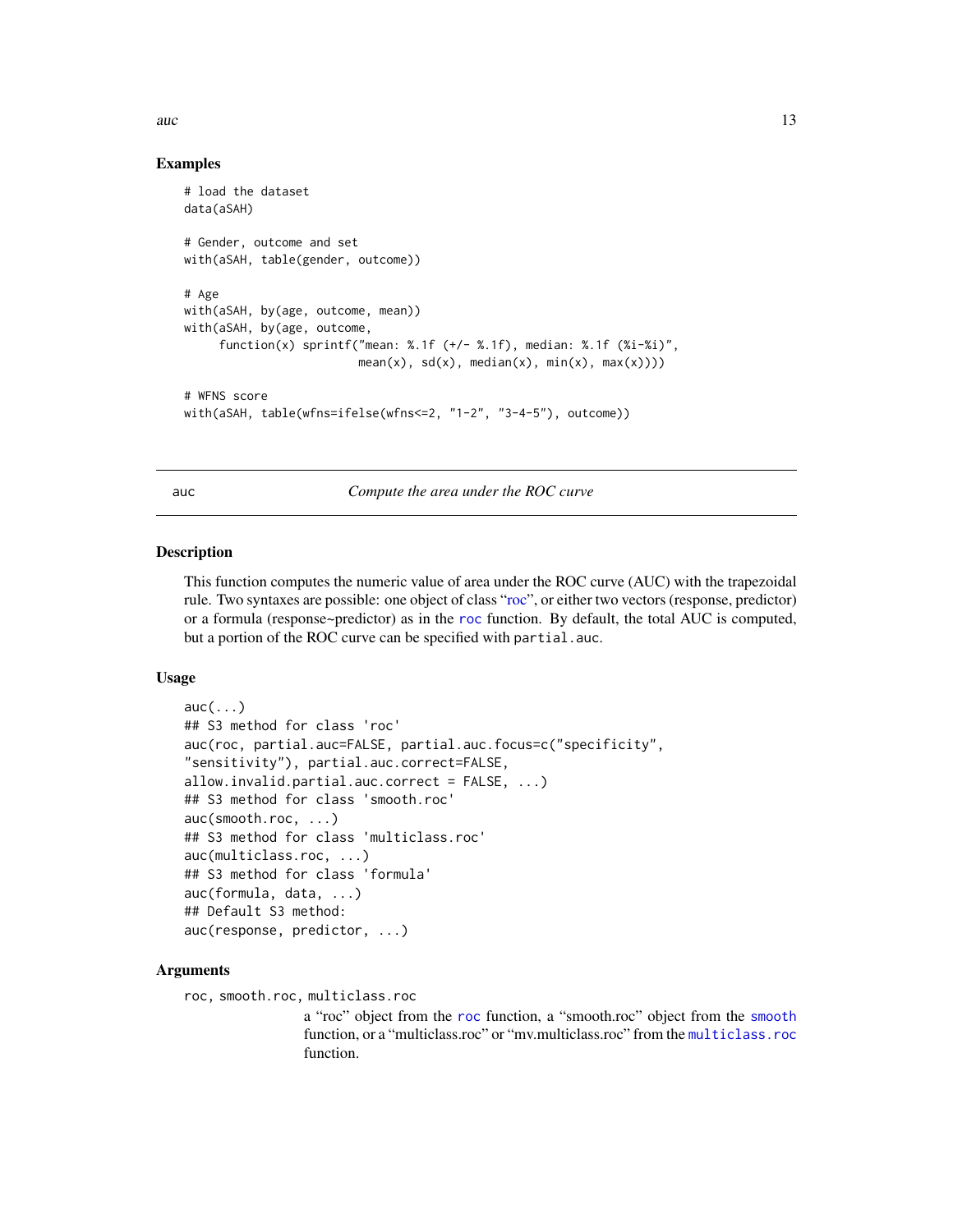response, predictor

|  | and a series of the state of the state of the state of the state of the state of the state of the state of the |
|--|----------------------------------------------------------------------------------------------------------------|

|                     | arguments for the roc function.                                                                                                                                                                                                                                                                    |  |
|---------------------|----------------------------------------------------------------------------------------------------------------------------------------------------------------------------------------------------------------------------------------------------------------------------------------------------|--|
| formula, data       | a formula (and possibly a data object) of type response~predictor for the roc<br>function.                                                                                                                                                                                                         |  |
| partial.auc         | either FALSE (default: consider total area) or a numeric vector of length 2:<br>boundaries of the AUC to consider in $[0,1]$ (or $[0,100]$ if percent is TRUE).                                                                                                                                    |  |
| partial.auc.focus   |                                                                                                                                                                                                                                                                                                    |  |
|                     | if partial.auc is not FALSE and a partial AUC is computed, specifies if partial.auc<br>specifies the bounds in terms of specificity (default) or sensitivity. Can be short-<br>ened to spec/sens or even sp/se. Ignored if partial.auc=FALSE.                                                      |  |
| partial.auc.correct |                                                                                                                                                                                                                                                                                                    |  |
|                     | logical indicating if the correction of AUC must be applied in order to have a<br>maximal AUC of 1.0 and a non-discriminant AUC of 0.5 whatever the partial. auc<br>defined. Ignored if partial.auc=FALSE. Default: FALSE.                                                                         |  |
|                     | allow.invalid.partial.auc.correct                                                                                                                                                                                                                                                                  |  |
|                     | logical indicating if the correction must return NA (with a warning) when at-<br>tempting to correct a pAUC below the diagonal. Set to TRUE to return a (proba-<br>bly invalid) corrected AUC. This is useful especially to avoid introducing a bias<br>against low pAUCs in bootstrap operations. |  |
| .                   | further arguments passed to or from other methods, especially arguments for<br>roc when calling auc.default, auc.formula, auc.smooth.roc. Note that the<br>auc argument of roc is not allowed. Unused in auc.roc.                                                                                  |  |

# Details

This function is typically called from [roc](#page-68-1) when auc=TRUE (default). It is also used by [ci](#page-15-1). When it is called with two vectors (response, predictor) or a formula (response~predictor) arguments, the [roc](#page-68-1) function is called and only the AUC is returned.

By default the total area under the curve is computed, but a partial AUC (pAUC) can be specified with the partial.auc argument. It specifies the bounds of specificity or sensitivity (depending on partial.auc.focus) between which the AUC will be computed. As it specifies specificities or sensitivities, you must adapt it in relation to the 'percent' specification (see details in [roc](#page-68-1)).

partial.auc.focus is ignored if partial.auc=FALSE (default). If a partial AUC is computed, partial.auc.focus specifies if the bounds specified in partial.auc must be interpreted as sensitivity or specificity. Any other value will produce an error. It is recommended to [plot](#page-56-2) the ROC curve with auc.polygon=TRUE in order to make sure the specification is correct.

If a pAUC is defined, it can be standardized (corrected). This correction is controled by the partial.auc.correct argument. If partial.auc.correct=TRUE, the correction by McClish will be applied:

$$
\frac{1+\frac{auc-min}{max-min}}{2}
$$

where auc is the uncorrected pAUC computed in the region defined by partial.auc, min is the value of the non-discriminant AUC (with an AUC of 0.5 or 50 in the region and max is the maximum possible AUC in the region. With this correction, the AUC will be 0.5 if non discriminant and 1.0 if maximal, whatever the region defined. This correction is fully compatible with percent.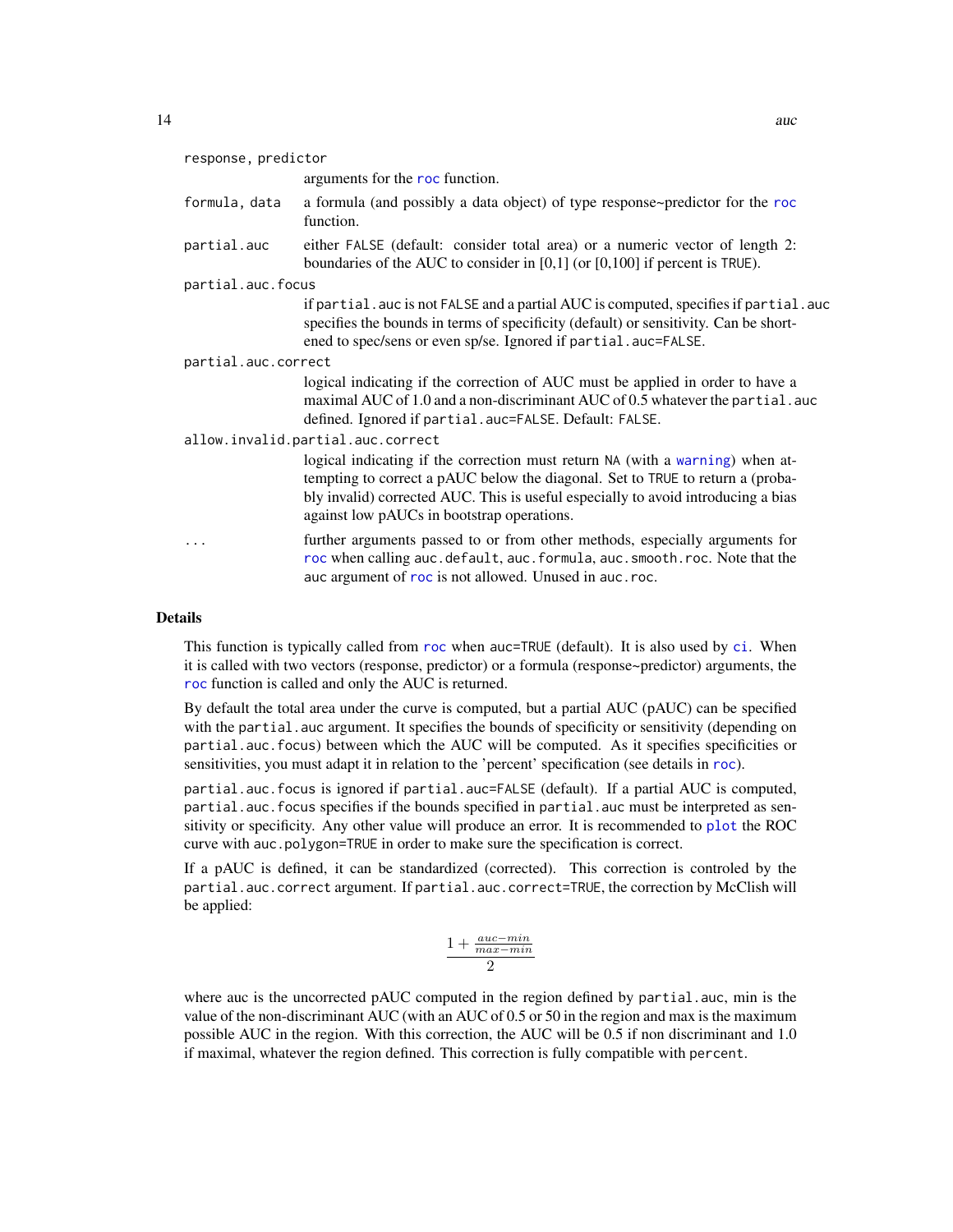# Value

The numeric AUC value, of class c("auc","numeric") (or c("multiclass.auc","numeric") or c("mv.multiclass.auc","numeric") if a "multiclass.roc" was supplied), in fraction of the area or in percent if percent=TRUE, with the following attributes:

| partial.auc         | if the AUC is full (FALSE) or partial (and in this case the bounds), as defined in<br>argument.           |
|---------------------|-----------------------------------------------------------------------------------------------------------|
| partial.auc.focus   |                                                                                                           |
|                     | only for a partial AUC, if the bound specifies the sensitivity or specificity, as<br>defined in argument. |
| partial.auc.correct |                                                                                                           |
|                     | only for a partial AUC, was it corrected? As defined in argument.                                         |
| percent             | whether the AUC is given in percent or fraction.                                                          |
| roc                 | the original ROC curve, as a "roc", "smooth.roc" or "multiclass.roc" object.                              |

# Smoothed ROC curves

There is no difference in the computation of the area under a smoothed ROC curve, except for curves smoothed with method="binomial". In this case and only if a full AUC is requested, the classical binormal AUC formula is applied:

$$
auc = \phi \frac{a}{\sqrt{1+b^2}}.
$$

If the ROC curve is smoothed with any other method or if a partial AUC is requested, the empirical AUC described in the previous section is applied.

# Multi-class AUCs

With an object of class "multiclass.roc", a multi-class AUC is computed as an average AUC as defined by Hand and Till (equation 7).

$$
auc = \frac{2}{c(c-1)} \sum aucs
$$

with aucs all the pairwise roc curves.

#### References

Tom Fawcett (2006) "An introduction to ROC analysis". *Pattern Recognition Letters* 27, 861–874. DOI: doi: [10.1016/j.patrec.2005.10.010.](https://doi.org/10.1016/j.patrec.2005.10.010)

David J. Hand and Robert J. Till (2001). A Simple Generalisation of the Area Under the ROC Curve for Multiple Class Classification Problems. *Machine Learning* 45(2), p. 171–186. DOI: doi: [10.1023/A:1010920819831.](https://doi.org/10.1023/A:1010920819831)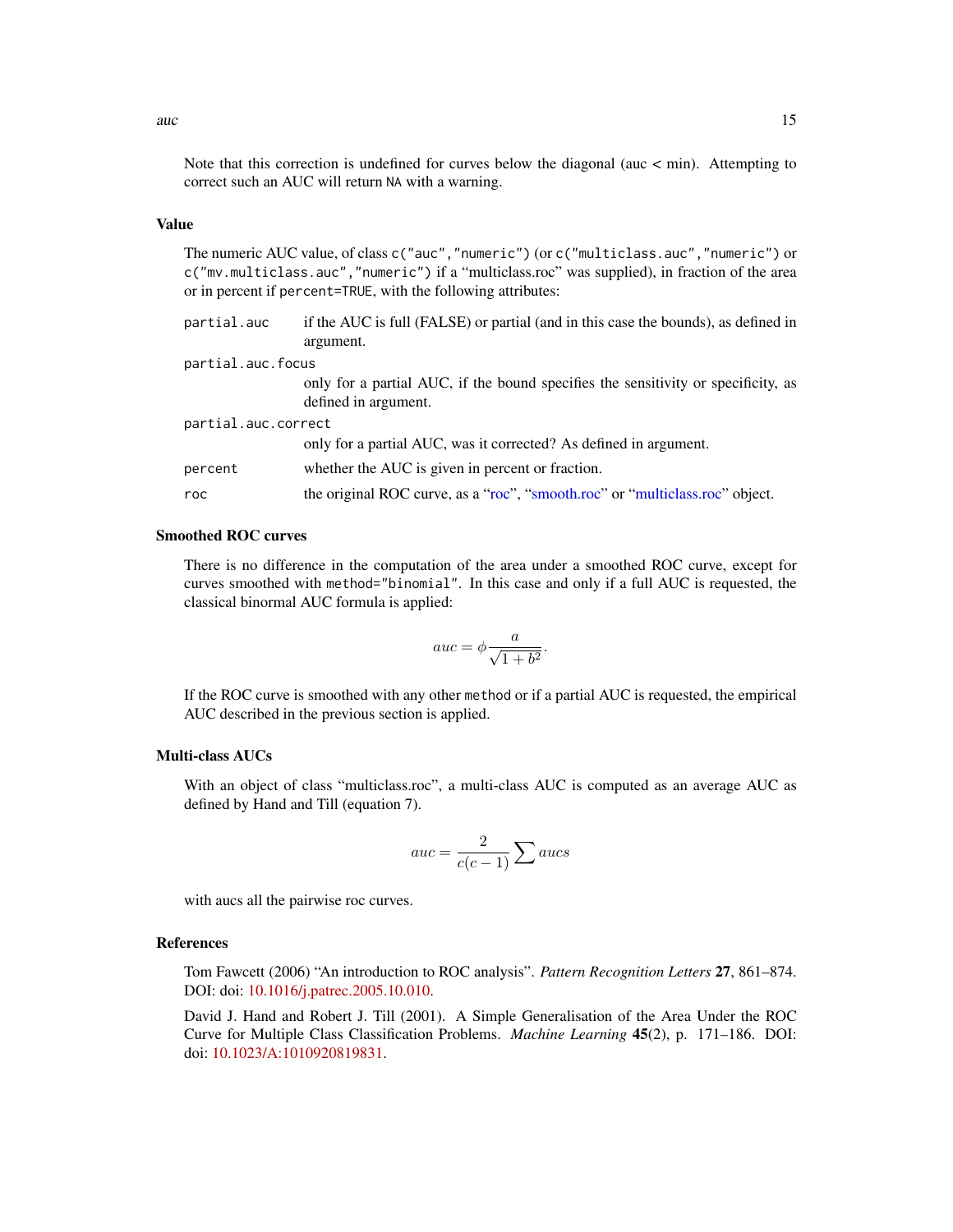Donna Katzman McClish (1989) "Analyzing a Portion of the ROC Curve". *Medical Decision Mak-*

*ing* 9(3), 190–195. DOI: doi: [10.1177/0272989X8900900307.](https://doi.org/10.1177/0272989X8900900307)

Xavier Robin, Natacha Turck, Alexandre Hainard, *et al.* (2011) "pROC: an open-source package for R and S+ to analyze and compare ROC curves". *BMC Bioinformatics*, 7, 77. DOI: doi: [10.1186/](https://doi.org/10.1186/1471-2105-12-77) [147121051277.](https://doi.org/10.1186/1471-2105-12-77)

# See Also

[roc](#page-68-1), [ci.auc](#page-17-1)

# Examples

```
# Create a ROC curve:
data(aSAH)
roc.s100b <- roc(aSAH$outcome, aSAH$s100b)
# Get the full AUC
auc(roc.s100b)
# Get the partial AUC:
auc(roc.s100b, partial.auc=c(1, .8), partial.auc.focus="se", partial.auc.correct=TRUE)
```
<span id="page-15-1"></span>

ci *Compute the confidence interval of a ROC curve*

### Description

This function computes the confidence interval (CI) of a ROC curve. The of argument controls the type of CI that will be computed. By default, the 95% CI are computed with 2000 stratified bootstrap replicates.

# Usage

```
\text{ci}(\ldots)## S3 method for class 'roc'
ci(roc, of = c("auc", "thresholds", "sp", "se", "coords"), ...)## S3 method for class 'smooth.roc'
ci(s mooth.roc, of = c("auc", "sp", "se", "coords"), ...)
## S3 method for class 'multiclass.roc'
ci(multiclass.roc, of = "auc", ...)## S3 method for class 'multiclass.auc'
ci(multiclass.auc, of = "auc", ...)## S3 method for class 'formula'
ci(formula, data, ...)
## Default S3 method:
ci(response, predictor, ...)
```
<span id="page-15-0"></span> $16$  ci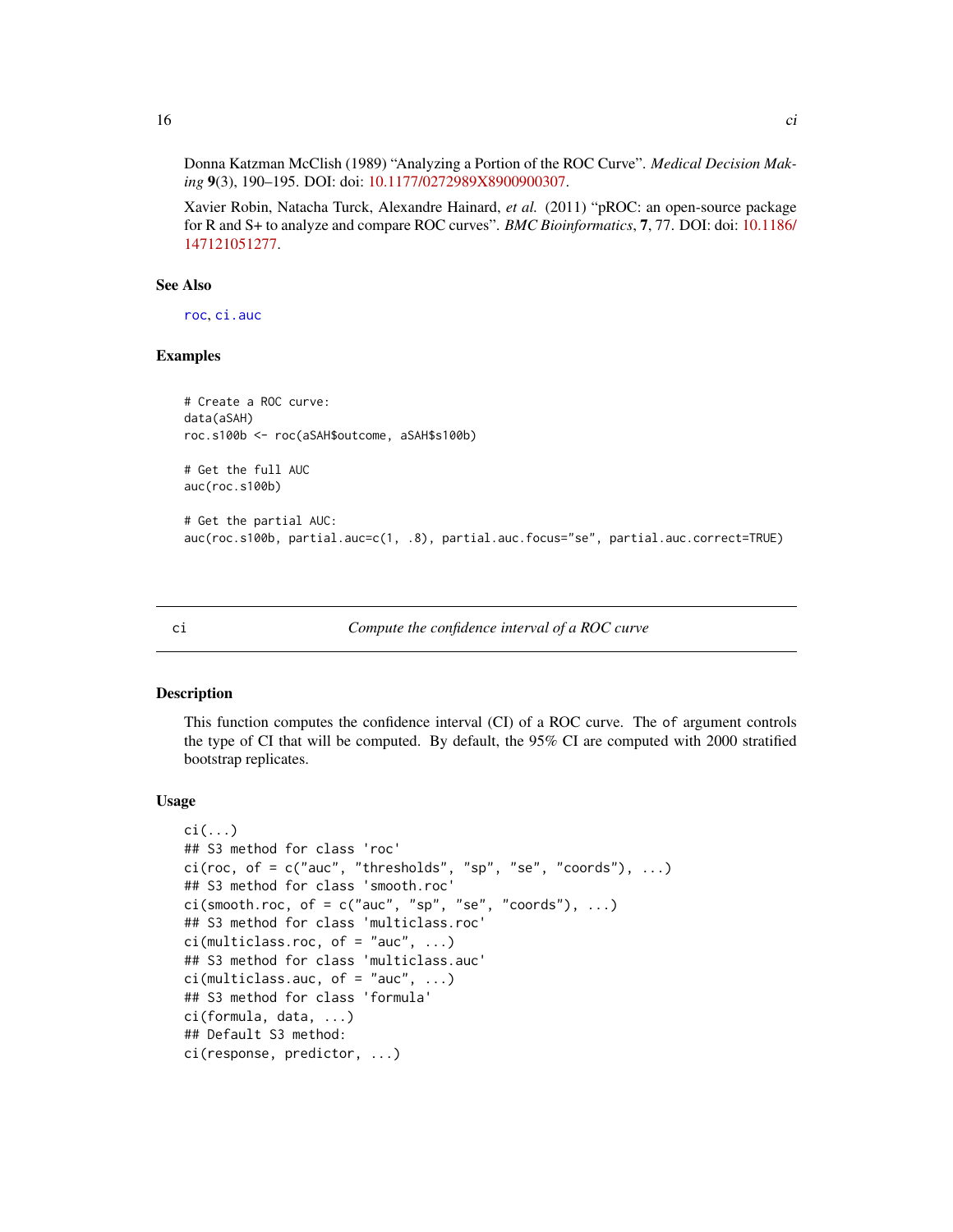#### Arguments

| roc, smooth.roc                |                                                                                                                                                                                     |
|--------------------------------|-------------------------------------------------------------------------------------------------------------------------------------------------------------------------------------|
|                                | a "roc" object from the roc function, or a "smooth.roc" object from the smooth                                                                                                      |
|                                | function.                                                                                                                                                                           |
| multiclass.roc, multiclass.auc |                                                                                                                                                                                     |
|                                | not implemented.                                                                                                                                                                    |
| response, predictor            |                                                                                                                                                                                     |
|                                | arguments for the roc function.                                                                                                                                                     |
| formula, data                  | a formula (and possibly a data object) of type response~predictor for the roc<br>function.                                                                                          |
| of                             | The type of confidence interval. One of "auc", "thresholds", "sp", "se" or<br>"coords". Note that confidence interval on "thresholds" are not available for<br>smoothed ROC curves. |
| .                              | further arguments passed to or from other methods, especially auc, roc, and the<br>specific ci functions ci.auc, ci.se, ci.sp and ci.thresholds.                                    |

#### Details

ci.formula and ci.default are convenience methods that build the ROC curve (with the [roc](#page-68-1) function) before calling ci.[roc](#page-68-1). You can pass them arguments for both roc and ci.roc. Simply use ci that will dispatch to the correct method.

This function is typically called from [roc](#page-68-1) when ci=TRUE (not by default). Depending on the of argument, the specific ci functions [ci.auc](#page-17-1), [ci.thresholds](#page-31-1), [ci.sp](#page-28-1), [ci.se](#page-25-1) or [ci.coords](#page-21-1) are called.

When the ROC curve has an [auc](#page-12-1) of 1 (or 100%), the confidence interval will always be null (there is no interval). This is true for both "delong" and "bootstrap" methods that can not properly assess the variance in this case. This result is misleading, as the variance is of course not null. A [warning](#page-0-0) will be displayed to inform of this condition, and of the misleading output.

CI of multiclass ROC curves and AUC is not implemented yet. Attempting to call these methods returns an error.

#### Value

The return value of the specific ci functions [ci.auc](#page-17-1), [ci.thresholds](#page-31-1), [ci.sp](#page-28-1), [ci.se](#page-25-1) or [ci.coords](#page-21-1), depending on the of argument.

# References

Xavier Robin, Natacha Turck, Alexandre Hainard, *et al.* (2011) "pROC: an open-source package for R and S+ to analyze and compare ROC curves". *BMC Bioinformatics*, 7, 77. DOI: doi: [10.1186/](https://doi.org/10.1186/1471-2105-12-77) [147121051277.](https://doi.org/10.1186/1471-2105-12-77)

# See Also

[roc](#page-68-1), [auc](#page-12-1), [ci.auc](#page-17-1), [ci.thresholds](#page-31-1), [ci.sp](#page-28-1), [ci.se](#page-25-1), [ci.coords](#page-21-1)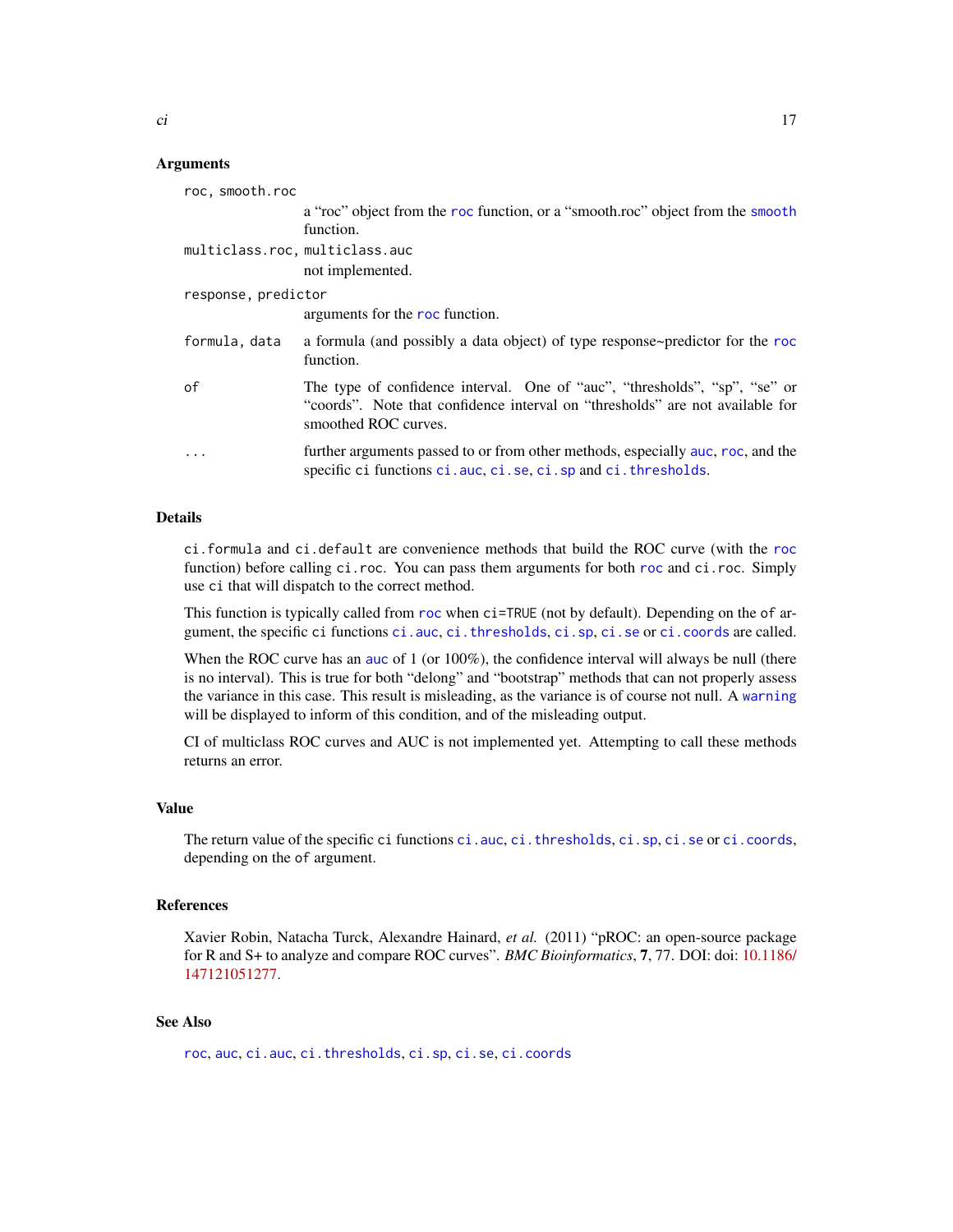18 ci.auch 2013 and 2014 and 2014 and 2014 and 2014 and 2014 and 2014 and 2014 and 2014 and 2014 and 2014 and 2014 and 2014 and 2014 and 2014 and 2014 and 2014 and 2014 and 2014 and 2014 and 2014 and 2014 and 2014 and 2014

# Examples

```
# Create a ROC curve:
data(aSAH)
roc1 <- roc(aSAH$outcome, aSAH$s100b)
## AUC ##
ci(roc1)
# this is equivalent to:
ci(root, of = "auc")# or:
ci.auc(roc1)
## Coordinates ##
## Not run:
# Thresholds
ci(roc1, of = "thresholds")
ci(roc1, of = "thresholds", thresholds = "all")
ci(root, of = "thresholds", thresholds = 0.51)# equivalent to:
ci. thresholds(roc1, thresholds = 0.51)
# SE/SP
ci(root, of = "sp", sensitivities = c(.95, .9, .85))ci.sp(roc1)
ci(root, of = "se")ci.se(roc1)
# Arbitrary coordinates
ci(roc1, of = "coords", "best")
ci.coords(roc1, 0.51, "threshold")
## End(Not run)
```
<span id="page-17-1"></span>ci.auc *Compute the confidence interval of the AUC*

# Description

This function computes the confidence interval (CI) of an area under the curve (AUC). By default, the 95% CI is computed with 2000 stratified bootstrap replicates.

#### Usage

# ci.auc(...) ## S3 method for class 'roc' ci.auc(roc, conf.level=0.95, method=c("delong",

<span id="page-17-0"></span>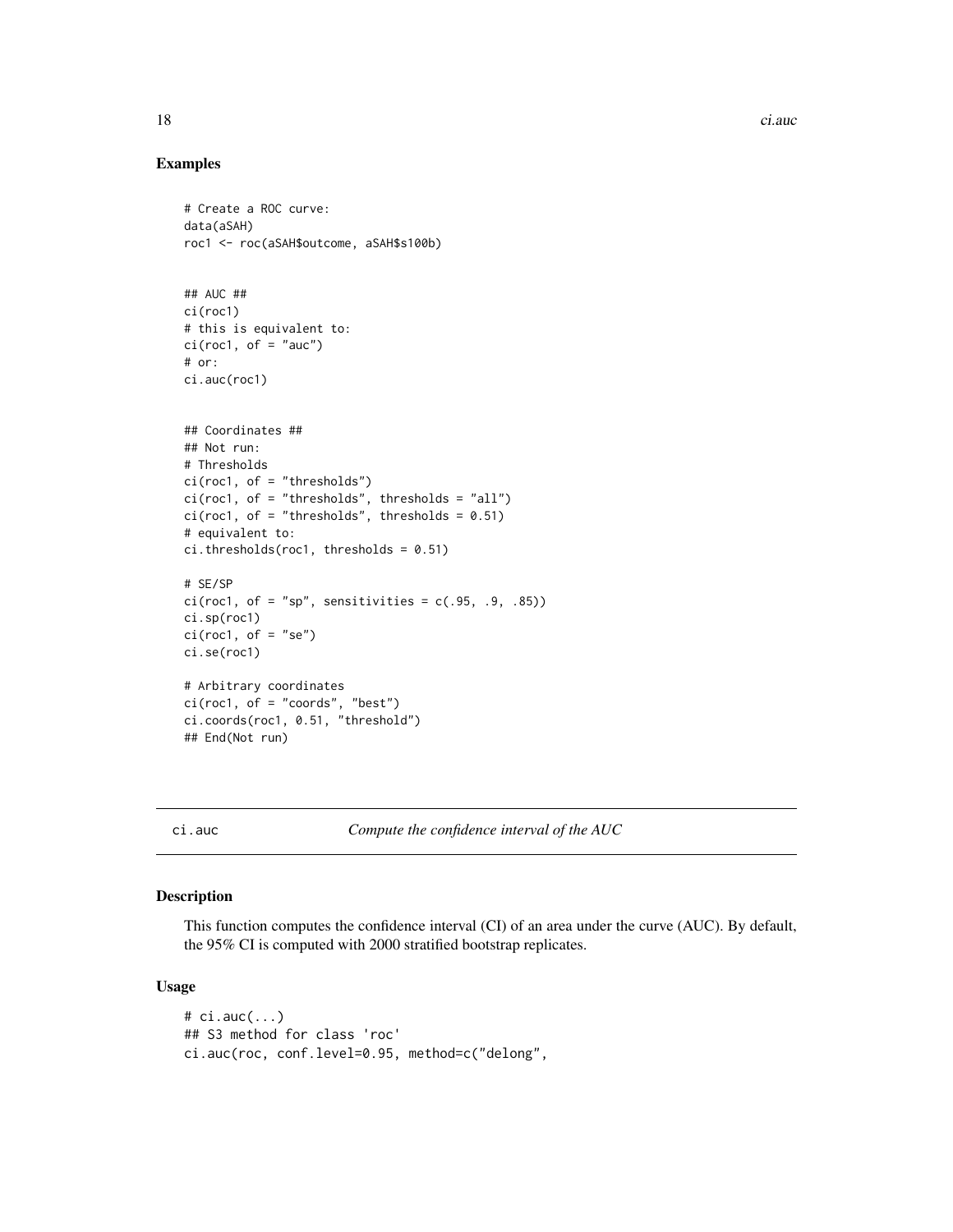ci.auc 200 and 200 and 200 and 200 and 200 and 200 and 200 and 200 and 200 and 200 and 200 and 200 and 200 and 200 and 200 and 200 and 200 and 200 and 200 and 200 and 200 and 200 and 200 and 200 and 200 and 200 and 200 and

```
"bootstrap"), boot.n = 2000, boot.stratified = TRUE, reuse.auc=TRUE,
progress = getOption("pROCProgress")$name, parallel=FALSE, ...)
## S3 method for class 'smooth.roc'
ci.auc(smooth.roc, conf.level=0.95, boot.n=2000,
boot.stratified=TRUE, reuse.auc=TRUE,
progress=getOption("pROCProgress")$name, parallel=FALSE, ...)
## S3 method for class 'auc'
ci.auc(auc, ...)## S3 method for class 'multiclass.roc'
ci.auc(multiclass.roc, ...)
## S3 method for class 'multiclass.auc'
ci.auc(multiclass.auc, ...)
## S3 method for class 'auc'
ci.auc(auc, ...)## S3 method for class 'formula'
ci.auc(formula, data, ...)
## Default S3 method:
ci.auc(response, predictor, ...)
```
#### Arguments

| roc, smooth.roc                |                                                                                                                                                                                                                                                                                                   |
|--------------------------------|---------------------------------------------------------------------------------------------------------------------------------------------------------------------------------------------------------------------------------------------------------------------------------------------------|
|                                | a "roc" object from the roc function, or a "smooth.roc" object from the smooth<br>function.                                                                                                                                                                                                       |
| auc                            | an "auc" object from the auc function.                                                                                                                                                                                                                                                            |
| multiclass.roc, multiclass.auc | not implemented.                                                                                                                                                                                                                                                                                  |
| response, predictor            |                                                                                                                                                                                                                                                                                                   |
|                                | arguments for the roc function.                                                                                                                                                                                                                                                                   |
| formula, data                  | a formula (and possibly a data object) of type response~predictor for the roc<br>function.                                                                                                                                                                                                        |
| conf.level                     | the width of the confidence interval as $[0,1]$ , never in percent. Default: 0.95,<br>resulting in a 95% CI.                                                                                                                                                                                      |
| method                         | the method to use, either "delong" or "bootstrap". The first letter is sufficient. If<br>omitted, the appropriate method is selected as explained in details.                                                                                                                                     |
| boot.n                         | the number of bootstrap replicates. Default: 2000.                                                                                                                                                                                                                                                |
| boot.stratified                |                                                                                                                                                                                                                                                                                                   |
|                                | should the bootstrap be stratified (default, same number of cases/controls in each<br>replicate than in the original sample) or not.                                                                                                                                                              |
| reuse.auc                      | if TRUE (default) and the "roc" object contains an "auc" field, re-use these spec-<br>ifications for the test. If false, use optional arguments to auc. See details.                                                                                                                              |
| progress                       | the name of progress bar to display. Typically "none", "win", "tk" or "text" (see<br>the name argument to create_progress_bar for more information), but a list<br>as returned by create_progress_bar is also accepted. See also the "Progress"<br>bars" section of this package's documentation. |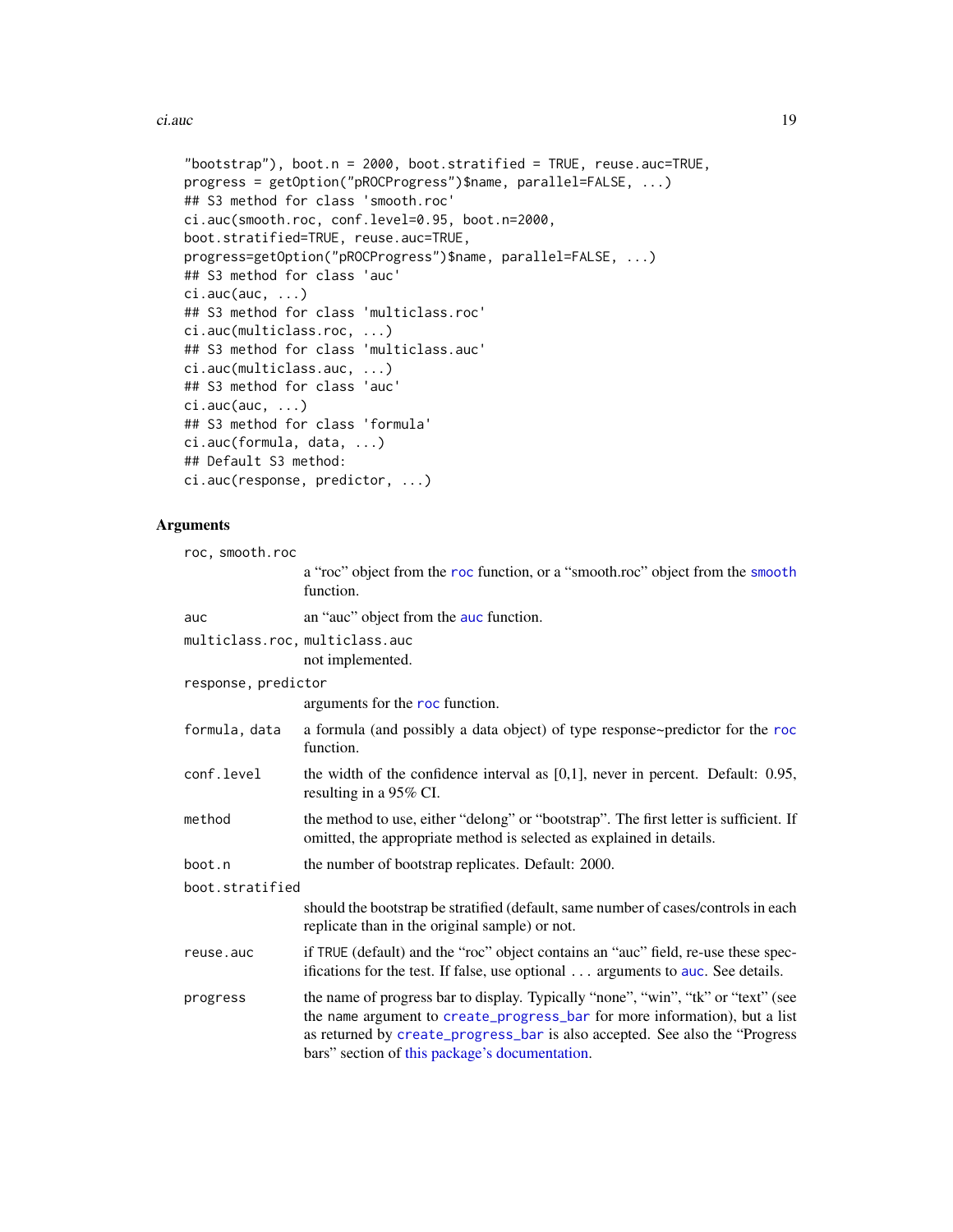20 ci.auch 20 ci.auch 20 ci.auch 20 ci.auch 20 ci.auch 20 ci.auch 20 ci.auch 20 ci.auch 20 ci.auch 20 ci.auch

| parallel | if TRUE, the bootstrap is processed in parallel, using parallel backend provided<br>by plyr (foreach).                                                                                                                              |
|----------|-------------------------------------------------------------------------------------------------------------------------------------------------------------------------------------------------------------------------------------|
| .        | further arguments passed to or from other methods, especially arguments for roc<br>and roc.test.roc when calling roc.test.default or roc.test.formula.<br>Arguments for auc and txtProgressBar (only char and style) if applicable. |

#### Details

This function computes the CI of an AUC. Two methods are available: "delong" and "bootstrap" with the parameters defined in "roc\$auc" to compute a CI. When it is called with two vectors (response, predictor) or a formula (response~predictor) arguments, the [roc](#page-68-1) function is called to build the ROC curve first.

The default is to use "delong" method except for comparison of partial AUC and smoothed curves, where bootstrap is used. Using "delong" for partial AUC and smoothed ROCs is not supported.

With method="bootstrap", the function calls [auc](#page-12-1) boot.n times. For more details about the bootstrap, see the Bootstrap section in [this package's documentation.](#page-1-1)

For [smoothed ROC curves,](#page-82-1) smoothing is performed again at each bootstrap replicate with the parameters originally provided. If a density smoothing was performed with user-provided density.cases or density.controls the bootstrap cannot be performed and an error is issued.

With method="delong", the variance of the AUC is computed as defined by DeLong *et al.* (1988) using the algorithm by Sun and Xu (2014) and the CI is deduced with [qnorm](#page-0-0).

CI of multiclass ROC curves and AUC is not implemented yet. Attempting to call these methods returns an error.

# Value

A numeric vector of length 3 and class "ci.auc", "ci" and "numeric" (in this order), with the lower bound, the median and the upper bound of the CI, and the following attributes:

| conf.level      | the width of the CI, in fraction.                                                                   |
|-----------------|-----------------------------------------------------------------------------------------------------|
| method          | the method employed.                                                                                |
| boot.n          | the number of bootstrap replicates.                                                                 |
| boot.stratified |                                                                                                     |
|                 | whether or not the bootstrapping was stratified.                                                    |
| auc             | an object of class "auc" stored for reference about the compued AUC details<br>(partial, percent, ) |

The aucs item is not included in this list since version 1.2 for consistency reasons.

### AUC specification

The comparison of the CI needs a specification of the AUC. This allows to compute the CI for full or partial AUCs. The specification is defined by:

1. the "auc" field in the ["roc"](#page-68-1) object if reuse.auc is set to TRUE (default). It is naturally inherited from any call to [roc](#page-68-1) and fits most cases.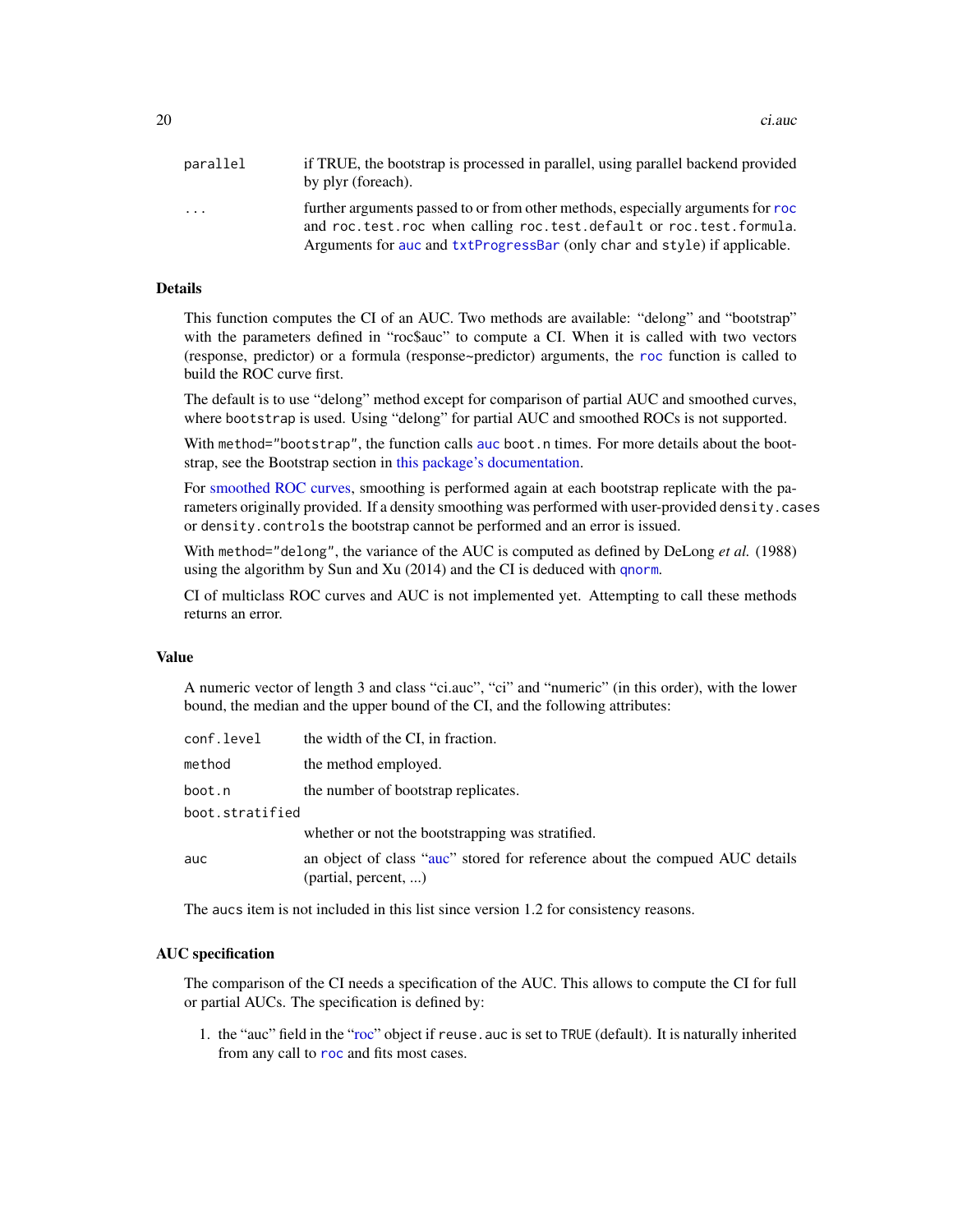2. passing the specification to [auc](#page-12-1) with . . . (arguments partial.auc, partial.auc.correct and partial.auc.focus). In this case, you must ensure either that the [roc](#page-68-1) object do not contain an auc field (if you called [roc](#page-68-1) with auc=FALSE), or set reuse.auc=FALSE.

If reuse . [auc](#page-12-1)=FALSE the auc function will always be called with . . . to determine the specification, even if the ["roc"](#page-68-1) object do contain an auc field.

As well if the ["roc"](#page-68-1) object do not contain an auc field, the [auc](#page-12-1) function will always be called with ... to determine the specification.

Warning: if the roc object passed to ci contains an [auc](#page-12-1) field and reuse. auc=TRUE, auc is not called and arguments such as partial.auc are silently ignored.

#### Warnings

If method="delong" and the AUC specification specifies a partial AUC, the warning "Using De-Long's test for partial AUC is not supported. Using bootstrap test instead." is issued. The method argument is ignored and "bootstrap" is used instead.

If boot.stratified=FALSE and the sample has a large imbalance between cases and controls, it could happen that one or more of the replicates contains no case or control observation, or that there are not enough points for smoothing, producing a NA area. The warning "NA value(s) produced during bootstrap were ignored." will be issued and the observation will be ignored. If you have a large imbalance in your sample, it could be safer to keep boot.stratified=TRUE.

#### Errors

If density.cases and density.controls were provided for smoothing, the error "Cannot compute the statistic on ROC curves smoothed with density.controls and density.cases." is issued.

#### References

James Carpenter and John Bithell (2000) "Bootstrap condence intervals: when, which, what? A practical guide for medical statisticians". *Statistics in Medicine* 19, 1141–1164. DOI: doi: [10.1002/](https://doi.org/10.1002/(SICI)1097-0258(20000515)19:9<1141::AID-SIM479>3.0.CO;2-F) [\(SICI\)10970258\(20000515\)19:9<1141::AIDSIM479>3.0.CO;2F.](https://doi.org/10.1002/(SICI)1097-0258(20000515)19:9<1141::AID-SIM479>3.0.CO;2-F)

Elisabeth R. DeLong, David M. DeLong and Daniel L. Clarke-Pearson (1988) "Comparing the areas under two or more correlated receiver operating characteristic curves: a nonparametric approach". *Biometrics* 44, 837–845.

Xu Sun and Weichao Xu (2014) "Fast Implementation of DeLongs Algorithm for Comparing the Areas Under Correlated Receiver Operating Characteristic Curves". *IEEE Signal Processing Letters*, 21, 1389–1393. DOI: doi: [10.1109/LSP.2014.2337313.](https://doi.org/10.1109/LSP.2014.2337313)

Xavier Robin, Natacha Turck, Alexandre Hainard, *et al.* (2011) "pROC: an open-source package for R and S+ to analyze and compare ROC curves". *BMC Bioinformatics*, 7, 77. DOI: doi: [10.1186/](https://doi.org/10.1186/1471-2105-12-77) [147121051277.](https://doi.org/10.1186/1471-2105-12-77)

Hadley Wickham (2011) "The Split-Apply-Combine Strategy for Data Analysis". *Journal of Statistical Software*, 40, 1–29. URL: [www.jstatsoft.org/v40/i01.](https://www.jstatsoft.org/v40/i01)

#### See Also

[roc](#page-68-1), [auc](#page-12-1), [ci](#page-15-1)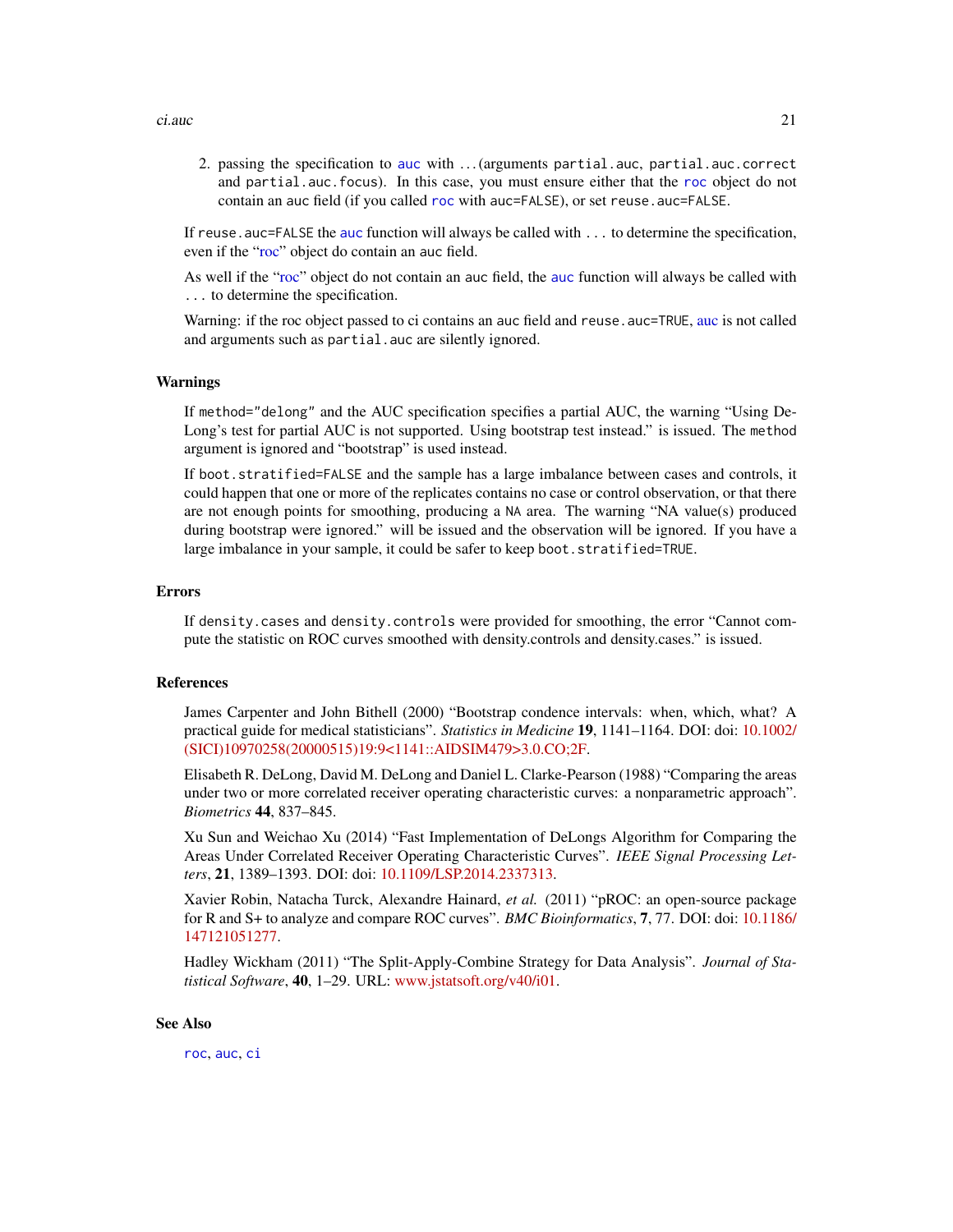# Examples

```
# Create a ROC curve:
data(aSAH)
roc1 <- roc(aSAH$outcome, aSAH$s100b)
## Basic example ##
ci.auc(roc1)
# You can also write:
ci(roc1)
ci(auc(roc1))
## More options ##
# Partial AUC and customized bootstrap:
## Not run:
ci.auc(roc1,
       conf.level=0.9,
   partial.auc=c(1, .8), partial.auc.focus="se", partial.auc.correct=TRUE,
       boot.n=10000, stratified=FALSE)
## End(Not run)
# Note that the following will NOT give a CI of the partial AUC:
## Not run:
ci.auc(roc1,
       partial.auc=c(1, .8), partial.auc.focus="se", partial.auc.correct=FALSE)
## End(Not run)
# This is because rocobj$auc is not a partial AUC and reuse.auc = TRUE by default.
# You can overcome this problem by passing an AUC instead:
auc1 <- auc(roc1, partial.auc=c(1, .8), partial.auc.focus="se",
            partial.auc.correct=FALSE)
## Not run:
ci.auc(auc1)
## End(Not run)
## On smoothed ROC curves with bootstrap ##
## Not run:
ci.auc(smooth(roc1, method="density"))
## End(Not run)
```
<span id="page-21-1"></span>ci.coords *Compute the confidence interval of arbitrary coordinates*

#### Description

This function computes the confidence interval (CI) of the coordinates of a ROC curves with the [coords](#page-34-1) function. By default, the 95% CI are computed with 2000 stratified bootstrap replicates.

<span id="page-21-0"></span>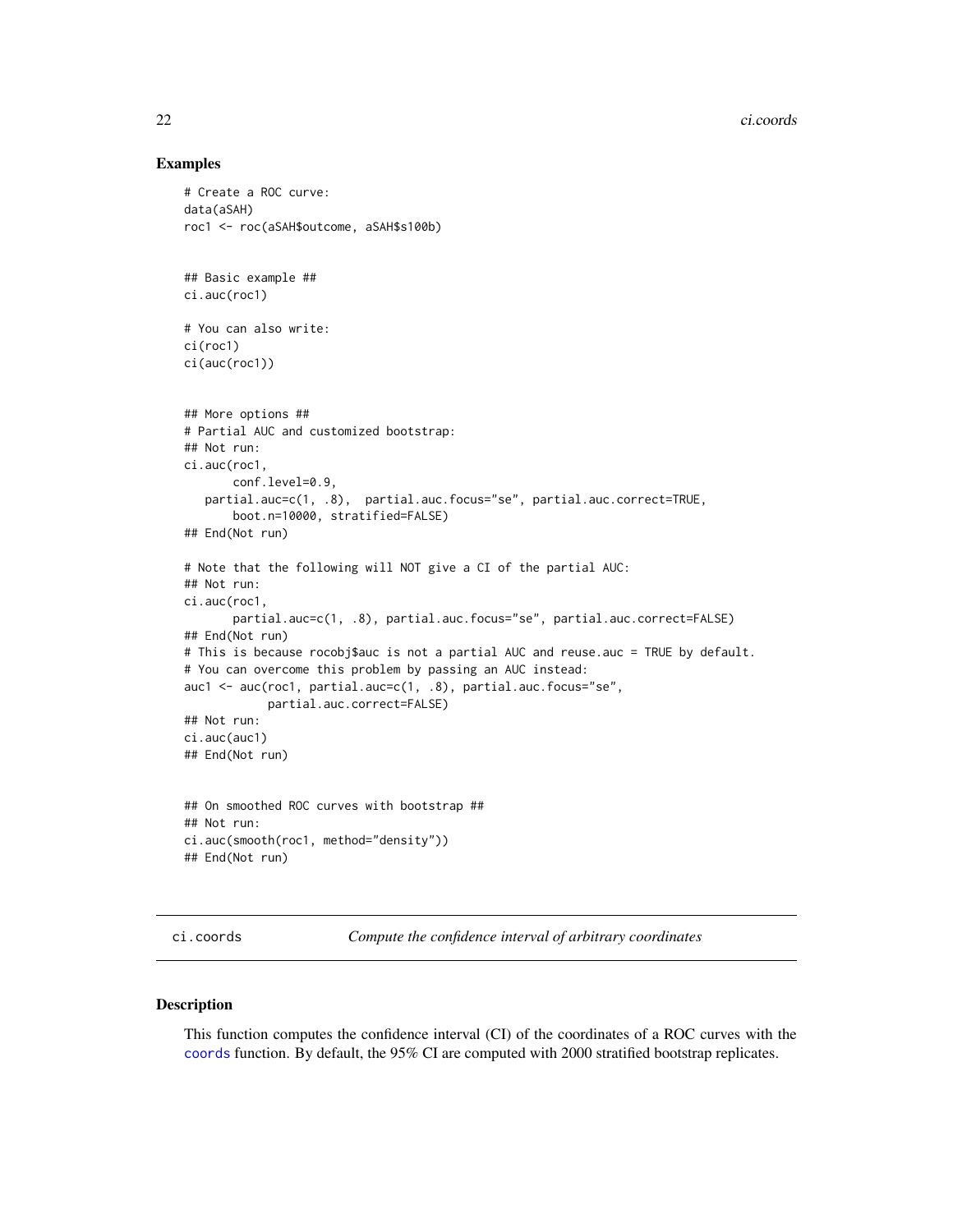#### ci.coords 23

# Usage

```
# ci.coords(...)
## S3 method for class 'roc'
ci.coords(roc, x,
input=c("threshold", "specificity", "sensitivity"),
ret=c("threshold", "specificity", "sensitivity"),
best.method=c("youden", "closest.topleft"), best.weights=c(1, 0.5),
best.policy = c("stop", "omit", "random"),
conf.level=0.95, boot.n=2000,
boot.stratified=TRUE,
progress=getOption("pROCProgress")$name, ...)
## S3 method for class 'formula'
ci.coords(formula, data, ...)
## S3 method for class 'smooth.roc'
ci.coords(smooth.roc, x,
input=c("specificity", "sensitivity"), ret=c("specificity", "sensitivity"),
best.method=c("youden", "closest.topleft"), best.weights=c(1, 0.5),
best.policy = c("stop", "omit", "random"),
conf.level=0.95, boot.n=2000,
boot.stratified=TRUE,
progress=getOption("pROCProgress")$name, ...)
## Default S3 method:
ci.coords(response, predictor, ...)
```
# Arguments

| roc, smooth.roc     |                                                                                                                                                                                                                                          |  |
|---------------------|------------------------------------------------------------------------------------------------------------------------------------------------------------------------------------------------------------------------------------------|--|
|                     | a "roc" object from the roc function, or a "smooth.roc" object from the smooth                                                                                                                                                           |  |
|                     | function.                                                                                                                                                                                                                                |  |
| response, predictor |                                                                                                                                                                                                                                          |  |
|                     | arguments for the roc function.                                                                                                                                                                                                          |  |
| formula, data       | a formula (and possibly a data object) of type response~predictor for the roc<br>function.                                                                                                                                               |  |
|                     | x, input, ret, best.method, best.weights                                                                                                                                                                                                 |  |
|                     | Arguments passed to coords. See there for more details. The only difference is<br>on the x argument which cannot be "all" or "local maximas".                                                                                            |  |
| best.policy         | The policy follow when multiple "best" thresholds are returned by coords.<br>"stop" will abort the processing with stop (default), "omit" will ignore the sam-<br>ple (as in NA) and "random" will select one of the threshold randomly. |  |
| conf.level          | the width of the confidence interval as $[0,1]$ , never in percent. Default: 0.95,<br>resulting in a 95% CI.                                                                                                                             |  |
| boot.n              | the number of bootstrap replicates. Default: 2000.                                                                                                                                                                                       |  |
| boot.stratified     |                                                                                                                                                                                                                                          |  |
|                     | should the bootstrap be stratified (default, same number of cases/controls in each<br>replicate than in the original sample) or not.                                                                                                     |  |
| progress            | the name of progress bar to display. Typically "none", "win", "tk" or "text" (see<br>the name argument to create_progress_bar for more information), but a list                                                                          |  |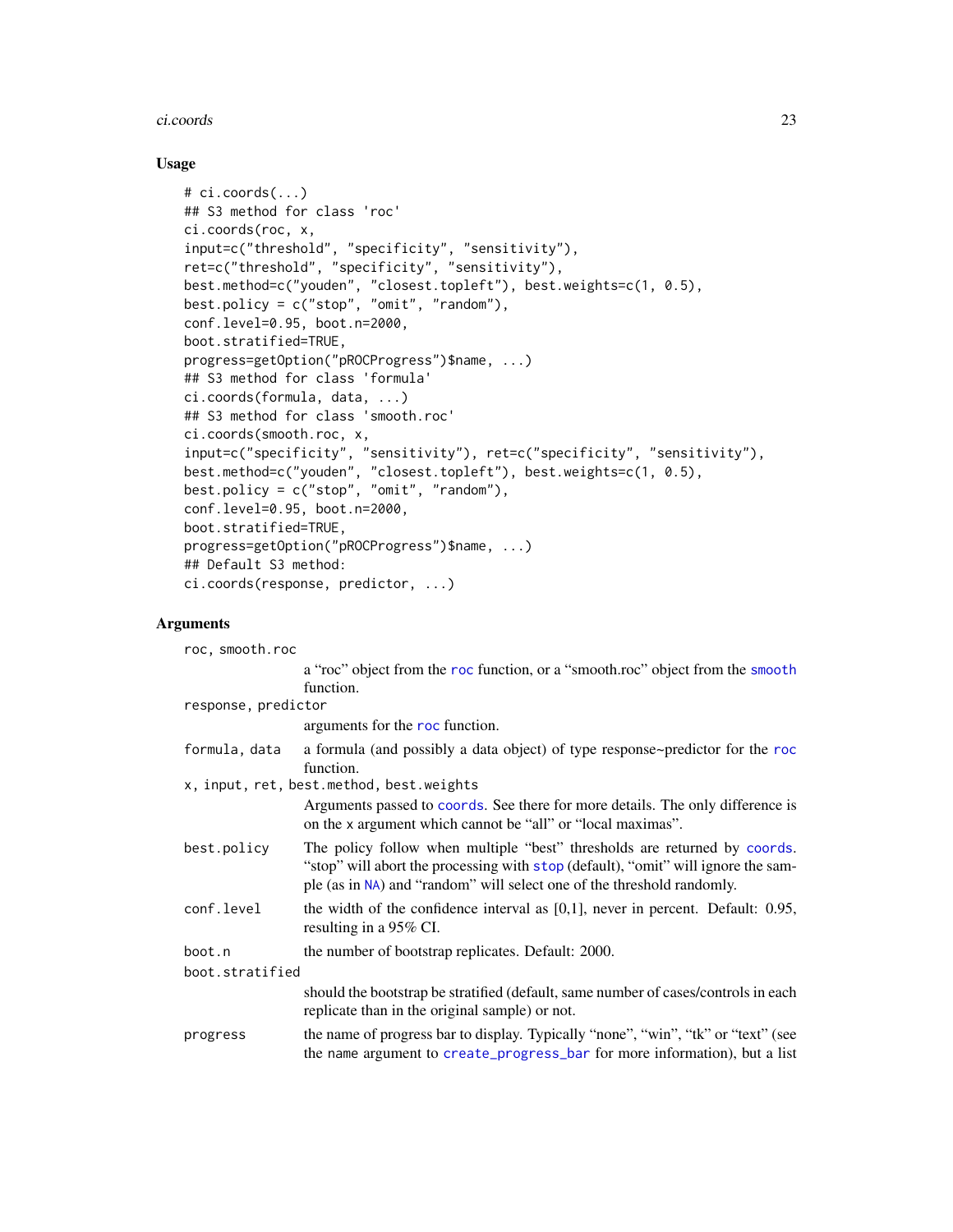as returned by [create\\_progress\\_bar](#page-0-0) is also accepted. See also the "Progress bars" section of [this package's documentation.](#page-1-1)

... further arguments passed to or from other methods, especially arguments for [roc](#page-68-1) and ci.coords.roc when calling ci.coords.default or ci.coords.formula. Arguments for [txtProgressBar](#page-0-0) (only char and style) if applicable.

#### Details

ci.coords.formula and ci.coords.default are convenience methods that build the ROC curve (with the [roc](#page-68-1) function) before calling ci.coords.roc. You can pass them arguments for both [roc](#page-68-1) and ci.coords.roc. Simply use ci.coords that will dispatch to the correct method.

This function creates boot.n bootstrap replicate of the ROC curve, and evaluates the coordinates specified by the x, input, ret, best.method and best.weights arguments. Then it computes the confidence interval as the percentiles given by conf.level.

When  $x=$ "best", the best threshold is determined at each bootstrap iteration, effectively assessing the confidence interval of choice of the "best" threshold itself. This differs from the behavior of [ci.thresholds](#page-31-1), where the "best" threshold is assessed on the given ROC curve before resampling.

For more details about the bootstrap, see the Bootstrap section in [this package's documentation.](#page-1-1)

#### Value

Note: changed in version 1.16.

A list of the same length as ret and named as ret, and of class "ci.thresholds", "ci" and "list" (in this order).

Each element of the list is a matrix of the confidence intervals with rows given by x and with 3 columns, the lower bound of the CI, the median, and the upper bound of the CI.

Additionally, the list has the following attributes:

| conf.level      | the width of the CI, in fraction.                                       |
|-----------------|-------------------------------------------------------------------------|
| boot.n          | the number of bootstrap replicates.                                     |
| boot.stratified |                                                                         |
|                 | whether or not the bootstrapping was stratified.                        |
| input           | the input coordinate, as given in argument.                             |
| x               | the coordinates used to calculate the CI, as given in argument.         |
| ret             | the return values, as given in argument or substituted by link{coords}. |
| roc             | the object of class "roc" that was used to compute the CI.              |

#### Warnings

If boot.stratified=FALSE and the sample has a large imbalance between cases and controls, it could happen that one or more of the replicates contains no case or control observation, producing a NA area. The warning "NA value(s) produced during bootstrap were ignored." will be issued and the observation will be ignored. If you have a large imbalance in your sample, it could be safer to keep boot.stratified=TRUE.

This warning will also be displayed if you chose best.policy = "omit" and a ROC curve with multiple "best" threshold was generated during at least one of the replicates.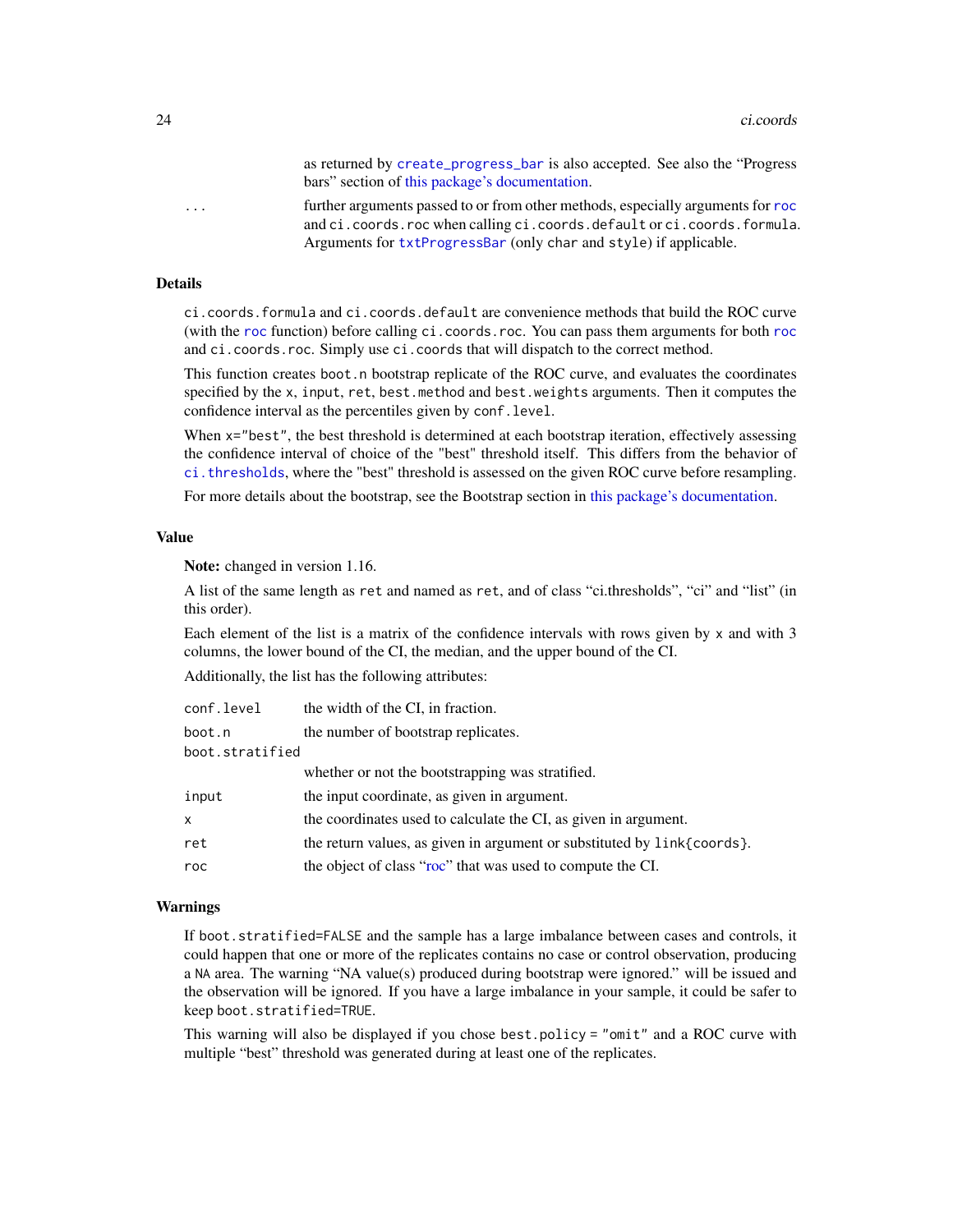#### ci.coords 25

#### References

James Carpenter and John Bithell (2000) "Bootstrap condence intervals: when, which, what? A practical guide for medical statisticians". *Statistics in Medicine* 19, 1141–1164. DOI: doi: [10.1002/](https://doi.org/10.1002/(SICI)1097-0258(20000515)19:9<1141::AID-SIM479>3.0.CO;2-F) [\(SICI\)10970258\(20000515\)19:9<1141::AIDSIM479>3.0.CO;2F.](https://doi.org/10.1002/(SICI)1097-0258(20000515)19:9<1141::AID-SIM479>3.0.CO;2-F)

Tom Fawcett (2006) "An introduction to ROC analysis". *Pattern Recognition Letters* 27, 861–874. DOI: doi: [10.1016/j.patrec.2005.10.010.](https://doi.org/10.1016/j.patrec.2005.10.010)

Hadley Wickham (2011) "The Split-Apply-Combine Strategy for Data Analysis". *Journal of Statistical Software*, 40, 1–29. URL: [www.jstatsoft.org/v40/i01.](https://www.jstatsoft.org/v40/i01)

### See Also

# [roc](#page-68-1), [coords](#page-34-1), [ci](#page-15-1)

CRAN package plyr, employed in this function.

# Examples

```
# Create a ROC curve:
data(aSAH)
roc1 <- roc(aSAH$outcome, aSAH$s100b)
## Basic example ##
## Not run:
ci.coords(roc1, x="best", input = "threshold",
          ret=c("specificity", "ppv", "tp"))
## More options ##
ci.coords(roc1, x=0.9, input = "sensitivity", ret="specificity")
ci.coords(roc1, x=0.9, input = "sensitivity", ret=c("specificity", "ppv", "tp"))
ci.coords(roc1, x=c(0.1, 0.5, 0.9), input = "sensitivity", ret="specificity")
ci.coords(roc1, x=c(0.1, 0.5, 0.9), input = "sensitivity", ret=c("specificity", "ppv", "tp"))
# Return everything we can:
rets <- c("threshold", "specificity", "sensitivity", "accuracy", "tn", "tp", "fn", "fp", "npv",
          "ppv", "1-specificity", "1-sensitivity", "1-accuracy", "1-npv", "1-ppv")
ci.coords(roc1, x="best", input = "threshold", ret=rets)
## End(Not run)
## On smoothed ROC curves with bootstrap ##
## Not run:
ci.coords(smooth(roc1), x=0.9, input = "sensitivity", ret=c("specificity", "ppv", "tp"))
## End(Not run)
```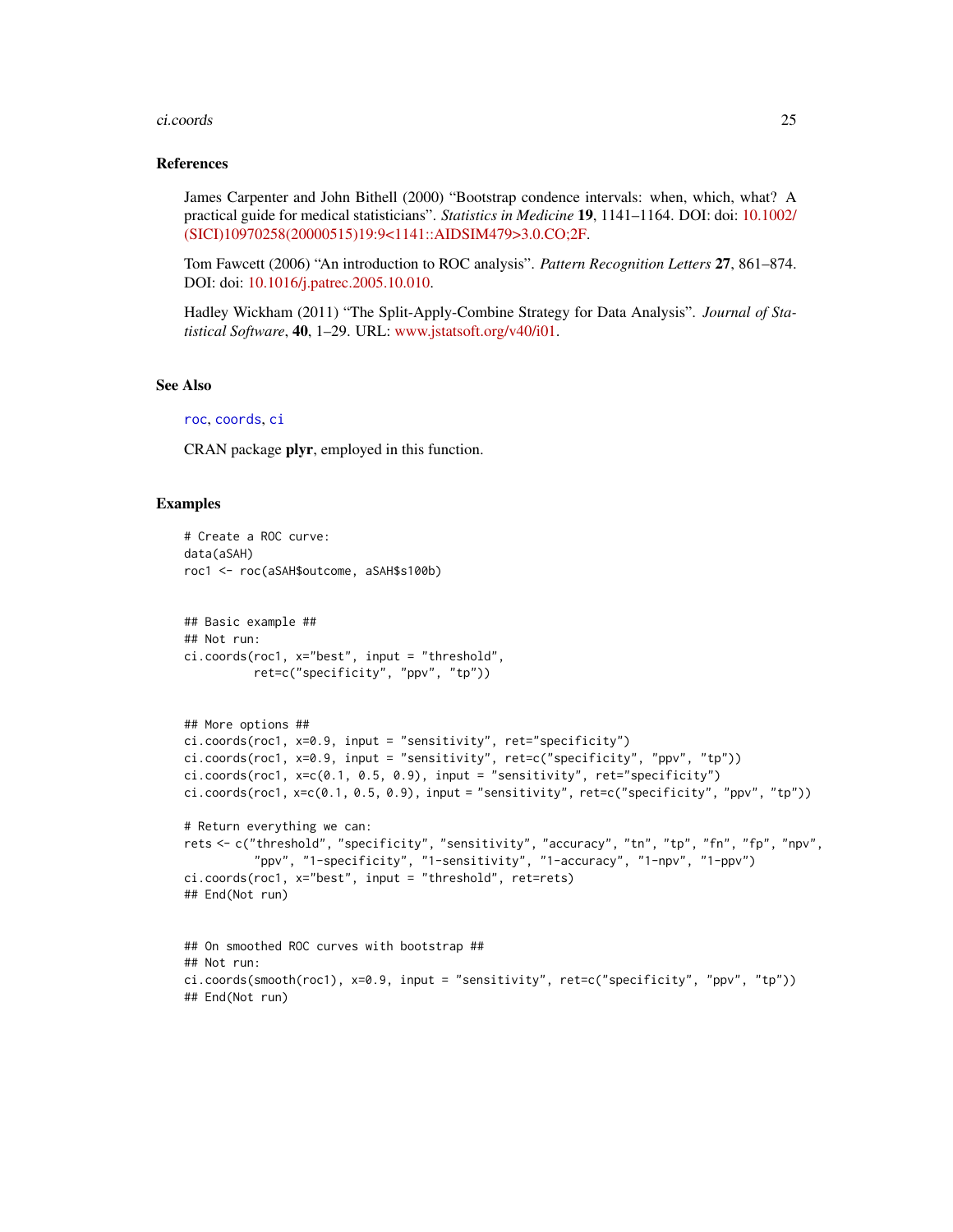#### <span id="page-25-1"></span><span id="page-25-0"></span>Description

This function computes the confidence interval (CI) of the sensitivity at the given specificity points. By default, the 95% CI are computed with 2000 stratified bootstrap replicates.

# Usage

```
# ci.se(...)
## S3 method for class 'roc'
ci.se(roc, specificities = seq(0, 1, .1) * if else(roc$percent,100, 1), conf.level=0.95, boot.n=2000, boot.stratified=TRUE,
progress=getOption("pROCProgress")$name, parallel=FALSE, ...)
## S3 method for class 'smooth.roc'
ci.se(smooth.roc, specificities = seq(0, 1, .1) *
ifelse(smooth.roc$percent, 100, 1), conf.level=0.95, boot.n=2000,
boot.stratified=TRUE, progress=getOption("pROCProgress")$name,
parallel=FALSE, ...)
## S3 method for class 'formula'
ci.se(formula, data, ...)
## Default S3 method:
ci.se(response, predictor, ...)
```
#### Arguments

| roc, smooth.roc     |                                                                                                                                                                                                                                                                                                   |  |
|---------------------|---------------------------------------------------------------------------------------------------------------------------------------------------------------------------------------------------------------------------------------------------------------------------------------------------|--|
|                     | a "roc" object from the roc function, or a "smooth.roc" object from the smooth                                                                                                                                                                                                                    |  |
|                     | function.                                                                                                                                                                                                                                                                                         |  |
| response, predictor |                                                                                                                                                                                                                                                                                                   |  |
|                     | arguments for the roc function.                                                                                                                                                                                                                                                                   |  |
| formula, data       | a formula (and possibly a data object) of type response~predictor for the roc<br>function.                                                                                                                                                                                                        |  |
| specificities       | on which specificities to evaluate the CI.                                                                                                                                                                                                                                                        |  |
| conf.level          | the width of the confidence interval as $[0,1]$ , never in percent. Default: 0.95,<br>resulting in a 95% CI.                                                                                                                                                                                      |  |
| boot.n              | the number of bootstrap replicates. Default: 2000.                                                                                                                                                                                                                                                |  |
| boot.stratified     |                                                                                                                                                                                                                                                                                                   |  |
|                     | should the bootstrap be stratified (default, same number of cases/controls in each<br>replicate than in the original sample) or not.                                                                                                                                                              |  |
| progress            | the name of progress bar to display. Typically "none", "win", "tk" or "text" (see<br>the name argument to create_progress_bar for more information), but a list<br>as returned by create_progress_bar is also accepted. See also the "Progress"<br>bars" section of this package's documentation. |  |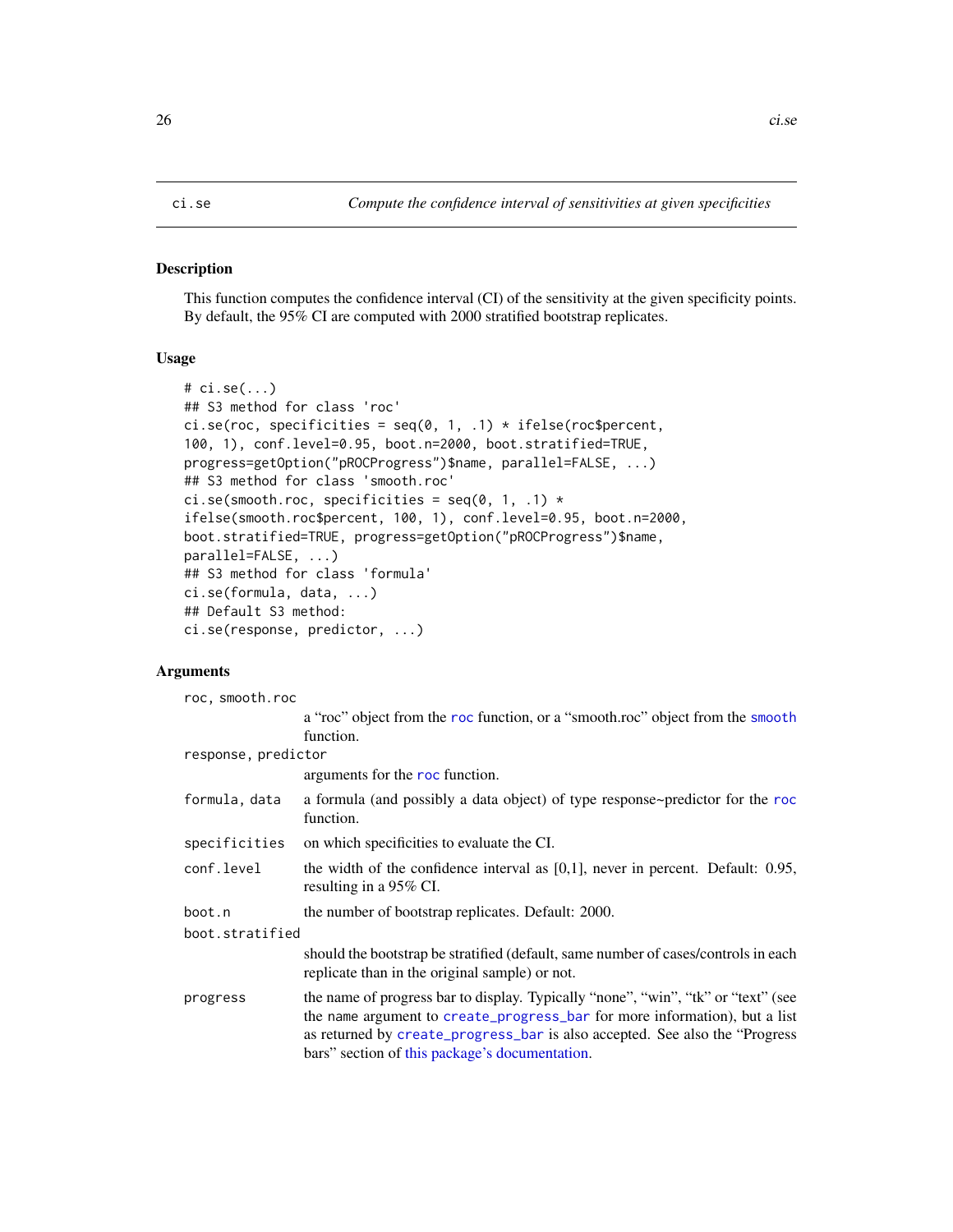| parallel | if TRUE, the bootstrap is processed in parallel, using parallel backend provided<br>by plyr (foreach). |
|----------|--------------------------------------------------------------------------------------------------------|
| .        | further arguments passed to or from other methods, especially arguments for roc                        |
|          | and ci.se.roc when calling ci.se.default or ci.se.formula. Arguments                                   |
|          | for txtProgressBar (only char and style) if applicable.                                                |

#### Details

ci.se.formula and ci.se.default are convenience methods that build the ROC curve (with the [roc](#page-68-1) function) before calling ci.se.roc. You can pass them arguments for both roc and ci.se.roc. Simply use ci.se that will dispatch to the correct method.

The ci.se.roc function creates boot.n bootstrap replicate of the ROC curve, and evaluates the sensitivity at specificities given by the specificities argument. Then it computes the confidence interval as the percentiles given by conf.level.

For more details about the bootstrap, see the Bootstrap section in [this package's documentation.](#page-1-1)

For [smoothed ROC curves,](#page-82-1) smoothing is performed again at each bootstrap replicate with the parameters originally provided. If a density smoothing was performed with user-provided density.cases or density.controls the bootstrap cannot be performed and an error is issued.

# Value

A matrix of class "ci.se", "ci" and "matrix" (in this order) containing the given sensitivities. Row (names) are the specificities, the first column the lower bound, the 2nd column the median and the 3rd column the upper bound.

Additionally, the list has the following attributes:

| conf.level      | the width of the CI, in fraction.                          |
|-----------------|------------------------------------------------------------|
| boot.n          | the number of bootstrap replicates.                        |
| boot.stratified |                                                            |
|                 | whether or not the bootstrapping was stratified.           |
| specificities   | the specificities as given in argument.                    |
| roc             | the object of class "roc" that was used to compute the CI. |

#### Warnings

If boot.stratified=FALSE and the sample has a large imbalance between cases and controls, it could happen that one or more of the replicates contains no case or control observation, or that there are not enough points for smoothing, producing a NA area. The warning "NA value(s) produced during bootstrap were ignored." will be issued and the observation will be ignored. If you have a large imbalance in your sample, it could be safer to keep boot.stratified=TRUE.

#### Errors

If density.cases and density.controls were provided for smoothing, the error "Cannot compute the statistic on ROC curves smoothed with density.controls and density.cases." is issued.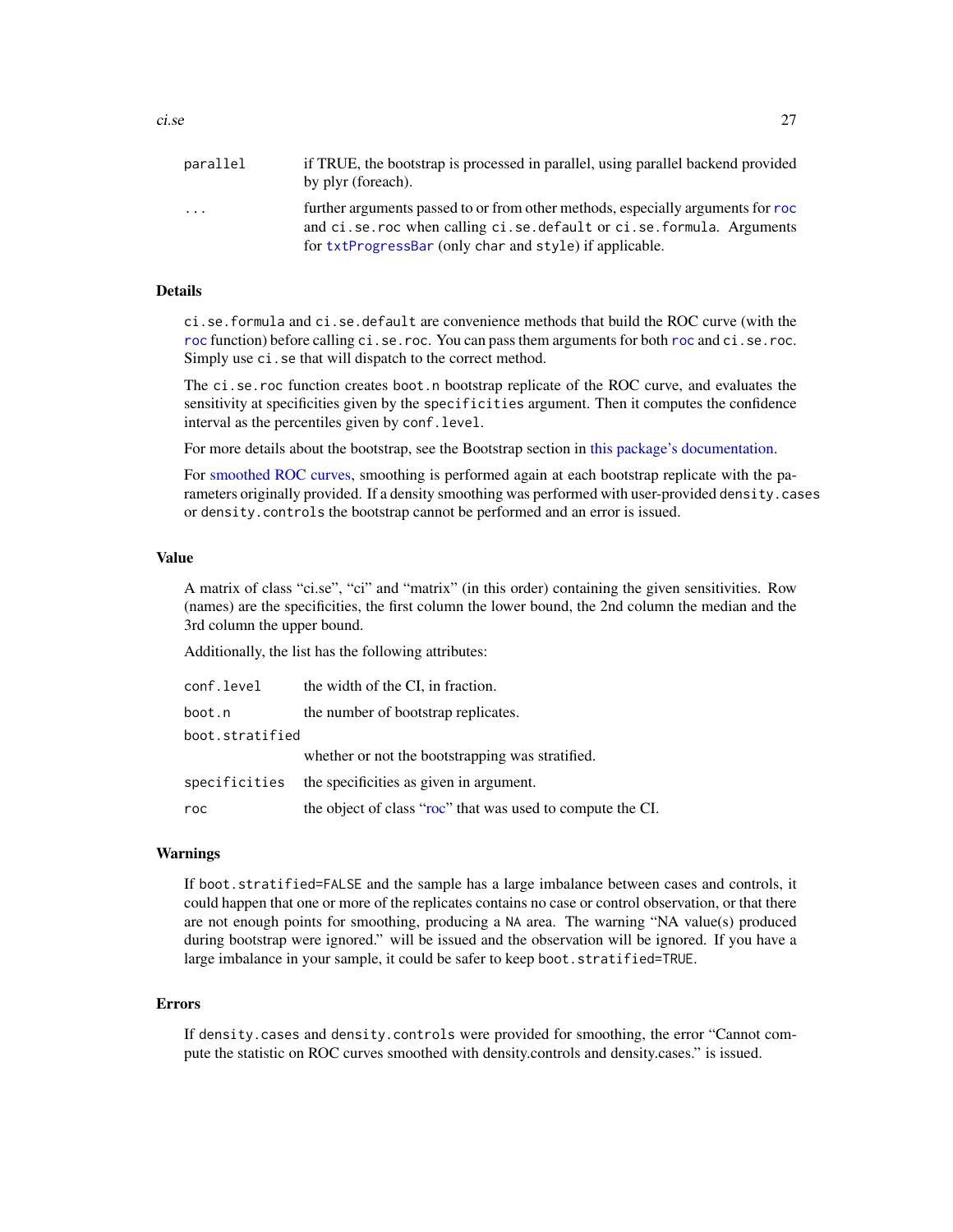#### References

James Carpenter and John Bithell (2000) "Bootstrap condence intervals: when, which, what? A practical guide for medical statisticians". *Statistics in Medicine* 19, 1141–1164. DOI: doi: [10.1002/](https://doi.org/10.1002/(SICI)1097-0258(20000515)19:9<1141::AID-SIM479>3.0.CO;2-F) [\(SICI\)10970258\(20000515\)19:9<1141::AIDSIM479>3.0.CO;2F.](https://doi.org/10.1002/(SICI)1097-0258(20000515)19:9<1141::AID-SIM479>3.0.CO;2-F)

Tom Fawcett (2006) "An introduction to ROC analysis". *Pattern Recognition Letters* 27, 861–874. DOI: doi: [10.1016/j.patrec.2005.10.010.](https://doi.org/10.1016/j.patrec.2005.10.010)

Xavier Robin, Natacha Turck, Alexandre Hainard, *et al.* (2011) "pROC: an open-source package for R and S+ to analyze and compare ROC curves". *BMC Bioinformatics*, 7, 77. DOI: doi: [10.1186/](https://doi.org/10.1186/1471-2105-12-77) [147121051277.](https://doi.org/10.1186/1471-2105-12-77)

Hadley Wickham (2011) "The Split-Apply-Combine Strategy for Data Analysis". *Journal of Statistical Software*, 40, 1–29. URL: [www.jstatsoft.org/v40/i01.](https://www.jstatsoft.org/v40/i01)

# See Also

[roc](#page-68-1), [ci](#page-15-1), [ci.sp](#page-28-1), [plot.ci](#page-54-1)

#### Examples

```
# Create a ROC curve:
data(aSAH)
roc1 <- roc(aSAH$outcome, aSAH$s100b)
## Basic example ##
## Not run:
ci.se(roc1)
## End(Not run)
## More options ##
# Customized bootstrap and specificities:
## Not run:
ci.se(roc1, c(.95, .9, .85), boot.n=10000, conf.level=0.9, stratified=FALSE)
## End(Not run)
## Plotting the CI ##
ci1 \leftarrow ci.se(root, boot.n = 10)plot(roc1)
plot(ci1)
## On smoothed ROC curves with bootstrap ##
```
## Not run: ci.se(smooth(roc1, method="density")) ## End(Not run)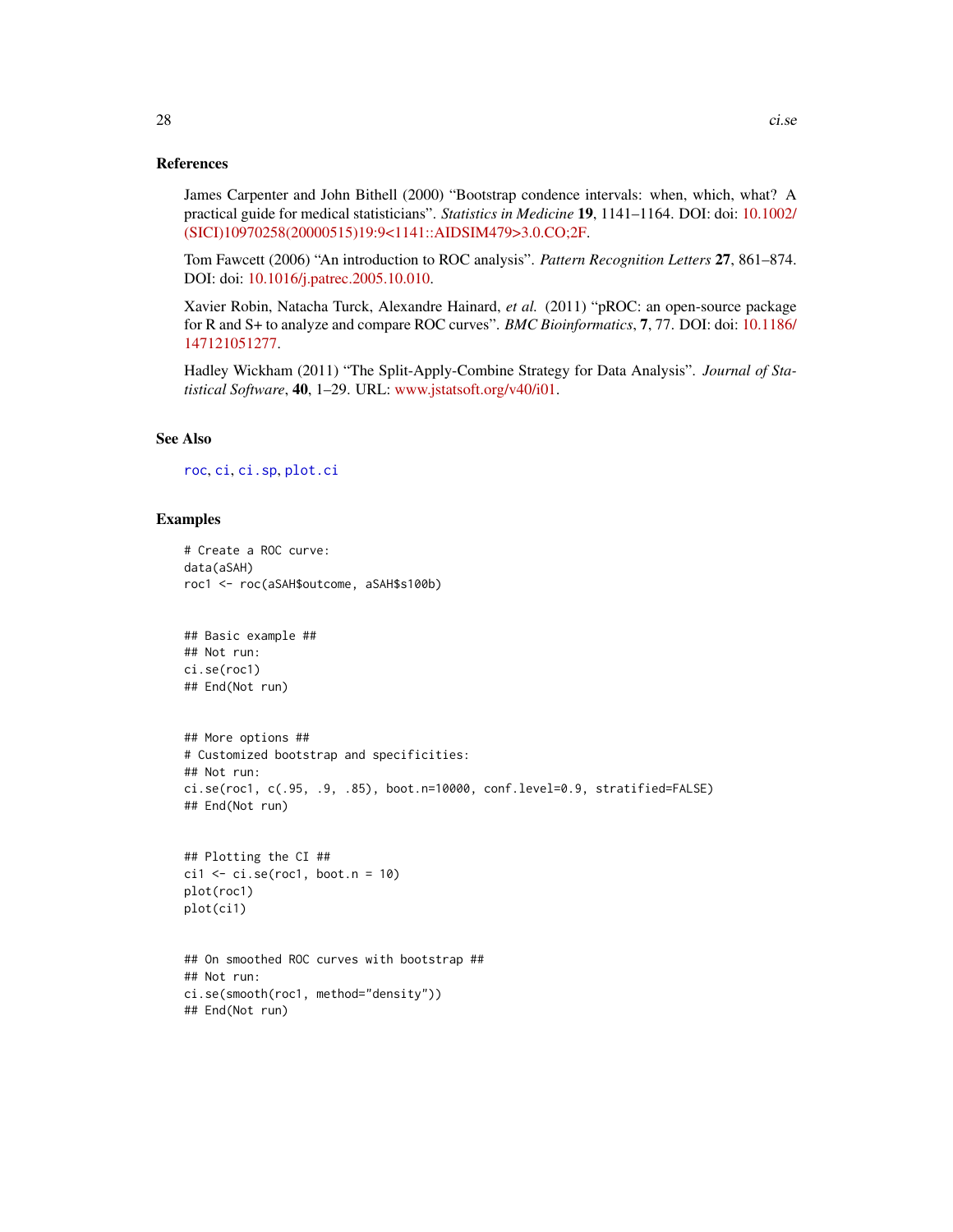# <span id="page-28-1"></span><span id="page-28-0"></span>Description

This function computes the confidence interval (CI) of the specificity at the given sensitivity points. By default, the 95% CI are computed with 2000 stratified bootstrap replicates.

# Usage

```
# ci.sp(...)
## S3 method for class 'roc'
ci.sp(roc, sensitivities = seq(0, 1, .1) * if else(roc$percent,100, 1), conf.level=0.95, boot.n=2000, boot.stratified=TRUE,
progress=getOption("pROCProgress")$name, parallel=FALSE, ...)
## S3 method for class 'smooth.roc'
ci.sp(smooth.roc, sensitivities = seq(0, 1, .1) *
ifelse(smooth.roc$percent, 100, 1), conf.level=0.95, boot.n=2000,
boot.stratified=TRUE, progress=getOption("pROCProgress")$name, parallel=FALSE, ...)
## S3 method for class 'formula'
ci.sp(formula, data, ...)
## Default S3 method:
ci.sp(response, predictor, ...)
```
#### Arguments

| roc, smooth.roc     |                                                                                                                                                                                                                                                                                                   |  |
|---------------------|---------------------------------------------------------------------------------------------------------------------------------------------------------------------------------------------------------------------------------------------------------------------------------------------------|--|
|                     | a "roc" object from the roc function, or a "smooth.roc" object from the smooth                                                                                                                                                                                                                    |  |
|                     | function.                                                                                                                                                                                                                                                                                         |  |
| response, predictor |                                                                                                                                                                                                                                                                                                   |  |
|                     | arguments for the roc function.                                                                                                                                                                                                                                                                   |  |
| formula, data       | a formula (and possibly a data object) of type response~predictor for the roc<br>function.                                                                                                                                                                                                        |  |
| sensitivities       | on which sensitivities to evaluate the CI.                                                                                                                                                                                                                                                        |  |
| conf.level          | the width of the confidence interval as $[0,1]$ , never in percent. Default: 0.95,<br>resulting in a 95% CI.                                                                                                                                                                                      |  |
| boot.n              | the number of bootstrap replicates. Default: 2000.                                                                                                                                                                                                                                                |  |
| boot.stratified     |                                                                                                                                                                                                                                                                                                   |  |
|                     | should the bootstrap be stratified (default, same number of cases/controls in each<br>replicate than in the original sample) or not.                                                                                                                                                              |  |
| progress            | the name of progress bar to display. Typically "none", "win", "tk" or "text" (see<br>the name argument to create_progress_bar for more information), but a list<br>as returned by create_progress_bar is also accepted. See also the "Progress"<br>bars" section of this package's documentation. |  |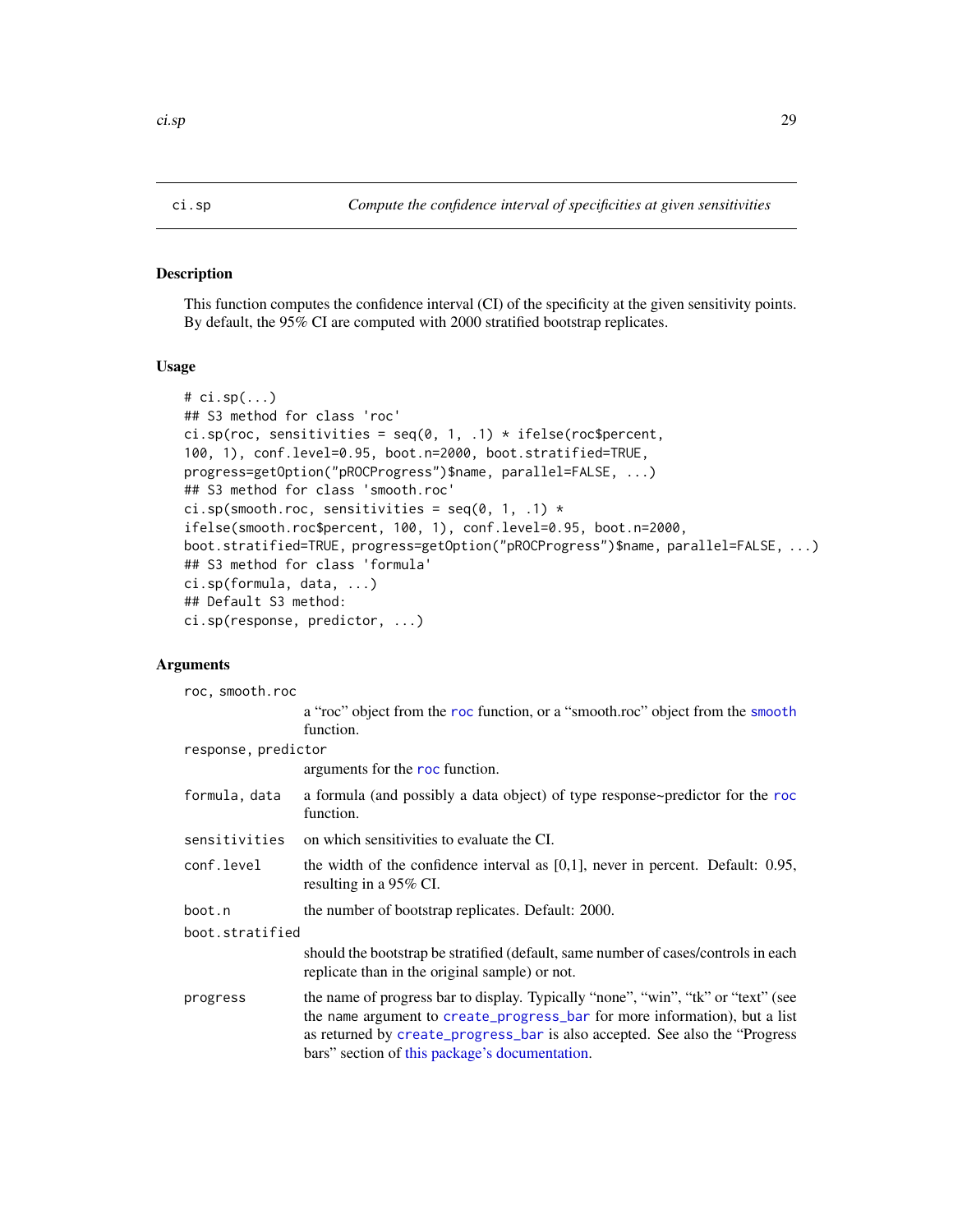| parallel | if TRUE, the bootstrap is processed in parallel, using parallel backend provided<br>by plyr (foreach).                                                     |
|----------|------------------------------------------------------------------------------------------------------------------------------------------------------------|
| .        | further arguments passed to or from other methods, especially arguments for roc<br>and ci.sp. roc when calling ci.sp. default or ci.sp. formula. Arguments |
|          | for txtProgressBar (only char and style) if applicable.                                                                                                    |

#### Details

ci.sp.formula and ci.sp.default are convenience methods that build the ROC curve (with the [roc](#page-68-1) function) before calling ci.sp.roc. You can pass them arguments for both roc and ci.sp.roc. Simply use  $ci$ . sp that will dispatch to the correct method.

The ci.sp.roc function creates boot.n bootstrap replicate of the ROC curve, and evaluates the specificity at sensitivities given by the sensitivities argument. Then it computes the confidence interval as the percentiles given by conf.level.

For more details about the bootstrap, see the Bootstrap section in [this package's documentation.](#page-1-1)

For [smoothed ROC curves,](#page-82-1) smoothing is performed again at each bootstrap replicate with the parameters originally provided. If a density smoothing was performed with user-provided density.cases or density.controls the bootstrap cannot be performed and an error is issued.

# Value

A matrix of class "ci.sp", "ci" and "matrix" (in this order) containing the given specificities. Row (names) are the sensitivities, the first column the lower bound, the 2nd column the median and the 3rd column the upper bound.

Additionally, the list has the following attributes:

| conf.level      | the width of the CI, in fraction.                          |
|-----------------|------------------------------------------------------------|
| boot.n          | the number of bootstrap replicates.                        |
| boot.stratified |                                                            |
|                 | whether or not the bootstrapping was stratified.           |
| sensitivities   | the sensitivities as given in argument.                    |
| roc             | the object of class "roc" that was used to compute the CI. |

#### Warnings

If boot.stratified=FALSE and the sample has a large imbalance between cases and controls, it could happen that one or more of the replicates contains no case or control observation, or that there are not enough points for smoothing, producing a NA area. The warning "NA value(s) produced during bootstrap were ignored." will be issued and the observation will be ignored. If you have a large imbalance in your sample, it could be safer to keep boot.stratified=TRUE.

#### Errors

If density.cases and density.controls were provided for smoothing, the error "Cannot compute the statistic on ROC curves smoothed with density.controls and density.cases." is issued.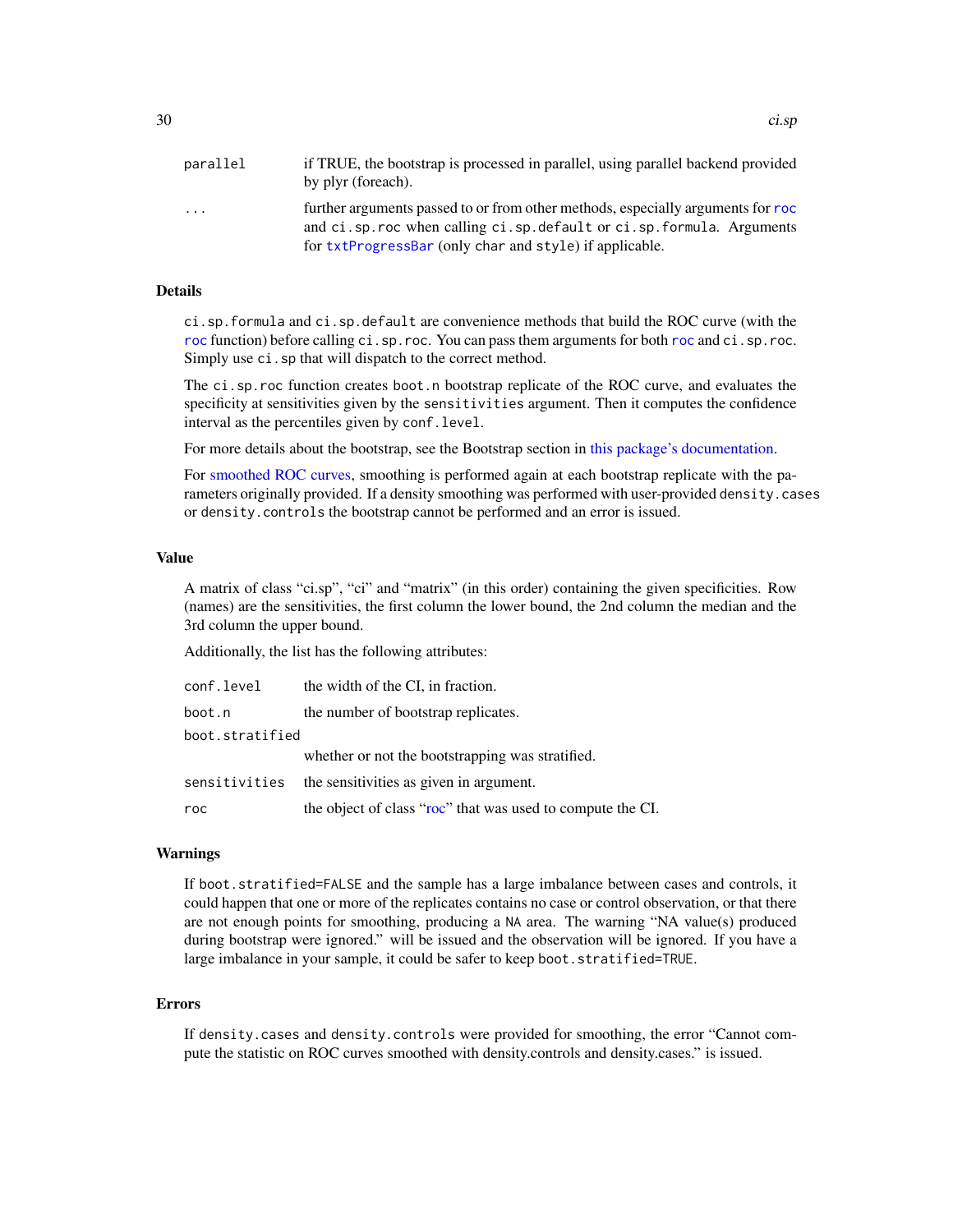#### References

James Carpenter and John Bithell (2000) "Bootstrap condence intervals: when, which, what? A practical guide for medical statisticians". *Statistics in Medicine* 19, 1141–1164. DOI: doi: [10.1002/](https://doi.org/10.1002/(SICI)1097-0258(20000515)19:9<1141::AID-SIM479>3.0.CO;2-F) [\(SICI\)10970258\(20000515\)19:9<1141::AIDSIM479>3.0.CO;2F.](https://doi.org/10.1002/(SICI)1097-0258(20000515)19:9<1141::AID-SIM479>3.0.CO;2-F)

Tom Fawcett (2006) "An introduction to ROC analysis". *Pattern Recognition Letters* 27, 861–874. DOI: doi: [10.1016/j.patrec.2005.10.010.](https://doi.org/10.1016/j.patrec.2005.10.010)

Xavier Robin, Natacha Turck, Alexandre Hainard, *et al.* (2011) "pROC: an open-source package for R and S+ to analyze and compare ROC curves". *BMC Bioinformatics*, 7, 77. DOI: doi: [10.1186/](https://doi.org/10.1186/1471-2105-12-77) [147121051277.](https://doi.org/10.1186/1471-2105-12-77)

Hadley Wickham (2011) "The Split-Apply-Combine Strategy for Data Analysis". *Journal of Statistical Software*, 40, 1–29. URL: [www.jstatsoft.org/v40/i01.](https://www.jstatsoft.org/v40/i01)

# See Also

[roc](#page-68-1), [ci](#page-15-1), [ci.se](#page-25-1), [plot.ci](#page-54-1)

#### Examples

```
# Create a ROC curve:
data(aSAH)
roc1 <- roc(aSAH$outcome, aSAH$s100b)
## Basic example ##
## Not run:
ci.sp(roc1)
## End(Not run)
## More options ##
# Customized bootstrap and sensitivities:
## Not run:
ci.sp(roc1, c(.95, .9, .85), boot.n=10000, conf.level=0.9, stratified=FALSE)
## End(Not run)
## Plotting the CI ##
ci1 \leftarrow ci.sp(root, boot.n = 10)plot(roc1)
plot(ci1)
```

```
## On smoothed ROC curves with bootstrap ##
## Not run:
ci.sp(smooth(roc1, method="density"))
## End(Not run)
```
ci.sp 31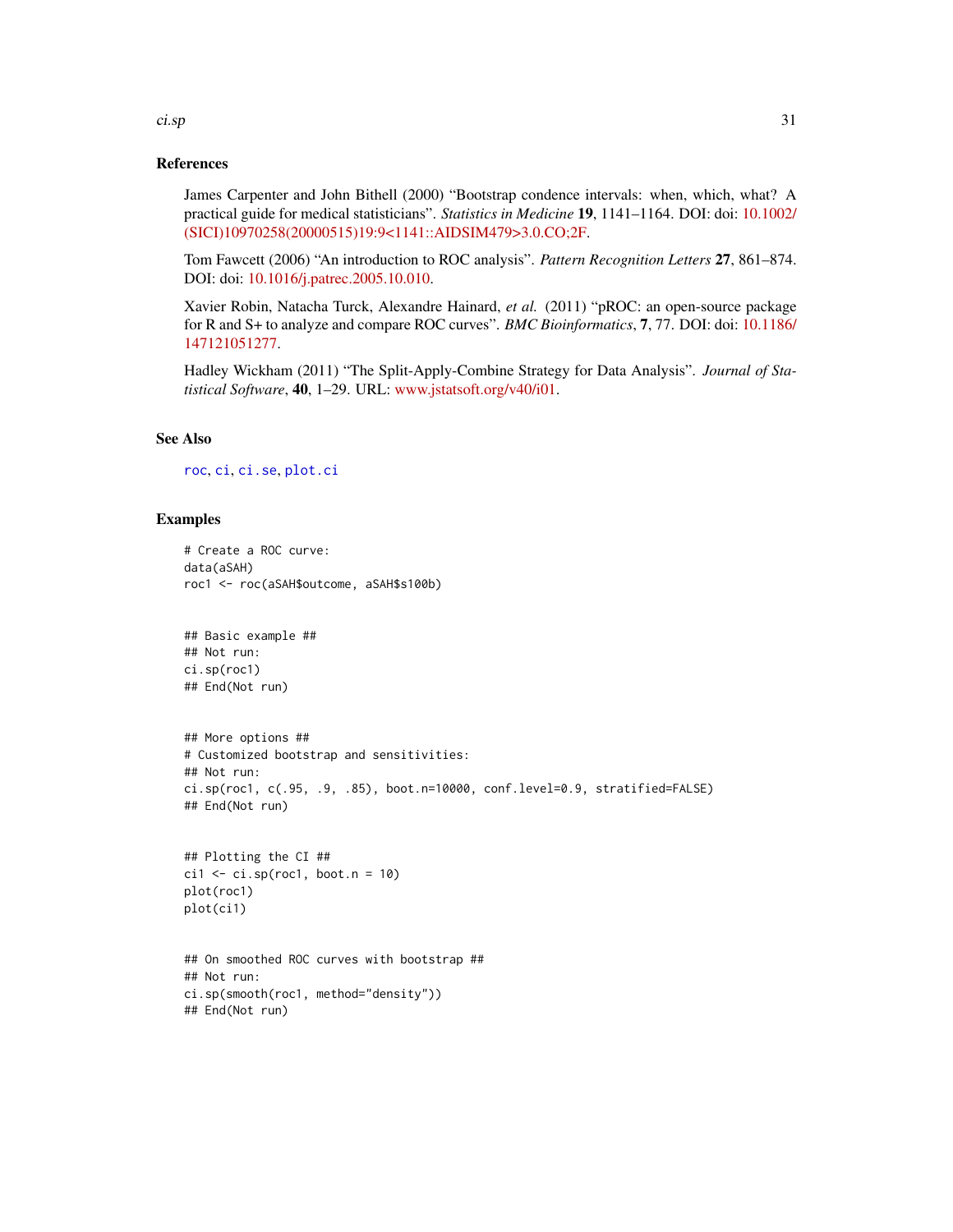<span id="page-31-1"></span><span id="page-31-0"></span>

#### Description

This function computes the confidence interval (CI) of the sensitivity and specificity of the thresholds given in argument. By default, the 95% CI are computed with 2000 stratified bootstrap replicates.

### Usage

```
# ci.thresholds(...)
## S3 method for class 'roc'
ci.thresholds(roc, conf.level=0.95, boot.n=2000,
boot.stratified=TRUE, thresholds = "local maximas",
progress=getOption("pROCProgress")$name, parallel=FALSE, ...)
## S3 method for class 'formula'
ci.thresholds(formula, data, ...)
## S3 method for class 'smooth.roc'
ci.thresholds(smooth.roc, ...)
## Default S3 method:
ci.thresholds(response, predictor, ...)
```
# Arguments

| roc                 | a "roc" object from the roc function.                                                                                                                                                                                                                                                                             |  |
|---------------------|-------------------------------------------------------------------------------------------------------------------------------------------------------------------------------------------------------------------------------------------------------------------------------------------------------------------|--|
| smooth.roc          | not available for smoothed ROC curves, available only to catch the error and<br>provide a clear error message.                                                                                                                                                                                                    |  |
| response, predictor |                                                                                                                                                                                                                                                                                                                   |  |
|                     | arguments for the roc function.                                                                                                                                                                                                                                                                                   |  |
| formula, data       | a formula (and possibly a data object) of type response~predictor for the roc<br>function.                                                                                                                                                                                                                        |  |
| conf.level          | the width of the confidence interval as $[0,1]$ , never in percent. Default: 0.95,<br>resulting in a 95% CI.                                                                                                                                                                                                      |  |
| boot.n              | the number of bootstrap replicates. Default: 2000.                                                                                                                                                                                                                                                                |  |
| boot.stratified     |                                                                                                                                                                                                                                                                                                                   |  |
|                     | should the bootstrap be stratified (default, same number of cases/controls in each<br>replicate than in the original sample) or not.                                                                                                                                                                              |  |
| thresholds          | on which thresholds to evaluate the CI. Either the numeric values of the thresh-<br>olds, a logical vector (as index of roc\$thresholds) or a character "all", "local<br>maximas" or "best" that will be used to determine the threshold(s) on the sup-<br>plied curve with coords (not on the resampled curves). |  |
| progress            | the name of progress bar to display. Typically "none", "win", "tk" or "text" (see<br>the name argument to create_progress_bar for more information), but a list<br>as returned by create_progress_bar is also accepted. See also the "Progress"<br>bars" section of this package's documentation.                 |  |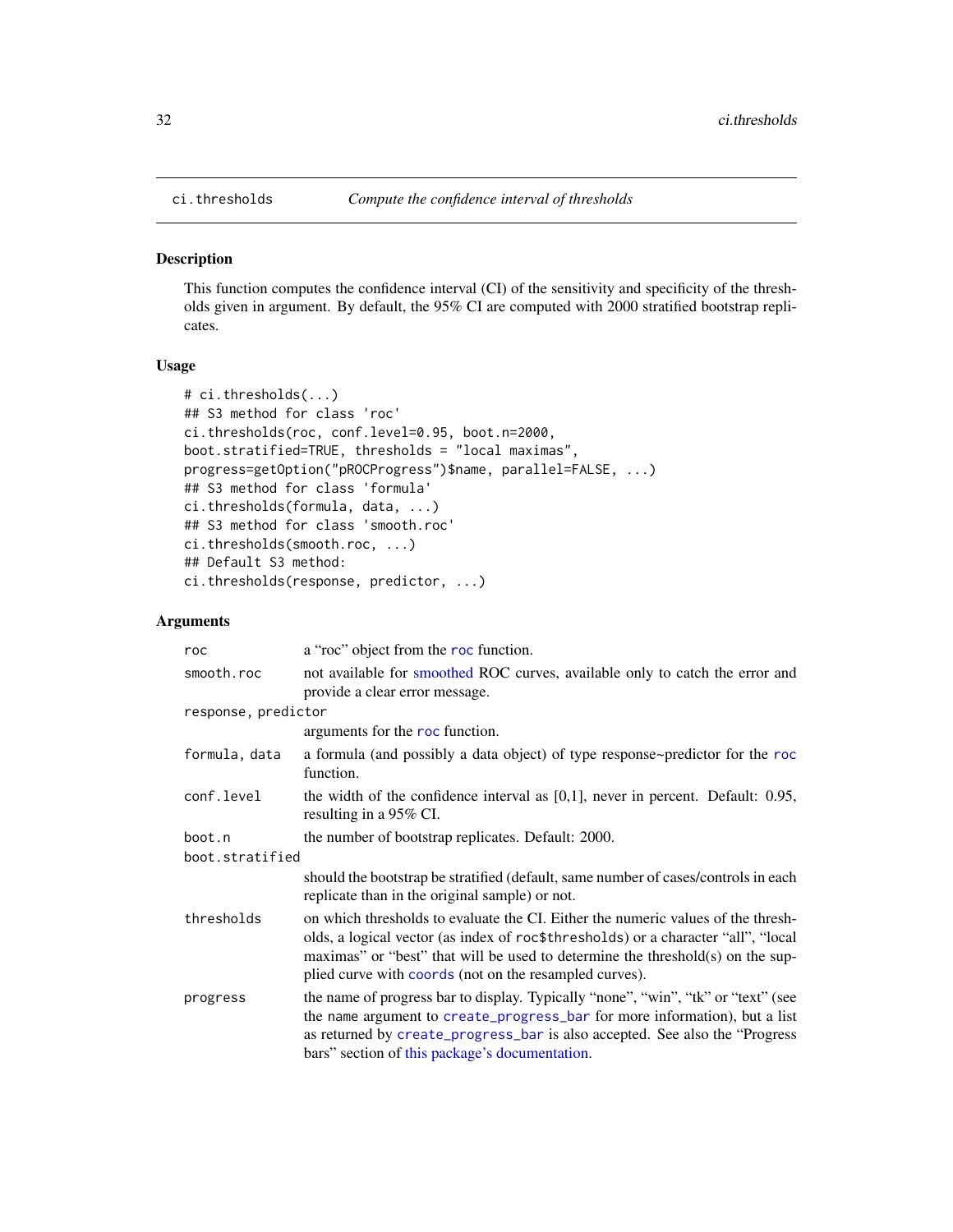| parallel | if TRUE, the bootstrap is processed in parallel, using parallel backend provided<br>by plyr (foreach).                                                                |
|----------|-----------------------------------------------------------------------------------------------------------------------------------------------------------------------|
| $\cdots$ | further arguments passed to or from other methods, especially arguments for roc<br>and ci.thresholds.roc when calling ci.thresholds.default or ci.thresholds.formula. |
|          | Arguments for txtProgressBar (only char and style) if applicable. Argu-                                                                                               |
|          | ments best. method and best. weights to coords.                                                                                                                       |

# **Details**

ci.thresholds.formula and ci.thresholds.default are convenience methods that build the ROC curve (with the [roc](#page-68-1) function) before calling ci. thresholds. roc. You can pass them arguments for both [roc](#page-68-1) and ci.thresholds.roc. Simply use ci.thresholds that will dispatch to the correct method.

This function creates boot.n bootstrap replicate of the ROC curve, and evaluates the sensitivity and specificity at thresholds given by the thresholds argument. Then it computes the confidence interval as the percentiles given by conf.level.

A threshold given as a logical vector or character is converted to the corresponding numeric vector once *using the supplied ROC curve*, and not at each bootstrap iteration. See [ci.coords](#page-21-1) for the latter behaviour.

For more details about the bootstrap, see the Bootstrap section in [this package's documentation.](#page-1-1)

#### Value

A list of length 2 and class "ci.thresholds", "ci" and "list" (in this order), with the confidence intervals of the CI and the following items:

| specificity     | a matrix of CI for the specificity. Row (names) are the thresholds, the first<br>column the lower bound, the 2nd column the median and the 3rd column the<br>upper bound. |  |
|-----------------|---------------------------------------------------------------------------------------------------------------------------------------------------------------------------|--|
| sensitivity     | same than specificity.                                                                                                                                                    |  |
|                 | Additionally, the list has the following attributes:                                                                                                                      |  |
| conf.level      | the width of the CI, in fraction.                                                                                                                                         |  |
| boot.n          | the number of bootstrap replicates.                                                                                                                                       |  |
| boot.stratified |                                                                                                                                                                           |  |
|                 | whether or not the bootstrapping was stratified.                                                                                                                          |  |
| thresholds      | the thresholds, as given in argument.                                                                                                                                     |  |
| roc             | the object of class "roc" that was used to compute the CI.                                                                                                                |  |

#### Warnings

If boot.stratified=FALSE and the sample has a large imbalance between cases and controls, it could happen that one or more of the replicates contains no case or control observation, producing a NA area. The warning "NA value(s) produced during bootstrap were ignored." will be issued and the observation will be ignored. If you have a large imbalance in your sample, it could be safer to keep boot.stratified=TRUE.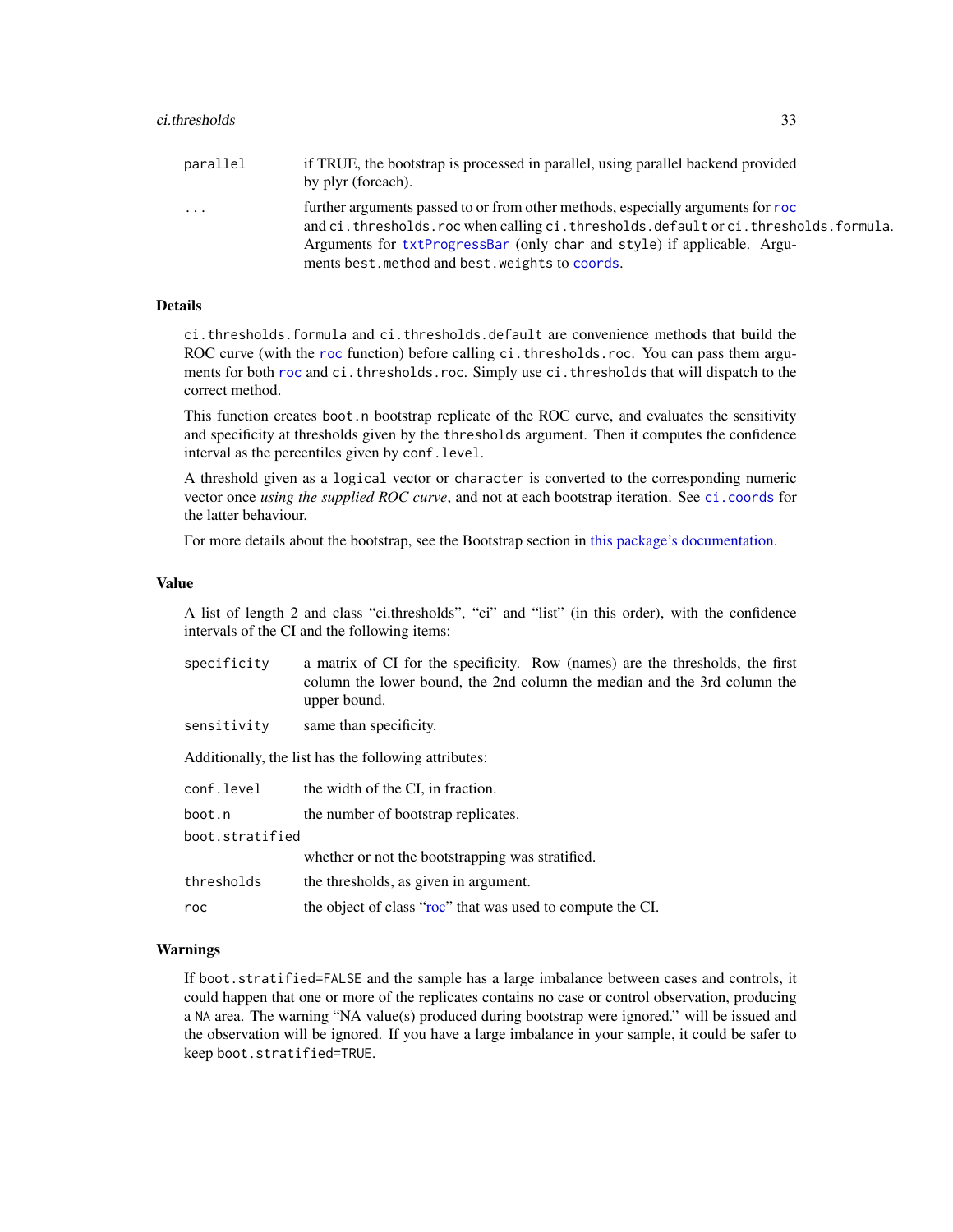#### References

James Carpenter and John Bithell (2000) "Bootstrap condence intervals: when, which, what? A practical guide for medical statisticians". *Statistics in Medicine* 19, 1141–1164. DOI: doi: [10.1002/](https://doi.org/10.1002/(SICI)1097-0258(20000515)19:9<1141::AID-SIM479>3.0.CO;2-F) [\(SICI\)10970258\(20000515\)19:9<1141::AIDSIM479>3.0.CO;2F.](https://doi.org/10.1002/(SICI)1097-0258(20000515)19:9<1141::AID-SIM479>3.0.CO;2-F)

Tom Fawcett (2006) "An introduction to ROC analysis". *Pattern Recognition Letters* 27, 861–874. DOI: doi: [10.1016/j.patrec.2005.10.010.](https://doi.org/10.1016/j.patrec.2005.10.010)

Xavier Robin, Natacha Turck, Alexandre Hainard, *et al.* (2011) "pROC: an open-source package for R and S+ to analyze and compare ROC curves". *BMC Bioinformatics*, 7, 77. DOI: doi: [10.1186/](https://doi.org/10.1186/1471-2105-12-77) [147121051277.](https://doi.org/10.1186/1471-2105-12-77)

Hadley Wickham (2011) "The Split-Apply-Combine Strategy for Data Analysis". *Journal of Statistical Software*, 40, 1–29. URL: [www.jstatsoft.org/v40/i01.](https://www.jstatsoft.org/v40/i01)

#### See Also

[roc](#page-68-1), [ci](#page-15-1)

# Examples

```
data(aSAH)
```
# Create a ROC curve: data(aSAH) roc1 <- roc(aSAH\$outcome, aSAH\$s100b)

```
## Basic example ##
# Compute CI of all local maxima thresholds
## Not run:
ci.thresholds(roc1)
## End(Not run)
```

```
## More options ##
# Customized bootstrap and thresholds:
## Not run:
ci.thresholds(roc1,
 thresholds=c(0.5, 1, 2),
              boot.n=10000, conf.level=0.9, stratified=FALSE)
## End(Not run)
```

```
## Plotting the CI ##
## Not run:
ci1 <- ci.thresholds(roc1)
## End(Not run)
plot(roc1)
plot(ci1)
```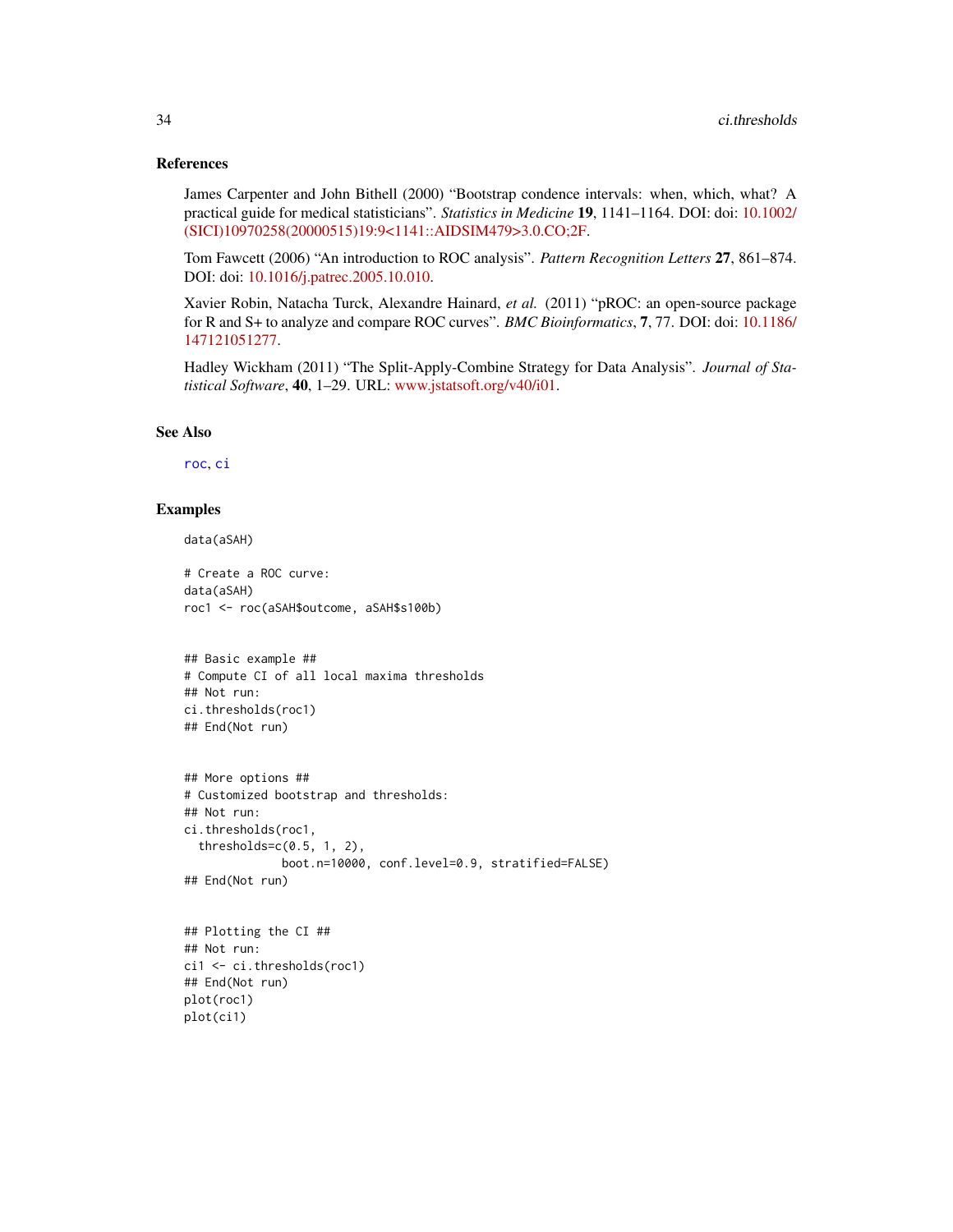<span id="page-34-1"></span><span id="page-34-0"></span>

#### Description

This function returns the coordinates of the ROC curve at the specified point.

# Usage

```
coords(...)
## S3 method for class 'roc'
coords(roc, x, input="threshold", ret=c("threshold",
"specificity", "sensitivity"),
as.list=FALSE, drop=TRUE, best.method=c("youden", "closest.topleft"),
best.weights=c(1, 0.5), transpose = FALSE, as.matrix=FALSE, ...)
## S3 method for class 'smooth.roc'
coords(smooth.roc, x, input, ret=c("specificity",
"sensitivity"), as.list=FALSE, drop=TRUE, best.method=c("youden",
"closest.topleft"), best.weights=c(1, 0.5), transpose = FALSE,
as.matrix=FALSE, ...)
```
# Arguments

roc, smooth.roc

|              | a "roc" object from the roc function, or a "smooth.roc" object from the smooth<br>function.                                                                                                                                                                                                                                                                                                                                  |
|--------------|------------------------------------------------------------------------------------------------------------------------------------------------------------------------------------------------------------------------------------------------------------------------------------------------------------------------------------------------------------------------------------------------------------------------------|
| x            | the coordinates to look for. Numeric (if so, their meaning is defined by the input<br>argument) or one of "all" (all the points of the ROC curve), "local maximas"<br>(the local maximas of the ROC curve) or "best" (see best.method argument).<br>If missing or NULL, defaults to "all".                                                                                                                                   |
| input        | If x is numeric, the kind of input coordinate $(x)$ . Typically one of "threshold",<br>"specificity" or "sensitivity", but can be any of the monotone coordinate avail-<br>able, see the "Valid input" column under "Available coordinates". Can be short-<br>ened like ret. Defaults to "threshold". Note that "threshold" is not allowed in<br>coords. smooth. roc and that the argument is ignored when x is a character. |
| ret          | The coordinates to return. See "Available coordinates" section below. Alterna-<br>tively, the single value "all" can be used to return every coordinate available.                                                                                                                                                                                                                                                           |
| as.list      | DEPRECATED. If the returned object must be a list. Will be removed in a future<br>version.                                                                                                                                                                                                                                                                                                                                   |
| drop         | If TRUE the result is coerced to the lowest possible dimension, as per Extract. By<br>default only drops if $transpose = TRUE$ and either ret or x is of length 1.                                                                                                                                                                                                                                                           |
| best.method  | if x="best", the method to determine the best threshold. See details in the 'Best<br>thresholds' section.                                                                                                                                                                                                                                                                                                                    |
| best.weights | if x="best", the weights to determine the best threshold. See details in the 'Best<br>thresholds' section.                                                                                                                                                                                                                                                                                                                   |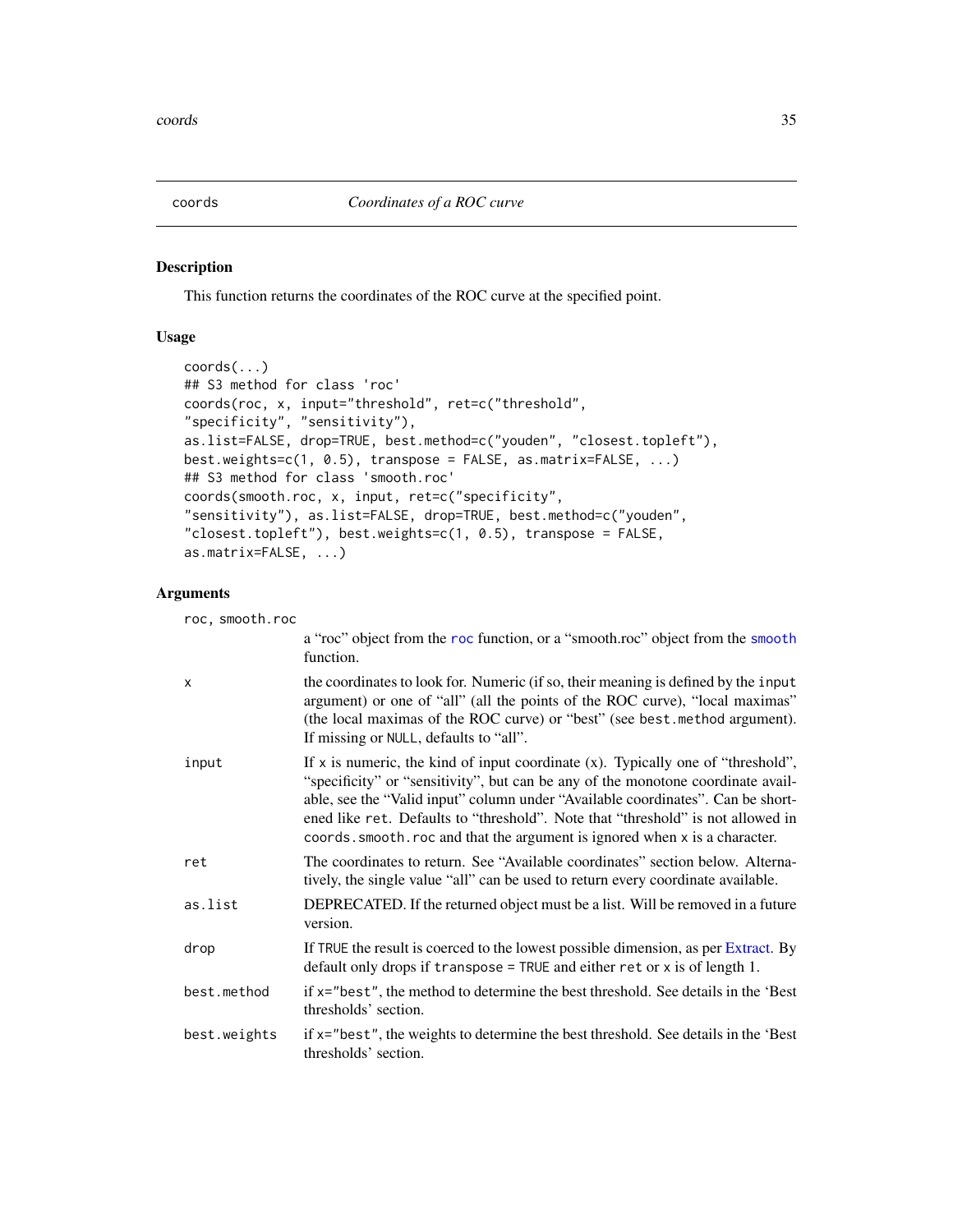| transpose | whether to return the thresholds in columns (TRUE) or rows (FALSE). Since pROC<br>1.16 the default value is FALSE. See coords transpose for more details the change.                                                                                                                 |
|-----------|--------------------------------------------------------------------------------------------------------------------------------------------------------------------------------------------------------------------------------------------------------------------------------------|
| as.matrix | if transpose is FALSE, whether to return a matrix (TRUE) or a data. frame<br>(FALSE, the default). A data. frame is more convenient and flexible to use, but<br>incurs a slight speed penalty. Consider setting this argument to TRUE if you are<br>calling the function repeatedly. |
| $\ddotsc$ | further arguments passed from other methods. Ignored.                                                                                                                                                                                                                                |

#### Details

This function takes a "roc" or "smooth.roc" object as first argument, on which the coordinates will be determined. The coordinates are defined by the x and input arguments. "threshold" coordinates cannot be determined in a smoothed ROC.

If input="threshold", the coordinates for the threshold are reported, even if the exact threshold do not define the ROC curve. The following convenience characters are allowed: "all", "local maximas" and "best". They will return all the thresholds, only the thresholds defining local maximas (upper angles of the ROC curve), or only the threshold(s) corresponding to the best sum of sensitivity + specificity respectively. Note that "best" can return more than one threshold. If x is a character, the coordinates are limited to the thresholds within the partial AUC if it has been defined, and not necessarily to the whole curve.

For input="specificity" and input="sensitivity", the function checks if the specificity or sensitivity is one of the points of the ROC curve (in roc\$sensitivities or roc\$specificities). More than one point may match (in *step* curves), then only the upper-left-most point coordinates are returned. Otherwise, the specificity and specificity of the point is interpolated and NA is returned as threshold.

The coords function in this package is a generic, but it might be superseded by functions in other packages such as colorspace or spatstat if they are loaded after pROC. In this case, call the pROC::coords explicitly.

Best thresholds: If  $x = "best",$  the best.method argument controls how the optimal threshold is determined.

"youden" Youden's J statistic (Youden, 1950) is employed. The optimal cut-off is the threshold that maximizes the distance to the identity (diagonal) line. Can be shortened to "y". The optimality criterion is:

$$
max(sensitivityies+specificities)\\
$$

"closest.topleft" The optimal threshold is the point closest to the top-left part of the plot with perfect sensitivity or specificity. Can be shortened to "c" or "t". The optimality criterion is:

$$
min((1 - sensitivities)^2 + (1 - specificities)^2)
$$

In addition, weights can be supplied if false positive and false negative predictions are not equivalent: a numeric vector of length 2 to the best.weights argument. The elements define

- 1. the relative cost of of a false negative classification (as compared with a false positive classification)
- 2. the prevalence, or the proportion of cases in the population  $(\frac{n_{cases}}{n_{controls}+n_{cases}})$ .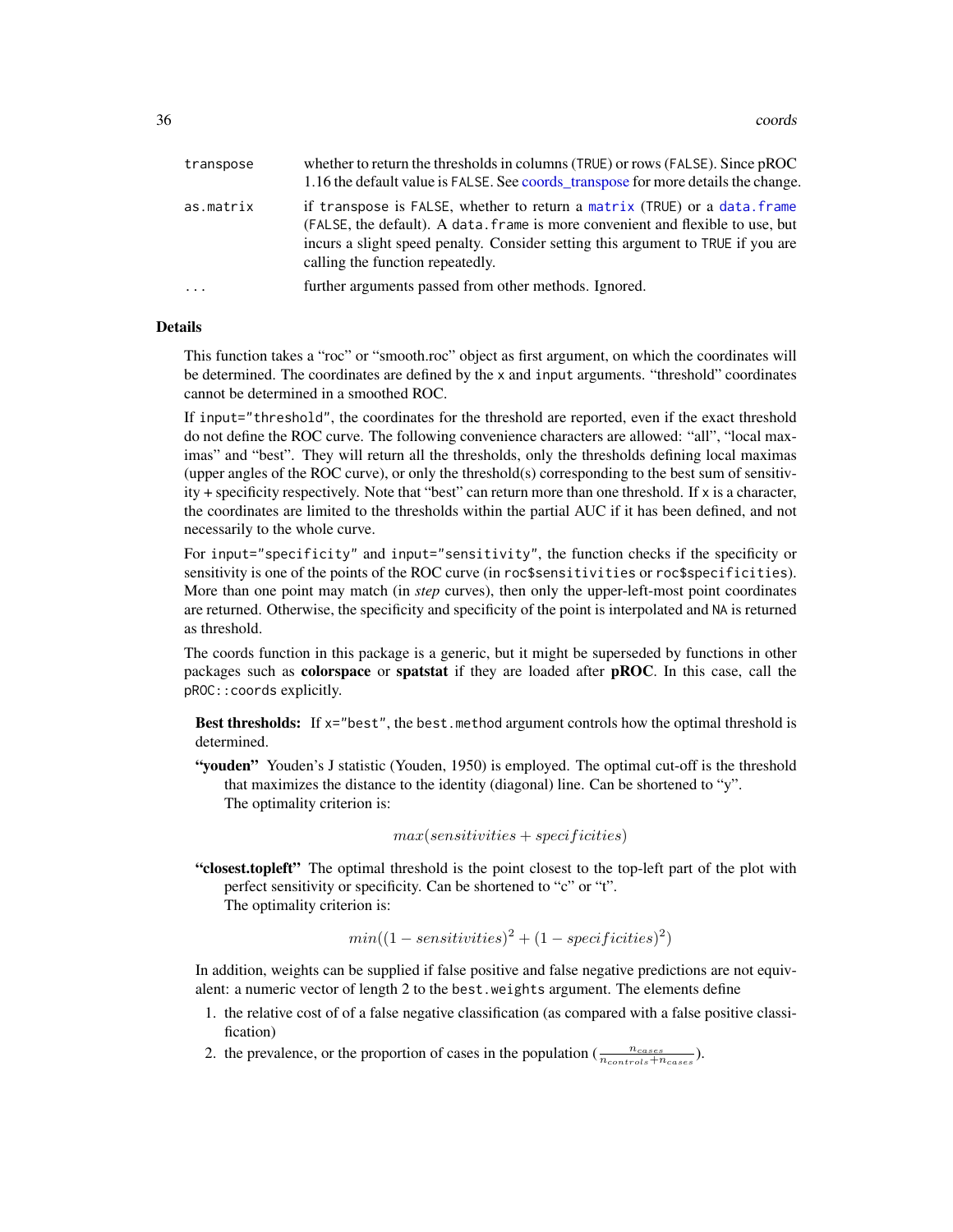## coords 37

The optimality criteria are modified as proposed by Perkins and Schisterman: "youden"

$$
max(sensitivities+r\ast specificities)
$$

"closest.topleft"

$$
min((1 - sensitivities)^2 + r * (1 - specificities)^2)
$$

with

$$
r = \frac{1 - prevalence}{cost * prevalence}
$$

By default, prevalence is 0.5 and cost is 1 so that no weight is applied in effect. Note that several thresholds might be equally optimal.

# Available coordinates:

The following table lists the coordinates that are available in the ret and input arguments.

| Value           | Description                                      | Formula                           | Synonyms            | Va |
|-----------------|--------------------------------------------------|-----------------------------------|---------------------|----|
| threshold       | The threshold value                              |                                   |                     | Ye |
|                 |                                                  |                                   |                     |    |
| tn              | True negative count                              |                                   |                     | Ye |
| tp              | True positive count                              |                                   |                     | Ye |
| fn              | False negative count                             |                                   |                     | Ye |
| fp              | False positive count                             |                                   |                     | Ye |
| specificity     | Specificity                                      | $\ln / (\ln + \text{fp})$         | tnr                 | Ye |
| sensitivity     | Sensitivity                                      | $tp/(tp + fn)$                    | recall, tpr         | Ye |
| accuracy        | Accuracy                                         | $(tp + tn) / N$                   |                     | N  |
| npv             | <b>Negative Predictive Value</b>                 | tn / $(tn + fn)$                  |                     | N  |
| ppv             | Positive Predictive Value                        | $tp / (tp + fp)$                  | precision           | N  |
| precision       | Precision                                        | $tp / (tp + fp)$                  | ppy                 | N  |
| recall          | Recall                                           | $tp / (tp + fn)$                  | sensitivity, tpr    | Ye |
| tpr             | True Positive Rate                               | $tp / (tp + fn)$                  | sensitivity, recall | Ye |
| fpr             | <b>False Positive Rate</b>                       | $fp/(tn+fp)$                      | 1-specificity       | Ye |
| tnr             | True Negative Rate                               | tn / $(tn + fp)$                  | specificity         | Ye |
| fnr             | <b>False Negative Rate</b>                       | $fn / (tp + fn)$                  | 1-sensitivity       | Ye |
| fdr             | False Discovery Rate                             | $fp / (tp + fp)$                  | $1$ -ppv            | No |
| vouden          | Youden Index                                     | $se + r * sp$                     |                     | N  |
| closest.topleft | Distance to the top left corner of the ROC space | $- ((1 - se)^2 + r * (1 - sp)^2)$ |                     | N  |
|                 |                                                  |                                   |                     |    |

The value "threshold" is not allowed in coords.smooth.roc.

Values can be shortenend (for example to "thr", "sens" and "spec", or even to "se", "sp" or "1 np"). In addition, some values can be prefixed with 1- to get their complement: 1-specificity, 1-sensitivity, 1-accuracy, 1-npv, 1-ppv.

The values npe and ppe are automatically replaced with 1-npv and 1-ppv, respectively (and will therefore not appear as is in the output, but as 1-npv and 1-ppv instead). These must be used verbatim in ROC curves with percent=TRUE (ie. "100-ppv" is never accepted).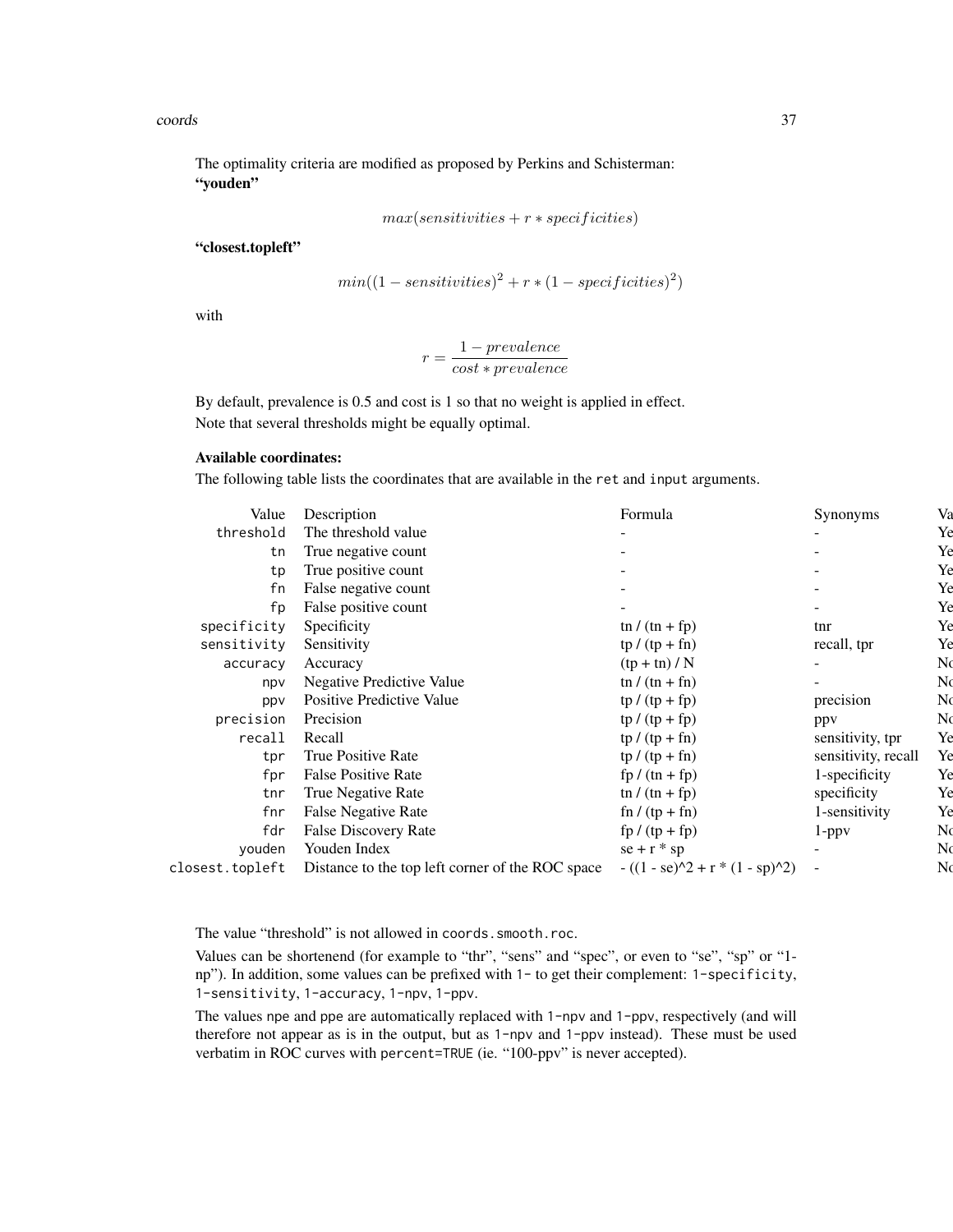## 38 coords

The "youden" and "closest.topleft" are weighted with r, according to the value of the best.weights argument. See the "Best thresholds" section above for more details.

For ret, the single value "all" can be used to return every coordinate available.

# Value

Depending on the length of x and as.list argument.

|              | $= 1$ or length(ret) $=$                                                                                                   |
|--------------|----------------------------------------------------------------------------------------------------------------------------|
| as.list=TRUE | a list of the length of, in the order of, and named after, ret.                                                            |
|              | as list=FALSE a numeric vector of the length of, in the order of, and named after, ret (if length(x) == 1) or a numeric ve |

In all cases if input="specificity" or input="sensitivity" and interpolation was required, threshold is returned as NA.

Note that if giving a character as x ("all", "local maximas" or "best"), you cannot predict the dimension of the return value unless drop=FALSE. Even "best" may return more than one value (for example if the ROC curve is below the identity line, both extreme points).

coords may also return NULL when there a partial area is defined but no point of the ROC curve falls within the region.

## References

Neil J. Perkins, Enrique F. Schisterman (2006) "The Inconsistency of "Optimal" Cutpoints Obtained using Two Criteria based on the Receiver Operating Characteristic Curve". *American Journal of Epidemiology* 163(7), 670–675. DOI: doi: [10.1093/aje/kwj063.](https://doi.org/10.1093/aje/kwj063)

Xavier Robin, Natacha Turck, Alexandre Hainard, *et al.* (2011) "pROC: an open-source package for R and S+ to analyze and compare ROC curves". *BMC Bioinformatics*, 7, 77. DOI: doi: [10.1186/](https://doi.org/10.1186/1471-2105-12-77) [147121051277.](https://doi.org/10.1186/1471-2105-12-77)

W. J. Youden (1950) "Index for rating diagnostic tests". *Cancer*, 3, 32–35. DOI: doi: [10.1002/](https://doi.org/10.1002/1097-0142(1950)3:1<32::AID-CNCR2820030106>3.0.CO;2-3) [10970142\(1950\)3:1<32::AIDCNCR2820030106>3.0.CO;23.](https://doi.org/10.1002/1097-0142(1950)3:1<32::AID-CNCR2820030106>3.0.CO;2-3)

#### See Also

[roc](#page-68-0), [ci.coords](#page-21-0)

# Examples

```
# Create a ROC curve:
data(aSAH)
roc.s100b <- roc(aSAH$outcome, aSAH$s100b, percent = TRUE)
# Get the coordinates of S100B threshold 0.55
coords(roc.s100b, 0.55, transpose = FALSE)
# Get the coordinates at 50% sensitivity
coords(roc=roc.s100b, x=50, input="sensitivity", transpose = FALSE)
# Can be abbreviated:
```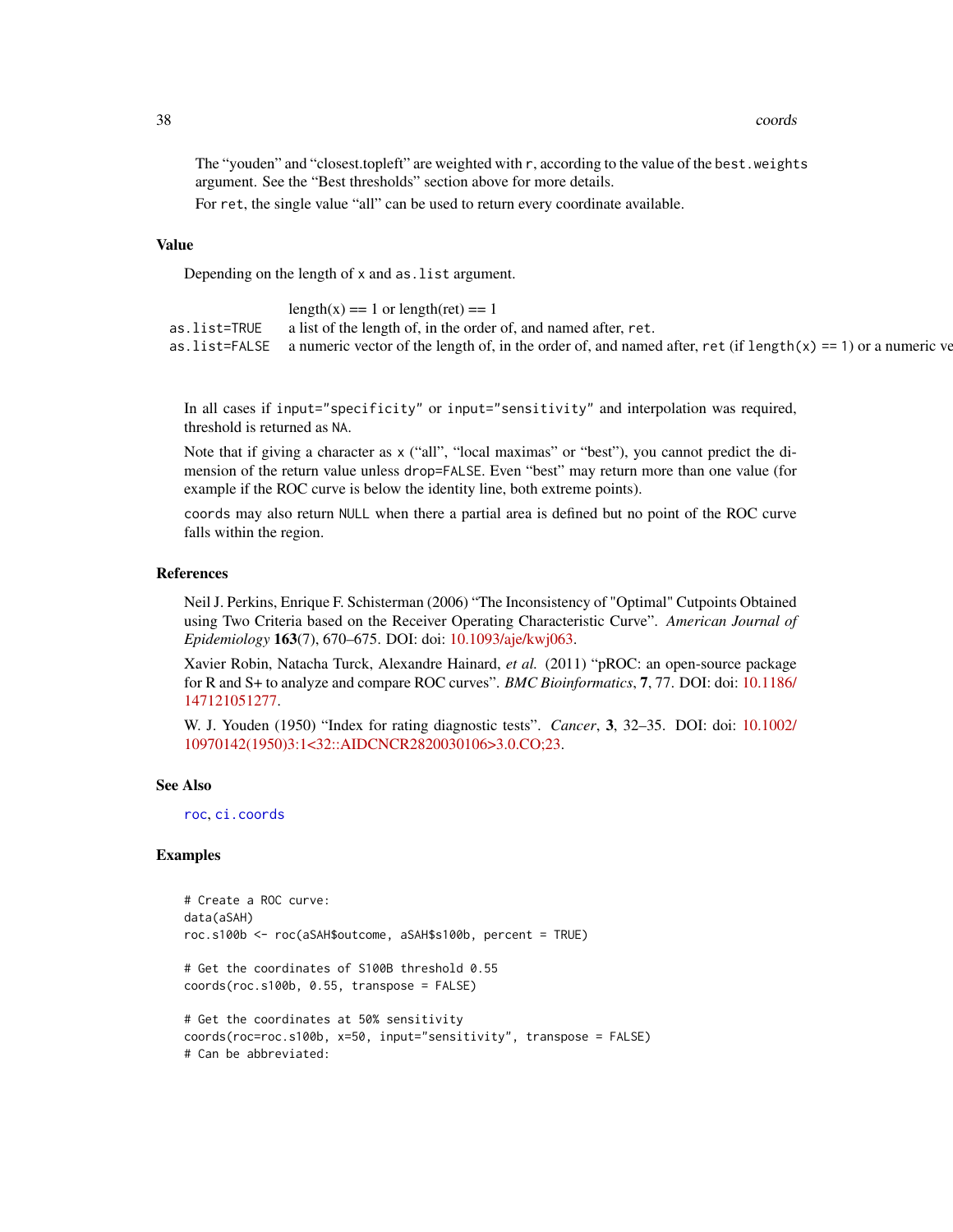## coords 39

```
coords(roc.s100b, 50, "se", transpose = FALSE)
# Works with smoothed ROC curves
coords(smooth(roc.s100b), 90, "specificity", transpose = FALSE)
# Get the sensitivities for all thresholds
cc <- coords(roc.s100b, "all", ret="sensitivity", transpose = FALSE)
print(cc$sensitivity)
# Get the best threshold
coords(roc.s100b, "best", ret="threshold", transpose = FALSE)
# Get the best threshold according to different methods
roc.ndka <- roc(aSAH$outcome, aSAH$ndka, percent=TRUE)
coords(roc.ndka, "best", ret="threshold", transpose = FALSE,
       best.method="youden") # default
coords(roc.ndka, "best", ret="threshold", transpose = FALSE,
       best.method="closest.topleft")
# and with different weights
coords(roc.ndka, "best", ret="threshold", transpose = FALSE,
       best.method="youden", best.weights=c(50, 0.2))
coords(roc.ndka, "best", ret="threshold", transpose = FALSE,
       best.method="closest.topleft", best.weights=c(5, 0.2))
# This is available with the plot.roc function too:
plot(roc.ndka, print.thres="best", print.thres.best.method="youden",
                                 print.thres.best.weights=c(50, 0.2))
# Return more values:
coords(roc.s100b, "best", ret=c("threshold", "specificity", "sensitivity", "accuracy",
                           "precision", "recall"), transpose = FALSE)
# Return all values
coords(roc.s100b, "best", ret = "all", transpose = FALSE)
# You can use coords to plot for instance a sensitivity + specificity vs. cut-off diagram
plot(specificity + sensitivity ~threshold,
     coords(roc.ndka, "all", transpose = FALSE),
     type = "1", \text{ log}='x",subset = is.finite(threshold))
# Plot the Precision-Recall curve
plot(precision ~ recall,
     coords(roc.ndka, "all", ret = c("recall", "precision"), transpose = FALSE),
     type="1", ylim = c(0, 100)# Alternatively plot the curve with TPR and FPR instead of SE/SP
# (identical curve, only the axis change)
plot(tpr - fpr,coordinates(roc.ndka, "all", ret = c("tpr", "fpr"), transpose = FALSE),type="l")
```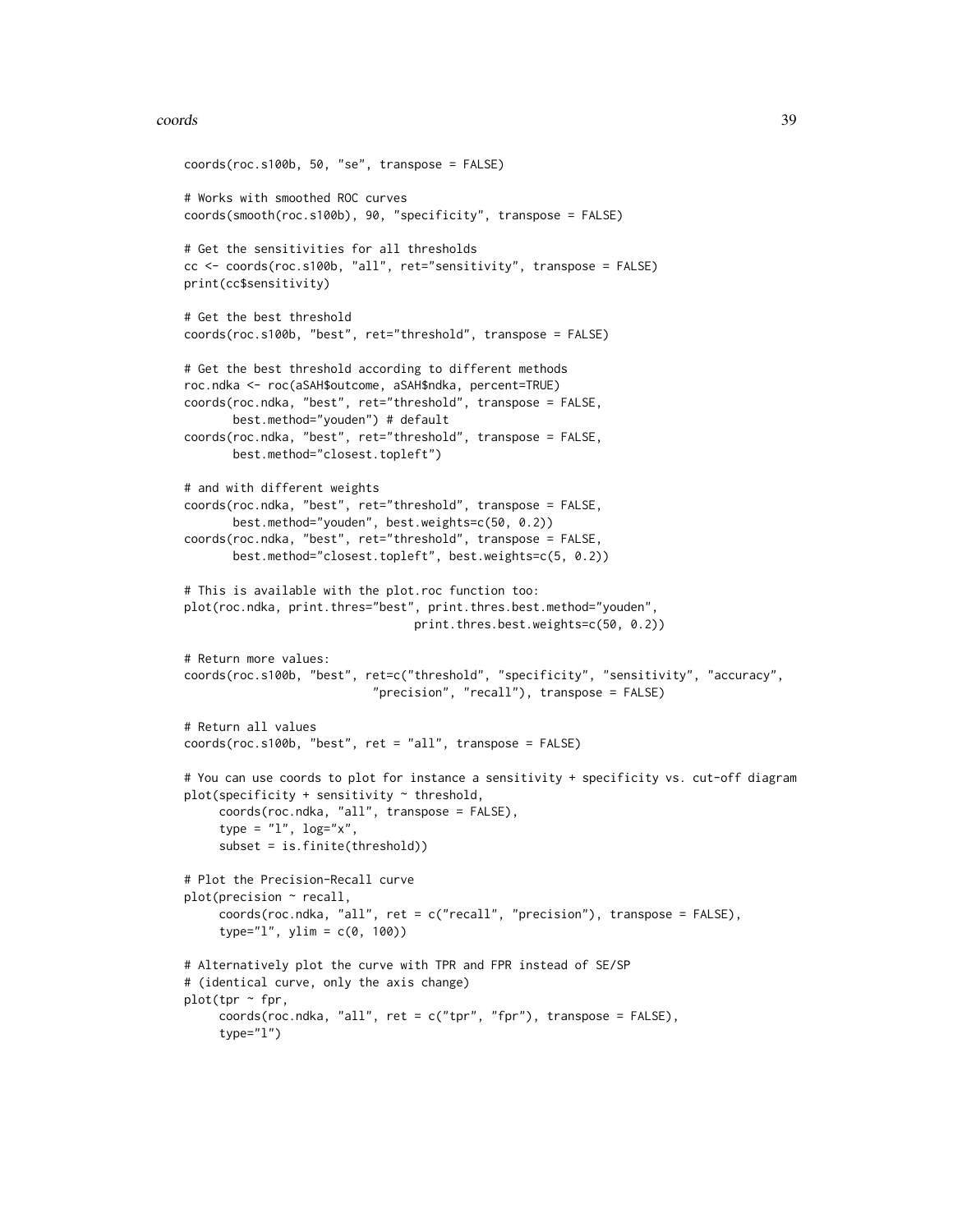## Description

This help page desribes recent and upcoming changes in the return values of the [coords](#page-34-0) function.

## Background information

Until the release of pROC 1.16, the coords function was returning a matrix with thresholds in columns, and the coordinate variables in rows.

```
data(aSAH)
rocobj <- roc(aSAH$outcome, aSAH$s100b)
coords(rocobj, c(0.05, 0.2, 0.5))
# 0.05 0.2 0.5
# threshold 0.05000000 0.2000000 0.5000000
# specificity 0.06944444 0.8055556 0.9722222
# sensitivity 0.97560976 0.6341463 0.2926829
```
This format didn't conform to the grammar of the [tidyverse](https://www.tidyverse.org/) which has become prevalent in modern R language.

In addition, the dropping of dimensions by default makes it difficult to guess what type of data coords is going to return.

```
coords(rocobj, "best")
# threshold specificity sensitivity
# 0.2050000 0.8055556 0.6341463
# A numeric vector
```
Although it is possible to pass drop = FALSE, the fact that it is not the default makes the behaviour unintuitive.

In pROC version 1.16, this was changed and coords now returns a data.  $f$  rame with the thresholds in rows and measurement in colums by default.

|          | $coords(root, c(0.05, 0.2, 0.5), transpose = FALSE)$ |           |  |  |
|----------|------------------------------------------------------|-----------|--|--|
| #        | threshold specificity sensitivity                    |           |  |  |
| # 0.05   | 0.05 0.06944444 0.9756098                            |           |  |  |
| $\#$ 0.2 | 0.20 0.80555556                                      | 0.6341463 |  |  |
| # 0.5    | $0.50 \quad 0.97222222 \quad 0.2926829$              |           |  |  |

## Changes in 1.15

- 1. Addition of the transpose argument.
- 2. Display a warning if transpose is missing. Pass transpose explicitly to silence the warning.
- 3. Deprecation of as.list.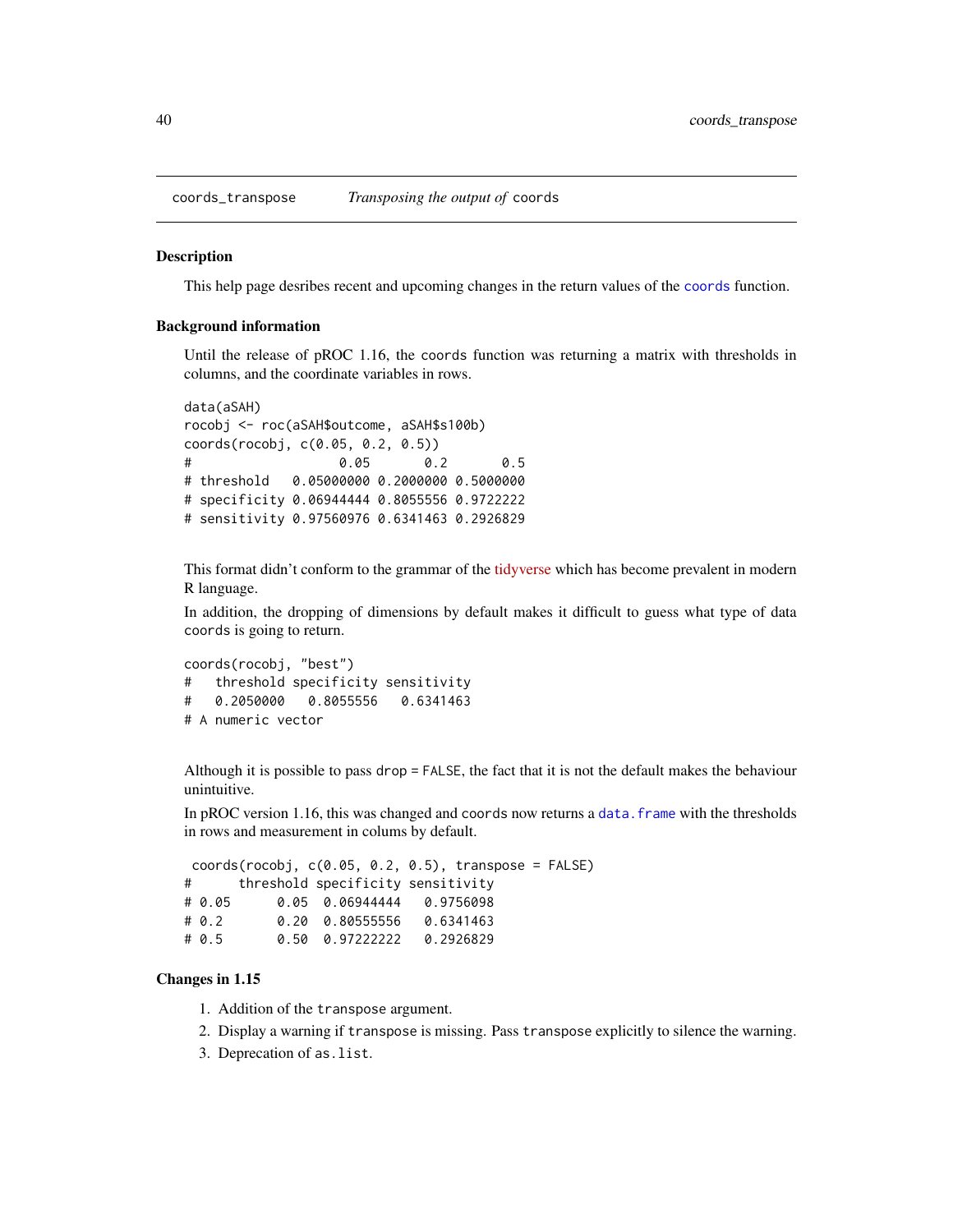cov.roc 41

## Changes in 1.16

1. Change of the default transpose to TRUE.

THIS CHANGE IS BACKWARDS INCOMPATIBLE AND IS EXPECTED TO BREAK LEGACY CODE.

# Changes in 1.17

1. Dropped the warning if transpose is missing.

## Changes in future versions

- 1. Support for the as.list argument might be dropped in the future. This is still under consideration.
- 2. The transpose and drop arguments might be deprecated in the future, but will remain available for a few additional major versions.

# Related changes in ci.coords

In version 1.16, the format of the [ci.coords](#page-21-0) return value was changed from a matrix-like object with mixed x and ret in rows and 3 columns, into a list-like object which should be easier to use programatically.

## Recommendations

If you are writing a new script calling the coords function, set transpose = FALSE to silence the warning and benefit from the latest improvements in pROC and obtain a tidy data.

## See also

[The GitHub issue tracking the changes described in this manual page.](https://github.com/xrobin/pROC/issues/54)

<span id="page-40-1"></span>cov.roc *Covariance of two paired ROC curves*

## <span id="page-40-0"></span>**Description**

This function computes the covariance between the AUC of two correlated (or paired) ROC curves.

## Usage

```
cov(\ldots)## Default S3 method:
cov(\ldots)## S3 method for class 'auc'
cov(root, roc2, ...)## S3 method for class 'smooth.roc'
cov(root, roc2, ...)
```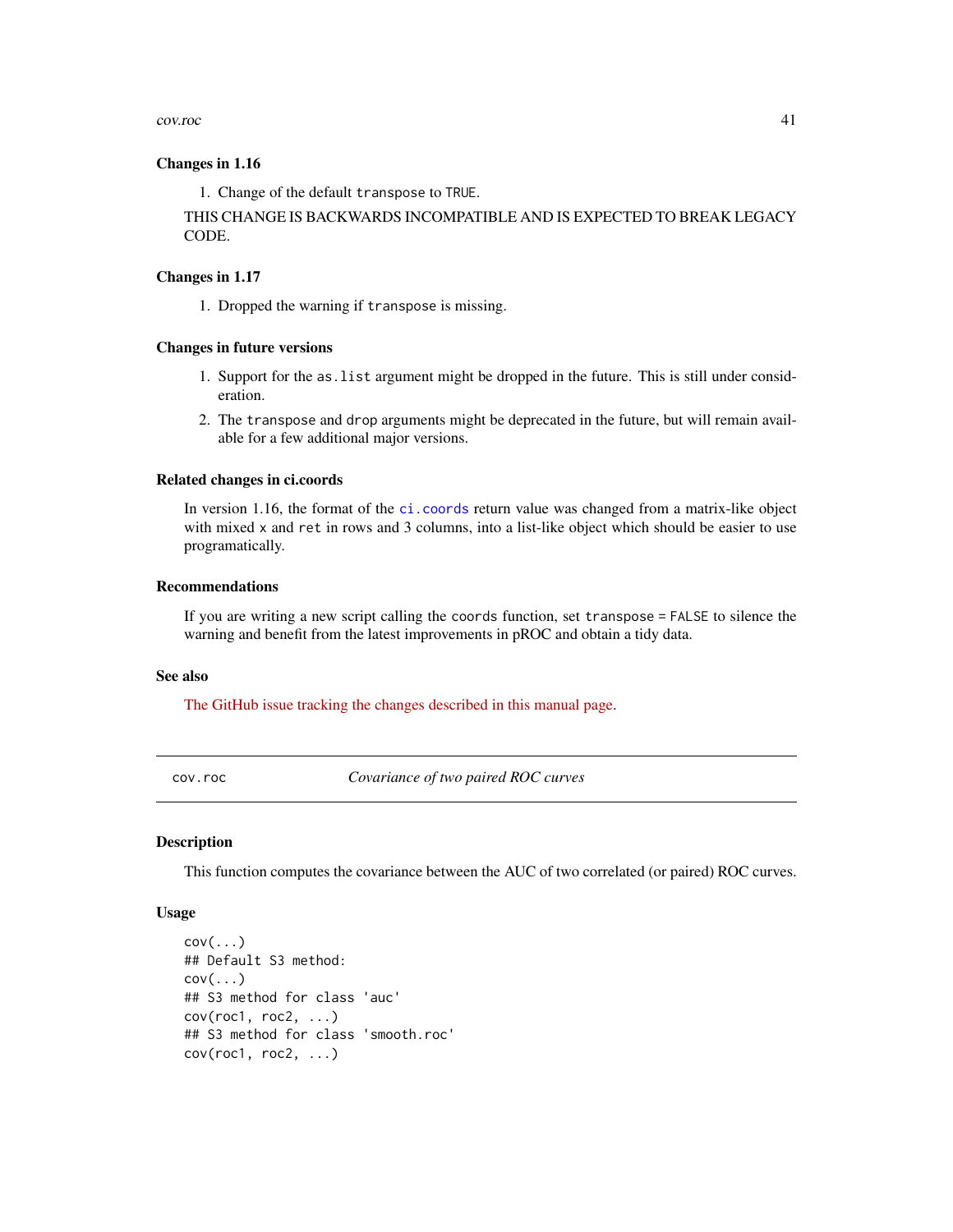```
## S3 method for class 'roc'
cov(roc1, roc2, method=c("delong", "bootstrap", "obuchowski"),
  reuse.auc=TRUE, boot.n=2000, boot.stratified=TRUE, boot.return=FALSE,
 progress=getOption("pROCProgress")$name, parallel=FALSE, ...)
```
## Arguments

| roc1, roc2      | the two ROC curves on which to compute the covariance. Either "roc", "auc" or<br>"smooth.roc" objects (types can be mixed as long as the original ROC curve are<br>paired).                                                                                                                       |
|-----------------|---------------------------------------------------------------------------------------------------------------------------------------------------------------------------------------------------------------------------------------------------------------------------------------------------|
| method          | the method to use, either "delong" or "bootstrap". The first letter is sufficient. If<br>omitted, the appropriate method is selected as explained in details.                                                                                                                                     |
| reuse.auc       | if TRUE (default) and the "roc" objects contain an "auc" field, re-use these spec-<br>ifications for the test. See details.                                                                                                                                                                       |
| boot.n          | for method="bootstrap" only: the number of bootstrap replicates or permuta-<br>tions. Default: 2000.                                                                                                                                                                                              |
| boot.stratified |                                                                                                                                                                                                                                                                                                   |
|                 | for method="bootstrap" only: should the bootstrap be stratified (same number<br>of cases/controls in each replicate than in the original sample) or not. Default:<br>TRUE.                                                                                                                        |
| boot.return     | if TRUE and method="bootstrap", also return the bootstrapped values. See<br>the "Value" section for more details.                                                                                                                                                                                 |
| progress        | the name of progress bar to display. Typically "none", "win", "tk" or "text" (see<br>the name argument to create_progress_bar for more information), but a list<br>as returned by create_progress_bar is also accepted. See also the "Progress"<br>bars" section of this package's documentation. |
| parallel        | if TRUE, the bootstrap is processed in parallel, using parallel backend provided<br>by plyr (foreach).                                                                                                                                                                                            |
|                 | further arguments passed to or from other methods, especially arguments for<br>cov. roc when calling cov, cov. auc or cov. smooth. roc. Arguments for auc (if<br>reuse.auc=FALSE) and txtProgressBar (only char and style) if applicable.                                                         |

# Details

This function computes the covariance between the AUC of two correlated (or paired, according to the detection of [are.paired](#page-9-0)) ROC curves. It is typically called with the two [roc](#page-68-0) objects of interest. Two methods are available: "delong" and "bootstrap" (see "Computational details" section below).

The default is to use "delong" method except with partial AUC and smoothed curves where "bootstrap" is employed. Using "delong" for partial AUC and smoothed ROCs is not supported.

For [smoothed ROC curves,](#page-82-0) smoothing is performed again at each bootstrap replicate with the parameters originally provided. If a density smoothing was performed with user-provided density.cases or density.controls the bootstrap cannot be performed and an error is issued.

cov.default forces the usage of the [cov](#page-40-0) function in the stats package, so that other code relying on cov should continue to function normally.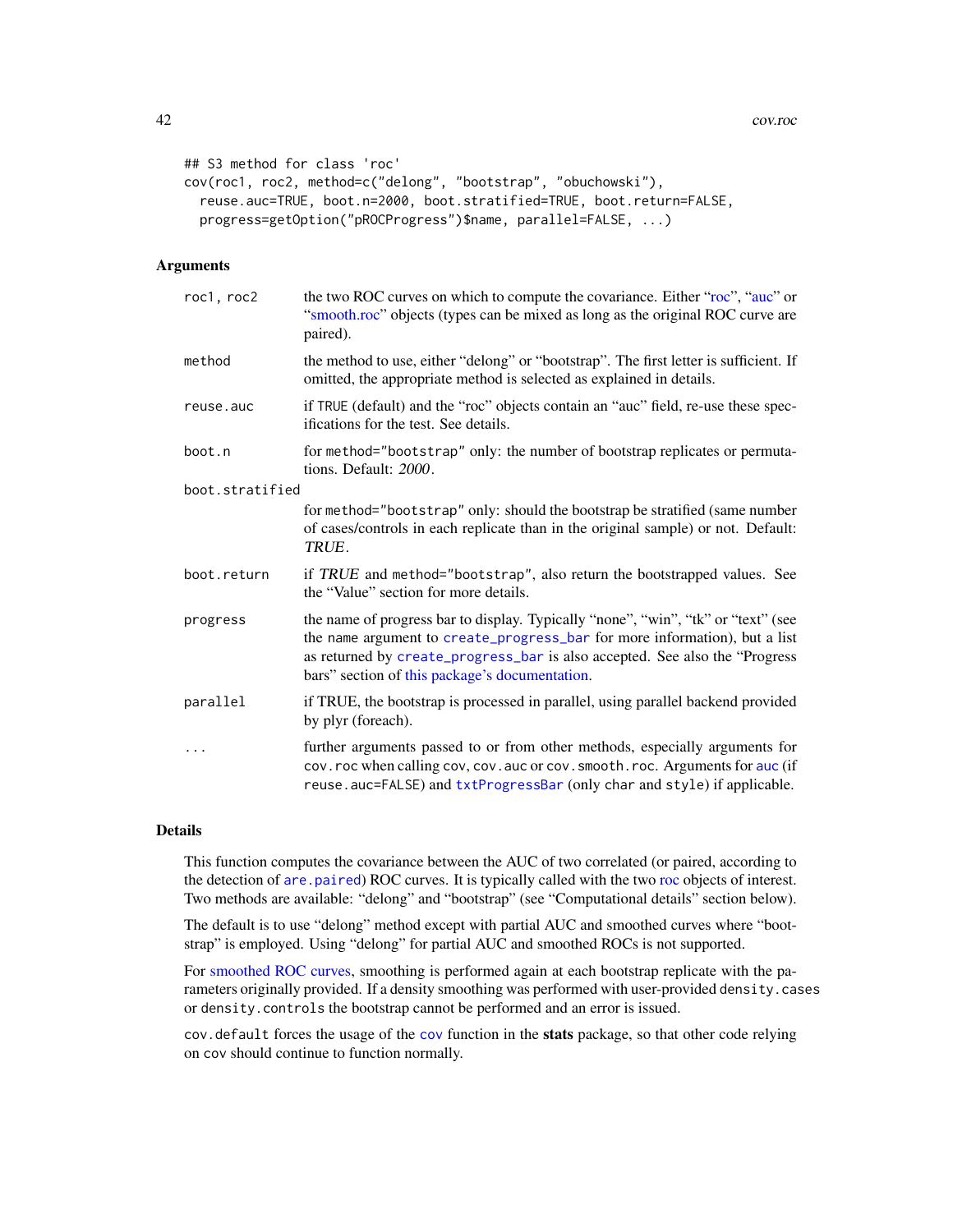## cov.roc  $\sim$  43

## Value

The numeric value of the covariance.

If boot.return=TRUE and method="bootstrap", an attribute resampled.values is set with the resampled (bootstrapped) values. It contains a matrix with the columns representing the two ROC curves, and the rows the boot.n bootstrap replicates.

## AUC specification

To compute the covariance of the AUC of the ROC curves, cov needs a specification of the AUC. The specification is defined by:

- 1. the "auc" field in the ["roc"](#page-68-0) objects if reuse.auc is set to TRUE (default)
- 2. passing the specification to [auc](#page-12-0) with . . . (arguments partial.auc, partial.auc.correct and partial.auc.focus). In this case, you must ensure either that the [roc](#page-68-0) object do not contain an auc field (if you called [roc](#page-68-0) with auc=FALSE), or set reuse.auc=FALSE.

If reuse . [auc](#page-12-0)=FALSE the auc function will always be called with . . . to determine the specification, even if the ["roc"](#page-68-0) objects do contain an auc field.

As well if the ["roc"](#page-68-0) objects do not contain an auc field, the [auc](#page-12-0) function will always be called with ... to determine the specification.

Warning: if the roc object passed to roc.test contains an [auc](#page-12-0) field and reuse. auc=TRUE, auc is not called and arguments such as partial. auc are silently ignored.

## Computation details

.

With method="bootstrap", the processing is done as follow:

- 1. boot.n bootstrap replicates are drawn from the data. If boot.stratified is TRUE, each replicate contains exactly the same number of controls and cases than the original sample, otherwise if FALSE the numbers can vary.
- 2. for each bootstrap replicate, the AUC of the two ROC curves are computed and stored.
- 3. the variance (as per [var.roc](#page-88-0)) of the resampled AUCs and their covariance are assessed in a single bootstrap pass.
- 4. The following formula is used to compute the final covariance:  $Var[AUC1]+Var[AUC2]$   $2cov[AUC1, AUC2]$

With method="delong", the processing is done as described in Hanley and Hajian-Tilaki (1997) using the algorithm by Sun and Xu (2014).

With method="obuchowski", the processing is done as described in Obuchowski and McClish (1997), Table 1 and Equation 5, p. 1531. The computation of  $g$  for partial area under the ROC curve is modified as:

$$
expr1 * (2 * pi * expr2)^{(-1)} * (-expr4) - A * B * expr1 * (2 * pi * expr2^3)^{(-1/2)} * expr3
$$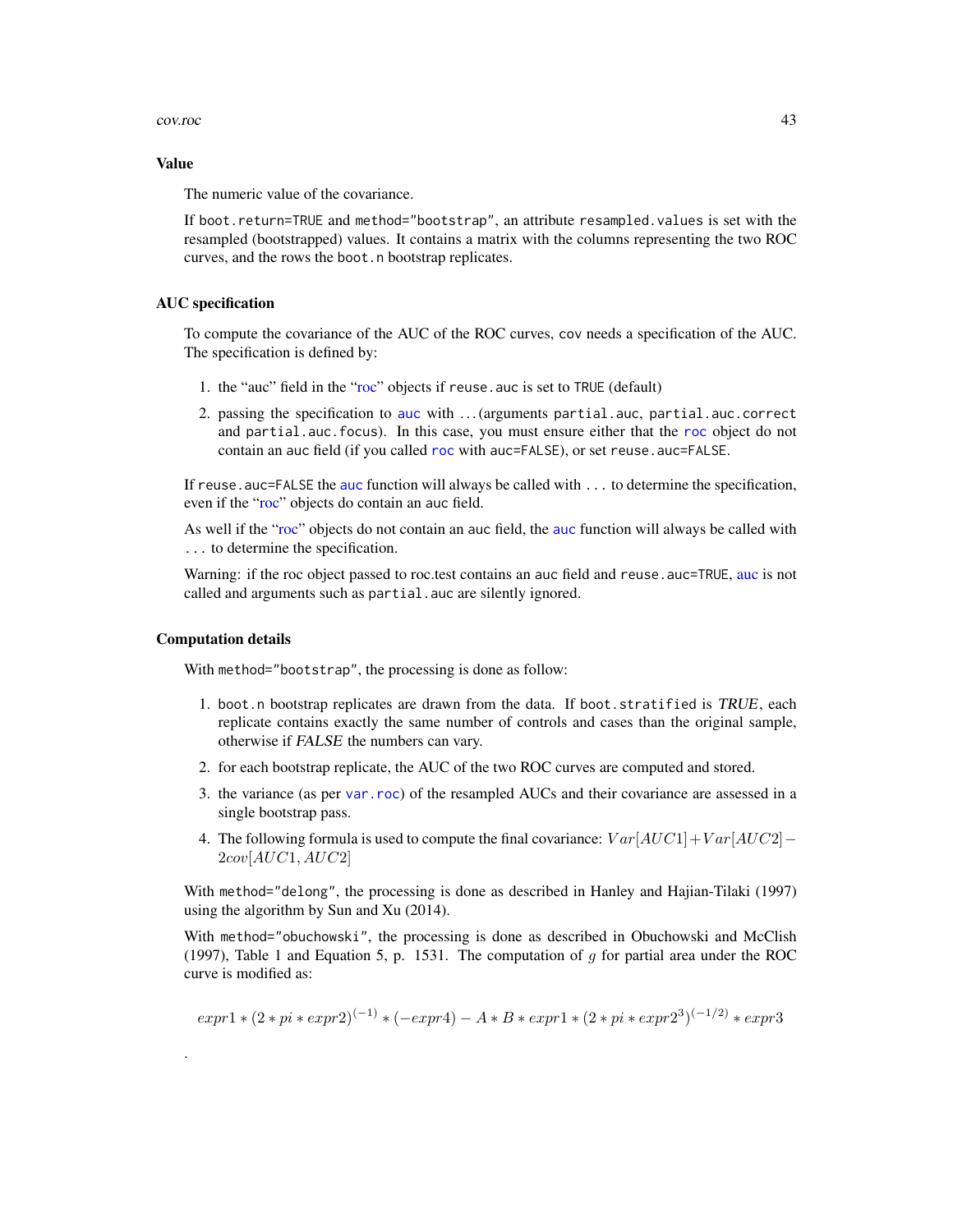## Binormality assumption

The "obuchowski" method makes the assumption that the data is binormal. If the data shows a deviation from this assumption, it might help to normalize the data first (that is, before calling [roc](#page-68-0)), for example with quantile normalization:

```
norm.x \leq qnorm(rank(x)/(length(x)+1))cov(roc(response, norm.x, ...), ...)
```
"delong" and "bootstrap" methods make no such assumption.

## Errors

If density.cases and density.controls were provided for smoothing, the error "Cannot compute the covariance on ROC curves smoothed with density.controls and density.cases." is issued.

## Warnings

If "auc" specifications are different in both roc objects, the warning "Different AUC specifications in the ROC curves. Enforcing the inconsistency, but unexpected results may be produced." is issued. Unexpected results may be produced.

If one or both ROC curves are "smooth.roc" objects with different smoothing specifications, the warning "Different smoothing parameters in the ROC curves. Enforcing the inconsistency, but unexpected results may be produced." is issued. This warning can be benign, especially if ROC curves were generated with roc(...,smooth=TRUE) with different arguments to other functions (such as plot), or if you really want to compare two ROC curves smoothed differently.

If method="delong" and the AUC specification specifies a partial AUC, the warning "Using De-Long for partial AUC is not supported. Using bootstrap test instead." is issued. The method argument is ignored and "bootstrap" is used instead.

If method="delong" and the ROC curve is smoothed, the warning "Using DeLong for smoothed ROCs is not supported. Using bootstrap instead." is issued. The method argument is ignored and "bootstrap" is used instead.

DeLong ignores the direction of the ROC curve so that if two ROC curves have a different direction, the warning ""DeLong should not be applied to ROC curves with a different direction."" is printed. However, the spurious computation is enforced.

If boot.stratified=FALSE and the sample has a large imbalance between cases and controls, it could happen that one or more of the replicates contains no case or control observation, or that there are not enough points for smoothing, producing a NA area. The warning "NA value(s) produced during bootstrap were ignored." will be issued and the observation will be ignored. If you have a large imbalance in your sample, it could be safer to keep boot.stratified=TRUE.

When both ROC curves have an [auc](#page-12-0) of 1 (or 100%), their covariance will always be null. This is true for both "delong" and "bootstrap" and methods. This result is misleading, as the covariance is of course not null. A [warning](#page-0-0) will be displayed to inform of this condition, and of the misleading output.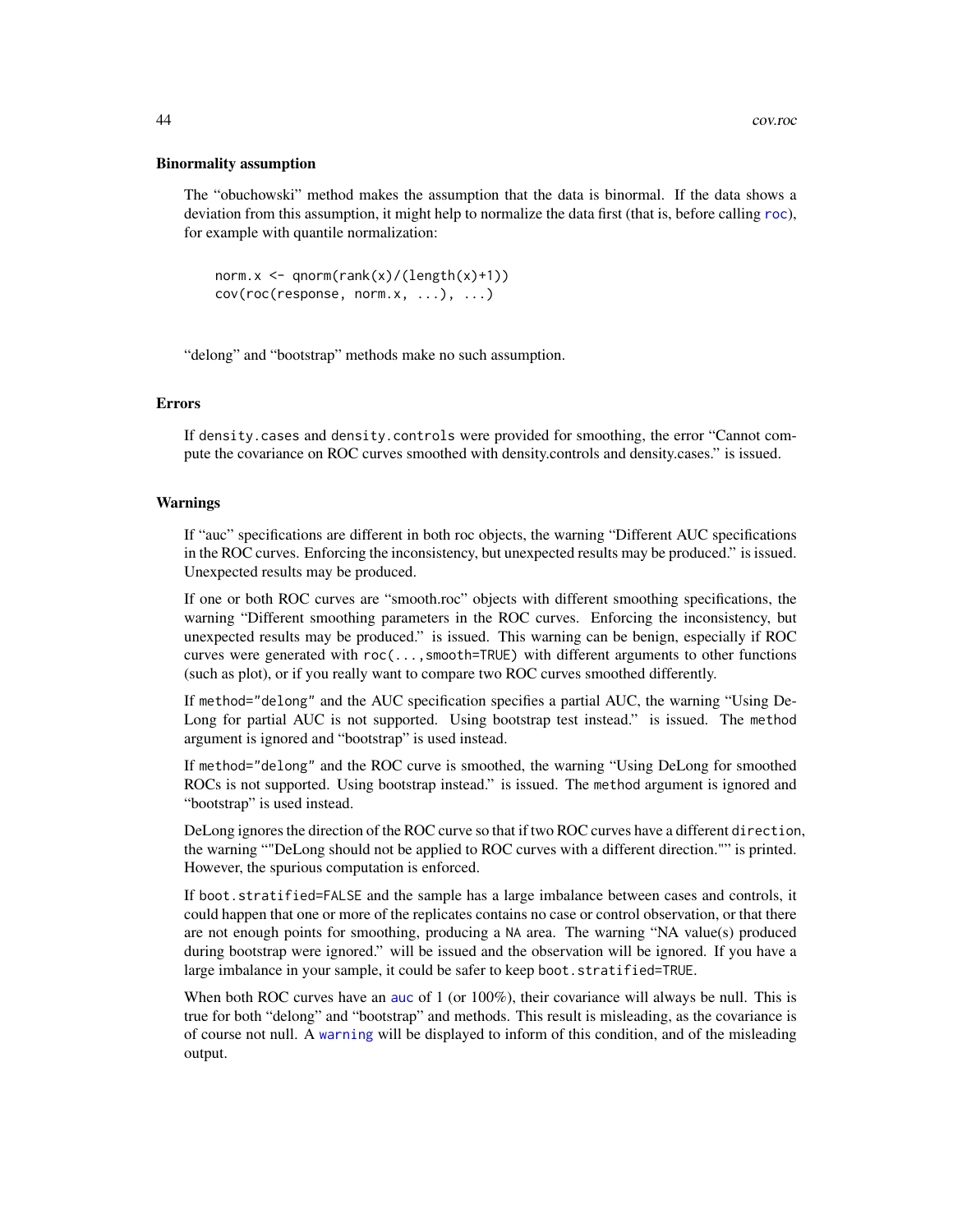## cov.roc  $\sim$  45

#### **Messages**

The covariance can only be computed on paired data. This assumption is enforced by [are.paired](#page-9-0). If the ROC curves are not paired, the covariance is 0 and the message "ROC curves are unpaired." is printed. If your ROC curves are paired, make sure they fit are paired criteria.

#### References

Elisabeth R. DeLong, David M. DeLong and Daniel L. Clarke-Pearson (1988) "Comparing the areas under two or more correlated receiver operating characteristic curves: a nonparametric approach". *Biometrics* 44, 837–845.

James A. Hanley and Karim O. Hajian-Tilaki (1997) "Sampling variability of nonparametric estimates of the areas under receiver operating characteristic curves: An update". *Academic Radiology* 4, 49–58. DOI: doi: [10.1016/S10766332\(97\)801614.](https://doi.org/10.1016/S1076-6332(97)80161-4)

Nancy A. Obuchowski, Donna K. McClish (1997). "Sample size determination for diagnostic accurary studies involving binormal ROC curve indices". *Statistics in Medicine*, 16(13), 1529–1542. DOI: doi: [10.1002/\(SICI\)10970258\(19970715\)16:13<1529::AIDSIM565>3.0.CO;2H.](https://doi.org/10.1002/(SICI)1097-0258(19970715)16:13<1529::AID-SIM565>3.0.CO;2-H)

Xu Sun and Weichao Xu (2014) "Fast Implementation of DeLongs Algorithm for Comparing the Areas Under Correlated Receiver Operating Characteristic Curves". *IEEE Signal Processing Letters*, 21, 1389–1393. DOI: doi: [10.1109/LSP.2014.2337313.](https://doi.org/10.1109/LSP.2014.2337313)

Hadley Wickham (2011) "The Split-Apply-Combine Strategy for Data Analysis". *Journal of Statistical Software*, 40, 1–29. URL: [www.jstatsoft.org/v40/i01.](https://www.jstatsoft.org/v40/i01)

## See Also

[roc](#page-68-0), [var.roc](#page-88-0)

CRAN package plyr, employed in this function.

# Examples

data(aSAH)

```
# Basic example with 2 roc objects
roc1 <- roc(aSAH$outcome, aSAH$s100b)
roc2 <- roc(aSAH$outcome, aSAH$wfns)
cov(roc1, roc2)
```

```
## Not run:
# The latter used Delong. To use bootstrap:
cov(roc1, roc2, method="bootstrap")
# Decrease boot.n for a faster execution:
cov(roc1, roc2, method="bootstrap", boot.n=1000)
```
## End(Not run)

# To use Obuchowski: cov(roc1, roc2, method="obuchowski")

## Not run: # Comparison can be done on smoothed ROCs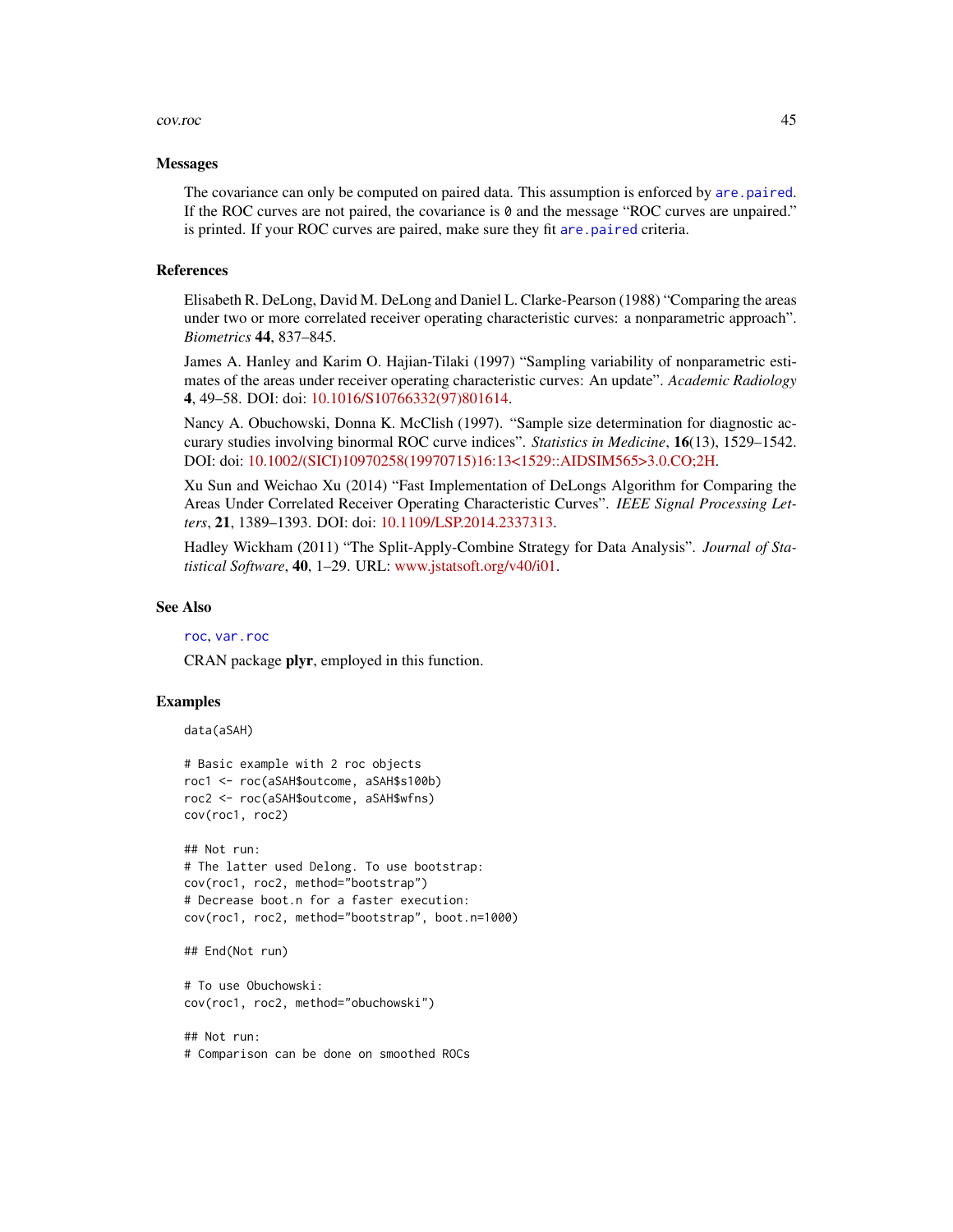## 46 cov.roc

```
# Smoothing is re-done at each iteration, and execution is slow
cov(smooth(roc1), smooth(roc2))
## End(Not run)
# or from an AUC (no smoothing)
cov(auc(roc1), roc2)
## Not run:
# With bootstrap and return.values, one can compute the variances of the
# ROC curves in one single bootstrap run:
cov.rocs <- cov(roc1, roc2, method="bootstrap", boot.return=TRUE)
# var(roc1):
var(attr(cov.rocs, "resampled.values")[,1])
# var(roc2):
var(attr(cov.rocs, "resampled.values")[,2])
## End(Not run)
## Not run:
# Covariance of partial AUC:
roc3 <- roc(aSAH$outcome, aSAH$s100b, partial.auc=c(1, 0.8), partial.auc.focus="se")
roc4 <- roc(aSAH$outcome, aSAH$wfns, partial.auc=c(1, 0.8), partial.auc.focus="se")
cov(roc3, roc4)
# This is strictly equivalent to:
cov(roc3, roc4, method="bootstrap")
# Alternatively, we could re-use roc1 and roc2 to get the same result:
cov(roc1, roc2, reuse.auc=FALSE, partial.auc=c(1, 0.8), partial.auc.focus="se")
## End(Not run)
# Spurious use of DeLong's test with different direction:
roc5 <- roc(aSAH$outcome, aSAH$s100b, direction="<")
roc6 <- roc(aSAH$outcome, aSAH$s100b, direction=">")
cov(roc5, roc6, method="delong")
## Test data from Hanley and Hajian-Tilaki, 1997
disease.present <- c("Yes", "No", "Yes", "No", "No", "Yes", "Yes", "No",
                     "No", "Yes", "No", "No", "Yes", "No", "No")
field.strength.1 <- c(1, 2, 5, 1, 1, 1, 2, 1, 2, 2, 1, 1, 5, 1, 1)
field.strength.2 <- c(1, 1, 5, 1, 1, 1, 4, 1, 2, 2, 1, 1, 5, 1, 1)
roc7 <- roc(disease.present, field.strength.1)
roc8 <- roc(disease.present, field.strength.2)
# Assess the covariance:
cov(roc7, roc8)
## Not run:
# With bootstrap:
cov(roc7, roc8, method="bootstrap")
## End(Not run)
```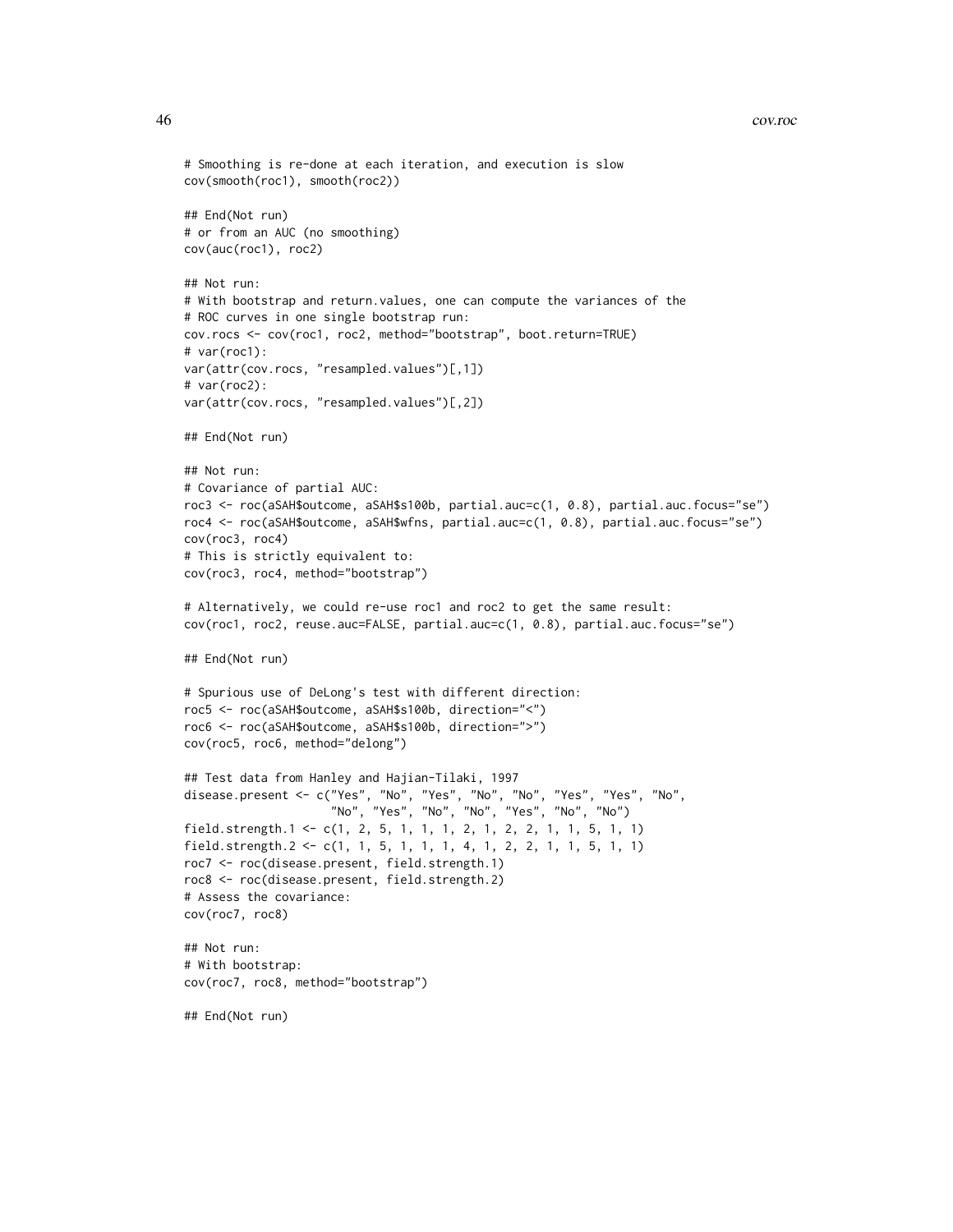## Description

This function plots a ROC curve with ggplot2.

# Usage

```
## S3 method for class 'roc'
ggroc(data, legacy.axes = FALSE, ...)
## S3 method for class 'smooth.roc'
ggroc(data, legacy.axes = FALSE, ...)## S3 method for class 'list'
ggroc(data, aes = c("colour", "alpha", "linetype", "size", "group"),
      legacy.axes = FALSE, ...)
```
# Arguments

| data        | a roc object from the roc function, or a list of roc objects.                                                                                                                                                 |
|-------------|---------------------------------------------------------------------------------------------------------------------------------------------------------------------------------------------------------------|
| aes         | the name(s) of the aesthetics for geom_line to map to the different ROC curves<br>supplied. Use "group" if you want the curves to appear with the same aestetic,<br>for instance if you are faceting instead. |
| legacy.axes | a logical indicating if the specificity axis (x axis) must be plotted as as decreasing<br>"specificity" (FALSE, the default) or increasing "1 - specificity" (TRUE) as in most<br>legacy software.            |
| $\ddotsc$   | additional aesthetics for geom_line to set: alpha, colour, linetype and size.                                                                                                                                 |

# Details

This function initializes a ggplot object from a ROC curve (or multiple if a list is passed). It returns the ggplot with a line layer on it. You can print it directly or add your own layers and theme elements.

# See Also

[roc](#page-68-0), [plot.roc](#page-56-0), [ggplot2](#page-0-0)

# Examples

```
# Create a basic roc object
data(aSAH)
rocobj <- roc(aSAH$outcome, aSAH$s100b)
rocobj2 <- roc(aSAH$outcome, aSAH$wfns)
if (require(ggplot2)) {
g <- ggroc(rocobj)
```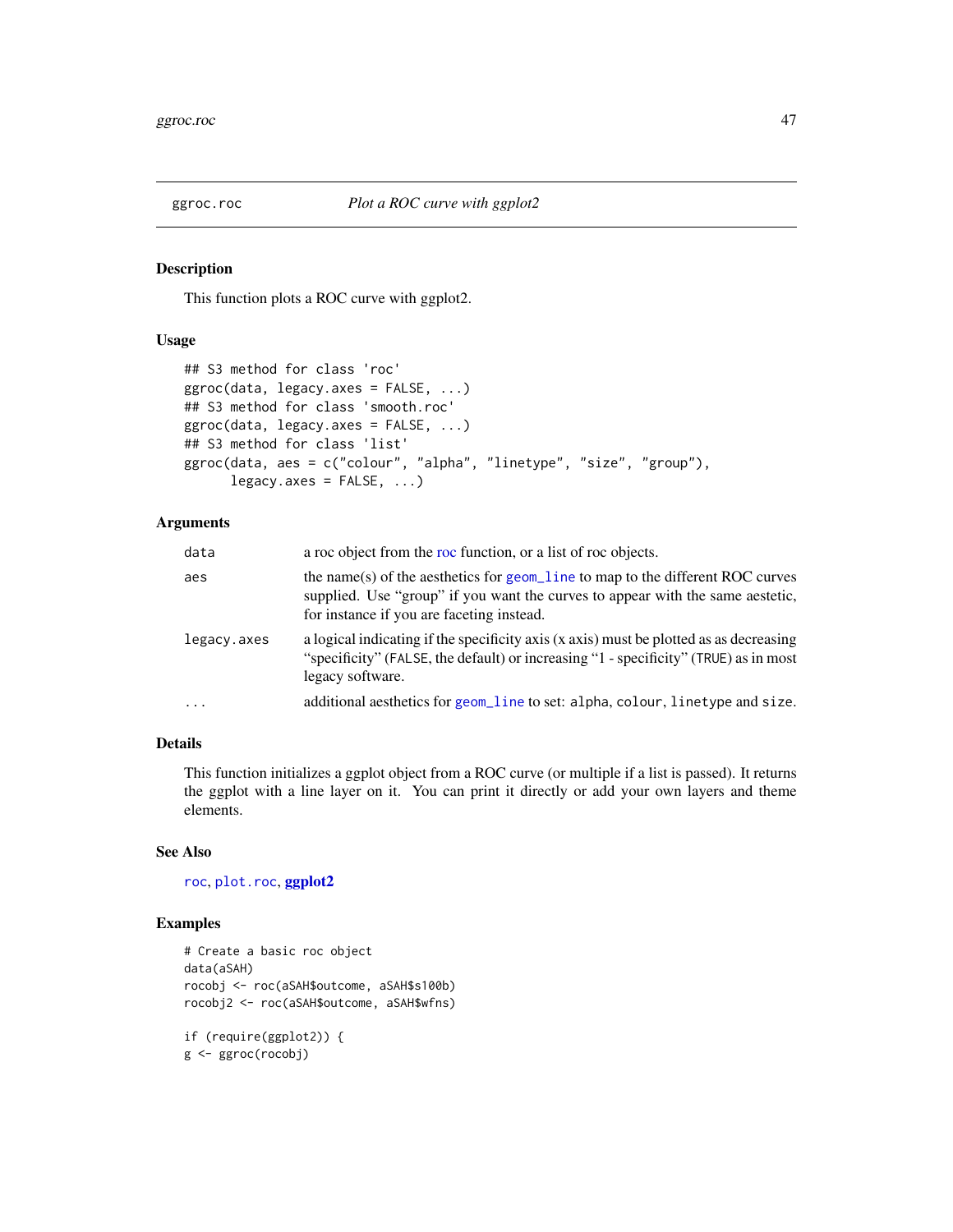```
g
# with additional aesthetics:
ggroc(rocobj, alpha = 0.5, colour = "red", linetype = 2, size = 2)# You can then your own theme, etc.
g + theme_minimal() + ggtitle("My ROC curve") +
    geom_segment(aes(x = 1, xend = 0, y = 0, yend = 1), color="grey", linetype="dashed")
# And change axis labels to FPR/FPR
gl <- ggroc(rocobj, legacy.axes = TRUE)
gl
gl + xlab("FPR") + ylab("TPR") +geom_segment(aes(x = 0, xend = 1, y = 0, yend = 1), color="darkgrey", linetype="dashed")
# Multiple curves:
g2 <- ggroc(list(s100b=rocobj, wfns=rocobj2, ndka=roc(aSAH$outcome, aSAH$ndka)))
g2
# This is equivalent to using roc.formula:
roc.list \le roc(outcome \le s100b + ndka + wfns, data = aSAH)
g.list <- ggroc(roc.list)
g.list
# You can change the aesthetics as you normally would with ggplot2:
g.list + scale_colour_brewer(palette="RdGy")
g.list + scale_colour_manual(values = c("red", "blue", "black"))
# with additional aesthetics:
g3 <- ggroc(roc.list, linetype=2)
g3
g4 <- ggroc(roc.list, aes="linetype", color="red")
g4
# changing multiple aesthetics:
g5 <- ggroc(roc.list, aes=c("linetype", "color"))
g5
# OR faceting
g.list + facet_grid(.~name) + theme(legend.position="none")
# To have all the curves of the same color, use aes="group":
g.group <- ggroc(roc.list, aes="group")
g.group
g.group + facet_grid(.~name)
}
```
<span id="page-47-0"></span>groupGeneric *pROC Group Generic Functions*

#### **Description**

Redefine base groupGeneric functions to handle [auc](#page-12-0) and [ci](#page-15-0) objects properly on operations and mathematical operations. Attributes are dropped so that the AUC/CI behaves as a numeric value/matrix,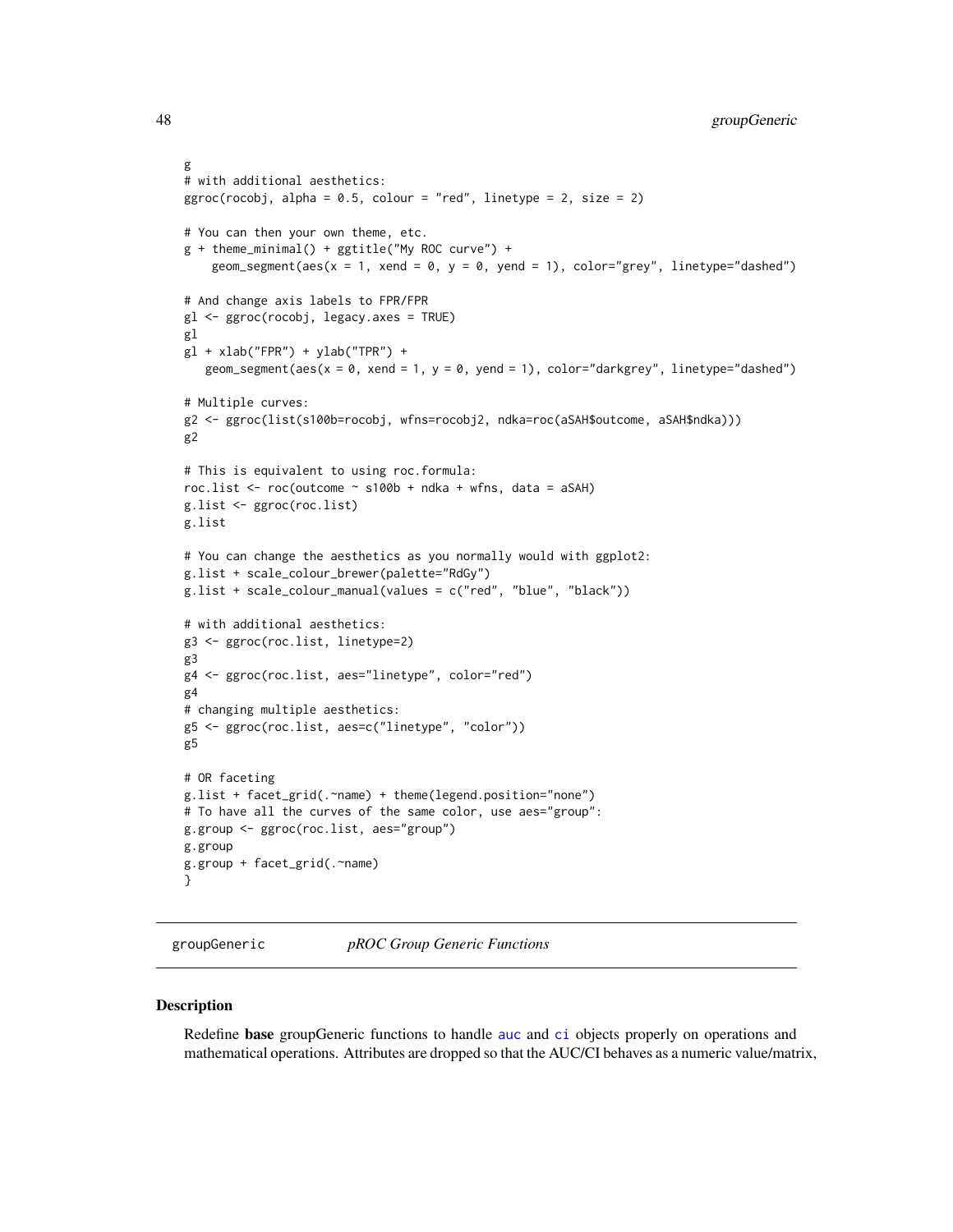# has.partial.auc 49

respectively. In the case of AUC, all attributes are dropped, while in CI only the CI-specific attributes are, keeping those necessary for the matrices.

## Usage

```
Math(x, ...)
Ops(e1, e2)
```
# Arguments

| x.e1.e2                 | auc objects, or mixed numerics and auc objects. |
|-------------------------|-------------------------------------------------|
| $\cdot$ $\cdot$ $\cdot$ | further arguments passed to other Math methods. |

# See Also

[groupGeneric](#page-47-0), [auc](#page-12-0)

# Examples

```
data(aSAH)
```

```
# Create a roc object:
aucobj1 <- auc(roc(aSAH$outcome, aSAH$s100b))
aucobj2 <- auc(roc(aSAH$outcome, aSAH$wfns))
# Math
sqrt(aucobj1)
round(aucobj2, digits=1)
# Ops
```

```
aucobj1 * 2
2 * aucobj2
aucobj1 + aucobj2
# With CI
```

```
ciaucobj <- ci(aucobj1)
ciaucobj * 2
sqrt(ciaucobj)
```
has.partial.auc *Does the ROC curve have a partial AUC?*

# Description

This function determines if the ROC curve has a partial AUC.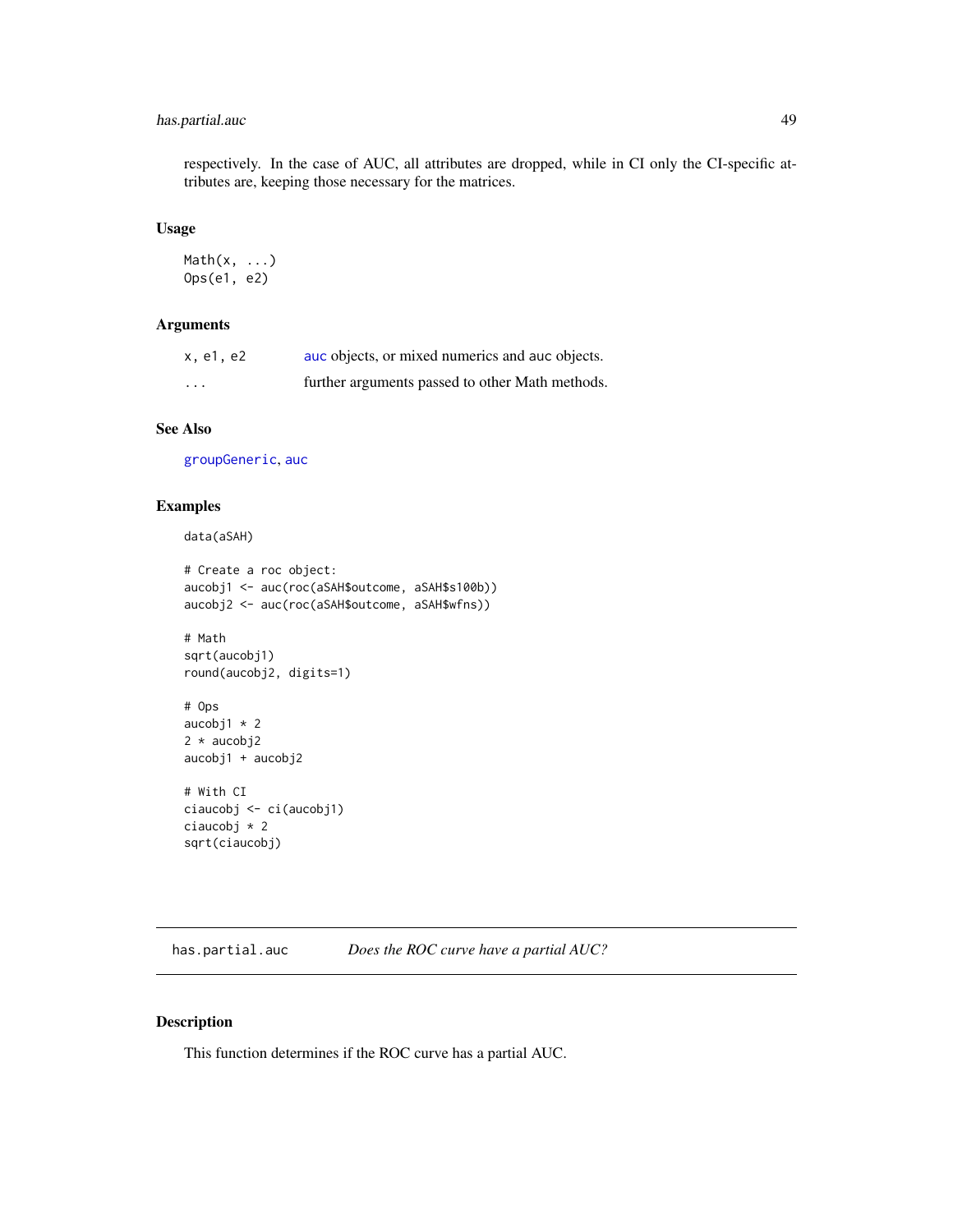# Usage

```
has.partial.auc(roc)
## S3 method for class 'auc'
has.partial.auc(roc)
## S3 method for class 'smooth.roc'
has.partial.auc(roc)
## S3 method for class 'roc'
has.partial.auc(roc)
```
## Arguments

roc the ROC curve to check.

# Value

TRUE if the AUC is a partial AUC, FALSE otherwise.

If the AUC is not defined (i. e. if roc was called with AUC=FALSE), returns NULL.

#### See Also

[auc](#page-12-0)

# Examples

data(aSAH)

```
# Full AUC
roc1 <- roc(aSAH$outcome, aSAH$s100b)
has.partial.auc(roc1)
has.partial.auc(auc(roc1))
has.partial.auc(smooth(roc1))
# Partial AUC
roc2 <- roc(aSAH$outcome, aSAH$s100b, partial.auc = c(1, 0.9))
has.partial.auc(roc2)
has.partial.auc(smooth(roc2))
# No AUC
roc3 <- roc(aSAH$outcome, aSAH$s100b, auc = FALSE)
```

```
has.partial.auc(roc3)
```
lines.roc *Add a ROC line to a ROC plot*

# Description

This convenience function adds a ROC line to a ROC curve.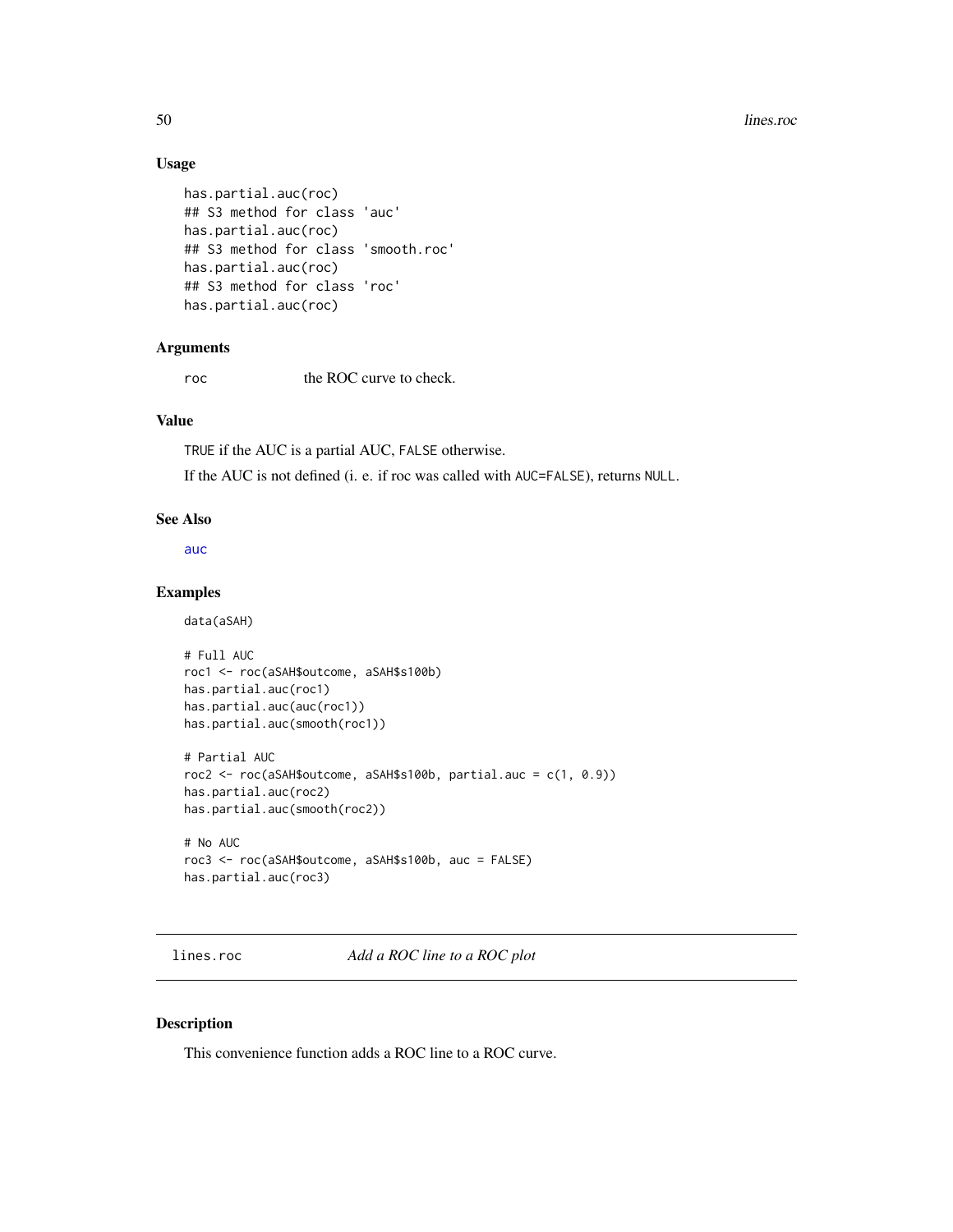## lines.roc 51

# Usage

```
## S3 method for class 'roc'
lines(x, \ldots)## S3 method for class 'smooth.roc'
lines(x, \ldots)## S3 method for class 'roc'
lines.roc(x, 1wd=2, ...)
## S3 method for class 'formula'
lines.roc(x, data, subset, na.action, ...)
## Default S3 method:
lines.roc(x, predictor, ...)
## S3 method for class 'smooth.roc'
lines.roc(x, \ldots)
```
# Arguments

| $\mathsf{x}$       | a roc object from the roc function (for plot.roc.roc), a formula (for plot.roc.formula)<br>or a response vector (for plot.roc.default).                                                 |
|--------------------|-----------------------------------------------------------------------------------------------------------------------------------------------------------------------------------------|
| predictor, data    |                                                                                                                                                                                         |
|                    | arguments for the roc function.                                                                                                                                                         |
| subset, na. action |                                                                                                                                                                                         |
|                    | arguments for model. frame                                                                                                                                                              |
| lwd                | line width (see par).                                                                                                                                                                   |
| .                  | graphical parameters for lines, and especially type (see plot.default) and<br>arguments for par such as col (color), 1ty (line type) or line characteristics<br>lend, ljoin and lmitre. |

# Value

This function returns a list of class "roc" invisibly. See [roc](#page-68-0) for more details.

## See Also

[roc](#page-68-0), [plot.roc](#page-56-0)

# Examples

```
# Create a few ROC curves:
data(aSAH)
roc.s100b <- roc(aSAH$outcome, aSAH$s100b)
roc.wfns <- roc(aSAH$outcome, aSAH$wfns)
# We need a plot to be ready
plot(roc.s100b, type = "n") # but don't actually plot the curve
# Add the line
lines(roc.s100b, type="b", pch=21, col="blue", bg="grey")
```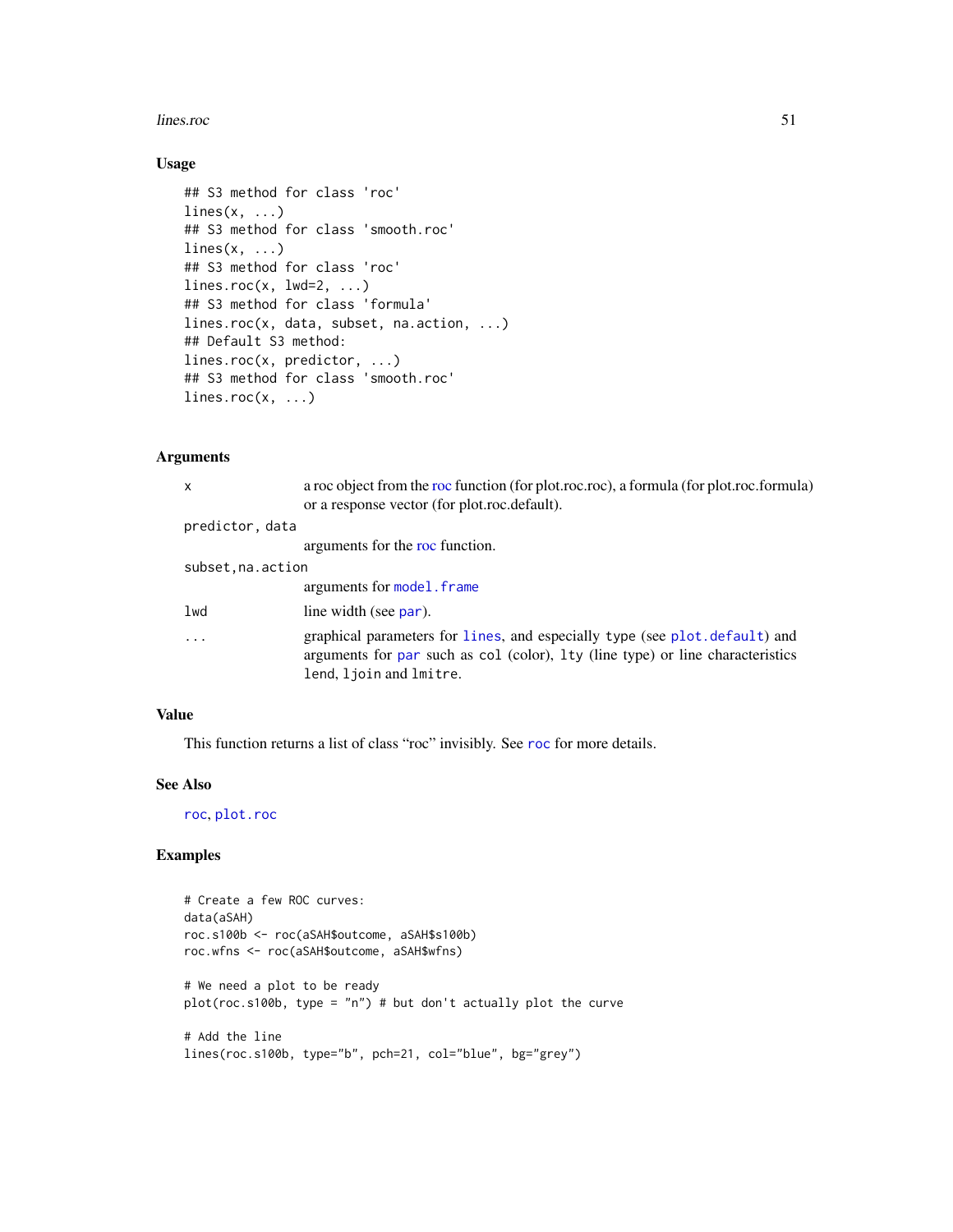```
# Add the line of an other ROC curve
lines(roc.wfns, type="o", pch=19, col="red")
# Without using 'lines':
rocobj <- plot.roc(aSAH$outcome, aSAH$s100b, type="b", pch=21, col="blue", bg="grey")
```
multiclass.roc *Multi-class AUC*

# Description

This function builds builds multiple ROC curve to compute the multi-class AUC as defined by Hand and Till.

# Usage

```
multiclass.roc(...)
## S3 method for class 'formula'
multiclass.roc(formula, data, ...)
## Default S3 method:
multiclass.roc(response, predictor,
levels=base::levels(as.factor(response)),
percent=FALSE, direction = c("auto", "<", ">"); ...)
```
# Arguments

| response  | a factor, numeric or character vector of responses (true class), typically encoded<br>with $0$ (controls) and $1$ (cases), as in roc.                                                                                                                                                                                                           |
|-----------|-------------------------------------------------------------------------------------------------------------------------------------------------------------------------------------------------------------------------------------------------------------------------------------------------------------------------------------------------|
| predictor | either a numeric vector, containing the value of each observation, as in roc, or,<br>a matrix giving the decision value (e.g. probability) for each class.                                                                                                                                                                                      |
| formula   | a formula of the type response~predictor.                                                                                                                                                                                                                                                                                                       |
| data      | a matrix or data. frame containing the variables in the formula. See model. frame<br>for more details.                                                                                                                                                                                                                                          |
| levels    | the value of the response for controls and cases respectively. In contrast with<br>levels argument to roc, all the levels are used and combined to compute the<br>multiclass AUC.                                                                                                                                                               |
| percent   | if the sensitivities, specificities and AUC must be given in percent (TRUE) or in<br>fraction (FALSE, default).                                                                                                                                                                                                                                 |
| direction | in which direction to make the comparison? "auto" (default for univariate curves):<br>automatically define in which group the median is higher and take the direction<br>accordingly. Not available for multivariate curves. ">" (default for multivariate<br>curves): if the predictor values for the control group are higher than the values |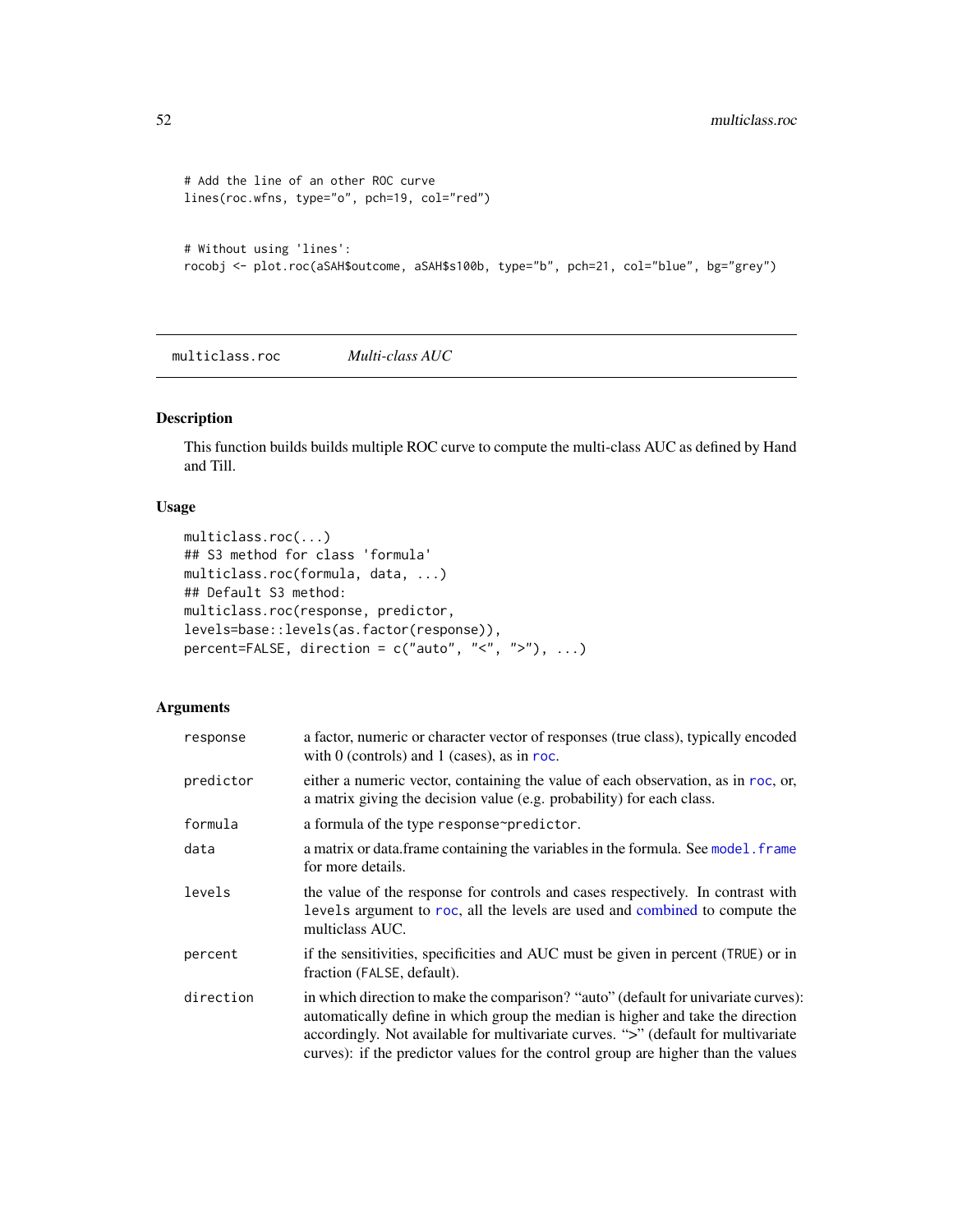of the case group (controls  $> t \ge$  cases). " $\lt$ ": if the predictor values for the control group are lower or equal than the values of the case group (controls < t  $\leq$  cases).

... **further arguments passed to [roc](#page-68-0).** 

# Details

This function performs multiclass AUC as defined by Hand and Till (2001). A multiclass AUC is a mean of several [auc](#page-12-0) and cannot be plotted. Only AUCs can be computed for such curves. Confidence intervals, standard deviation, smoothing and comparison tests are not implemented.

The multiclass.roc function can handle two types of datasets: uni- and multi-variate. In the univariate case, a single predictor vector is passed and all the combinations of responses are assessed. I the multivariate case, a [matrix](#page-0-0) or [data.frame](#page-0-0) is passed as predictor. The columns must be named according to the levels of the response.

This function has been much less tested than the rest of the package and is more subject to bugs. Please report them if you find one.

# Value

If predictor is a vector, a list of class "multiclass.roc" (univariate) or "mv.multiclass.roc" (multivariate), with the following fields:

| auc       | if called with auc=TRUE, a numeric of class "auc" as defined in auc. Note that<br>this is not the standard AUC but the multi-class AUC as defined by Hand and<br>Till. |
|-----------|------------------------------------------------------------------------------------------------------------------------------------------------------------------------|
| ci        | if called with $ci$ =TRUE, a numeric of class "ci" as defined in $ci$ .                                                                                                |
| response  | the response vector as passed in argument. If NA values were removed, a na. action<br>attribute similar to na. omit stores the row numbers.                            |
| predictor | the predictor vector as passed in argument. If NA values were removed, a na. action<br>attribute similar to na. omit stores the row numbers.                           |
| levels    | the levels of the response as defined in argument.                                                                                                                     |
| percent   | if the sensitivities, specificities and AUC are reported in percent, as defined in<br>argument.                                                                        |
| call      | how the function was called. See match, call for more details.                                                                                                         |

#### Warnings

If response is an ordered factor and one of the levels specified in levels is missing, a warning is issued and the level is ignored.

## References

David J. Hand and Robert J. Till (2001). A Simple Generalisation of the Area Under the ROC Curve for Multiple Class Classification Problems. *Machine Learning* 45(2), p. 171–186. DOI: doi: [10.1023/A:1010920819831.](https://doi.org/10.1023/A:1010920819831)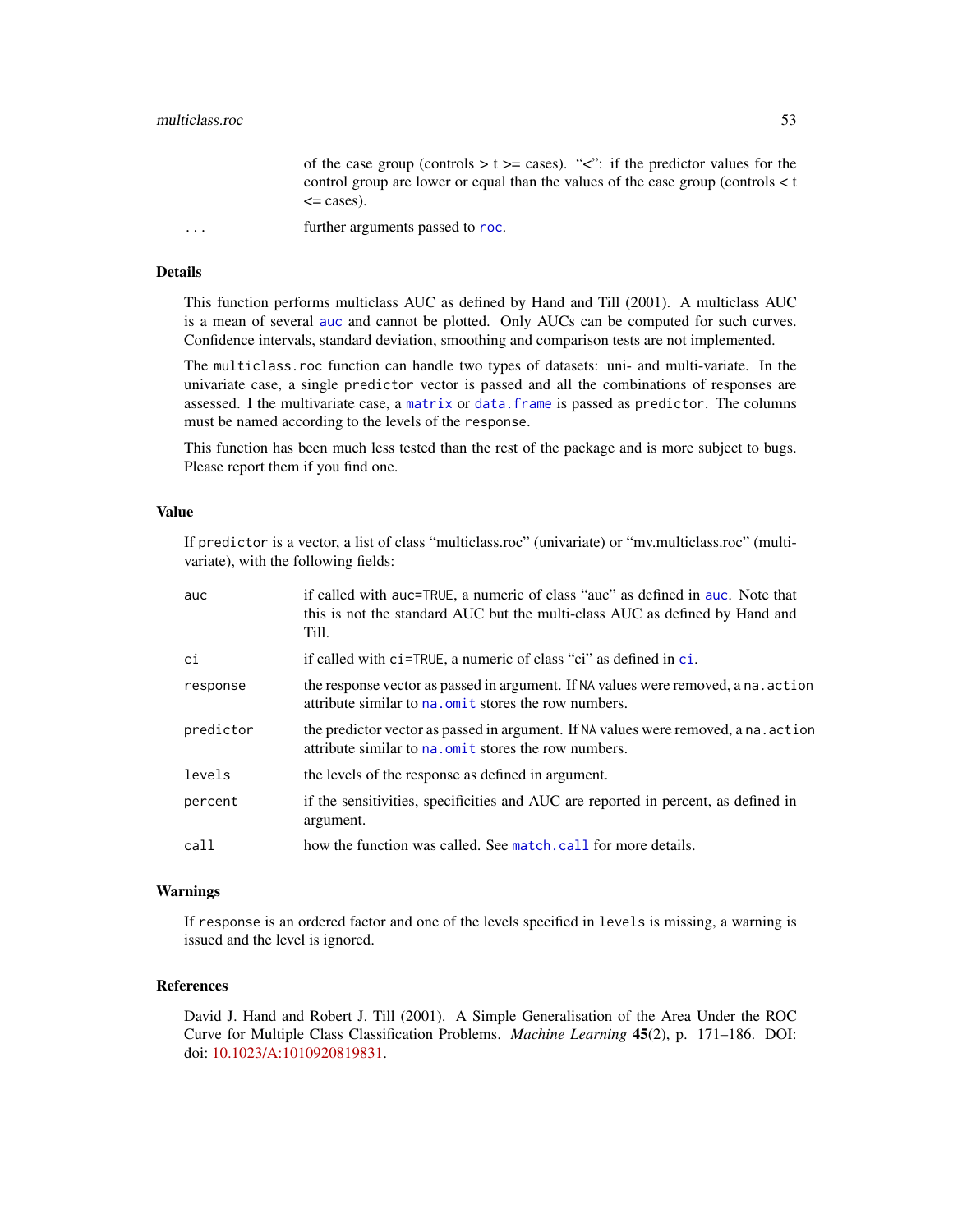#### See Also

[auc](#page-12-0)

# Examples

```
####
# Examples for a univariate decision value
####
data(aSAH)
# Basic example
multiclass.roc(aSAH$gos6, aSAH$s100b)
# Produces an innocuous warning because one level has no observation
# Select only 3 of the aSAH$gos6 levels:
multiclass.roc(aSAH$gos6, aSAH$s100b, levels=c(3, 4, 5))
# Give the result in percent
multiclass.roc(aSAH$gos6, aSAH$s100b, percent=TRUE)
####
# Examples for multivariate decision values (e.g. class probabilities)
####
## Not run:
# Example with a multinomial log-linear model from nnet
# We use the iris dataset and split into a training and test set
requireNamespace("nnet")
data(iris)
iris.sample <- sample(1:150)
iris.train <- iris[iris.sample[1:75],]
iris.test <- iris[iris.sample[76:150],]
mn.net <- nnet::multinom(Species ~ ., iris.train)
# Use predict with type="prob" to get class probabilities
iris.predictions <- predict(mn.net, newdata=iris.test, type="prob")
head(iris.predictions)
# This can be used directly in multiclass.roc:
multiclass.roc(iris.test$Species, iris.predictions)
## End(Not run)
# Let's see an other example with an artificial dataset
n <- c(100, 80, 150)
responses <- factor(c(rep("X1", n[1]), rep("X2", n[2]), rep("X3", n[3])))
# construct prediction matrix: one column per class
preds <- lapply(n, function(x) runif(x, 0.4, 0.6))
predictor <- as.matrix(data.frame(
                "X1" = c(preds[[1]], runif(n[2] + n[3], 0, 0.7)),
```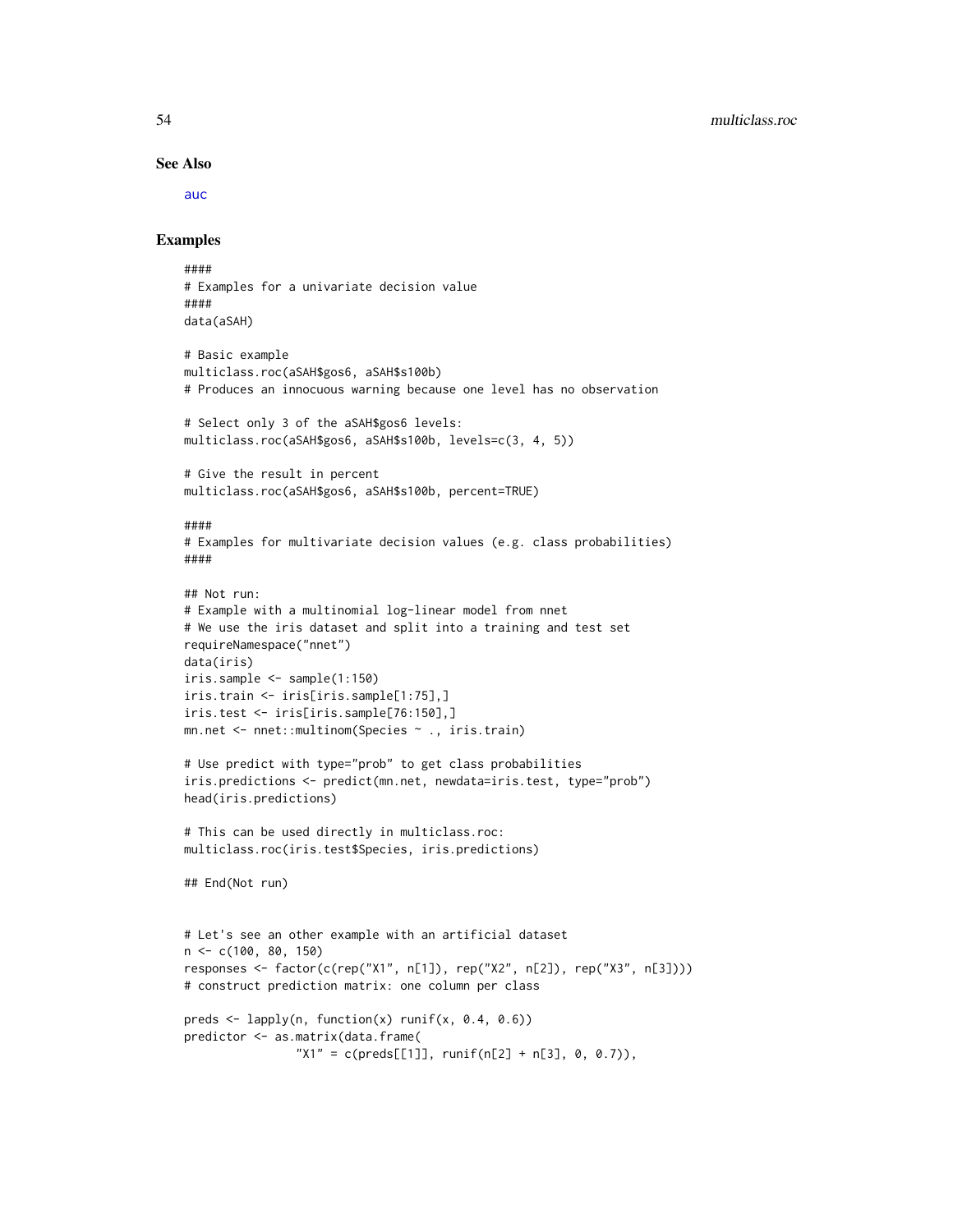plot.ci 55

```
"X2" = c(runif(n[1], 0.1, 0.4), \text{preds}[[2]], \text{runif}(n[3], 0.2, 0.8)),"X3" = c(runif(n[1] + n[2], 0.3, 0.7), preds[[3]])))
multiclass.roc(responses, predictor)
# One can change direction , partial.auc, percent, etc:
multiclass.roc(responses, predictor, direction = ">")
multiclass.roc(responses, predictor, percent = TRUE,
partial.auc = c(100, 90), partial.auc.focus = "se")
# Limit set of levels
multiclass.roc(responses, predictor, levels = c("X1", "X2"))
# Use with formula. Here we need a data.frame to store the responses as characters
data <- cbind(as.data.frame(predictor), "response" = responses)
multiclass.roc(response ~ X1+X3, data)
```
plot.ci *Plot confidence intervals*

## **Description**

This function adds confidence intervals to a ROC curve plot, either as bars or as a confidence shape.

## Usage

```
## S3 method for class 'ci.thresholds'
plot(x, length=.01*ifelse(attr(x,
  "roc")$percent, 100, 1), col=par("fg"), ...)
## S3 method for class 'ci.sp'
plot(x, type=c("bars", "shape"), length=.01*ifelse(attr(x,
"roc")$percent, 100, 1), col=ifelse(type=="bars", par("fg"),
"gainsboro"), no.roc=FALSE, ...)
## S3 method for class 'ci.se'
plot(x, type=c("bars", "shape"), length=.01*ifelse(attr(x,
"roc")$percent, 100, 1), col=ifelse(type=="bars", par("fg"),
"gainsboro"), no.roc=FALSE, ...)
```
## Arguments

| X       | a confidence interval object from the functions ci. thresholds, ci. se or ci. sp.                                                         |
|---------|-------------------------------------------------------------------------------------------------------------------------------------------|
| type    | type of plot, "bars" or "shape". Can be shortened to "b" or "s". "shape" is only<br>available for ci.se and ci.sp, not for ci.thresholds. |
| length  | the length (as plot coordinates) of the bar ticks. Only if type="bars".                                                                   |
| no.roc  | if FALSE, the ROC line is re-added over the shape. Otherwise if TRUE, only the<br>shape is plotted. Ignored if type="bars"                |
| col     | color of the bars or shape.                                                                                                               |
| $\cdot$ | further arguments for segments (if type="bars") or polygon (if type="shape").                                                             |
|         |                                                                                                                                           |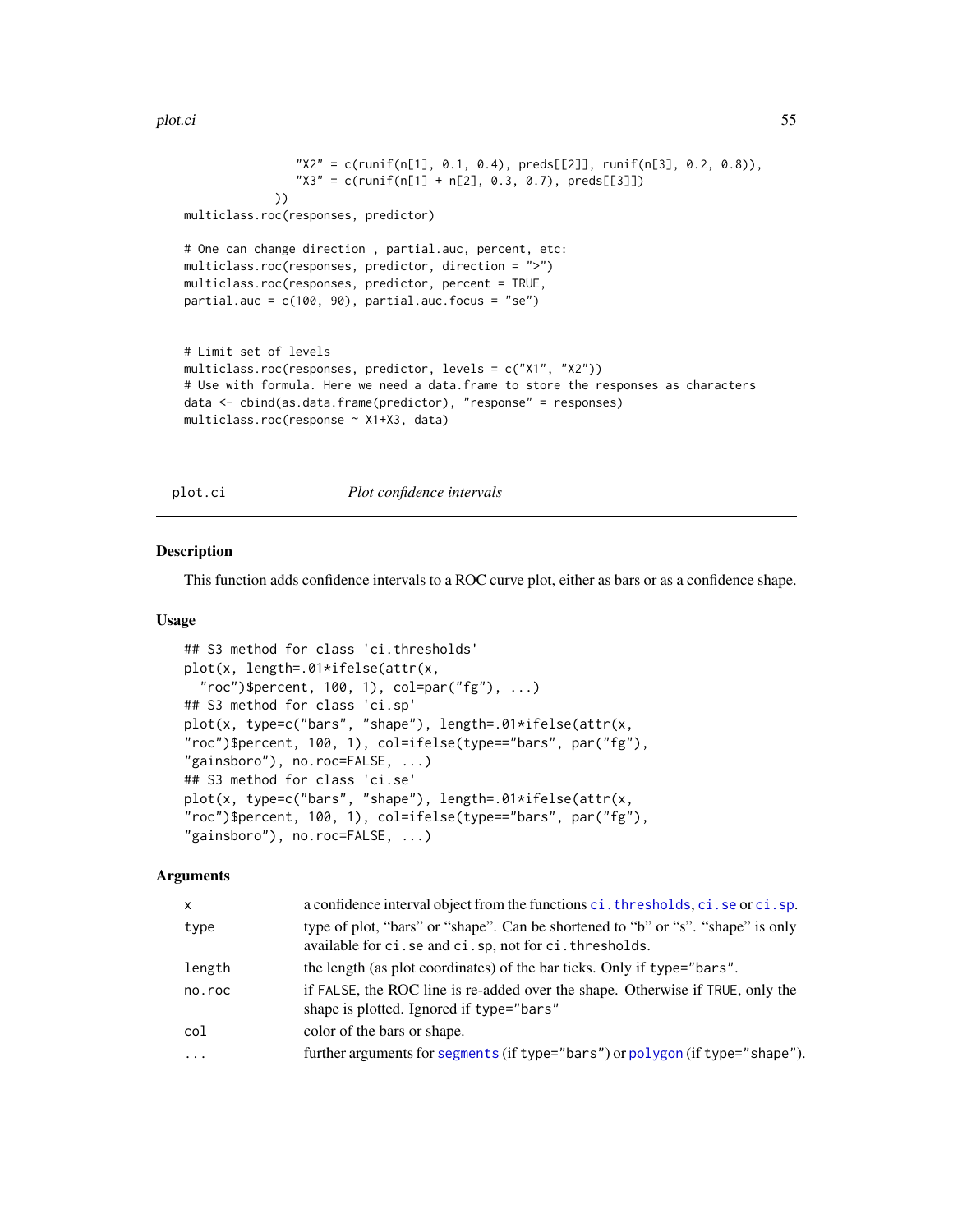## Details

This function adds confidence intervals to a ROC curve plot, either as bars or as a confidence shape, depending on the state of the type argument. The shape is plotted over the ROC curve, so that the curve is re-plotted unless no.roc=TRUE.

Graphical functions are called with [suppressWarnings.](#page-0-0)

# Value

This function returns the confidence interval object invisibly.

## Warnings

With type="shape", the warning "Low definition shape" is issued when the shape is defined by less than 15 confidence intervals. In such a case, the shape is not well defined and the ROC curve could pass outside the shape. To get a better shape, increase the number of intervals, for example with:

plot(ci.sp(rocobj, sensitivities=seq(0, 1, .01)), type="shape")

## References

Xavier Robin, Natacha Turck, Alexandre Hainard, *et al.* (2011) "pROC: an open-source package for R and S+ to analyze and compare ROC curves". *BMC Bioinformatics*, 7, 77. DOI: doi: [10.1186/](https://doi.org/10.1186/1471-2105-12-77) [147121051277.](https://doi.org/10.1186/1471-2105-12-77)

## See Also

[plot.roc](#page-56-0), [ci.thresholds](#page-31-0), [ci.sp](#page-28-0), [ci.se](#page-25-0)

## Examples

```
data(aSAH)
## Not run:
# Start a ROC plot
rocobj <- plot.roc(aSAH$outcome, aSAH$s100b)
plot(rocobj)
# Thresholds
ci.thresolds.obj <- ci.thresholds(rocobj)
plot(ci.thresolds.obj)
# Specificities
plot(rocobj) # restart a new plot
ci.sp.obj <- ci.sp(rocobj, boot.n=500)
plot(ci.sp.obj)
# Sensitivities
plot(rocobj) # restart a new plot
ci.se.obj <- ci(rocobj, of="se", boot.n=500)
plot(ci.se.obj)
# Plotting a shape. We need more
```
ci.sp.obj  $\leq$  ci.sp(rocobj, sensitivities=seq(0, 1, .01), boot.n=100)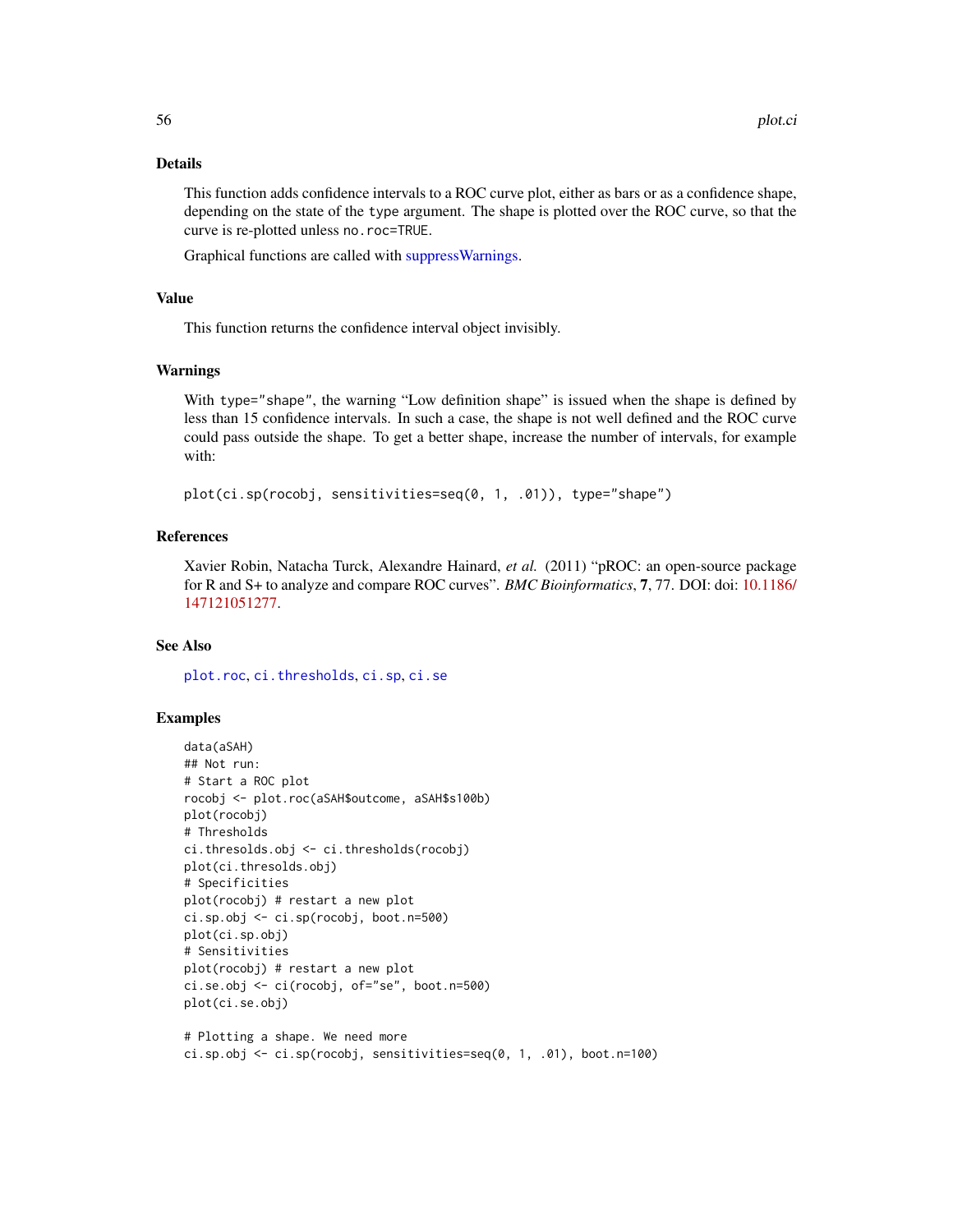## plot.roc 57

```
plot(rocobj) # restart a new plot
plot(ci.sp.obj, type="shape", col="blue")
# Direct syntax (response, predictor):
plot.roc(aSAH$outcome, aSAH$s100b,
        ci=TRUE, of="thresholds")
## End(Not run)
```
<span id="page-56-0"></span>plot.roc *Plot a ROC curve*

## <span id="page-56-1"></span>Description

This function plots a ROC curve. It can accept many arguments to tweak the appearance of the plot. Two syntaxes are possible: one object of class ["roc"](#page-68-0), or either two vectors (response, predictor) or a formula (response~predictor) as in the [roc](#page-68-0) function.

## Usage

```
## S3 method for class 'roc'
plot(x, \ldots)## S3 method for class 'smooth.roc'
plot(x, \ldots)## S3 method for class 'roc'
plot.roc(x, add=FALSE, reuse.auc=TRUE,
axes=TRUE, legacy.axes=FALSE,
# Generic arguments for par:
xlim=if(x$percent){c(100, 0)} else{c(1, 0)},
ylim=if(x$percent){c(0, 100)} else{c(0, 1)},
xlab=ifelse(x$percent, ifelse(legacy.axes, "100 - Specificity (%)", "Specificity (%)"),
            ifelse(legacy.axes, "1 - Specificity", "Specificity")),
ylab=ifelse(x$percent, "Sensitivity (%)", "Sensitivity"),
asp=1,
mar = c(4, 4, 2, 2)+.1,
mgp=c(2.5, 1, 0),
# col, lty and lwd for the ROC line only
col=par("col"),
lty=par("lty"),
1wd=2,
type="l",
# Identity line
identity=!add,
identity.col="darkgrey",
identity.lty=1,
identity.lwd=1,
# Print the thresholds on the plot
print.thres=FALSE,
```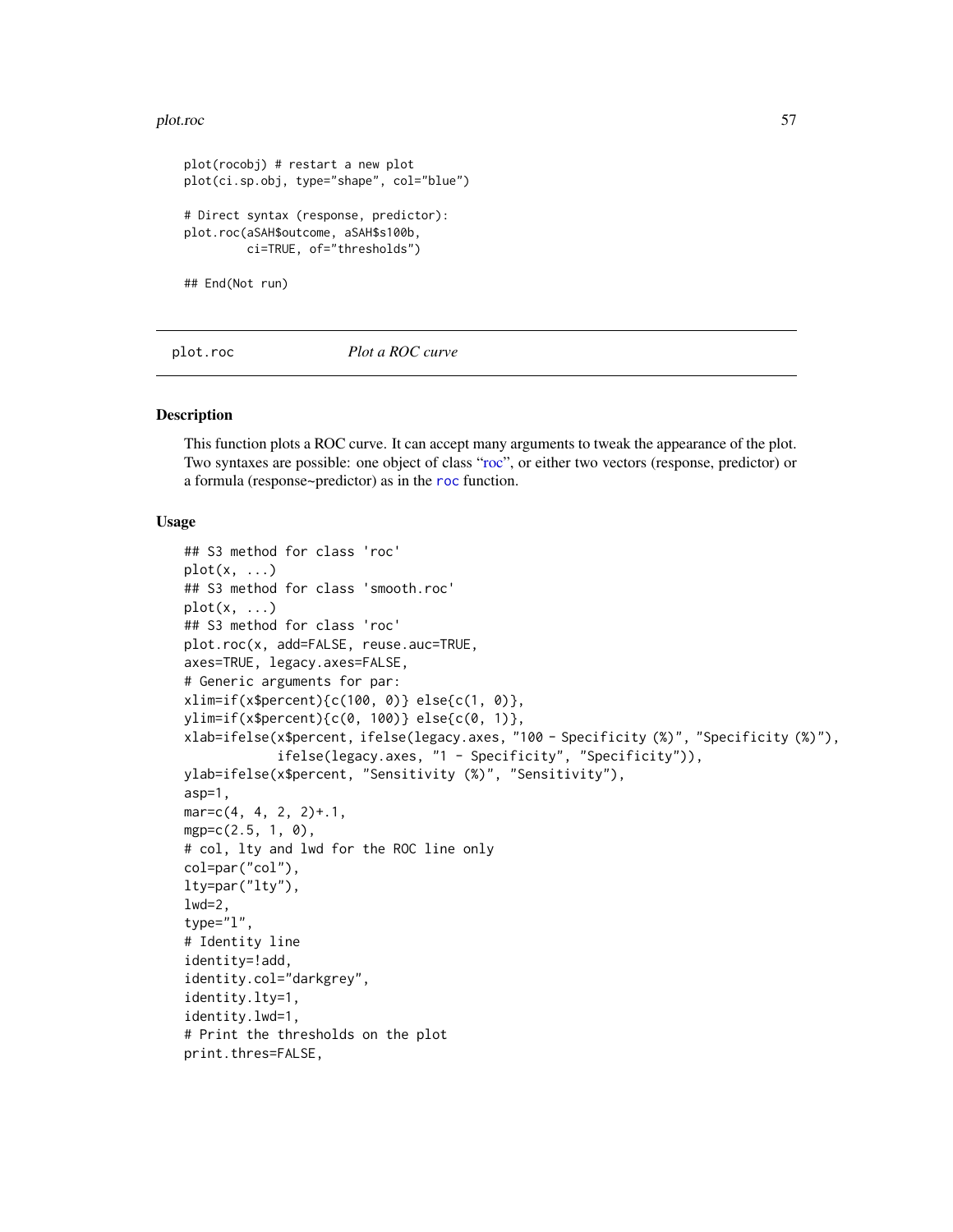```
58 plot.roc
```

```
print.thres.pch=20,
print.thres.adj=c(-.05, 1.25),
print.thres.col="black",
print.thres.pattern=ifelse(x$percent, "%.1f (%.1f%%, %.1f%%)", "%.3f (%.3f, %.3f)"),
print.thres.cex=par("cex"),
print.thres.pattern.cex=print.thres.cex,
print.thres.best.method=NULL,
print.thres.best.weights=c(1, 0.5),
# Print the AUC on the plot
print.auc=FALSE,
print.auc.pattern=NULL,
print.auc.x=ifelse(x$percent, 50, .5),
print.auc.y=ifelse(x$percent, 50, .5),
print.auc.addj=c(0,1),
print.auc.col=col,
print.auc.cex=par("cex"),
# Grid
grid=FALSE,
grid.v={if(is.logical(grid) && grid[1]==TRUE)
          \{seq(0, 1, 0.1) * if else(x$percent, 100, 1)\}else if(is.numeric(grid))
          {seq(0, ifelse(x$percent, 100, 1), grid[1])} else {NULL}},
grid.h=\{if (length(grid) == 1) \{grid.v\}else if (is.logical(grid) && grid[2]==TRUE)
          \{seq(0, 1, 0.1) * if else(x$percent, 100, 1)\}else if(is.numeric(grid))
          {seq(0, ifelse(x$percent, 100, 1), grid[2])} else {NULL}},
grid.lty=3,
grid.lwd=1,
grid.col="#DDDDDD",
# Polygon for the AUC
auc.polygon=FALSE,
auc.polygon.col="gainsboro",
auc.polygon.lty=par("lty"),
auc.polygon.density=NULL,
auc.polygon.angle=45,
auc.polygon.border=NULL,
# Polygon for the maximal AUC possible
max.auc.polygon=FALSE,
max.auc.polygon.col="#EEEEEE",
max.auc.polygon.lty=par("lty"),
max.auc.polygon.density=NULL,
max.auc.polygon.angle=45,
max.auc.polygon.border=NULL,
# Confidence interval
ci=!is.null(x$ci),
ci.type=c("bars", "shape", "no"),
ci.col=ifelse(ci.type=="bars", par("fg"), "gainsboro"),
```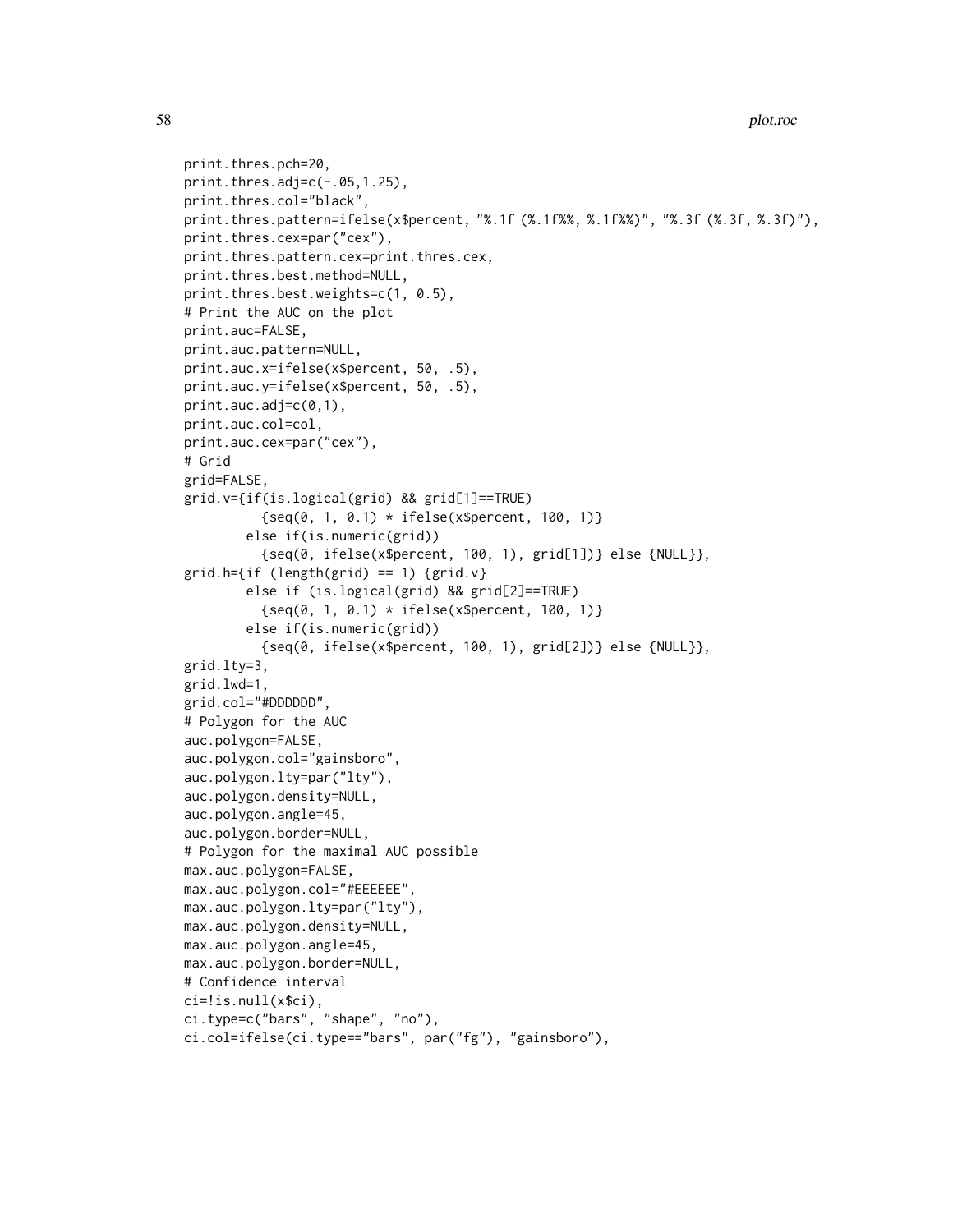## plot.roc 59

```
...)
## S3 method for class 'formula'
plot.roc(x, data, subset, na.action, ...)
## Default S3 method:
plot.roc(x, predictor, ...)
## S3 method for class 'smooth.roc'
plot.roc(x, ...)
```
# Arguments

| X                  | a roc object from the roc function (for plot.roc.roc), a formula (for plot.roc.formula)<br>or a response vector (for plot.roc.default).                                                                                                                                                                                                                                                                                                                                         |
|--------------------|---------------------------------------------------------------------------------------------------------------------------------------------------------------------------------------------------------------------------------------------------------------------------------------------------------------------------------------------------------------------------------------------------------------------------------------------------------------------------------|
| predictor, data    |                                                                                                                                                                                                                                                                                                                                                                                                                                                                                 |
|                    | arguments for the roc function.                                                                                                                                                                                                                                                                                                                                                                                                                                                 |
| subset, na. action |                                                                                                                                                                                                                                                                                                                                                                                                                                                                                 |
|                    | arguments for model. frame                                                                                                                                                                                                                                                                                                                                                                                                                                                      |
| add                | if TRUE, the ROC curve will be added to an existing plot. If FALSE (default),<br>a new plot will be created.                                                                                                                                                                                                                                                                                                                                                                    |
| reuse.auc          | if TRUE (default) and the "roc" object contains an "auc" field, re-use these speci-<br>fications for the plot (specifically print.auc, auc.polygon and max.auc.polygon<br>arguments). See details.                                                                                                                                                                                                                                                                              |
| axes               | a logical indicating if the plot axes must be drawn.                                                                                                                                                                                                                                                                                                                                                                                                                            |
| legacy.axes        | a logical indicating if the specificity axis (x axis) must be plotted as as decreasing<br>"specificity" (FALSE, the default) or increasing "1 - specificity" (TRUE) as in most<br>legacy software. This affects only the axis, not the plot coordinates.                                                                                                                                                                                                                        |
|                    | xlim, ylim, xlab, ylab, asp, mar, mgp<br>Generic arguments for the plot. See plot and plot.window for more details. Only<br>used if add=FALSE.                                                                                                                                                                                                                                                                                                                                  |
| col, lty, lwd      | color, line type and line width for the ROC curve. See par for more details.                                                                                                                                                                                                                                                                                                                                                                                                    |
| type               | type of plotting as in plot.                                                                                                                                                                                                                                                                                                                                                                                                                                                    |
| identity           | logical: whether or not the identity line (no discrimination line) must be dis-<br>played. Default: only on new plots.                                                                                                                                                                                                                                                                                                                                                          |
|                    | identity.col, identity.lty, identity.lwd                                                                                                                                                                                                                                                                                                                                                                                                                                        |
|                    | color, line type and line width for the identity line. Used only if identity=TRUE.<br>See par for more details.                                                                                                                                                                                                                                                                                                                                                                 |
| print.thres        | Should a selected set of thresholds be displayed on the ROC curve? FALSE, NULL<br>or "no": no threshold is displayed. TRUE or "best": the threshold with the highest<br>sum sensitivity + specificity is plotted (this might be more than one threshold).<br>"all": all the points of the ROC curve. "local maximas": all the local maximas.<br>Numeric vector: direct definition of the thresholds to display. Note that on a<br>smoothed ROC curve, only "best" is supported. |
|                    | print.thres.pch, print.thres.adj, print.thres.col, print.thres.cex                                                                                                                                                                                                                                                                                                                                                                                                              |
|                    | the plotting character (pch), text string adjustment (adj), color (col) and char-<br>acter expansion factor (cex) parameters for the printing of the thresholds. See<br>points and par for more details.                                                                                                                                                                                                                                                                        |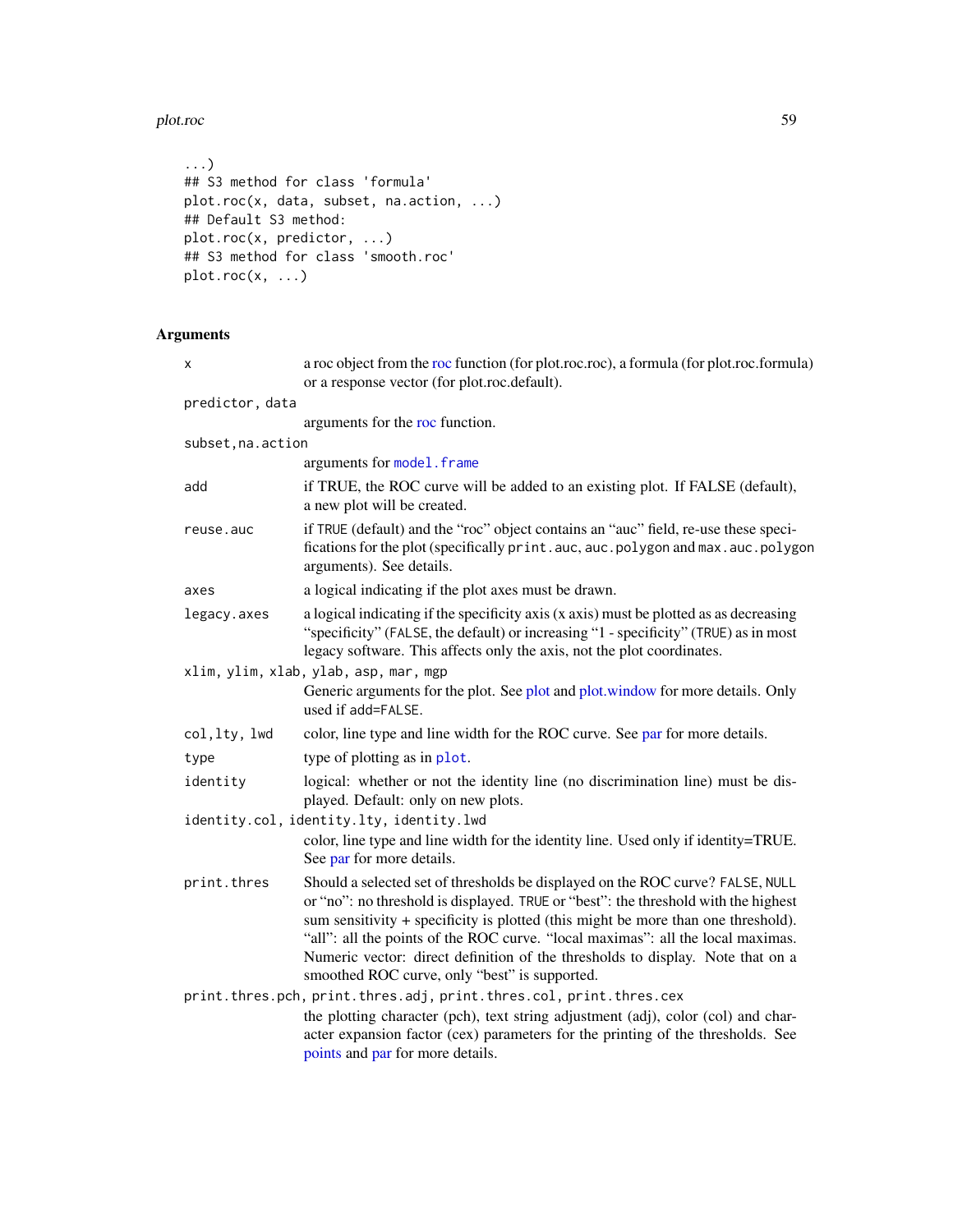| print.thres.pattern          |                                                                                                                                                                                                                                                                                                                                                                                                                                                                                       |
|------------------------------|---------------------------------------------------------------------------------------------------------------------------------------------------------------------------------------------------------------------------------------------------------------------------------------------------------------------------------------------------------------------------------------------------------------------------------------------------------------------------------------|
|                              | the text pattern for the thresholds, as a sprintf format. Three numerics are passed<br>to sprintf: threshold, specificity, sensitivity.                                                                                                                                                                                                                                                                                                                                               |
| print.thres.pattern.cex      |                                                                                                                                                                                                                                                                                                                                                                                                                                                                                       |
|                              | the character expansion factor (cex) for the threshold text pattern. See par for<br>more details.                                                                                                                                                                                                                                                                                                                                                                                     |
|                              | print.thres.best.method, print.thres.best.weights<br>if print. thres="best" or print. thres=TRUE, what method must be used to<br>determine which threshold is the best. See argument best. method and best. weights<br>to coords for more details.                                                                                                                                                                                                                                    |
| print.auc                    | boolean. Should the numeric value of AUC be printed on the plot?                                                                                                                                                                                                                                                                                                                                                                                                                      |
| print.auc.pattern            |                                                                                                                                                                                                                                                                                                                                                                                                                                                                                       |
|                              | the text pattern for the AUC, as a sprintf format. If NULL, a reasonable value<br>is computed that takes partial AUC, CI and percent into account. If the CI of<br>the AUC was computed, three numerics are passed to sprintf: AUC, lower CI<br>bound, higher CI bound. Otherwise, only AUC is passed.                                                                                                                                                                                |
| print.auc.x, print.auc.y     |                                                                                                                                                                                                                                                                                                                                                                                                                                                                                       |
|                              | x and y position for the printing of the AUC.                                                                                                                                                                                                                                                                                                                                                                                                                                         |
|                              | print.auc.adj, print.auc.cex, print.auc.col<br>the text adjustment, character expansion factor and color for the printing of the<br>AUC. See par for more details.                                                                                                                                                                                                                                                                                                                    |
| grid                         | boolean or numeric vector of length 1 or 2. Should a background grid be added<br>to the plot? Numeric: show a grid with the specified interval between each line;<br>Logical: show the grid or not. Length 1: same values are taken for horizontal and<br>vertical lines. Length 2: grid value for vertical (grid[1]) and horizontal (grid[2]).<br>Note that these values are used to compute grid.v and grid.h. Therefore if you<br>specify a grid.h and grid.v, it will be ignored. |
| grid.v, grid.h               | numeric. The x and y values at which a vertical or horizontal line (respectively)<br>must be drawn. NULL if no line must be added.                                                                                                                                                                                                                                                                                                                                                    |
| grid.lty, grid.lwd, grid.col |                                                                                                                                                                                                                                                                                                                                                                                                                                                                                       |
|                              | the line type (lty), line width (lwd) and color (col) of the lines of the grid. See<br>par for more details. Note that you can pass vectors of length 2, in which case it<br>specifies the vertical $(1)$ and horizontal $(2)$ lines.                                                                                                                                                                                                                                                 |
| auc.polygon                  | boolean. Whether or not to display the area as a polygon.                                                                                                                                                                                                                                                                                                                                                                                                                             |
|                              | auc.polygon.col, auc.polygon.lty, auc.polygon.density, auc.polygon.angle, auc.polygon.border<br>color (col), line type (lty), density, angle and border for the AUC polygon. See<br>polygon and par for more details.                                                                                                                                                                                                                                                                 |
| max.auc.polygon              |                                                                                                                                                                                                                                                                                                                                                                                                                                                                                       |
|                              | boolean. Whether or not to display the maximal possible area as a polygon.                                                                                                                                                                                                                                                                                                                                                                                                            |
|                              | max.auc.polygon.col, max.auc.polygon.lty, max.auc.polygon.density, max.auc.polygon.angle, max.auc.pol<br>color (col), line type (lty), density, angle and border for the maximum AUC<br>polygon. See polygon and par for more details.                                                                                                                                                                                                                                                |
| ci                           | boolean. Should we plot the confidence intervals?                                                                                                                                                                                                                                                                                                                                                                                                                                     |
| ci.type, ci.col              |                                                                                                                                                                                                                                                                                                                                                                                                                                                                                       |
|                              | type and col arguments for plot.ci. The special value "no" disables the plot-<br>ting of confidence intervals.                                                                                                                                                                                                                                                                                                                                                                        |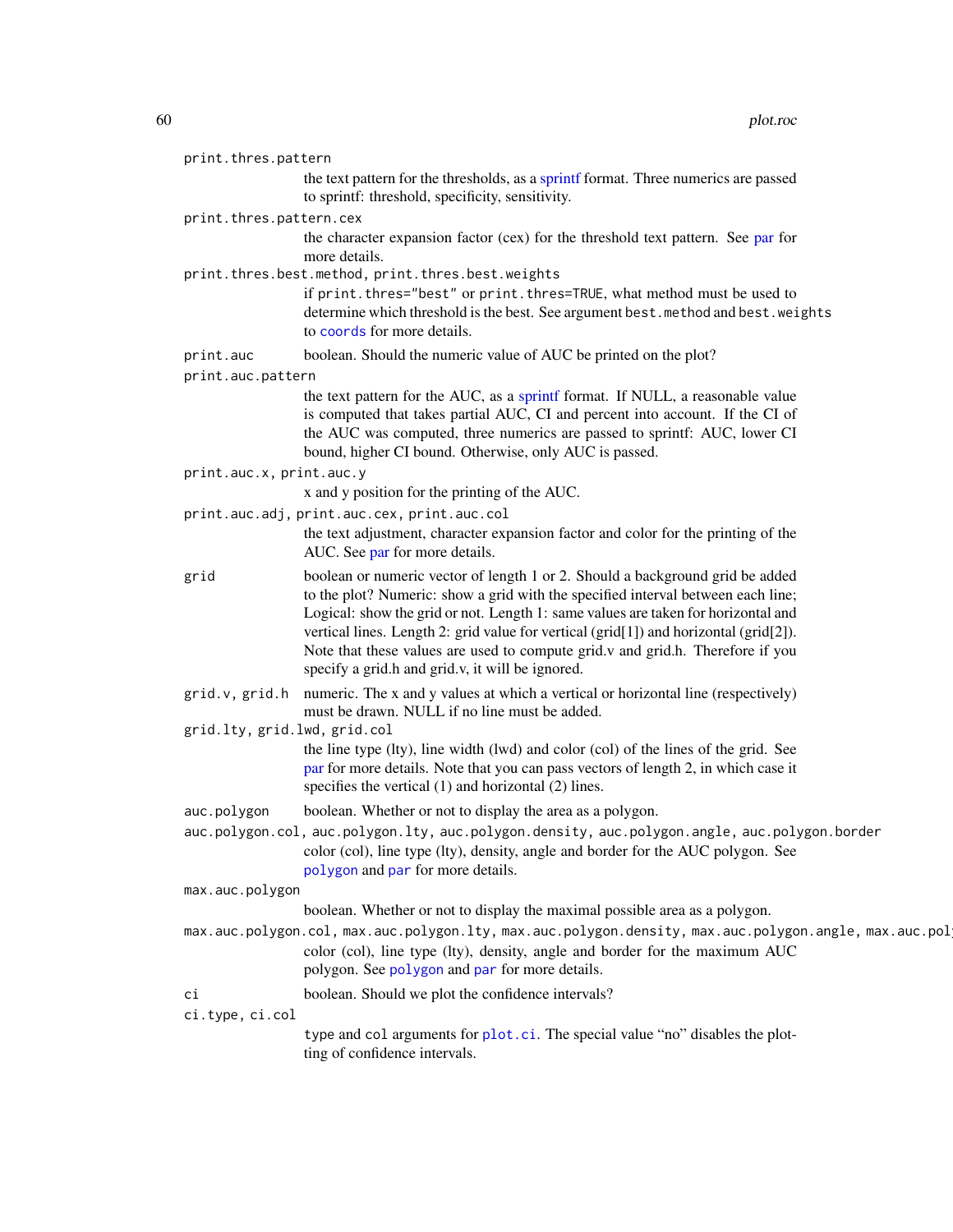## plot.roc 61

... further arguments passed to or from other methods, especially arguments for [roc](#page-68-0) and plot.roc.roc when calling plot.roc.default or plot.roc.formula. Note that the plot argument for [roc](#page-68-0) is not allowed. Arguments for [auc](#page-12-0) and graphical functions [plot](#page-56-1), [abline](#page-0-0), [polygon](#page-0-0), [points](#page-0-0), [text](#page-0-0) and [plot.ci](#page-54-0) if applicable.

# Details

This function is typically called from [roc](#page-68-0) when plot=TRUE (not by default). plot.roc.formula and plot.roc.default are convenience methods that build the ROC curve (with the [roc](#page-68-0) function) before calling plot.roc.roc. You can pass them arguments for both [roc](#page-68-0) and plot.roc.roc. Simply use plot.roc that will dispatch to the correct method.

The plotting is done in the following order:

- 1. A new plot is created if add=FALSE.
- 2. The grid is added if grid.v and grid.h are not NULL.
- 3. The maximal AUC polygon is added if max.auc.polygon=TRUE.
- 4. The CI shape is added if ci=TRUE, ci.type="shape" and x\$ci isn't a "ci.auc".
- 5. The AUC polygon is added if auc.polygon=TRUE.
- 6. The identity line if identity=TRUE.
- 7. The actual ROC line is added.
- 8. The CI bars are added if ci=TRUE, ci.type="bars" and x\$ci isn't a "ci.auc".
- 9. The selected thresholds are printed if print.thres is TRUE or numeric.
- 10. The AUC is printed if print.auc=TRUE.

Graphical functions are called with [suppressWarnings.](#page-0-0)

#### Value

This function returns a list of class "roc" invisibly. See [roc](#page-68-0) for more details.

#### AUC specification

For print.auc, auc.polygon and max.auc.polygon arguments, an AUC specification is required. By default, the total AUC is plotted, but you may want a partial AUCs. The specification is defined by:

- 1. the "auc" field in the ["roc"](#page-68-0) object if reuse. auc is set to TRUE (default). It is naturally inherited from any call to [roc](#page-68-0) and fits most cases.
- 2. passing the specification to [auc](#page-12-0) with . . . (arguments partial.auc, partial.auc.correct and partial.auc.focus). In this case, you must ensure either that the [roc](#page-68-0) object do not contain an auc field (if you called [roc](#page-68-0) with auc=FALSE), or set reuse.auc=FALSE.

If reuse . [auc](#page-12-0)=FALSE the auc function will always be called with . . . to determine the specification, even if the ["roc"](#page-68-0) object do contain an auc field.

As well if the ["roc"](#page-68-0) object do not contain an [auc](#page-12-0) field, the auc function will always be called with ... to determine the specification.

Warning: if the roc object passed to plot.roc contains an [auc](#page-12-0) field and reuse.auc=TRUE, auc is not called and arguments such as partial.auc are silently ignored.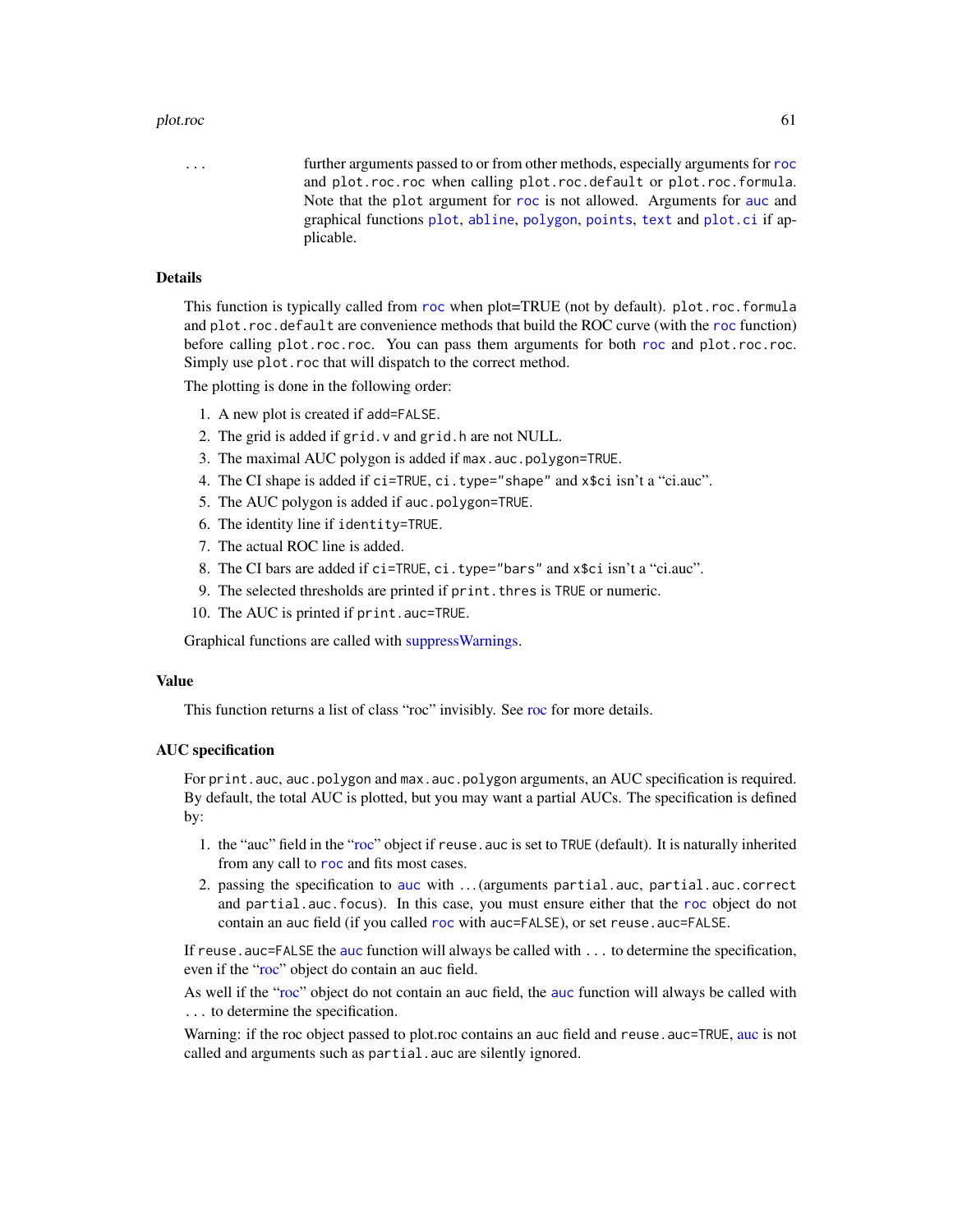## References

Xavier Robin, Natacha Turck, Alexandre Hainard, *et al.* (2011) "pROC: an open-source package for R and S+ to analyze and compare ROC curves". *BMC Bioinformatics*, 7, 77. DOI: doi: [10.1186/](https://doi.org/10.1186/1471-2105-12-77) [147121051277.](https://doi.org/10.1186/1471-2105-12-77)

## See Also

[roc](#page-68-0), [auc](#page-12-0), [ci](#page-15-0)

## Examples

```
# Create a few ROC curves:
data(aSAH)
roc.s100b <- roc(aSAH$outcome, aSAH$s100b)
roc.wfns <- roc(aSAH$outcome, aSAH$wfns)
roc.ndka <- roc(aSAH$outcome, aSAH$wfns)
# Simple example:
plot(roc.s100b)
# Add a smoothed ROC:
plot(smooth(roc.s100b), add=TRUE, col="blue")
legend("bottomright", legend=c("Empirical", "Smoothed"),
      col=c(par("fg"), "blue"), lwd=2)
# With more options:
plot(roc.s100b, print.auc=TRUE, auc.polygon=TRUE, grid=c(0.1, 0.2),
     grid.col=c("green", "red"), max.auc.polygon=TRUE,
     auc.polygon.col="lightblue", print.thres=TRUE)
# To plot a different partial AUC, we need to ignore the existing value
# with reuse.auc=FALSE:
plot(roc.s100b, print.auc=TRUE, auc.polygon=TRUE, partial.auc=c(1, 0.8),
     partial.auc.focus="se", grid=c(0.1, 0.2), grid.col=c("green", "red"),
     max.auc.polygon=TRUE, auc.polygon.col="lightblue",
     print.thres=TRUE, print.thres.adj = c(1, -1),
     reuse.auc=FALSE)
# Add a second ROC curve to the previous plot:
plot(roc.wfns, add=TRUE)
# Plot some thresholds, add them to the same plot
plot(roc.ndka, print.thres="best", print.thres.best.method="youden")
plot(roc.ndka, print.thres="best", print.thres.best.method="closest.topleft",
                                   add = TRUE)
plot(roc.ndka, print.thres="best", print.thres.best.method="youden",
                                   print.thres.best.weights=c(50, 0.2),
                                   print.thres.adj = c(1.1, 1.25),
                                   add = TRUE)
```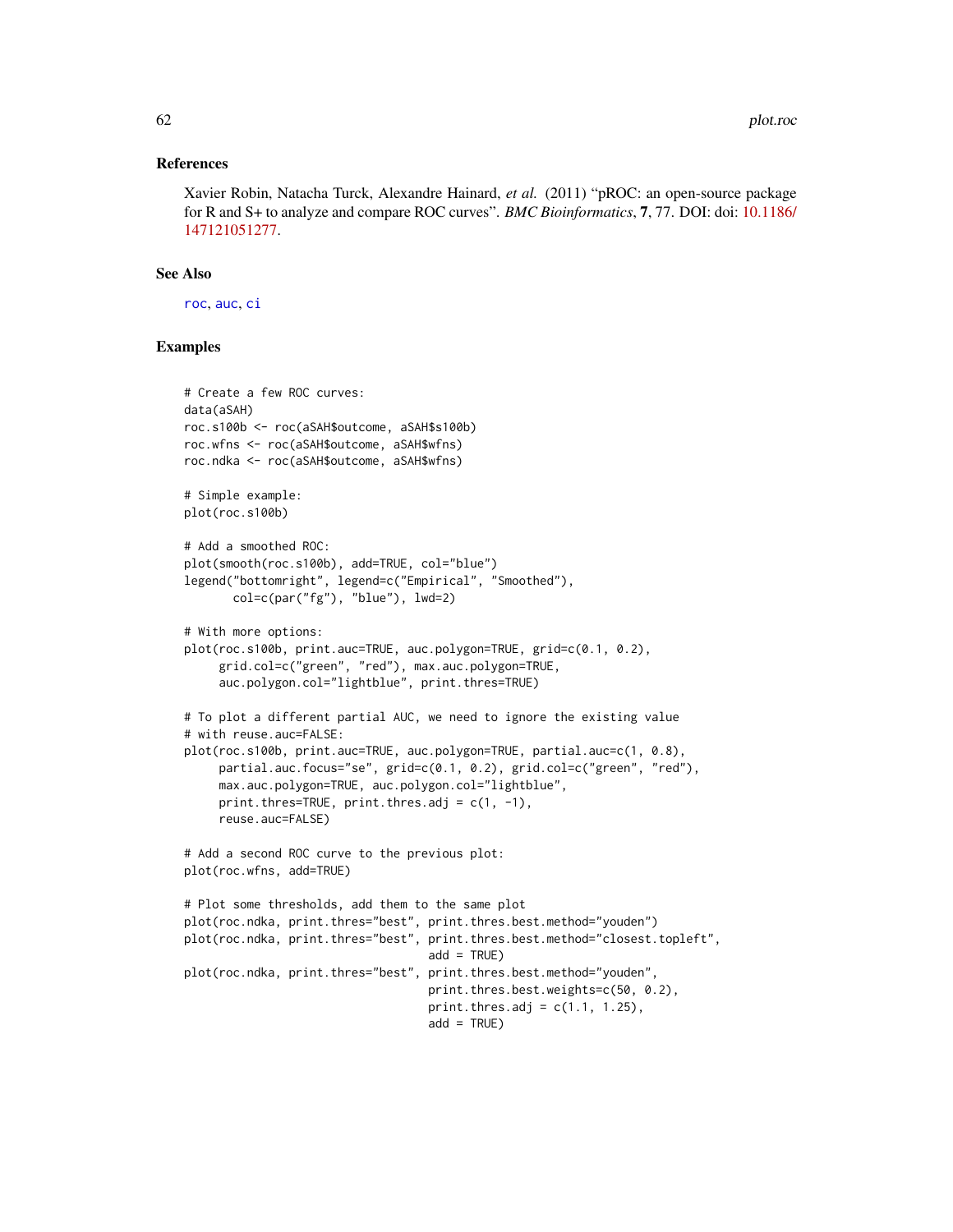## Description

Computes sample size, power, significance level or minimum AUC for ROC curves.

# Usage

```
power.roc.test(...)
# One or Two ROC curves test with roc objects:
## S3 method for class 'roc'
power.roc.test(roc1, roc2, sig.level = 0.05,
power = NULL, kappa = NULL, alternative = c("two.sided", "one.sided"),
reuse.auc=TRUE, method = c("delong", "bootstrap", "obuchowski"), ...)
# One ROC curve with a given AUC:
## S3 method for class 'numeric'
power.roc.test(auc = NULL, ncontrols = NULL,
ncases = NULL, sig. level = 0.05, power = NULL, kappa = 1,alternative = c("two-sided", "one-sided"), ...# Two ROC curves with the given parameters:
## S3 method for class 'list'
power.roc.test(parslist, ncontrols = NULL,
ncases = NULL, sig.level = 0.05, power = NULL, kappa = 1,
alternative = c("two-sided", "one-sided"), ...)
```
# Arguments

| roc1, roc2 | one or two "roc" object from the roc function.                                                                     |
|------------|--------------------------------------------------------------------------------------------------------------------|
| auc        | expected AUC.                                                                                                      |
| parslist   | a list of parameters for the two ROC curves test with Obuchowski variance<br>when no empirical ROC curve is known: |
|            | A1 binormal A parameter for ROC curve 1                                                                            |
|            | <b>B1</b> binormal B parameter for ROC curve 1                                                                     |
|            | A2 binormal A parameter for ROC curve 2                                                                            |
|            | <b>B2</b> binormal B parameter for ROC curve 2                                                                     |
|            | <b>rn</b> correlation between the variables in control patients                                                    |
|            | ra correlation between the variables in case patients                                                              |
|            | delta the difference of AUC between the two ROC curves                                                             |
|            | For a partial AUC, the following additional parameters must be set:                                                |
|            | <b>FPR11</b> Upper bound of FPR (1 - specificity) of ROC curve 1                                                   |
|            | <b>FPR12</b> Lower bound of FPR (1 - specificity) of ROC curve 1                                                   |
|            | <b>FPR21</b> Upper bound of FPR (1 - specificity) of ROC curve 2                                                   |
|            | <b>FPR22</b> Lower bound of FPR (1 - specificity) of ROC curve 2                                                   |
|            |                                                                                                                    |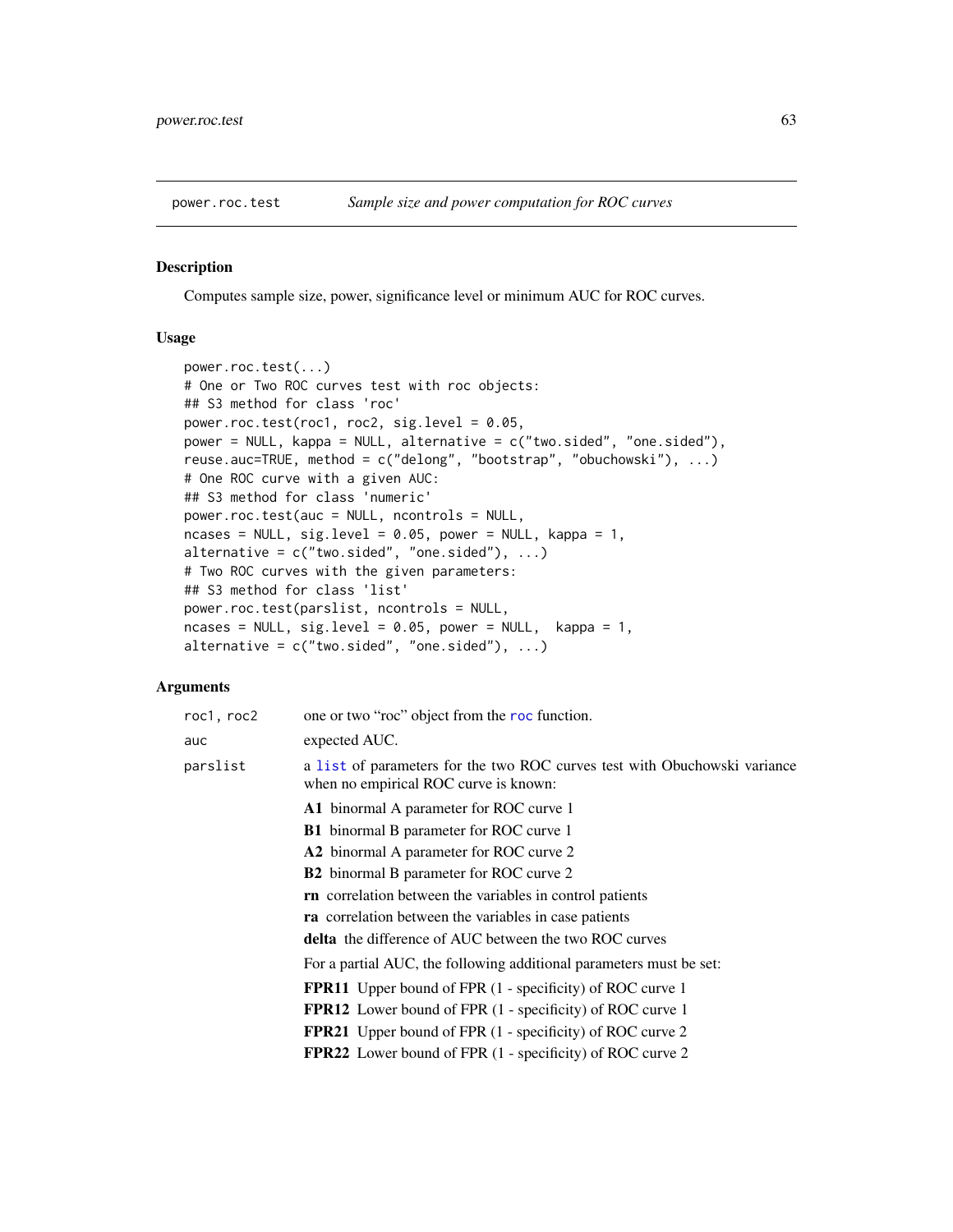| ncontrols, ncases |                                                                                                                                                                                                                                               |  |
|-------------------|-----------------------------------------------------------------------------------------------------------------------------------------------------------------------------------------------------------------------------------------------|--|
|                   | number of controls and case observations available.                                                                                                                                                                                           |  |
| sig.level         | expected significance level (probability of type I error).                                                                                                                                                                                    |  |
| power             | expected power of the test $(1 - probability of type II error)$ .                                                                                                                                                                             |  |
| kappa             | expected balance between control and case observations. Must be positive. Only<br>for sample size determination, that is to determine neontrols and neases.                                                                                   |  |
| alternative       | whether a one or two-sided test is performed.                                                                                                                                                                                                 |  |
| reuse.auc         | if TRUE (default) and the "roc" objects contain an "auc" field, re-use these spec-<br>ifications for the test. See the <i>AUC</i> specification section for more details.                                                                     |  |
| method            | the method to compute variance and covariance, either "delong", "bootstrap" or<br>"obuchowski". The first letter is sufficient. Only for Two ROC curves power<br>calculation. See var and cov documentations for more details.                |  |
| $\cdot$           | further arguments passed to or from other methods, especially auc (with reuse . auc=FALSE<br>or no AUC in the ROC curve), cov and var (especially arguments method,<br>boot.n and boot.stratified). Ignored (with a warning) with a parslist. |  |

## Value

An object of class power.htest (such as that given by [power.t.test](#page-0-0)) with the supplied and computed values.

## One ROC curve power calculation

If one or no ROC curves are passed to power.roc.test, a one ROC curve power calculation is performed. The function expects either power, sig.level or auc, or both ncontrols and ncases to be missing, so that the parameter is determined from the others with the formula by Obuchowski *et al.*, 2004 (formulas 2 and 3, p. 1123).

For the sample size, ncases is computed directly from formulas 2 and 3 and ncontrols is deduced with kappa (defaults to the ratio of controls to cases). AUC is optimized by [uniroot](#page-0-0) while sig.level and power are solved as quadratic equations.

power.roc.test can also be passed a roc object from the [roc](#page-68-0) function, but the empirical ROC will not be used, only the number of patients and the AUC.

## Two paired ROC curves power calculation

If two ROC curves are passed to power.roc.test, the function will compute either the required sample size (if power is supplied), the significance level (if sig. level=NULL and power is supplied) or the power of a test of a difference between to AUCs according to the formula by Obuchowski and McClish, 1997 (formulas 2 and 3, p. 1530–1531). The null hypothesis is that the AUC of roc1 is the same than the AUC of roc2, with roc1 taken as the reference ROC curve.

For the sample size, ncases is computed directly from formula 2 and ncontrols is deduced with kappa (defaults to the ratio of controls to cases in roc1). sig.level and power are solved as quadratic equations.

The variance and covariance of the ROC curve are computed with the [var](#page-88-1) and [cov](#page-40-0) functions. By default, DeLong method using the algorithm by Sun and Xu (2014) is used for full AUCs and the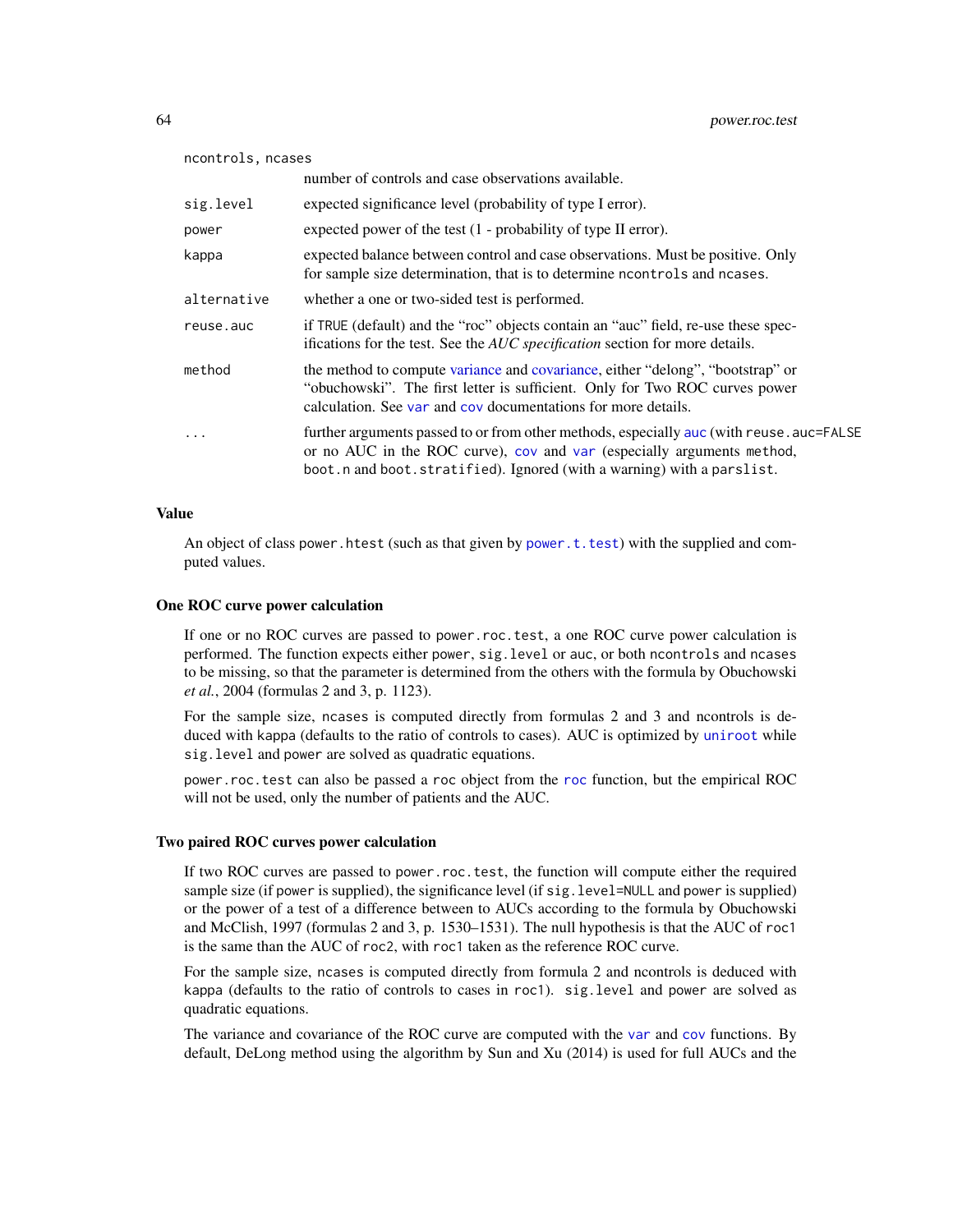bootstrap for partial AUCs. It is possible to force the use of Obuchowski's variance by specifying method="obuchowski".

Alternatively when no empirical ROC curve is known, or if only one is available, a list can be passed to power.roc.test, with the contents defined in the "Arguments" section. The variance and covariance are computed from Table 1 and Equation 4 and 5 of Obuchowski and McClish (1997), p. 1530–1531.

Power calculation for unpaired ROC curves is not implemented.

#### AUC specification

The comparison of the AUC of the ROC curves needs a specification of the AUC. The specification is defined by:

- 1. the "auc" field in the ["roc"](#page-68-0) objects if reuse.auc is set to TRUE (default)
- 2. passing the specification to [auc](#page-12-0) with . . . (arguments partial.auc, partial.auc.correct and partial.auc.focus). In this case, you must ensure either that the [roc](#page-68-0) object do not contain an auc field (if you called [roc](#page-68-0) with auc=FALSE), or set reuse.auc=FALSE.

If reuse.auc=FALSE the [auc](#page-12-0) function will always be called with ... to determine the specification, even if the ["roc"](#page-68-0) objects do contain an auc field.

As well if the ["roc"](#page-68-0) objects do not contain an auc field, the [auc](#page-12-0) function will always be called with ... to determine the specification.

Warning: if the roc object passed to roc.test contains an [auc](#page-12-0) field and reuse.auc=TRUE, auc is not called and arguments such as partial.auc are silently ignored.

## Acknowledgements

The authors would like to thank Christophe Combescure and Anne-Sophie Jannot for their help with the implementation of this section of the package.

## References

Elisabeth R. DeLong, David M. DeLong and Daniel L. Clarke-Pearson (1988) "Comparing the areas under two or more correlated receiver operating characteristic curves: a nonparametric approach". *Biometrics* 44, 837–845.

Nancy A. Obuchowski, Donna K. McClish (1997). "Sample size determination for diagnostic accurary studies involving binormal ROC curve indices". *Statistics in Medicine*, 16, 1529–1542. DOI: doi: [10.1002/\(SICI\)10970258\(19970715\)16:13<1529::AIDSIM565>3.0.CO;2H.](https://doi.org/10.1002/(SICI)1097-0258(19970715)16:13<1529::AID-SIM565>3.0.CO;2-H)

Nancy A. Obuchowski, Micharl L. Lieber, Frank H. Wians Jr. (2004). "ROC Curves in Clinical Chemistry: Uses, Misuses, and Possible Solutions". *Clinical Chemistry*, 50, 1118–1125. DOI: doi: [10.1373/clinchem.2004.031823.](https://doi.org/10.1373/clinchem.2004.031823)

Xu Sun and Weichao Xu (2014) "Fast Implementation of DeLongs Algorithm for Comparing the Areas Under Correlated Receiver Operating Characteristic Curves". *IEEE Signal Processing Letters*, 21, 1389–1393. DOI: doi: [10.1109/LSP.2014.2337313.](https://doi.org/10.1109/LSP.2014.2337313)

## See Also

[roc](#page-68-0), [roc.test](#page-75-0)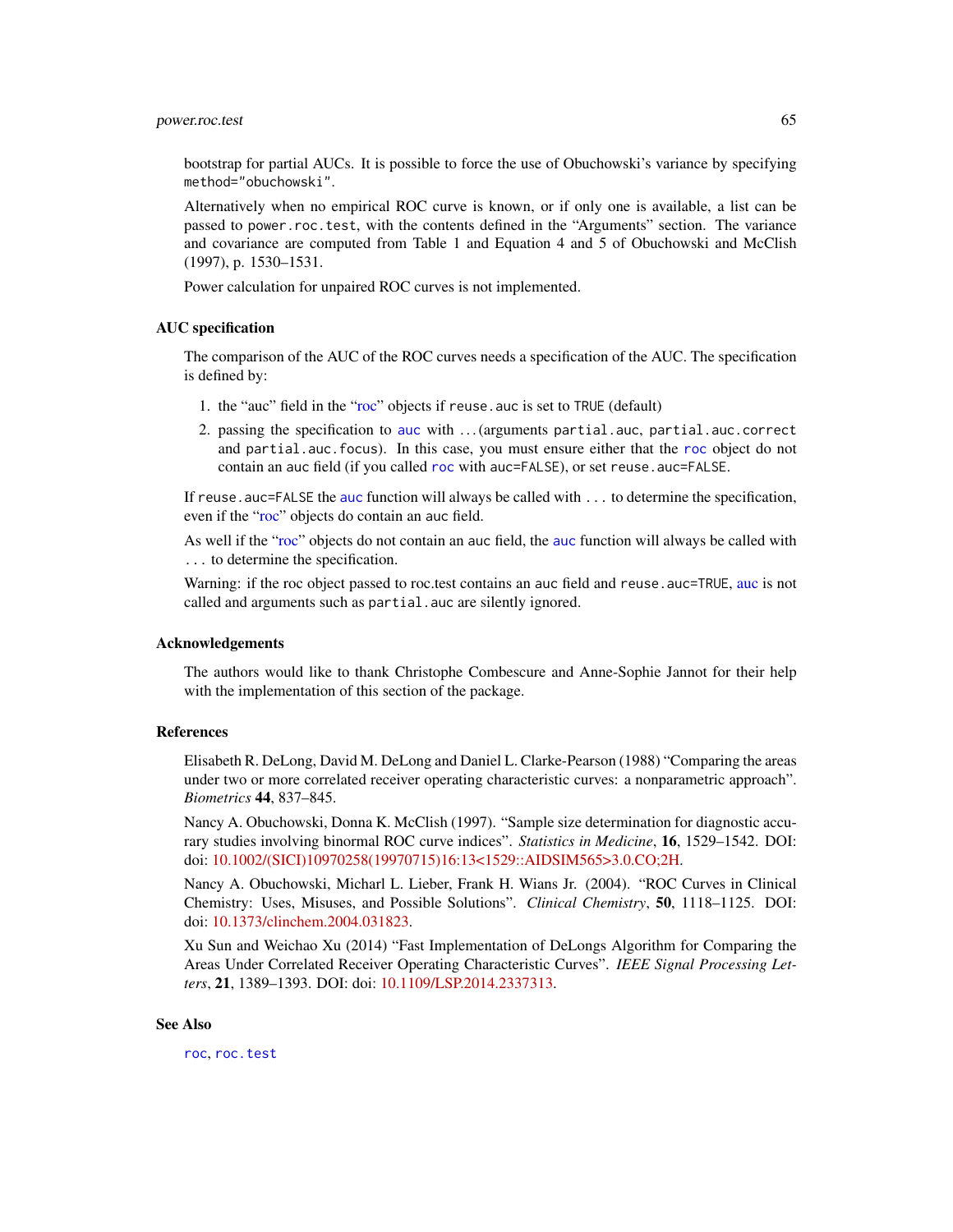## Examples

```
data(aSAH)
#### One ROC curve ####
# Build a roc object:
rocobj <- roc(aSAH$outcome, aSAH$s100b)
# Determine power of one ROC curve:
power.roc.test(rocobj)
# Same as:
power.roc.test(ncases=41, ncontrols=72, auc=0.73, sig.level=0.05)
# sig.level=0.05 is implicit and can be omitted:
power.roc.test(ncases=41, ncontrols=72, auc=0.73)
# Determine ncases & ncontrols:
power.roc.test(auc=rocobj$auc, sig.level=0.05, power=0.95, kappa=1.7)
power.roc.test(auc=0.73, sig.level=0.05, power=0.95, kappa=1.7)
# Determine sig.level:
power.roc.test(ncases=41, ncontrols=72, auc=0.73, power=0.95, sig.level=NULL)
# Derermine detectable AUC:
power.roc.test(ncases=41, ncontrols=72, sig.level=0.05, power=0.95)
#### Two ROC curves ####
### Full AUC
roc1 <- roc(aSAH$outcome, aSAH$ndka)
roc2 <- roc(aSAH$outcome, aSAH$wfns)
## Sample size
# With DeLong variance (default)
power.roc.test(roc1, roc2, power=0.9)
# With Obuchowski variance
power.roc.test(roc1, roc2, power=0.9, method="obuchowski")
## Power test
# With DeLong variance (default)
power.roc.test(roc1, roc2)
# With Obuchowski variance
power.roc.test(roc1, roc2, method="obuchowski")
## Significance level
# With DeLong variance (default)
power.roc.test(roc1, roc2, power=0.9, sig.level=NULL)
# With Obuchowski variance
power.roc.test(roc1, roc2, power=0.9, sig.level=NULL, method="obuchowski")
### Partial AUC
roc3 <- roc(aSAH$outcome, aSAH$ndka, partial.auc=c(1, 0.9))
```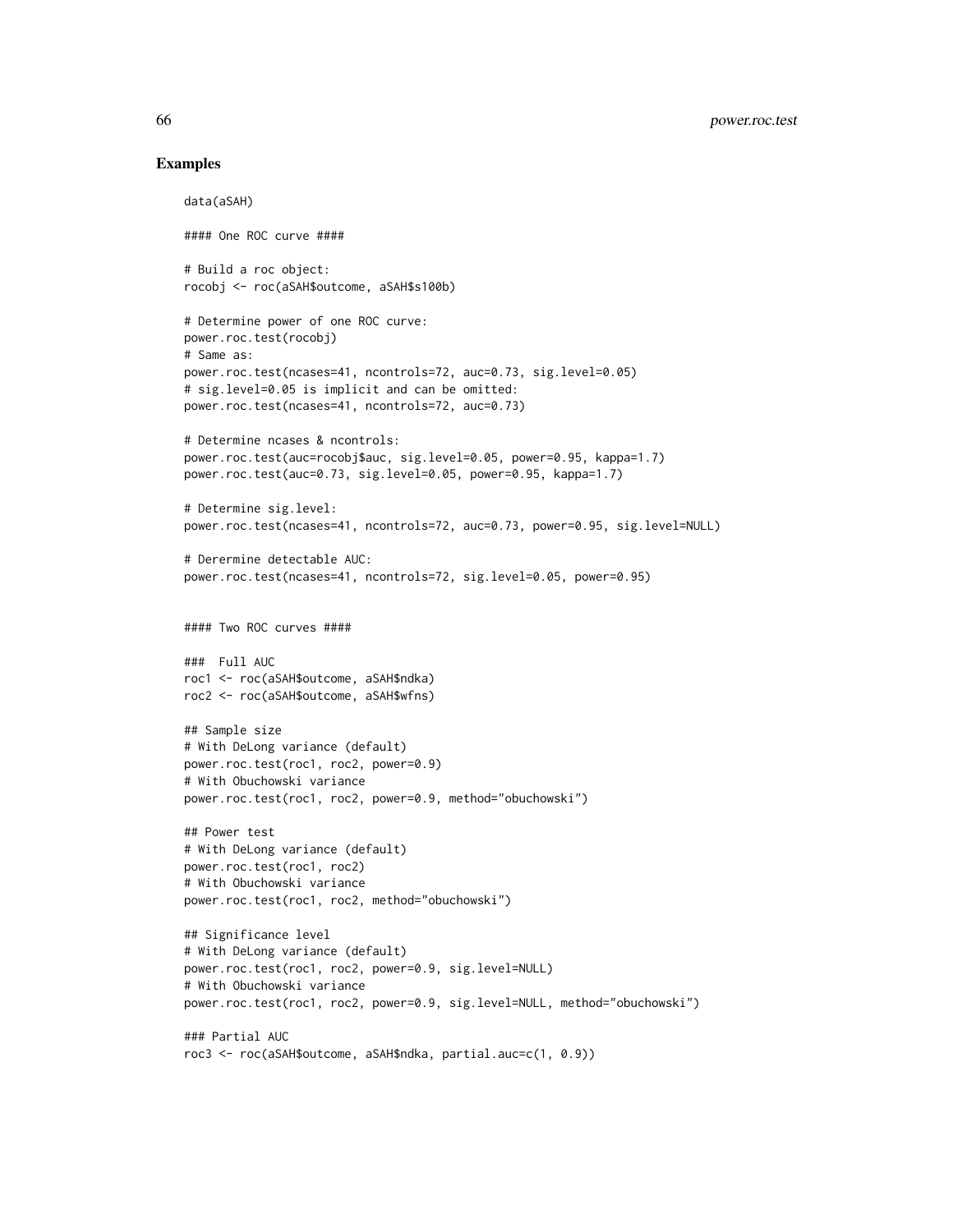## print 67

```
roc4 <- roc(aSAH$outcome, aSAH$wfns, partial.auc=c(1, 0.9))
## Sample size
# With bootstrap variance (default)
## Not run:
power.roc.test(roc3, roc4, power=0.9)
## End(Not run)
# With Obuchowski variance
power.roc.test(roc3, roc4, power=0.9, method="obuchowski")
## Power test
# With bootstrap variance (default)
## Not run:
power.roc.test(roc3, roc4)
# This is exactly equivalent:
power.roc.test(roc1, roc2, reuse.auc=FALSE, partial.auc=c(1, 0.9))
## End(Not run)
# With Obuchowski variance
power.roc.test(roc3, roc4, method="obuchowski")
## Significance level
# With bootstrap variance (default)
## Not run:
power.roc.test(roc3, roc4, power=0.9, sig.level=NULL)
## End(Not run)
# With Obuchowski variance
power.roc.test(roc3, roc4, power=0.9, sig.level=NULL, method="obuchowski")
## With only binormal parameters given
# From example 2 of Obuchowski and McClish, 1997.
ob.params <- list(A1=2.6, B1=1, A2=1.9, B2=1, rn=0.6, ra=0.6, FPR11=0,
FPR12=0.2, FPR21=0, FPR22=0.2, delta=0.037)
power.roc.test(ob.params, power=0.8, sig.level=0.05)
power.roc.test(ob.params, power=0.8, sig.level=NULL, ncases=107)
```
print *Print a ROC curve object*

power.roc.test(ob.params, power=NULL, sig.level=0.05, ncases=107)

## Description

This function prints a ROC curve, AUC or CI object and return it invisibly.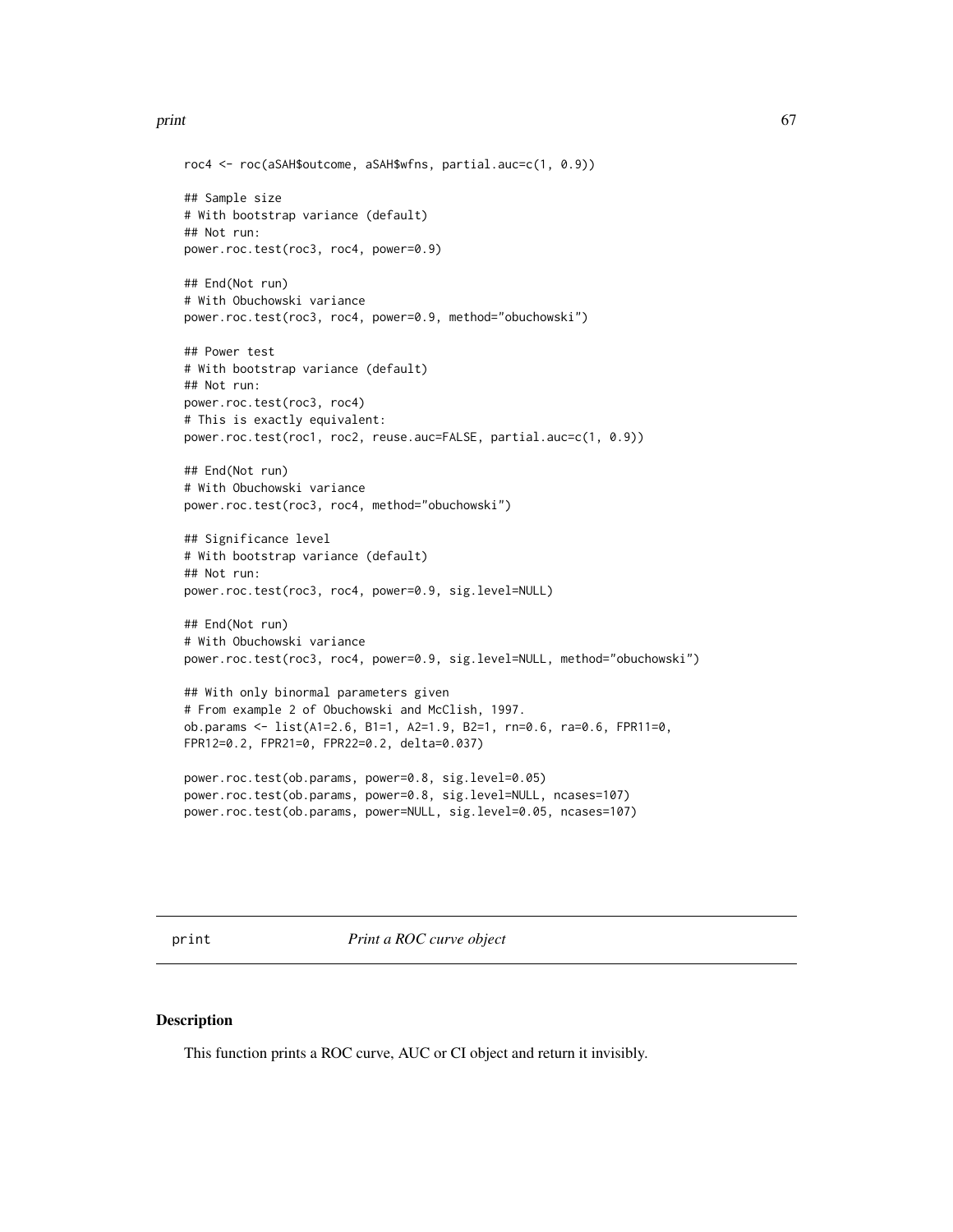## Usage

```
## S3 method for class 'roc'
print(x, digits=max(3, getOption("digits") - 3), call=TRUE, ...)
## S3 method for class 'multiclass.roc'
print(x, digits=max(3, getOption("digits") -
  3), call=TRUE, \ldots)
## S3 method for class 'mv.multiclass.roc'
print(x, digits=max(3, getOption("digits") -
  3), call=TRUE, ...)
## S3 method for class 'smooth.roc'
print(x, digits=max(3, getOption("digits") - 3),call=TRUE, \ldots)## S3 method for class 'auc'
print(x, \text{ digits} = max(3, \text{ getOption("digits") - 3), ...)## S3 method for class 'multiclass.auc'
print(x, digits=max(3, getOption("digits") - 3), ...)## S3 method for class 'ci.auc'
print(x, digits=max(3, getOption("digits") - 3), ...)## S3 method for class 'ci.thresholds'
print(x, \text{ digits} = max(3, \text{ getOption("digits") - 3), ...)## S3 method for class 'ci.se'
print(x, digits=max(3, getOption("digits") - 3), ...)## S3 method for class 'ci.sp'
print(x, \text{ digits}=max(3, \text{ getOption("digits") - 3), ...)## S3 method for class 'ci.coords'
print(x, \text{ digits} = max(3, \text{ getOption("digits") - 3), ...)
```
## Arguments

| <b>X</b>  | a roc, auc or ci object, from the roc, auc or ci functions respectively.                                                                                                                                                    |
|-----------|-----------------------------------------------------------------------------------------------------------------------------------------------------------------------------------------------------------------------------|
| call      | if the call is printed.                                                                                                                                                                                                     |
| digits    | the number of significant figures to print. See signif for more details.                                                                                                                                                    |
| $\ddotsc$ | further arguments passed to or from other methods. In particular, print.roc<br>calls print. auc and the print. ci variants internally, and a digits argument<br>is propagated. Not used in print.auc and print.ci variants. |

# Value

These functions return the object they were passed invisibly.

## See Also

[roc](#page-68-0), [auc](#page-12-0), [ci](#page-15-0), [coords](#page-34-0)

## Examples

data(aSAH)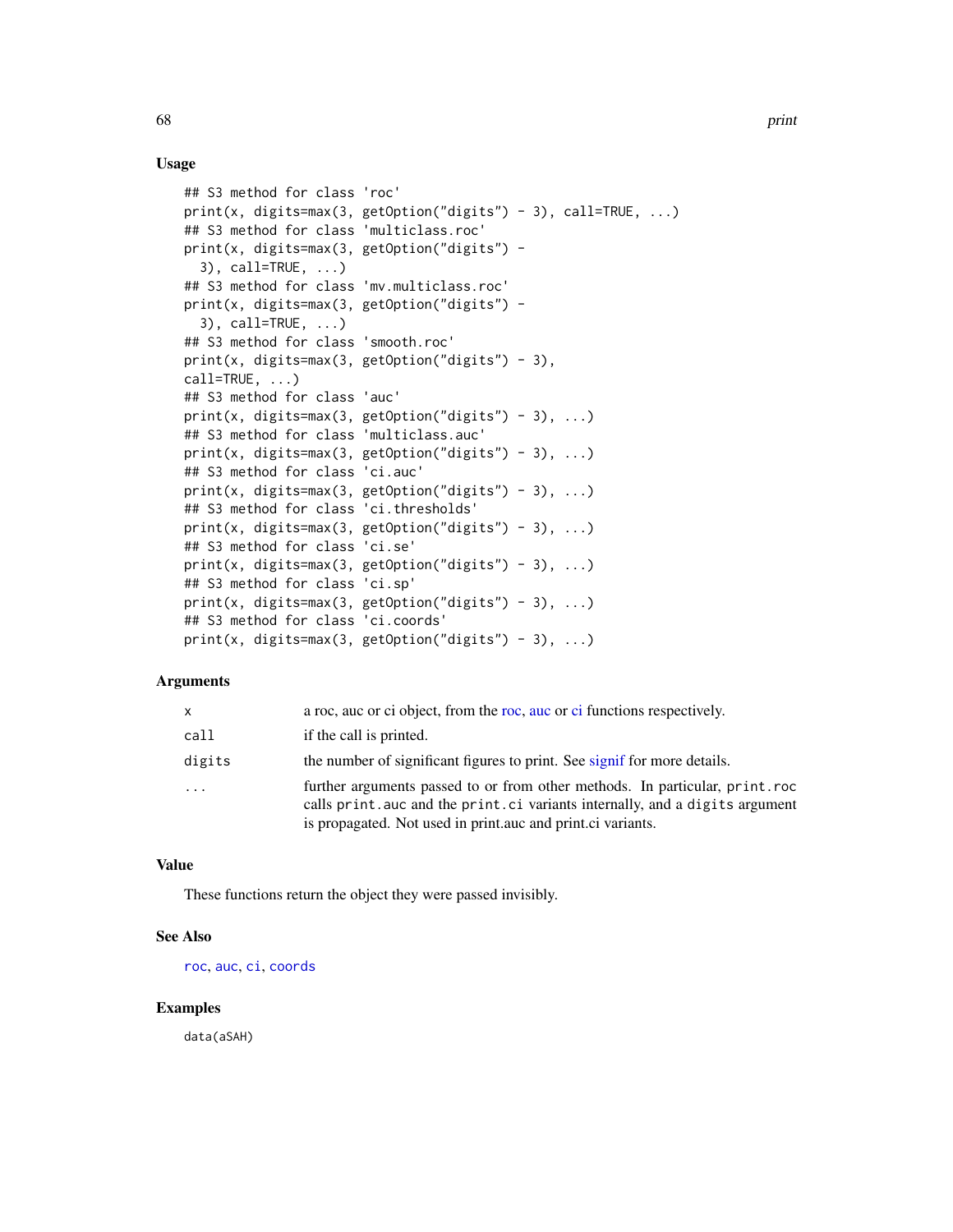```
r^2 69
```

```
# Print a roc object:
rocobj <- roc(aSAH$outcome, aSAH$s100b)
print(rocobj)
# Print a smoothed roc object
print(smooth(rocobj))
# implicit printing
roc(aSAH$outcome, aSAH$s100b)
# Print an auc and a ci object, from the ROC object or calling
# the dedicated function:
print(rocobj$auc)
print(ci(rocobj))
```
<span id="page-68-0"></span>roc *Build a ROC curve*

## **Description**

This is the main function of the pROC package. It builds a ROC curve and returns a "roc" object, a list of class "roc". This object can be printed, plotted, or passed to the functions [auc](#page-12-0), [ci](#page-15-0), [smooth.roc](#page-82-0) and [coords](#page-34-0). Additionally, two roc objects can be compared with [roc.test](#page-75-0).

## Usage

```
roc(...)## S3 method for class 'formula'
roc(formula, data, ...)
## S3 method for class 'data.frame'
roc(data, response, predictor,
ret = c("roc", "coordinates", "all-coords"), ...)## Default S3 method:
roc(response, predictor, controls, cases,
density.controls, density.cases,
levels=base::levels(as.factor(response)), percent=FALSE, na.rm=TRUE,
direction=c("auto", "<", ">"), algorithm = 6, quiet = FALSE,
smooth=FALSE, auc=TRUE, ci=FALSE, plot=FALSE, smooth.method="binormal",
smooth.n=512, ci.method=NULL, density=NULL, ...)
roc_(data, response, predictor, ret = c("roc", "coords", "all_coords"), ...)
```
# Arguments

response a factor, numeric or character vector of responses (true class), typically encoded with 0 (controls) and 1 (cases). Only two classes can be used in a ROC curve. If the vector contains more than two unique values, or if their order could be ambiguous, use levels to specify which values must be used as control and case value. If the first argument was a [data.frame](#page-0-0), response should be the name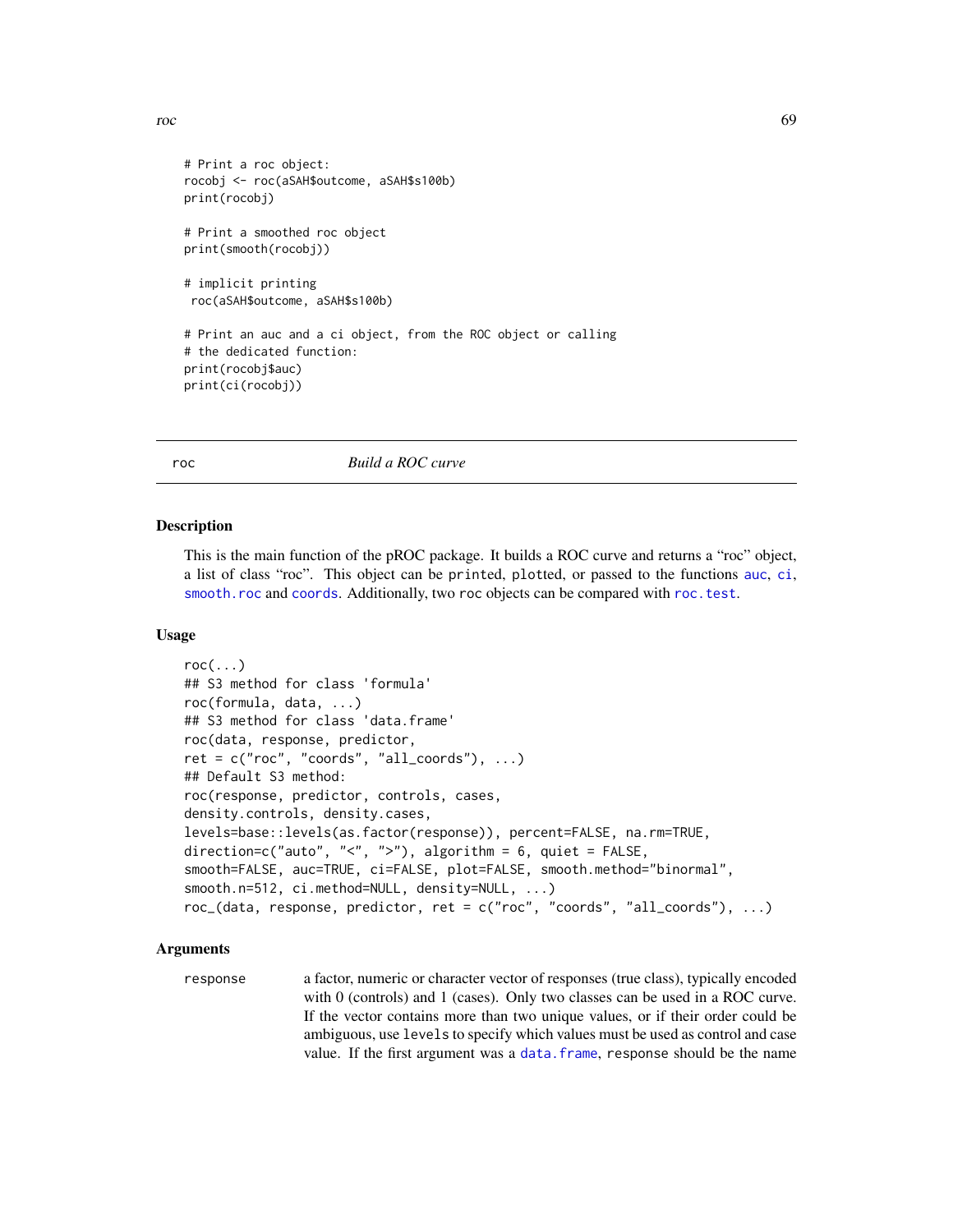|                 | of the column in data containing the response, quoted for roc_, and optionally<br>quoted for roc.data.frame (non-standard evaluation or NSE).                                                                                                                                                                                                                                                                                                                                                                                                                                                                                                                                                                                                                                                                                                                                                                                 |
|-----------------|-------------------------------------------------------------------------------------------------------------------------------------------------------------------------------------------------------------------------------------------------------------------------------------------------------------------------------------------------------------------------------------------------------------------------------------------------------------------------------------------------------------------------------------------------------------------------------------------------------------------------------------------------------------------------------------------------------------------------------------------------------------------------------------------------------------------------------------------------------------------------------------------------------------------------------|
| predictor       | a numeric or ordered vector of the same length than response, containing the<br>predicted value of each observation. If the first argument was a data. frame,<br>predictor should be the name of the column in data containing the predic-<br>tor, quoted for roc_, and optionally quoted for roc.data.frame (non-standard<br>evaluation or NSE).                                                                                                                                                                                                                                                                                                                                                                                                                                                                                                                                                                             |
| controls, cases |                                                                                                                                                                                                                                                                                                                                                                                                                                                                                                                                                                                                                                                                                                                                                                                                                                                                                                                               |
|                 | instead of response, predictor, the data can be supplied as two numeric or<br>ordered vectors containing the predictor values for control and case observa-<br>tions.                                                                                                                                                                                                                                                                                                                                                                                                                                                                                                                                                                                                                                                                                                                                                         |
|                 | density.controls, density.cases                                                                                                                                                                                                                                                                                                                                                                                                                                                                                                                                                                                                                                                                                                                                                                                                                                                                                               |
|                 | a smoothed ROC curve can be built directly from two densities on identical x<br>points, as in smooth.                                                                                                                                                                                                                                                                                                                                                                                                                                                                                                                                                                                                                                                                                                                                                                                                                         |
| formula, data   | a formula of the type response~predictor. If mulitple predictors are passed,<br>a named list of roc objects will be returned. Additional arguments data and<br>subset, but not na. action are supported, see model. frame for more details.                                                                                                                                                                                                                                                                                                                                                                                                                                                                                                                                                                                                                                                                                   |
| levels          | the value of the response for controls and cases respectively. By default, the first<br>two values of levels(as.factor(response)) are taken, and the remaining<br>levels are ignored. It usually captures two-class factor data correctly, but will<br>frequently fail for other data types (response factor with more than 2 levels, or<br>for example if your response is coded "controls" and "cases", the levels will be<br>inverted) and must then be specified here. If your data is coded as $\theta$ and 1 with<br>0 being the controls, you can safely omit this argument.                                                                                                                                                                                                                                                                                                                                           |
| percent         | if the sensitivities, specificities and AUC must be given in percent (TRUE) or in<br>fraction (FALSE, default).                                                                                                                                                                                                                                                                                                                                                                                                                                                                                                                                                                                                                                                                                                                                                                                                               |
| na.rm           | if TRUE, the NA values will be removed (ignored by roc. formula).                                                                                                                                                                                                                                                                                                                                                                                                                                                                                                                                                                                                                                                                                                                                                                                                                                                             |
| direction       | in which direction to make the comparison? "auto" (default): automatically<br>define in which group the median is higher and take the direction accordingly.<br>">": if the predictor values for the control group are higher than the values of the<br>case group (controls $> t \ge$ cases). "<": if the predictor values for the control<br>group are lower or equal than the values of the case group (controls $\lt t \lt =$<br>cases). You should set this explicity to ">" or "<" whenever you are resampling<br>or randomizing the data, otherwise the curves will be biased towards higher<br>AUC values.                                                                                                                                                                                                                                                                                                            |
| algorithm       | the method used to compute sensitivity and specificity, an integer of length 1<br>between $\theta$ and $\theta$ . 1: a safe, well-tested, pure-R code that is efficient when the<br>number of thresholds is low. It goes with $O(T*N)$ . 2: an alternative pure-R algo-<br>rithm that goes in $O(N)$ . Typically faster than 1 when the number of thresholds<br>of the ROC curve is above 1000. Less tested than 1. 3: a $C++$ implementation<br>of 1, about 3-5x faster. Typically the fastest with ROC curves with less than<br>50-100 thresholds, but has a very bad worst-case when that number increases. 4<br>(debug only, slow): runs algorithms 1 to 3 and makes sure they return the same<br>values. 5: select 2 or 3 based on the number of thresholds. 6 (default): quickly<br>select the algorithm on the class of the data: 2 for numeric and 3 for ordered.<br>0: use microbenchmark to choose between 2 and 3. |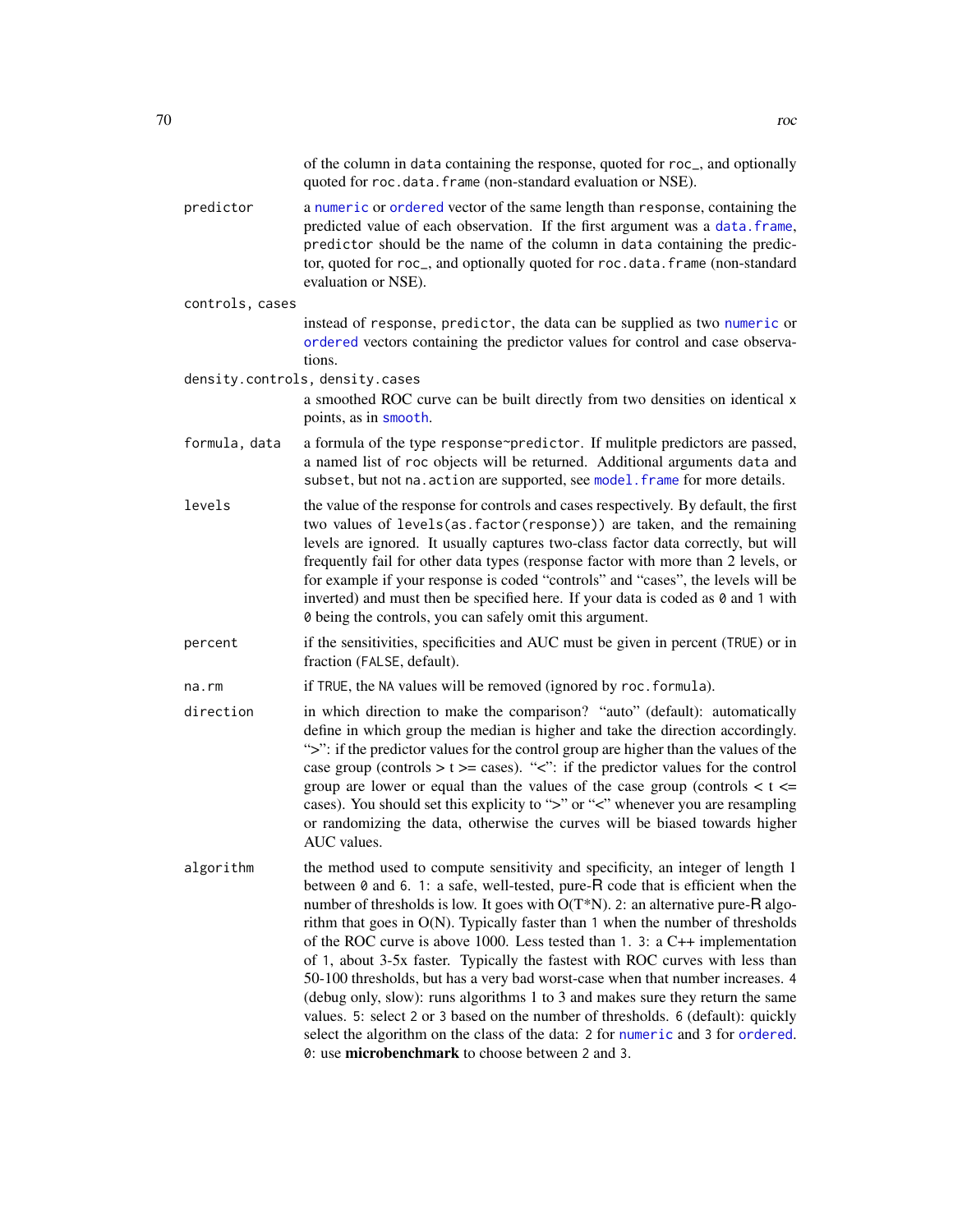| ret     | for roc.data.frame only, whether to return the threshold sensitivity and speci-<br>ficity at all thresholds ("coords"), all the coordinates at all thresholds ("all_coords")<br>or the roc object ("roc").                                                                                                                                                                                                                                                   |
|---------|--------------------------------------------------------------------------------------------------------------------------------------------------------------------------------------------------------------------------------------------------------------------------------------------------------------------------------------------------------------------------------------------------------------------------------------------------------------|
| quiet   | set to TRUE to turn off messages when direction and levels are auto-detected.                                                                                                                                                                                                                                                                                                                                                                                |
| smooth  | if TRUE, the ROC curve is passed to smooth to be smoothed.                                                                                                                                                                                                                                                                                                                                                                                                   |
| auc     | compute the area under the curve (AUC)? If TRUE (default), additional argu-<br>ments can be passed to auc.                                                                                                                                                                                                                                                                                                                                                   |
| сi      | compute the confidence interval (CI)? If set to TRUE, additional arguments can<br>be passed to ci.                                                                                                                                                                                                                                                                                                                                                           |
| plot    | plot the ROC curve? If TRUE, additional arguments can be passed to plot.roc.<br>smooth.method, smooth.n, ci.method                                                                                                                                                                                                                                                                                                                                           |
|         | in roc. formula and roc. default, the method and n arguments to smooth (if<br>smooth=TRUE) and of="auc") must be passed as smooth.method, smooth.n<br>and ci. method to avoid confusions.                                                                                                                                                                                                                                                                    |
| density | density argument passed to smooth.                                                                                                                                                                                                                                                                                                                                                                                                                           |
|         | further arguments passed to or from other methods, and especially:                                                                                                                                                                                                                                                                                                                                                                                           |
|         | · auc: partial.auc, partial.auc.focus, partial.auc.correct.                                                                                                                                                                                                                                                                                                                                                                                                  |
|         | • ci: of, conf. level, boot. n, boot. stratified, progress                                                                                                                                                                                                                                                                                                                                                                                                   |
|         | · ci.auc:, reuse.auc, method                                                                                                                                                                                                                                                                                                                                                                                                                                 |
|         | • ci.thresholds: thresholds                                                                                                                                                                                                                                                                                                                                                                                                                                  |
|         | • ci.se: sensitivities                                                                                                                                                                                                                                                                                                                                                                                                                                       |
|         | • ci.sp: specificities                                                                                                                                                                                                                                                                                                                                                                                                                                       |
|         | • plot.roc: add, col and most other arguments to the plot.roc function.<br>See plot. roc directly for more details.                                                                                                                                                                                                                                                                                                                                          |
|         | $\mathcal{A} = \mathcal{A} + \mathcal{A} + \mathcal{A} + \mathcal{A} + \mathcal{A} + \mathcal{A} + \mathcal{A} + \mathcal{A} + \mathcal{A} + \mathcal{A} + \mathcal{A} + \mathcal{A} + \mathcal{A} + \mathcal{A} + \mathcal{A} + \mathcal{A} + \mathcal{A} + \mathcal{A} + \mathcal{A} + \mathcal{A} + \mathcal{A} + \mathcal{A} + \mathcal{A} + \mathcal{A} + \mathcal{A} + \mathcal{A} + \mathcal{A} + \mathcal{A} + \mathcal{A} + \mathcal{A} + \mathcal$ |

• [smooth](#page-82-1): method, n, and all other arguments. See smooth for more details.

#### Details

This function's main job is to build a ROC object. See the "Value" section to this page for more details. Before returning, it will call (in this order) the [smooth](#page-82-0), [auc](#page-12-0), [ci](#page-15-0) and [plot.roc](#page-56-0) functions if smooth auc, ci and plot.roc (respectively) arguments are set to TRUE. By default, only auc is called.

Data can be provided as response, predictor, where the predictor is the numeric (or ordered) level of the evaluated signal, and the response encodes the observation class (control or case). The level argument specifies which response level must be taken as controls (first value of level) or cases (second). It can safely be ignored when the response is encoded as  $\theta$  and 1, but it will frequently fail otherwise. By default, the first two values of levels(as.factor(response)) are taken, and the remaining levels are ignored. This means that if your response is coded "control" and "case", the levels will be inverted.

In some cases, it is more convenient to pass the data as controls,cases, but both arguments are ignored if response, predictor was specified to non-NULL values. It is also possible to pass density data with density.controls,density.cases, which will result in a smoothed ROC curve even if smooth=FALSE, but are ignored if response,predictor or controls,cases are provided.

Specifications for [auc](#page-12-0), [ci](#page-15-0) and [plot.roc](#page-56-0) are not kept if auc, ci or plot are set to FALSE. Especially, in the following case: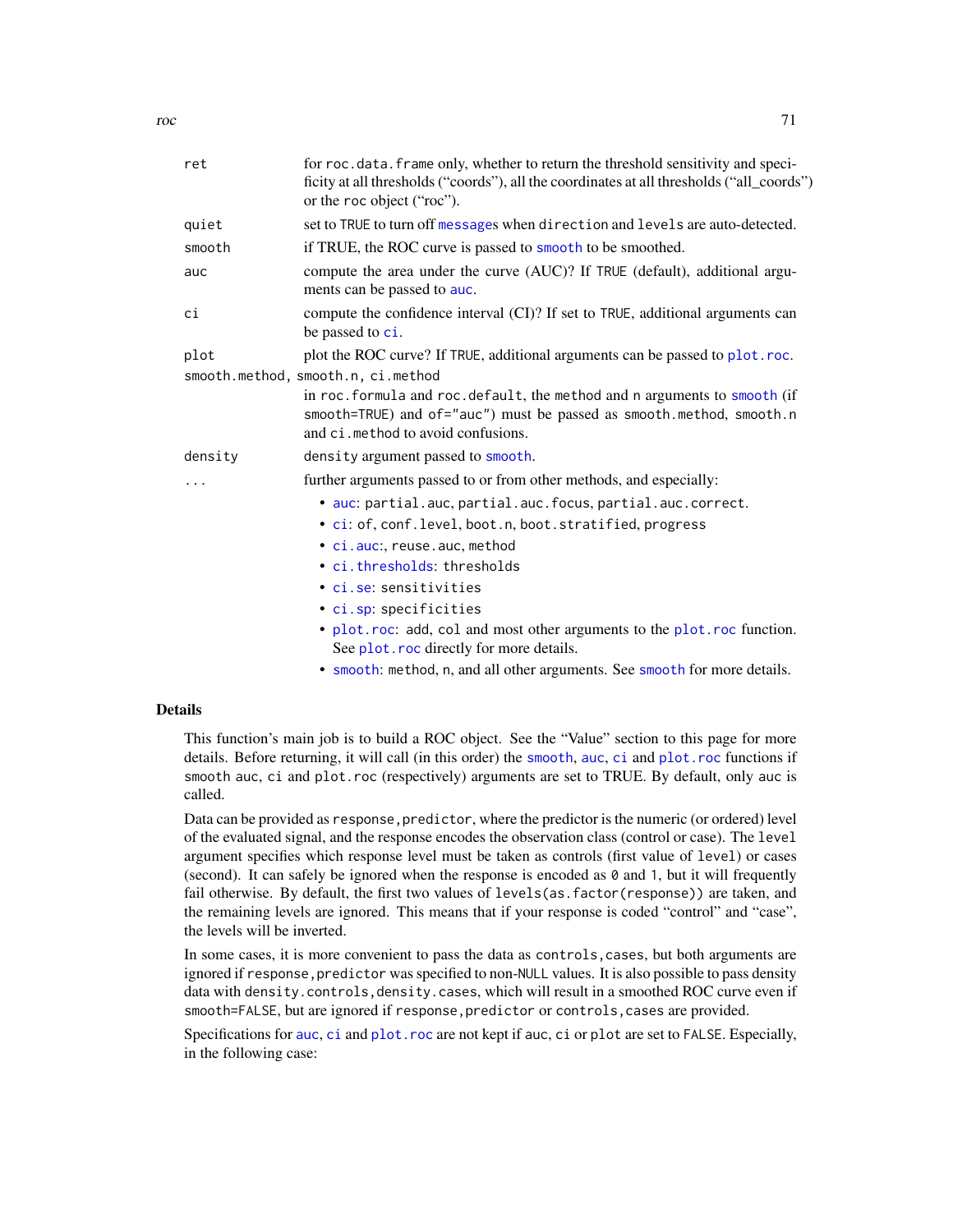```
myRoc <- roc(..., auc.polygon=TRUE, grid=TRUE, plot=FALSE)
plot(myRoc)
```
the plot will not have the AUC polygon nor the grid. Similarly, when comparing "roc" objects, the following is not possible:

```
roc1 <- roc(..., partial.auc=c(1, 0.8), auc=FALSE)roc2 \leq roc(..., partial.auc=c(1, 0.8), auc=FALSE)
roc.test(roc1, roc2)
```
This will produce a test on the full AUC, not the partial AUC. To make a comparison on the partial AUC, you must repeat the specifications when calling [roc.test](#page-75-0):

```
roc.test(roc1, roc2, partial.auc=c(1, 0.8))
```
Note that if roc was called with auc=TRUE, the latter syntax will not allow redefining the AUC specifications. You must use reuse.auc=FALSE for that.

# Value

If the data contained any NA value and na.rm=FALSE, NA is returned. Otherwise, if smooth=FALSE, a list of class "roc" with the following fields:

| auc                                   | if called with auc=TRUE, a numeric of class "auc" as defined in auc.                                                                                                                                                                        |  |
|---------------------------------------|---------------------------------------------------------------------------------------------------------------------------------------------------------------------------------------------------------------------------------------------|--|
| сi                                    | if called with ci=TRUE, a numeric of class "ci" as defined in ci.                                                                                                                                                                           |  |
| response                              | the response vector. Patients whose response is not <i>k</i> in <sup>%</sup> levels are discarded.<br>If NA values were removed, a na. action attribute similar to na. omit stores the<br>row numbers.                                      |  |
| predictor                             | the predictor vector converted to numeric as used to build the ROC curve. Pa-<br>tients whose response is not %in% levels are discarded. If NA values were re-<br>moved, a na. action attribute similar to na. omit stores the row numbers. |  |
| original.predictor, original.response |                                                                                                                                                                                                                                             |  |
|                                       | the response and predictor vectors as passed in argument.                                                                                                                                                                                   |  |
| levels                                | the levels of the response as defined in argument.                                                                                                                                                                                          |  |
| controls                              | the predictor values for the control observations.                                                                                                                                                                                          |  |
| cases                                 | the predictor values for the cases.                                                                                                                                                                                                         |  |
| percent                               | if the sensitivities, specificities and AUC are reported in percent, as defined in<br>argument.                                                                                                                                             |  |
| direction                             | the direction of the comparison, as defined in argument.                                                                                                                                                                                    |  |
| fun.sesp                              | the function used to compute sensitivities and specificities. Will be re-used in<br>bootstrap operations.                                                                                                                                   |  |
| sensitivities                         | the sensitivities defining the ROC curve.                                                                                                                                                                                                   |  |
|                                       |                                                                                                                                                                                                                                             |  |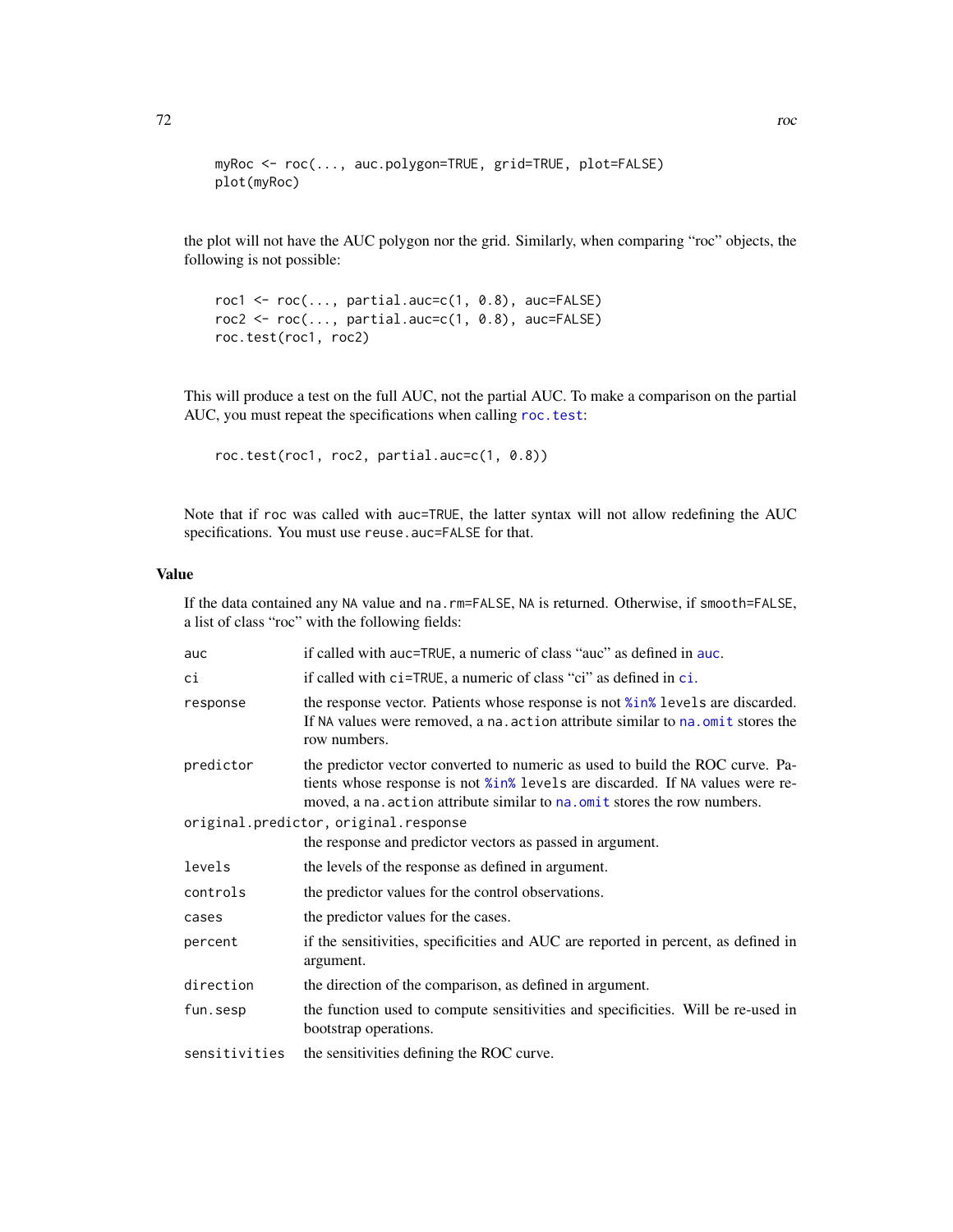<span id="page-72-0"></span>

| roc |                                                                            | 73 |
|-----|----------------------------------------------------------------------------|----|
|     |                                                                            |    |
|     | $\mathcal{C}$ . The set of $\mathcal{C}$ is the set of $\mathcal{D}\Omega$ |    |

|            | specificities the specificities defining the ROC curve.                                              |  |
|------------|------------------------------------------------------------------------------------------------------|--|
| thresholds | the thresholds at which the sensitivities and specificities were computed. See<br>below for details. |  |
| call       | how the function was called. See match, call for more details.                                       |  |

If smooth=TRUE a list of class "smooth.roc" as returned by [smooth](#page-82-0), with or without additional elements auc and ci (according to the call).

## **Thresholds**

Thresholds are selected as the means between any two consecutive values observed in the data. This choice is aimed to facilitate their interpretation, as any data point will be unambiguously positive or negative regardless of whether the comparison operator includes equality or not.

In rare cases it might not be possible to represent the mean between two consecutive values, or one might want to use a custom threshold. In those cases, the semantic of the comparison is as follows: with direction  $=$  '>', observations are positive when they are smaller than or equal  $(\leq)$  to the threshold. With direction = '<', observations are positive when they are greater than or equal (>=) to the threshold.

As a corollary, thresholds do not correspond to actual values in the data.

## Experimental: pipelines

Since version 1.15.0, the roc function can be used in pipelines, for instance with **dplyr** or **magrittr**. This is still a highly experimental feature and will change significantly in future versions (see [issue](https://github.com/xrobin/pROC/issues/54) [54\)](https://github.com/xrobin/pROC/issues/54). The roc.data.frame method supports both standard and non-standard evaluation (NSE):

```
library(dplyr)
# Standard evaluation:
aSAH %>%
    filter(gender == "Female") %>%
    roc("outcome", "s100b")
# Non-Standard Evaluation:
aSAH %>%
    filter(gender == "Female") %>%
    roc(outcome, s100b)
```
For tasks involving programming and variable column names, the roc\_ function provides standard evaluation:

```
# Standard evaluation:
aSAH %>%
    filter(gender == "Female") %>%
    roc_("outcome", "s100b")
```
By default it returns the [roc](#page-68-0) object, which can then be piped to the [coords](#page-34-0) function to extract coordinates that can be used in further pipelines.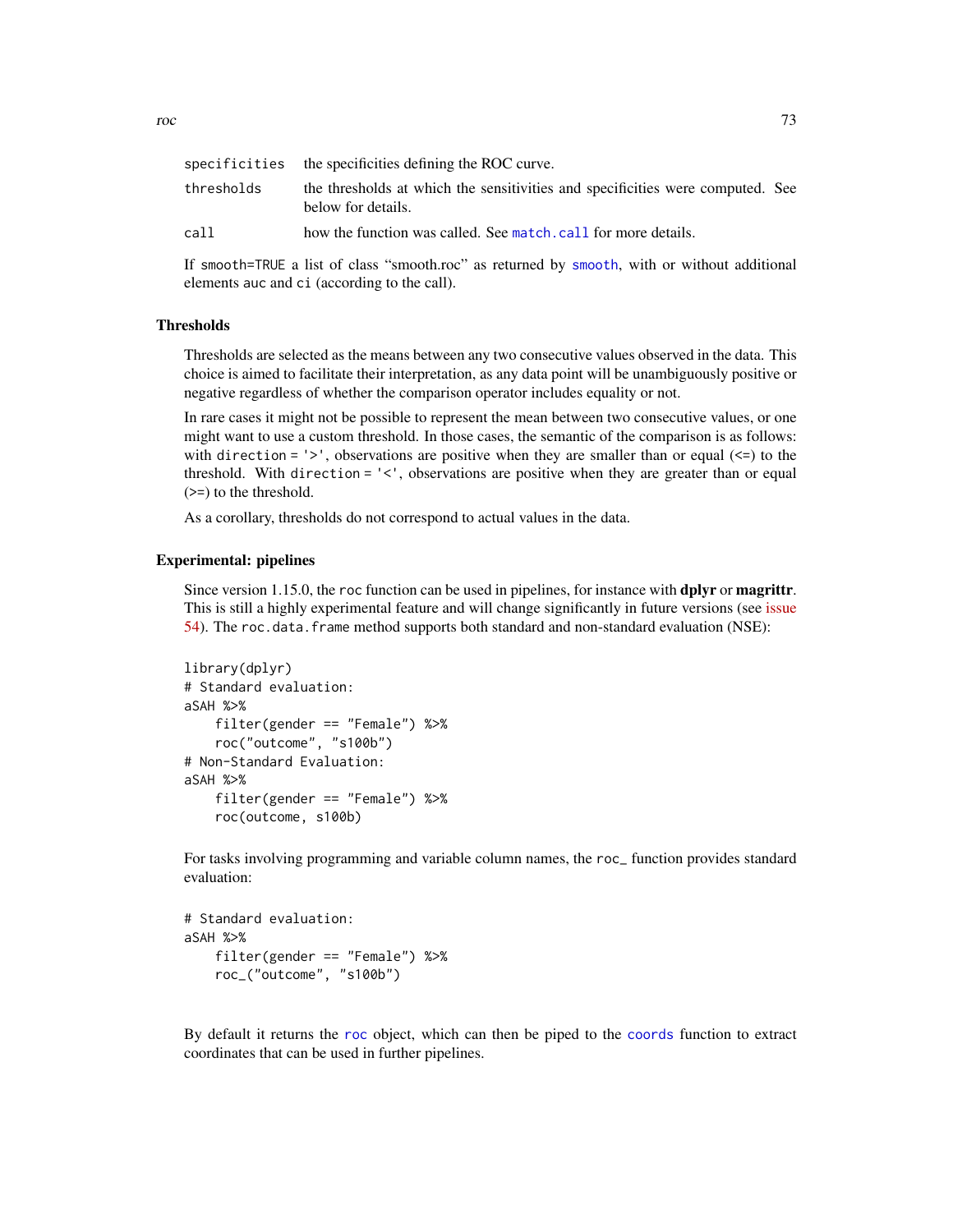```
# Returns thresholds, sensitivities and specificities:
aSAH %>%
   roc(outcome, s100b) %>%
   coords(transpose = FALSE) %>%
   filter(sensitivity > 0.6,
           specificity > 0.6)
# Returns all existing coordinates, then select precision and recall:
aSAH %>%
   roc(outcome, s100b) %>%
   coords(ret = "all", transpose = FALSE) %>%
   select(precision, recall)
```
# Errors

If no control or case observation exist for the given levels of response, no ROC curve can be built and an error is triggered with message "No control observation" or "No case observation".

If the predictor is not a numeric or ordered, as defined by as, numeric or as, ordered, the message "Predictor must be numeric or ordered" is returned.

The message "No valid data provided" is issued when the data wasn't properly passed. Remember you need both response and predictor of the same (not null) length, or both controls and cases. Combinations such as predictor and cases are not valid and will trigger this error.

Infinite values of the predictor cannot always be thresholded by infinity and can cause ROC curves to not reach 0 or 100% specificity or sensitivity. Since version 1.13.0, pROC returns NaN with a warning message "Infinite value(s) in predictor" if predictor contains any [infinite](#page-0-0) values.

## References

Tom Fawcett (2006) "An introduction to ROC analysis". *Pattern Recognition Letters* 27, 861–874. DOI: doi: [10.1016/j.patrec.2005.10.010.](https://doi.org/10.1016/j.patrec.2005.10.010)

Xavier Robin, Natacha Turck, Alexandre Hainard, *et al.* (2011) "pROC: an open-source package for R and S+ to analyze and compare ROC curves". *BMC Bioinformatics*, 7, 77. DOI: doi: [10.1186/](https://doi.org/10.1186/1471-2105-12-77) [147121051277.](https://doi.org/10.1186/1471-2105-12-77)

## See Also

[auc](#page-12-0), [ci](#page-15-0), [plot.roc](#page-56-0), [print.roc](#page-66-0), [roc.test](#page-75-0)

# Examples

```
data(aSAH)
```

```
# Basic example
roc(aSAH$outcome, aSAH$s100b,
    levels=c("Good", "Poor"))
# As levels aSAH$outcome == c("Good", "Poor"),
# this is equivalent to:
roc(aSAH$outcome, aSAH$s100b)
```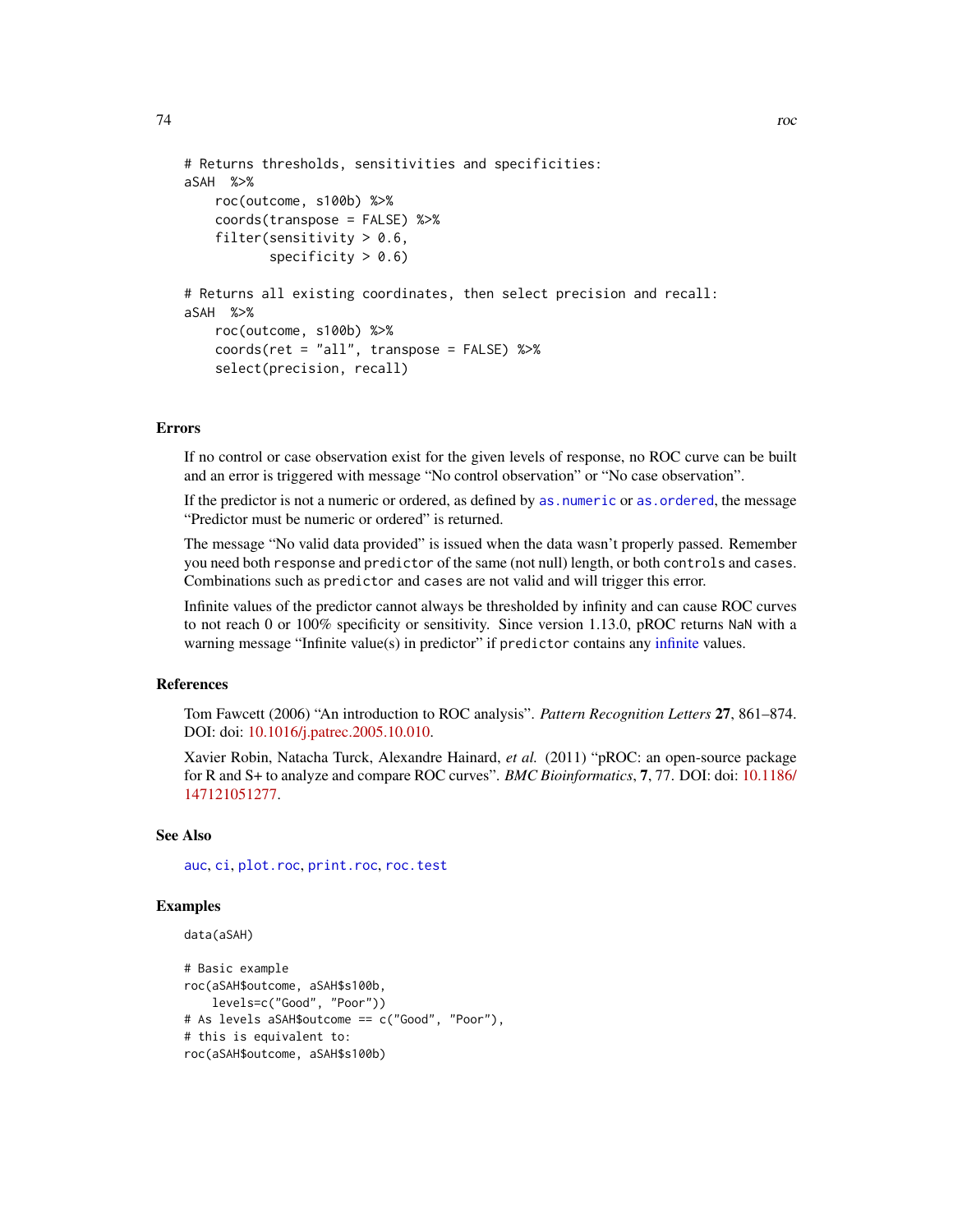roc 75

```
# In some cases, ignoring levels could lead to unexpected results
# Equivalent syntaxes:
roc(outcome ~ s100b, aSAH)
roc(aSAH$outcome ~ aSAH$s100b)
with(aSAH, roc(outcome, s100b))
with(aSAH, roc(outcome ~ s100b))
# With a formula:
roc(outcome ~ s100b, data=aSAH)
## Not run:
library(dplyr)
aSAH %>%
    filter(gender == "Female") %>%
    roc(outcome, s100b)
## End(Not run)
# Using subset (only with formula)
roc(outcome ~ s100b, data=aSAH, subset=(gender == "Male"))
roc(outcome ~ s100b, data=aSAH, subset=(gender == "Female"))
# With numeric controls/cases
roc(controls=aSAH$s100b[aSAH$outcome=="Good"], cases=aSAH$s100b[aSAH$outcome=="Poor"])
# With ordered controls/cases
roc(controls=aSAH$wfns[aSAH$outcome=="Good"], cases=aSAH$wfns[aSAH$outcome=="Poor"])
# Inverted the levels: "Poor" are now controls and "Good" cases:
roc(aSAH$outcome, aSAH$s100b,
   levels=c("Poor", "Good"))
# The result was exactly the same because of direction="auto".
# The following will give an AUC < 0.5:
roc(aSAH$outcome, aSAH$s100b,
    levels=c("Poor", "Good"), direction="<")
# If we are sure about levels and direction auto-detection,
# we can turn off the messages:
roc(aSAH$outcome, aSAH$s100b, quiet = TRUE)
# If we prefer counting in percent:
roc(aSAH$outcome, aSAH$s100b, percent=TRUE)
# Plot and CI (see plot.roc and ci for more options):
roc(aSAH$outcome, aSAH$s100b,
    percent=TRUE, plot=TRUE, ci=TRUE)
# Smoothed ROC curve
roc(aSAH$outcome, aSAH$s100b, smooth=TRUE)
# this is not identical to
smooth(roc(aSAH$outcome, aSAH$s100b))
# because in the latter case, the returned object contains no AUC
```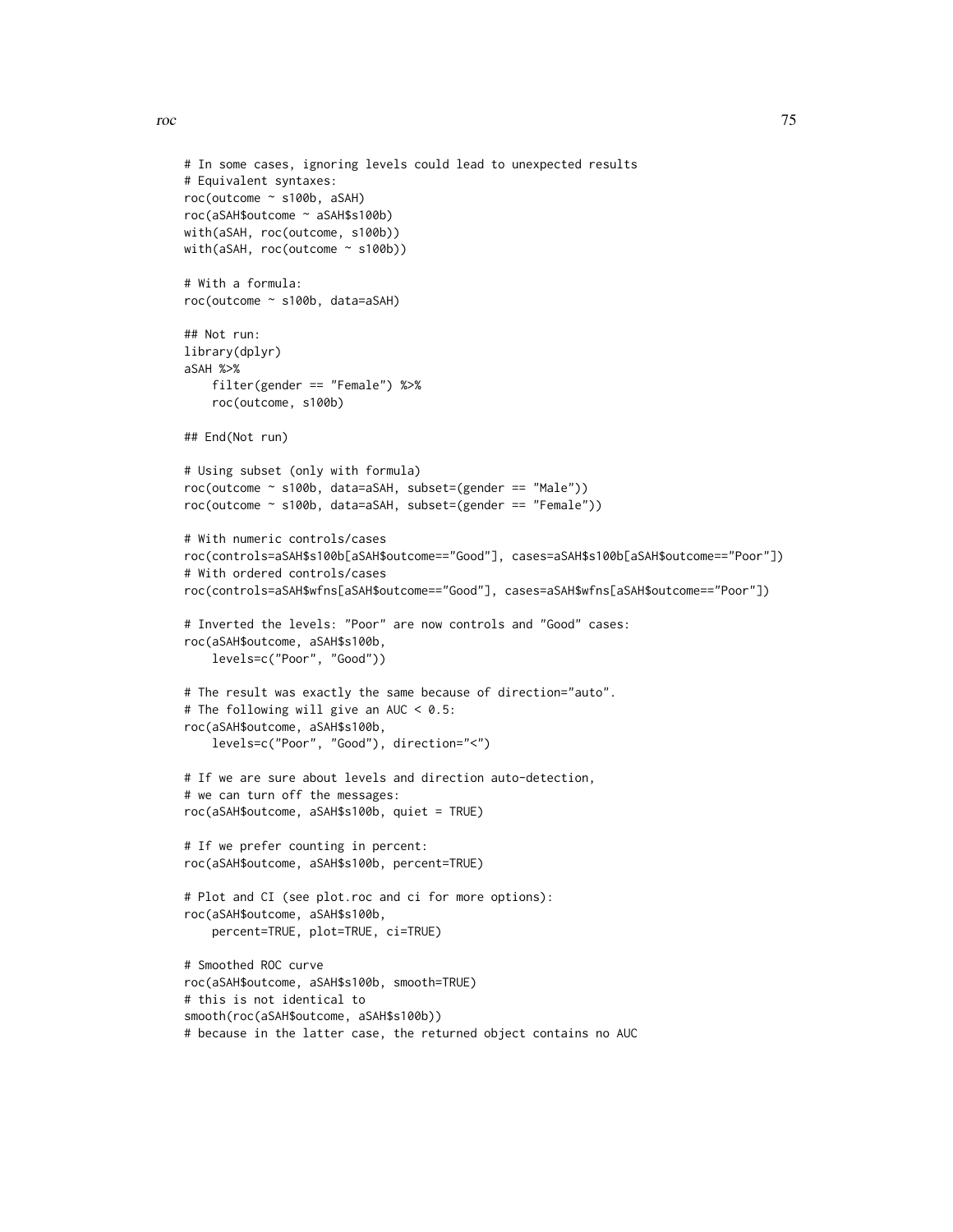<span id="page-75-1"></span><span id="page-75-0"></span>

#### Description

This function compares two correlated (or paired) or uncorrelated (unpaired) ROC curves. Delong and bootstrap methods test for a difference in the (partial) AUC of the ROC curves. The Venkatraman method tests if the two curves are perfectly superposed. The sensitivity and specificity methods test if the sensitivity (respectively specificity) of the ROC curves are different at the given level of specificity (respectively sensitivity). Several syntaxes are available: two object of class roc (which can be AUC or smoothed ROC), or either three vectors (response, predictor1, predictor2) or a response vector and a matrix or data.frame with two columns (predictors).

## Usage

```
# roc.test(...)
## S3 method for class 'roc'
roc.test(roc1, roc2, method=c("delong", "bootstrap",
"venkatraman", "sensitivity", "specificity"), sensitivity = NULL,
specificity = NULL, alternative = c("two.sided", "less", "greater"),
paired=NULL, reuse.auc=TRUE, boot.n=2000, boot.stratified=TRUE,
ties.method="first", progress=getOption("pROCProgress")$name,
parallel=FALSE, conf.level=0.95, ...)
## S3 method for class 'auc'
roc.test(roc1, roc2, ...)
## S3 method for class 'smooth.roc'
roc.test(roc1, roc2, ...)
## S3 method for class 'formula'
roc.test(formula, data, ...)
## Default S3 method:
roc.test(response, predictor1, predictor2=NULL,
na.rm=TRUE, method=NULL, ...)
```
#### Arguments

| roc1, roc2 | the two ROC curves to compare. Either "roc", "auc" or "smooth.roc" objects<br>(types can be mixed).                                                         |
|------------|-------------------------------------------------------------------------------------------------------------------------------------------------------------|
| response   | a vector or factor, as for the roc function.                                                                                                                |
| predictor1 | a numeric or ordered vector as for the roc function, or a matrix or data.frame<br>with predictors two colums.                                               |
| predictor2 | only if predictor l was a vector, the second predictor as a numeric vector.                                                                                 |
| formula    | a formula of the type response-predictor1+predictor2. Additional arguments<br>data, subset and na. action are supported, see model. frame for more details. |
| data       | a matrix or data. frame containing the variables in the formula. See model. frame<br>for more details.                                                      |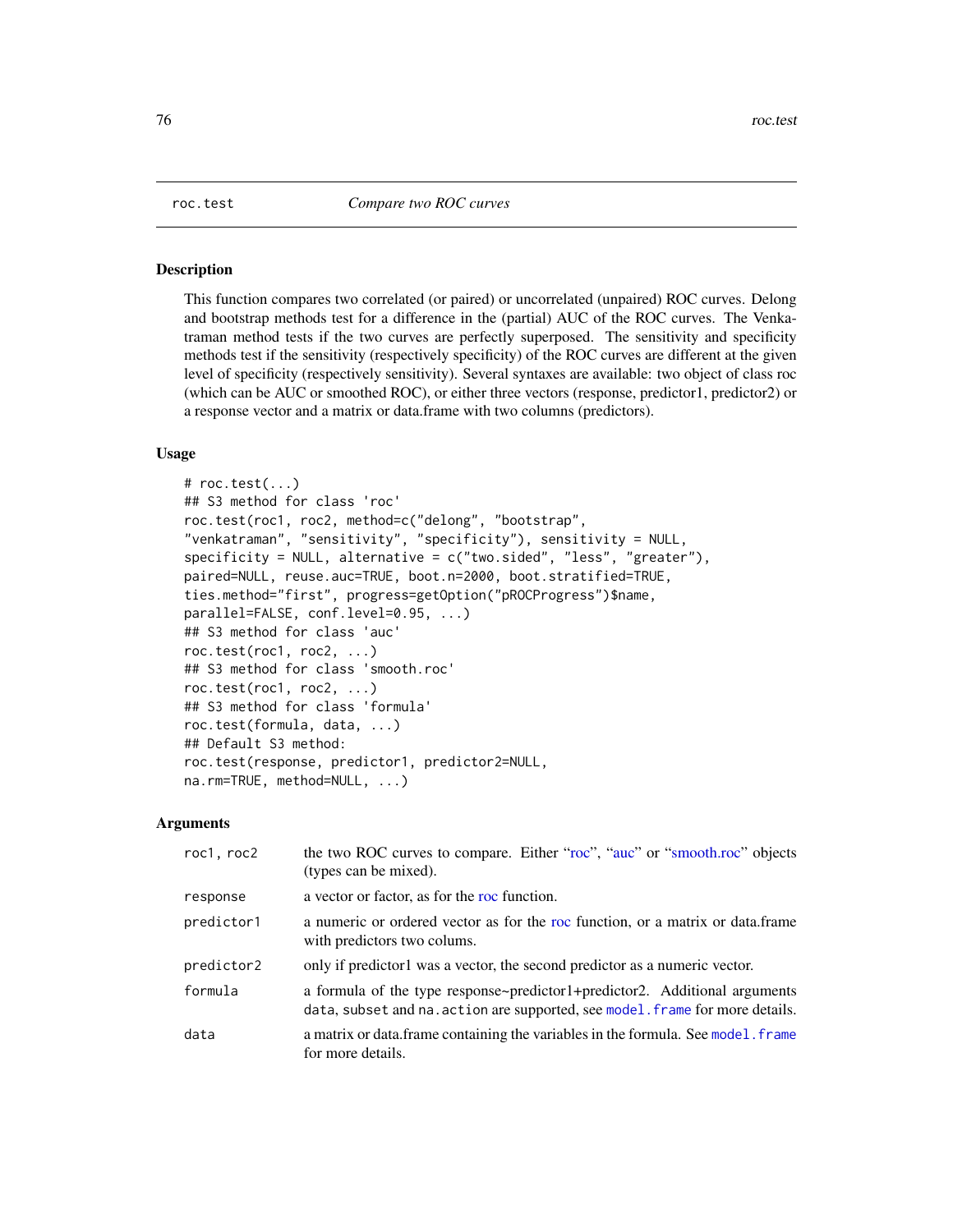#### <span id="page-76-0"></span>roc.test 77

| na.rm                    | if TRUE, the observations with NA values will be removed.                                                                                                                                                                                                                                        |
|--------------------------|--------------------------------------------------------------------------------------------------------------------------------------------------------------------------------------------------------------------------------------------------------------------------------------------------|
| method                   | the method to use, either "delong", "bootstrap" or "venkatraman". The first<br>letter is sufficient. If omitted, the appropriate method is selected as explained in<br>details.                                                                                                                  |
| sensitivity, specificity |                                                                                                                                                                                                                                                                                                  |
|                          | if method="sensitivity" or method="specificity", the respective level where<br>the test must be assessed as a numeric of length 1.                                                                                                                                                               |
| alternative              | specifies the alternative hypothesis. Either of "two.sided", "less" or "greater".<br>The first letter is sufficient. Default: "two.sided". Only "two.sided" is available<br>with method="venkatraman".                                                                                           |
| paired                   | a logical indicating whether you want a paired roc.test. If NULL, the paired status<br>will be auto-detected by are paired. If TRUE but the paired status cannot be<br>assessed by are . paired will produce an error.                                                                           |
| reuse.auc                | if TRUE (default) and the "roc" objects contain an "auc" field, re-use these spec-<br>ifications for the test. See the AUC specification section for more details.                                                                                                                               |
| boot.n                   | for method="bootstrap" and method="venkatraman" only: the number of<br>bootstrap replicates or permutations. Default: 2000.                                                                                                                                                                      |
| boot.stratified          |                                                                                                                                                                                                                                                                                                  |
|                          | for method="bootstrap" only: should the bootstrap be stratified (same number<br>of cases/controls in each replicate than in the original sample) or not. Ignored<br>with method="venkatraman". Default: TRUE.                                                                                    |
| ties.method              | for method="venkatraman" only: argument for rank specifying how ties are<br>handled. Defaults to "first" as described in the paper.                                                                                                                                                              |
| progress                 | the name of progress bar to display. Typically "none", "win", "tk" or "text" (see<br>the name argument to create_progress_bar for more information), but a list<br>as returned by create_progress_bar is also accepted. See also the "Progress<br>bars" section of this package's documentation. |
| parallel                 | if TRUE, the bootstrap is processed in parallel, using parallel backend provided<br>by plyr (foreach).                                                                                                                                                                                           |
| conf.level               | a numeric scalar between 0 and 1 (non-inclusive) which species the confidence<br>level to use for any calculated CI's.                                                                                                                                                                           |
| $\cdots$                 | further arguments passed to or from other methods, especially arguments for roc<br>and roc.test.roc when calling roc.test.default or roc.test.formula.<br>Arguments for auc, and txtProgressBar (only char and style) if applicable.                                                             |

# Details

This function compares two ROC curves. It is typically called with the two [roc](#page-68-0) objects to compare. roc.test.default is provided as a convenience method and creates two [roc](#page-68-0) objects before calling roc.test.roc.

Three methods are available: "delong", "bootstrap" and "venkatraman" (see "Computational details" section below). "delong" and "bootstrap" are tests over the AUC whereas "venkatraman" compares the the ROC curves themselves.

Default is to use "delong" method except for comparison of partial AUC, smoothed curves and curves with different direction, where bootstrap is used. Using "delong" for partial AUC and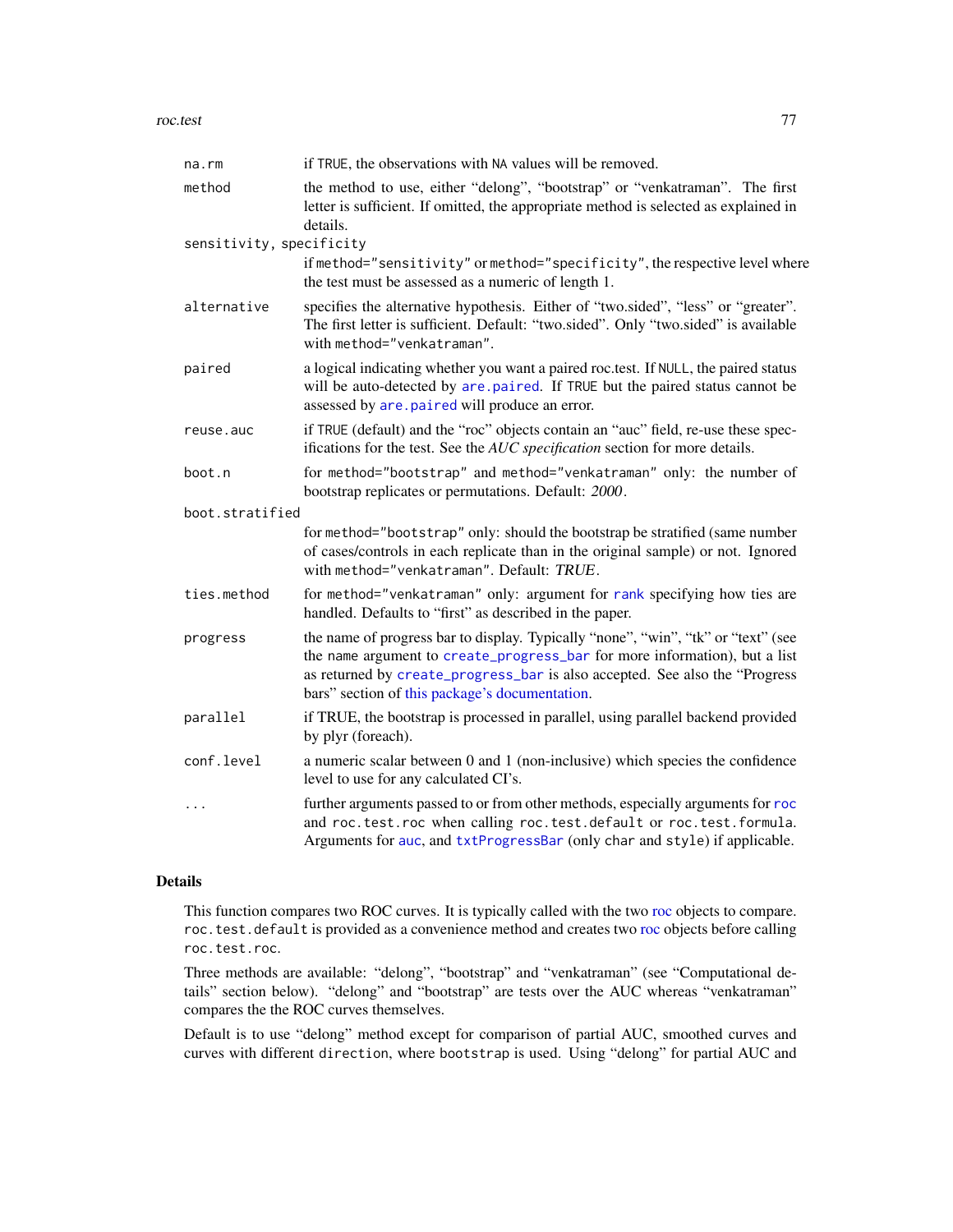<span id="page-77-0"></span>smoothed ROCs is not supported in pROC and result in an error. It is spurious to use "delong" for [roc](#page-68-0) with different direction (a warning is issued but the spurious comparison is enforced). "venkatraman"'s test cannot be employed to compare smoothed ROC curves, or curves with partial AUC specifications. In addition, and comparison of ROC curves with different direction should be used with care (a warning is produced as well).

If alternative="two.sided", a two-sided test for difference in AUC is performed. If alternative="less", the alternative is that the AUC of roc1 is smaller than the AUC of roc2. For method="venkatraman", only "two.sided" test is available.

If the paired argument is not provided, the [are.paired](#page-9-0) function is employed to detect the paired status of the ROC curves. It will test if the original response is identical between the two ROC curves (this is always the case if the call is made with roc.test.default). This detection is unlikely to raise false positives, but this possibility cannot be excluded entierly. It would require equal sample sizes and response values and order in both ROC curves. If it happens to you, use paired=FALSE. If you know the ROC curves are paired you can pass paired=TRUE. However this is useless as it will be tested anyway.

For [smoothed ROC curves,](#page-82-1) smoothing is performed again at each bootstrap replicate with the parameters originally provided. If a density smoothing was performed with user-provided density.cases or density.controls the bootstrap cannot be performed and an error is issued.

# Value

A list of class "htest" with following content:

| p.value     | the p-value of the test.                                                                                                                                              |
|-------------|-----------------------------------------------------------------------------------------------------------------------------------------------------------------------|
| statistic   | the value of the $Z$ (method="delong") or $D$ (method="bootstrap") statistics.                                                                                        |
| conf.int    | the confidence interval of the test (currently only returned for the paired De-<br>Long's test). Has an attribute conf. level specifiying the level of the test.      |
| alternative | the alternative hypothesis.                                                                                                                                           |
| method      | the character string "DeLong's test for two correlated ROC curves" (if method="delong")<br>or "Bootstrap test for two correlated ROC curves" (if method="bootstrap"). |
| null.value  | the expected value of the statistic under the null hypothesis, that is 0.                                                                                             |
| estimate    | the AUC in the two ROC curves.                                                                                                                                        |
| data.name   | the names of the data that was used.                                                                                                                                  |
| parameter   | for method="bootstrap" only: the values of the boot.n and boot.stratified<br>arguments.                                                                               |

## AUC specification

The comparison of the AUC of the ROC curves needs a specification of the AUC. The specification is defined by:

- 1. the "auc" field in the ["roc"](#page-68-0) objects if reuse.auc is set to TRUE (default)
- 2. passing the specification to [auc](#page-12-0) with . . . (arguments partial.auc, partial.auc.correct and partial.auc.focus). In this case, you must ensure either that the [roc](#page-68-0) object do not contain an auc field (if you called [roc](#page-68-0) with auc=FALSE), or set reuse.auc=FALSE.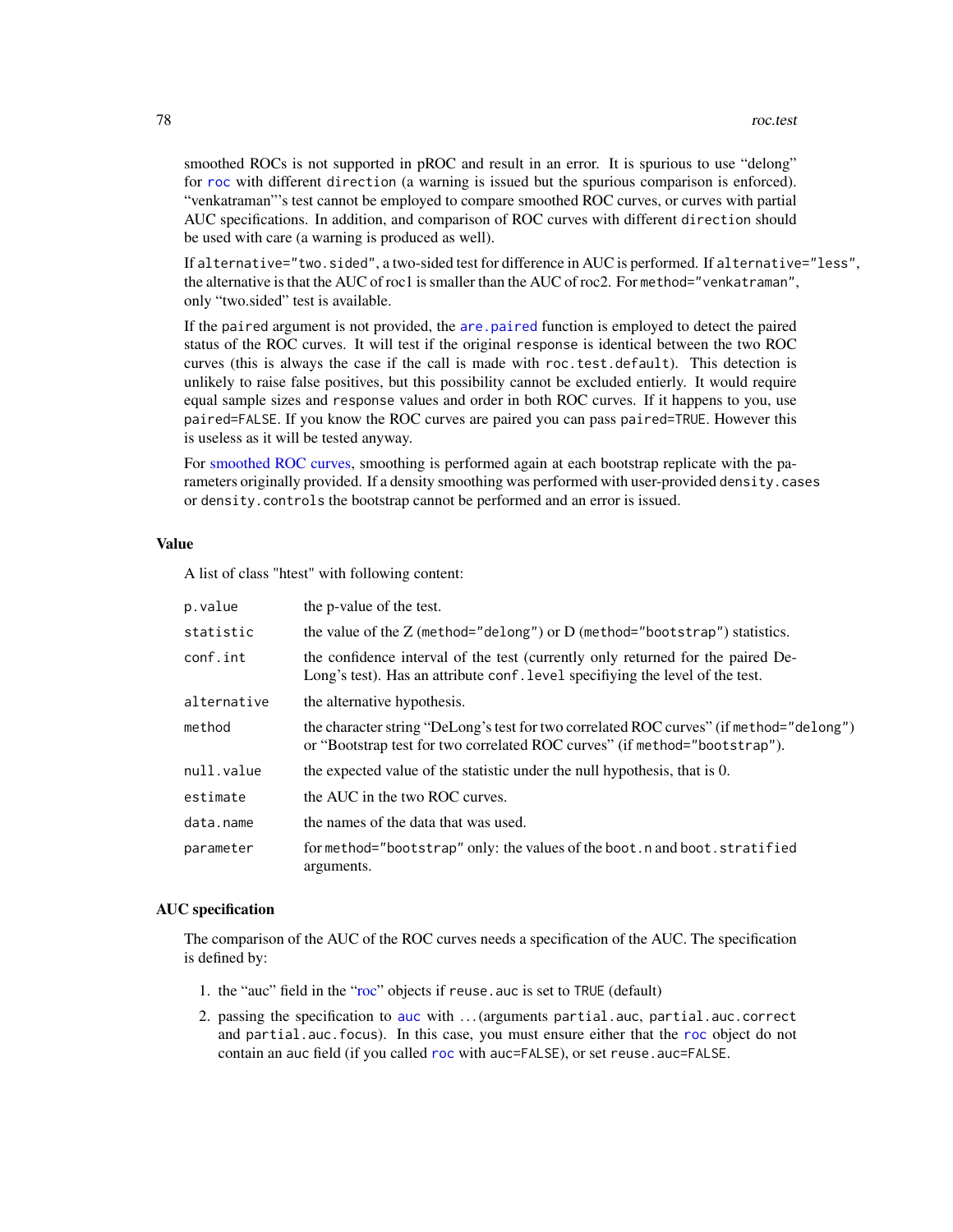#### <span id="page-78-0"></span>roc.test 79

If reuse. [auc](#page-12-0)=FALSE the auc function will always be called with ... to determine the specification, even if the ["roc"](#page-68-0) objects do contain an auc field.

As well if the ["roc"](#page-68-0) objects do not contain an auc field, the [auc](#page-12-0) function will always be called with ... to determine the specification.

The AUC specification is ignored in the Venkatraman test.

Warning: if the roc object passed to roc.test contains an [auc](#page-12-0) field and reuse. auc=TRUE, auc is not called and arguments such as partial. auc are silently ignored.

## Computation details

With method="bootstrap", the processing is done as follow:

- 1. boot.n bootstrap replicates are drawn from the data. If boot.stratified is TRUE, each replicate contains exactly the same number of controls and cases than the original sample, otherwise if FALSE the numbers can vary.
- 2. for each bootstrap replicate, the AUC of the two ROC curves are computed and the difference is stored.
- 3. The following formula is used:

$$
D = \frac{AUC1 - AUC2}{s}
$$

where s is the standard deviation of the bootstrap differences and AUC1 and AUC2 the AUC of the two (original) ROC curves.

4. D is then compared to the normal distribution, according to the value of alternative.

See also the Bootstrap section in [this package's documentation.](#page-1-0)

With method="delong", the processing is done as described in DeLong *et al.* (1988) for paired ROC curves, using the algorithm of Sun and Xu (2014). Only comparison of two ROC curves is implemented. The method has been extended for unpaired ROC curves where the p-value is computed with an unpaired t-test with unequal sample size and unequal variance, with

$$
D = \frac{V^r(\theta^r) - V^s(\theta^s)}{\sqrt{S^r + S^s}}
$$

With method="venkatraman", the processing is done as described in Venkatraman and Begg (1996) (for paired ROC curves) and Venkatraman (2000) (for unpaired ROC curves) with boot.n permutation of sample ranks (with ties breaking). For consistency reasons, the same argument boot.n as in bootstrap defines the number of permutations to execute, even though no bootstrap is performed.

For method="specificity", the test assesses if the sensitivity of the ROC curves are different at the level of specificity given by the specificity argument, which must be a numeric of length 1. Bootstrap is employed as with method="bootstrap" and boot.n and boot.stratified are available. This is identical to the test proposed by Pepe *et al.* (2009). The method="sensitivity" is very similar, but assesses if the specificity of the ROC curves are different at the level of sensitivity given by the sensitivity argument.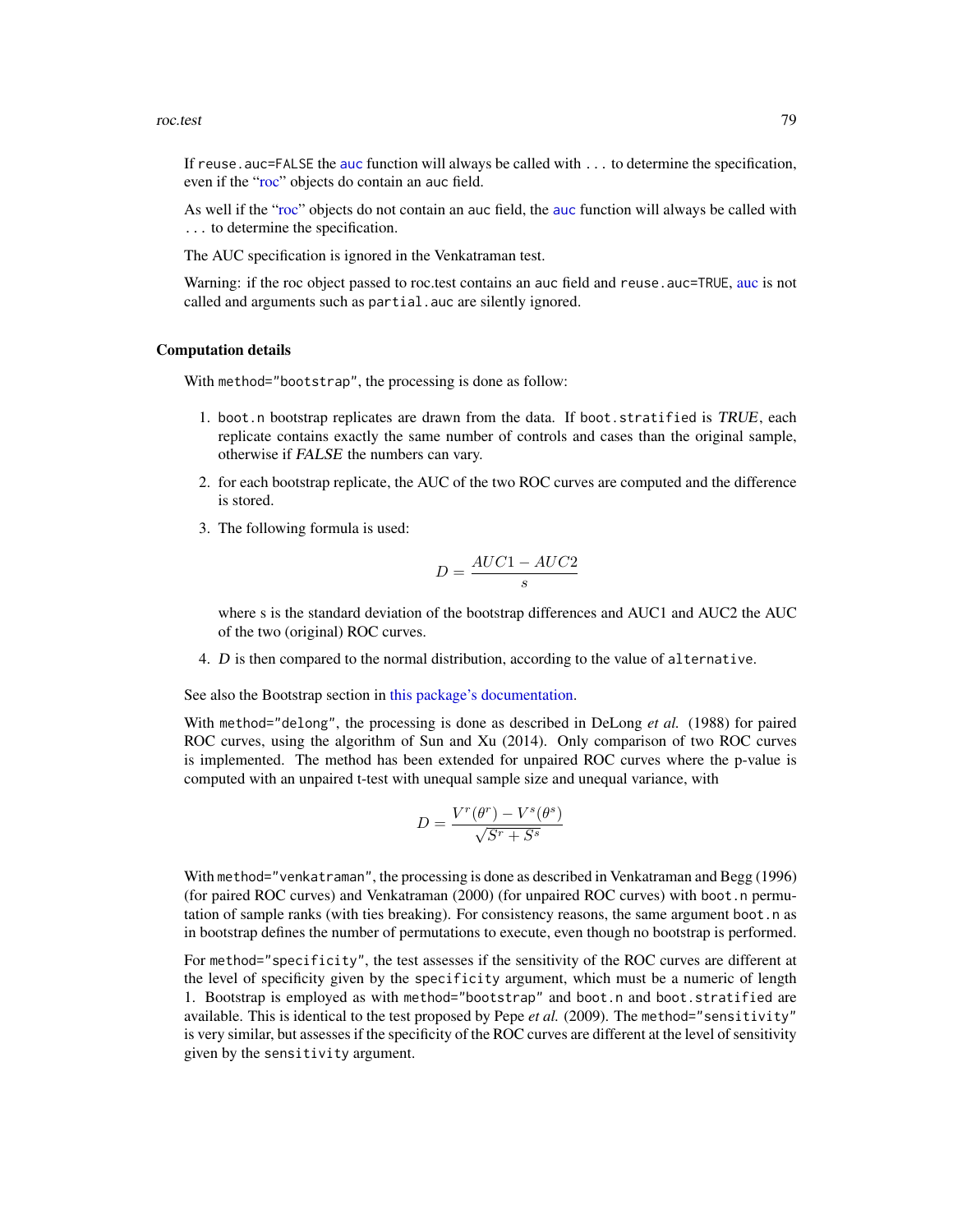#### <span id="page-79-0"></span>Warnings

If "auc" specifications are different in both roc objects, the warning "Different AUC specifications in the ROC curves. Enforcing the inconsistency, but unexpected results may be produced." is issued. Unexpected results may be produced.

If one or both ROC curves are "smooth.roc" objects with different smoothing specifications, the warning "Different smoothing parameters in the ROC curves. Enforcing the inconsistency, but unexpected results may be produced." is issued. This warning can be benign, especially if ROC curves were generated with roc(...,smooth=TRUE) with different arguments to other functions (such as plot), or if you really want to compare two ROC curves smoothed differently.

If method="venkatraman", and alternative is "less" or "greater", the warning "Only two-sided tests are available for Venkatraman. Performing two-sided test instead." is produced and a two tailed test is performed.

Both DeLong and Venkatraman's test ignores the direction of the ROC curve so that if two ROC curves have a different differ in the value of direction, the warning "(DeLong|Venkatraman)'s test should not be applied to ROC curves with different directions." is printed. However, the spurious test is enforced.

If boot.stratified=FALSE and the sample has a large imbalance between cases and controls, it could happen that one or more of the replicates contains no case or control observation, or that there are not enough points for smoothing, producing a NA area. The warning "NA value(s) produced during bootstrap were ignored." will be issued and the observation will be ignored. If you have a large imbalance in your sample, it could be safer to keep boot.stratified=TRUE.

When both ROC curves have an [auc](#page-12-0) of 1 (or 100%), their variances and covariance will always be null, and therefore the p-value will always be 1. This is true for both "delong", "bootstrap" and "venkatraman" methods. This result is misleading, as the variances and covariance are of course not null. A [warning](#page-0-0) will be displayed to inform of this condition, and of the misleading output.

## Errors

An error will also occur if you give a predictor2 when predictor1 is a [matrix](#page-0-0) or a [data.frame](#page-0-0), if predictor1 has more than two columns, or if you do not give a predictor2 when predictor1 is a vector.

If density.cases and density.controls were provided for smoothing, the error "Cannot compute the statistic on ROC curves smoothed with density.controls and density.cases." is issued.

If method="venkatraman" and one of the ROC curves is smoothed, the error "Using Venkatraman's test for smoothed ROCs is not supported." is produced.

With method="specificity", the error "Argument 'specificity' must be numeric of length 1 for a specificity test." is given unless the specificity argument is specified as a numeric of length 1. The "Argument 'sensitivity' must be numeric of length 1 for a sensitivity test." message is given for method="sensitivity" under similar conditions.

## Acknowledgements

We would like to thank E. S. Venkatraman and Colin B. Begg for their support in the implementation of their test.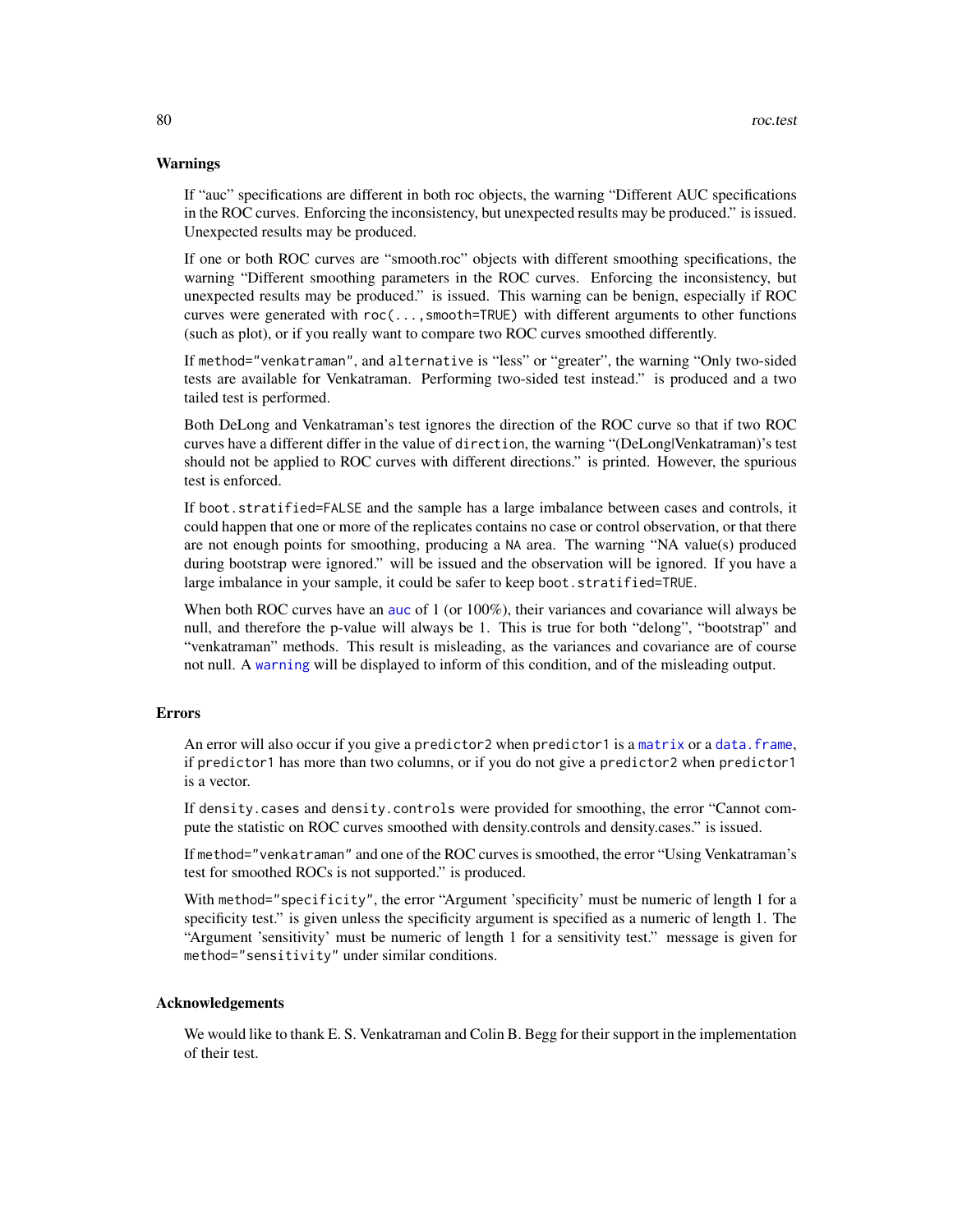#### <span id="page-80-0"></span>roc.test 81

#### References

Elisabeth R. DeLong, David M. DeLong and Daniel L. Clarke-Pearson (1988) "Comparing the areas under two or more correlated receiver operating characteristic curves: a nonparametric approach". *Biometrics* 44, 837–845.

James A. Hanley and Barbara J. McNeil (1982) "The meaning and use of the area under a receiver operating characteristic (ROC) curve". *Radiology* 143, 29–36.

Margaret Pepe, Gary Longton and Holly Janes (2009) "Estimation and Comparison of Receiver Operating Characteristic Curves". *The Stata journal* 9, 1.

Xavier Robin, Natacha Turck, Jean-Charles Sanchez and Markus Müller (2009) "Combination of protein biomarkers". *useR! 2009*, Rennes. [https://www.r-project.org/nosvn/conferences/](https://www.r-project.org/nosvn/conferences/useR-2009/abstracts/user_author.html) [useR-2009/abstracts/user\\_author.html](https://www.r-project.org/nosvn/conferences/useR-2009/abstracts/user_author.html)

Xavier Robin, Natacha Turck, Alexandre Hainard, *et al.* (2011) "pROC: an open-source package for R and S+ to analyze and compare ROC curves". *BMC Bioinformatics*, 7, 77. DOI: doi: [10.1186/](https://doi.org/10.1186/1471-2105-12-77) [147121051277.](https://doi.org/10.1186/1471-2105-12-77)

Xu Sun and Weichao Xu (2014) "Fast Implementation of DeLongs Algorithm for Comparing the Areas Under Correlated Receiver Operating Characteristic Curves". *IEEE Signal Processing Letters*, 21, 1389–1393. DOI: doi: [10.1109/LSP.2014.2337313.](https://doi.org/10.1109/LSP.2014.2337313)

E. S. Venkatraman and Colin B. Begg (1996) "A distribution-free procedure for comparing receiver operating characteristic curves from a paired experiment". *Biometrika* 83, 835–848. DOI: doi: [10.1093/biomet/83.4.835.](https://doi.org/10.1093/biomet/83.4.835)

E. S. Venkatraman (2000) "A Permutation Test to Compare Receiver Operating Characteristic Curves". *Biometrics* 56, 1134–1138. DOI: doi: [10.1111/j.0006341X.2000.01134.x.](https://doi.org/10.1111/j.0006-341X.2000.01134.x)

Hadley Wickham (2011) "The Split-Apply-Combine Strategy for Data Analysis". *Journal of Statistical Software*, 40, 1–29. URL: [www.jstatsoft.org/v40/i01.](https://www.jstatsoft.org/v40/i01)

## See Also

[roc](#page-68-0), [power.roc.test](#page-62-0)

CRAN package plyr, employed in this function.

#### Examples

data(aSAH)

```
# Basic example with 2 roc objects
roc1 <- roc(aSAH$outcome, aSAH$s100b)
roc2 <- roc(aSAH$outcome, aSAH$wfns)
roc.test(roc1, roc2)
```

```
## Not run:
# The latter used Delong's test. To use bootstrap test:
roc.test(roc1, roc2, method="bootstrap")
# Increase boot.n for a more precise p-value:
roc.test(roc1, roc2, method="bootstrap", boot.n=10000)
```
## End(Not run)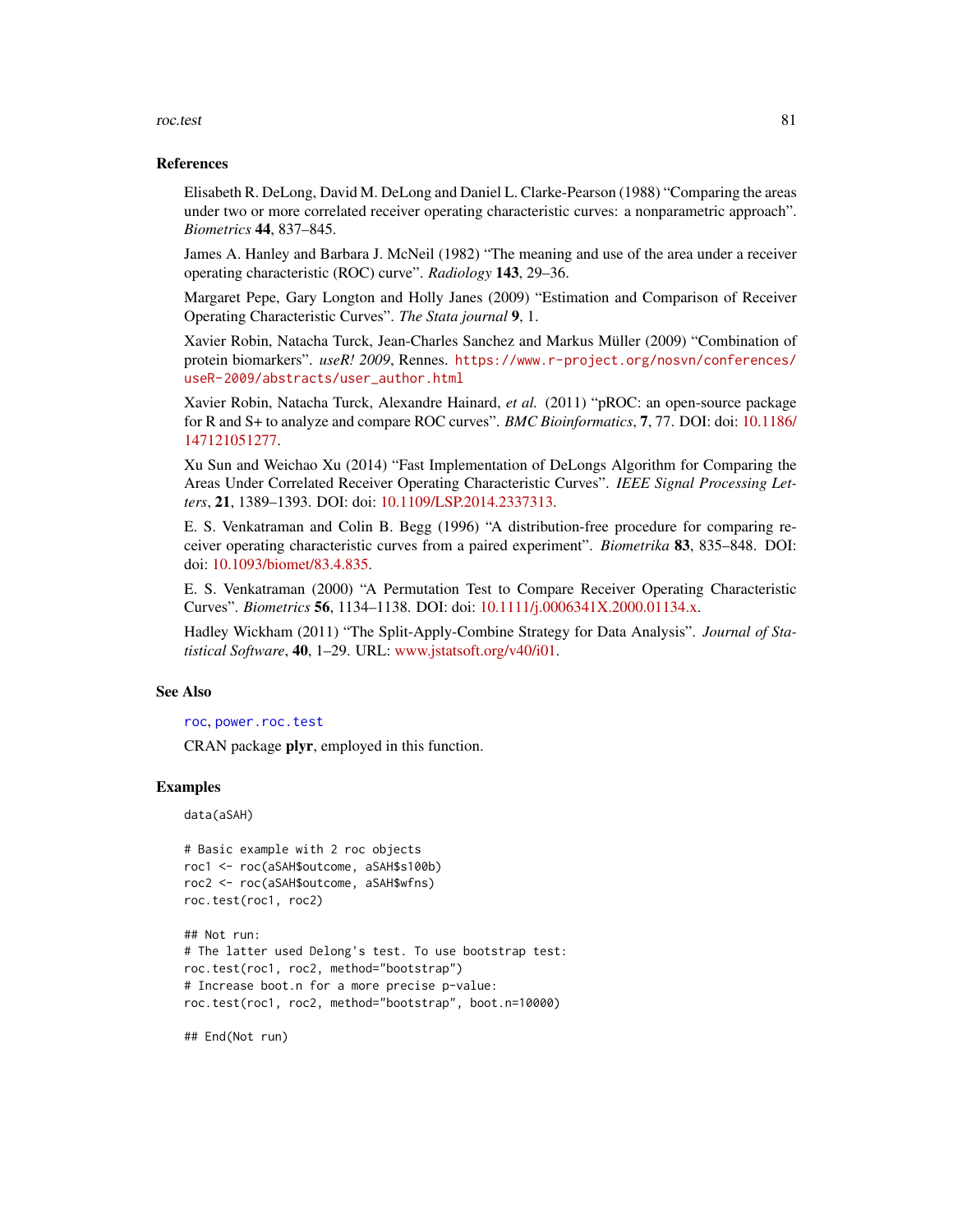```
# Alternative syntaxes
roc.test(aSAH$outcome, aSAH$s100b, aSAH$wfns)
roc.test(aSAH$outcome, data.frame(aSAH$s100b, aSAH$wfns))
# If we had a good a priori reason to think that wfns gives a
# better classification than s100b (in other words, AUC of roc1
# should be lower than AUC of roc2):
roc.test(roc1, roc2, alternative="less")
## Not run:
# Comparison can be done on smoothed ROCs
# Smoothing is re-done at each iteration, and execution is slow
roc.test(smooth(roc1), smooth(roc2))
# or:
roc.test(aSAH$outcome, aSAH$s100b, aSAH$wfns, smooth=TRUE, boot.n=100)
## End(Not run)
# or from an AUC (no smoothing)
roc.test(auc(roc1), roc2)
## Not run:
# Comparison of partial AUC:
roc3 <- roc(aSAH$outcome, aSAH$s100b, partial.auc=c(1, 0.8), partial.auc.focus="se")
roc4 <- roc(aSAH$outcome, aSAH$wfns, partial.auc=c(1, 0.8), partial.auc.focus="se")
roc.test(roc3, roc4)
# This is strictly equivalent to:
roc.test(roc3, roc4, method="bootstrap")
# Alternatively, we could re-use roc1 and roc2 to get the same result:
roc.test(roc1, roc2, reuse.auc=FALSE, partial.auc=c(1, 0.8), partial.auc.focus="se")
# Comparison on specificity and sensitivity
roc.test(roc1, roc2, method="specificity", specificity=0.9)
roc.test(roc1, roc2, method="sensitivity", sensitivity=0.9)
## End(Not run)
# Spurious use of DeLong's test with different direction:
roc5 <- roc(aSAH$outcome, aSAH$s100b, direction="<")
roc6 <- roc(aSAH$outcome, aSAH$s100b, direction=">")
roc.test(roc5, roc6, method="delong")
## Not run:
# Comparisons of the ROC curves
roc.test(roc1, roc2, method="venkatraman")
## End(Not run)
# Unpaired tests
roc7 <- roc(aSAH$outcome, aSAH$s100b)
# artificially create an roc8 unpaired with roc7
roc8 <- roc(aSAH$outcome[1:100], aSAH$s100b[1:100])
## Not run:
```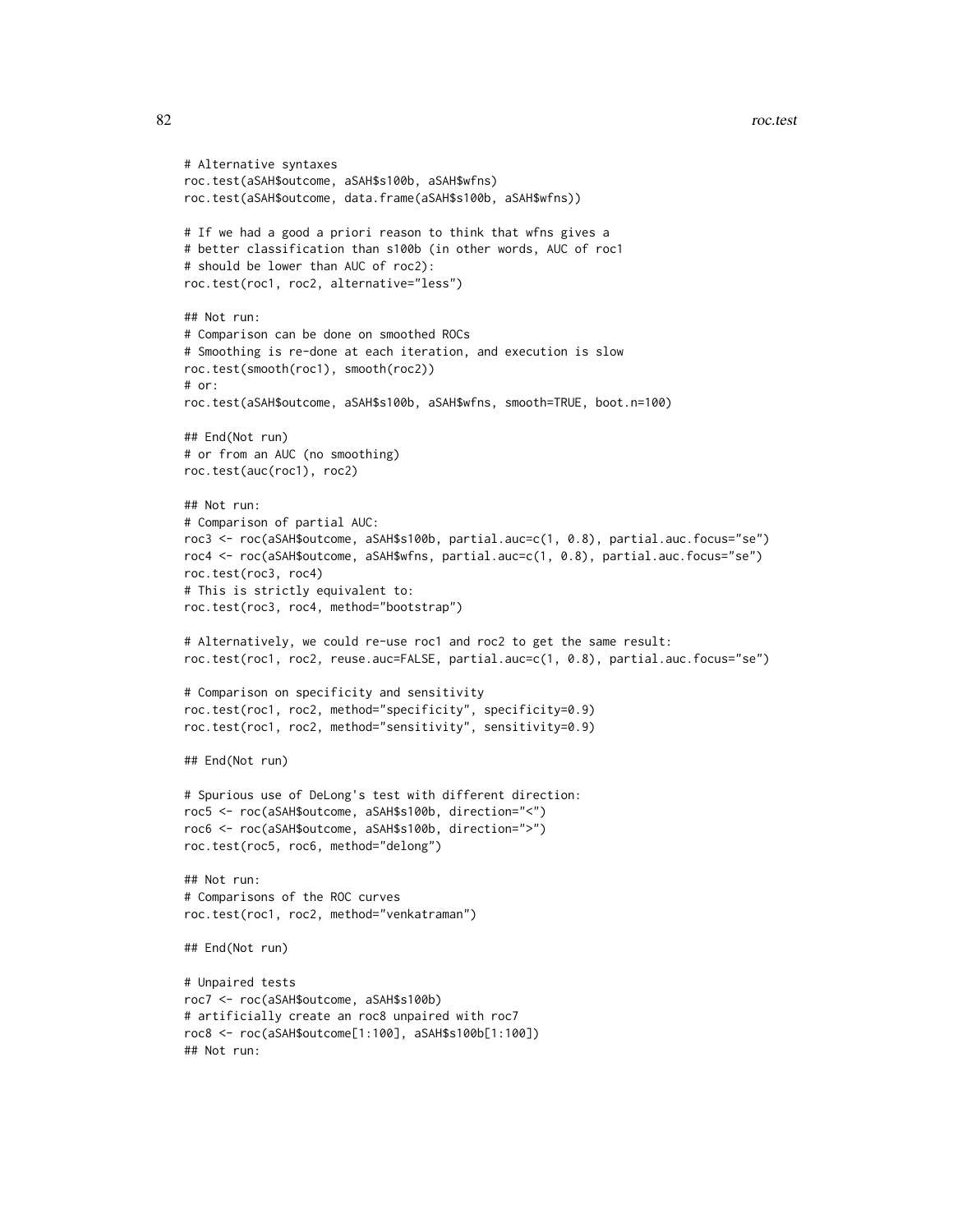#### <span id="page-82-2"></span>smooth 83

```
roc.test(roc7, roc8, paired=FALSE, method="delong")
roc.test(roc7, roc8, paired=FALSE, method="bootstrap")
roc.test(roc7, roc8, paired=FALSE, method="venkatraman")
roc.test(roc7, roc8, paired=FALSE, method="specificity", specificity=0.9)
```
## End(Not run)

## smooth *Smooth a ROC curve*

#### <span id="page-82-1"></span>Description

This function smoothes a ROC curve of numeric predictor. By default, a binormal smoothing is performed, but density or custom smoothings are supported.

## Usage

```
smooth(...)
## Default S3 method:
smooth(...)
## S3 method for class 'roc'
smooth(roc,
method=c("binormal", "density", "fitdistr", "logcondens",
"logcondens.smooth"), n=512, bw = "nrd0", density=NULL,
density.controls=density, density.cases=density,
start=NULL, start.controls=start, start.cases=start,
reuse.auc=TRUE, reuse.ci=FALSE, ...)
## S3 method for class 'smooth.roc'
smooth(smooth.roc, ...)
```
# Arguments

| roc, smooth.roc                          |                                                                                                                                                                                                                                                                                                                                                                  |  |
|------------------------------------------|------------------------------------------------------------------------------------------------------------------------------------------------------------------------------------------------------------------------------------------------------------------------------------------------------------------------------------------------------------------|--|
|                                          | a "roc" object from the roc function, or a "smooth.roc" object from the smooth<br>function.                                                                                                                                                                                                                                                                      |  |
| method                                   | "binormal", "density", "fitdistr", "logcondens", ""logcondens.smooth"".                                                                                                                                                                                                                                                                                          |  |
| n                                        | the number of equally spaced points where the smoothed curve will be calcu-<br>lated.                                                                                                                                                                                                                                                                            |  |
| bw                                       | if method="density" and density.controls and density.cases are not pro-<br>vided, bw is passed to density to determine the bandwidth of the density Can be<br>a character string ("nrd0", "nrd", "ucv", "bcv" or "SJ", but any name matching<br>a function prefixed with "bw." is supported) or a numeric value, as described in<br>density. Defaults to "nrd0". |  |
| density, density.controls, density.cases |                                                                                                                                                                                                                                                                                                                                                                  |  |
|                                          | if method="density", a numeric value of density (over the y axis) or a function<br>returning a density (such as density. If method="fitdistr", a densfun argu-<br>ment for fitdistr. If the value is different for control and case observations,                                                                                                                |  |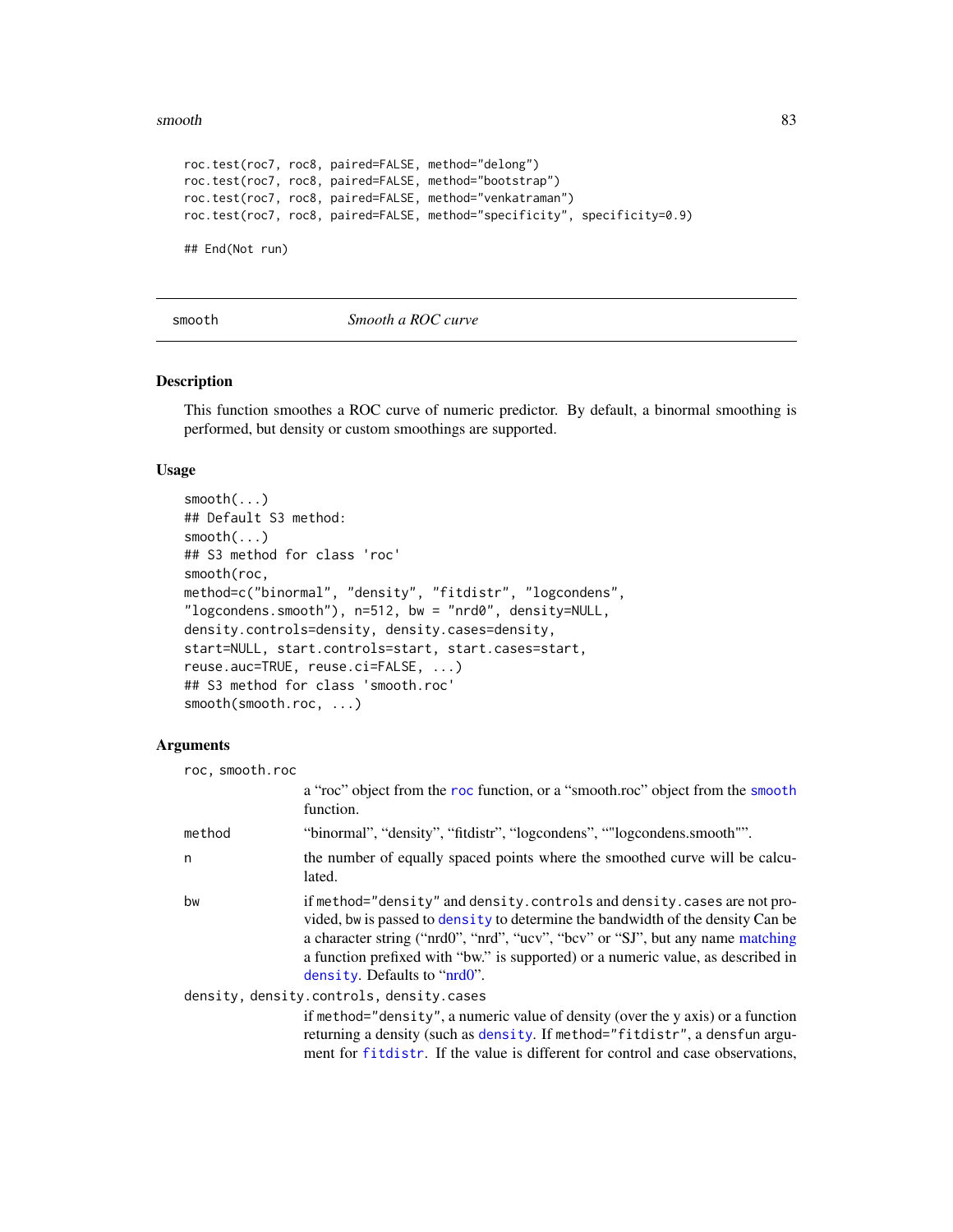density.controls and density.cases can be employed instead, otherwise density will be propagated to both density.controls and density.cases.

#### <span id="page-83-0"></span>start, start.controls, start.cases

if method="fitdistr", optionnal start arguments for . start.controls and start.cases allows to specify different distributions for controls and cases.

reuse.auc, reuse.ci

if TRUE (default for reuse.auc) and the "roc" objects contain "auc" or "ci" fields, re-use these specifications to regenerate [auc](#page-12-0) or [ci](#page-15-0) on the smoothed ROC curve with the original parameters. If FALSE, the object returned will not contain "auc" or "ci" fields. It is currently not possible to redefine [auc](#page-12-0) and [ci](#page-15-0) options directly: you need to call [auc](#page-12-0) or [ci](#page-15-0) later for that.

... further arguments passed to or from other methods, and especially to [density](#page-0-0) (only cut, adjust, and kernel, plus window for compatibility with S+) and [fitdistr](#page-0-0).

#### Details

If method="binormal", a linear model is fitted to the quantiles of the sensitivities and specificities. Smoothed sensitivities and specificities are then generated from this model on n points. This simple approach was found to work well for most ROC curves, but it may produce hooked smooths in some situations (see in Hanley (1988)).

With method="[density](#page-0-0)", the density function is employed to generate a smooth kernel density of the control and case observations as described by Zhou *et al.* (1997), unless density.controls or density.cases are provided directly. bw can be given to specify a bandwidth to use with [density](#page-0-0). It can be a numeric value or a character string ("nrd0", "nrd", "ucv", "bcv" or "SJ", but any name [matching](#page-0-0) a function prefixed with "bw." is supported). In the case of a character string, the whole predictor data is employed to determine the numeric value to use on both controls and cases. Depending on your data, it might be a good idea to specify the kernel argument for [density](#page-0-0). By default, "gaussian" is used, but "epanechnikov", "rectangular", "triangular", "biweight", "cosine" and "optcosine" are supported. As all the kernels are symetrical, it might help to normalize the data first (that is, before calling [roc](#page-68-0)), for example with quantile normalization:

```
norm.x \leq qnorm(rank(x)/(length(x)+1))smooth(roc(response, norm.x, ...), ...)
```
Additionally, density can be a function which must return either a numeric vector of densities over the y axis or a [list](#page-0-0) with a "y" item like the [density](#page-0-0) function. It must accept the following input:

density.fun(x, n, from, to, bw, kernel, ...)

It is important to honour n, from and to in order to have the densities evaluated on the same points for controls and cases. Failing to do so and returning densities of different length will produce an error. It is also a good idea to use a constant smoothing parameter (such as bw) especially when controls and cases have a different number of observations, to avoid producing smoother or rougher densities.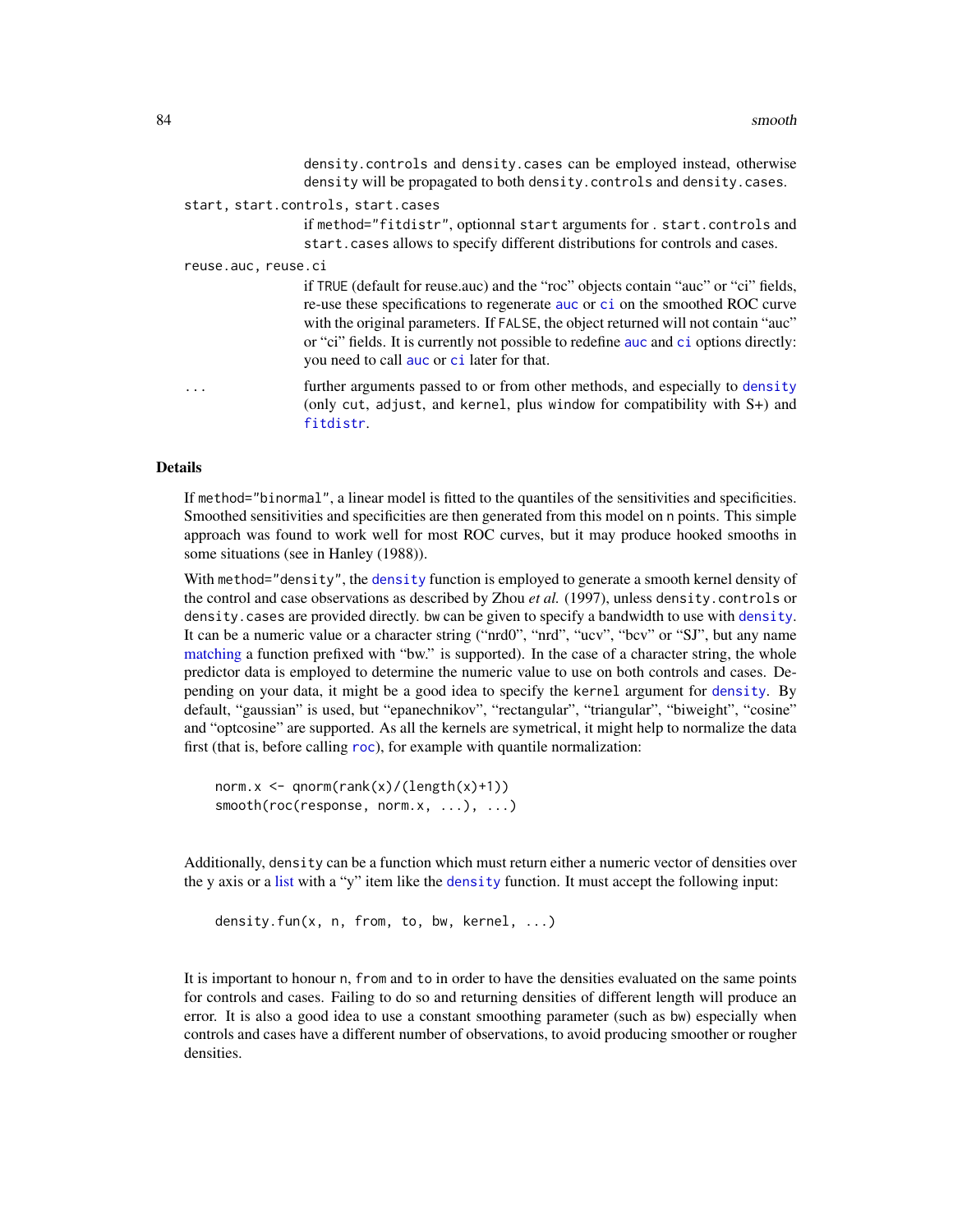#### <span id="page-84-0"></span>smooth 85

If method="fitdistr", the [fitdistr](#page-0-0) function from the MASS package is employed to fit parameters for the density function density with optionnal start parameters start. The density function are fitted separately in control (density.controls, start.controls) and case observations (density.cases, start.cases). density can be one of the character values allowed by [fitdistr](#page-0-0) or a density function (such as [dnorm](#page-0-0), [dweibull](#page-0-0), ...).

The method="logcondens" and method="logcondens.smooth" use the **logcondens** package to generate a non smoothed or smoothed (respectively) log-concave density estimate of of the control and case observation with the [logConROC](#page-0-0) function.

smooth.default forces the usage of the [smooth](#page-82-0) function in the stats package, so that other code relying on smooth should continue to function normally.

Smoothed ROC curves can be passed to smooth again. In this case, the smoothing is not re-applied on the smoothed ROC curve but the original ["roc"](#page-68-0) object will be re-used.

Note that a smooth.roc curve has no threshold.

## Value

A list of class "smooth.roc" with the following fields:

| sensitivities           | the smoothed sensitivities defining the ROC curve.                                                                                                                                             |
|-------------------------|------------------------------------------------------------------------------------------------------------------------------------------------------------------------------------------------|
| specificities           | the smoothed specificities defining the ROC curve.                                                                                                                                             |
| percent                 | if the sensitivities, specificities and AUC are reported in percent, as defined in<br>argument.                                                                                                |
| direction               | the direction of the comparison, as defined in argument.                                                                                                                                       |
| call                    | how the function was called. See match, call for more details.                                                                                                                                 |
|                         | smoothing. args a list of the arguments used for the smoothing. Will serve to apply the smoothing<br>again in further bootstrap operations.                                                    |
| auc                     | if the original ROC curve contained an AUC, it is computed again on the smoothed<br>ROC.                                                                                                       |
| сi                      | if the original ROC curve contained a CI, it is computed again on the smoothed<br>ROC.                                                                                                         |
| fit.controls, fit.cases |                                                                                                                                                                                                |
|                         | with method="fitdistr" only: the result of MASS's fitdistr function for<br>controls and cases, with an additional "densfun" item indicating the density<br>function, if possible as character. |
| logcondens              | with method="logcondens" and method="logcondens.smooth" only: the re-<br>sult of <b>logcondens</b> 's logConROC function.                                                                      |
| model                   | with method="binormal" only: the linear model from lm used to smooth the<br>ROC curve.                                                                                                         |
|                         |                                                                                                                                                                                                |

Attributes: Additionally, the original [roc](#page-68-0) object is stored as a "roc" attribute.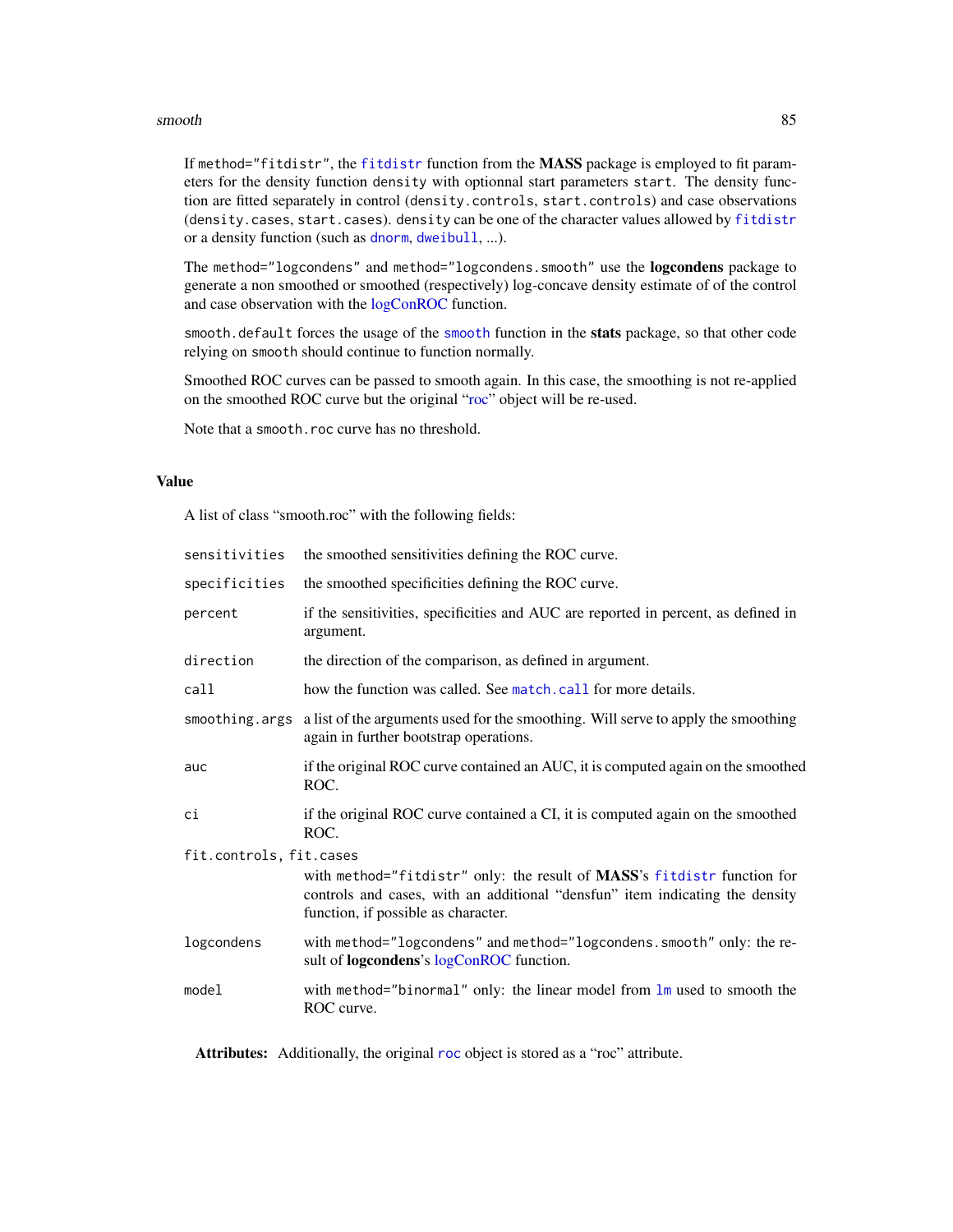#### <span id="page-85-0"></span>Errors

The message "The 'density' function must return a numeric vector or a list with a 'y' item." will be displayed if the density function did not return a valid output. The message "Length of 'density.controls' and 'density.cases' differ." will be displayed if the returned value differ in length.

Binormal smoothing cannot smooth ROC curve defined by only one point. Any such attempt will fail with the error "ROC curve not smoothable (not enough points).".

If the smooth ROC curve was generated by [roc](#page-68-0) with density.controls and density.cases numeric arguments, it cannot be smoothed and the error "Cannot smooth a ROC curve generated directly with numeric 'density.controls' and 'density.cases'." is produced.

fitdistr and density smoothing methods require a [numeric](#page-0-0) predictor. If the ROC curve to smooth was generated with an ordered factor only binormal smoothing can be applied and the message "ROC curves of ordered predictors can be smoothed only with binormal smoothing." is displayed otherwise.

fitdistr, logcondens and logcondens.smooth methods require additional packages. If not available, the following message will be displayed with the required command to install the package: "Package ? not available, required with method='?'. Please install it with 'install.packages("?")'. "

## References

James E. Hanley (1988) "The robustness of the "binormal" assumptions used in fitting ROC curves". *Medical Decision Making* 8, 197–203.

Lutz Duembgen, Kaspar Rufibach (2011) "logcondens: Computations Related to Univariate Log-Concave Density Estimation". *Journal of Statistical Software*, 39, 1–28. URL: [jstatsoft.org/v39/i06.](https://www.jstatsoft.org/v39/i06/)

Xavier Robin, Natacha Turck, Alexandre Hainard, *et al.* (2011) "pROC: an open-source package for R and S+ to analyze and compare ROC curves". *BMC Bioinformatics*, 7, 77. DOI: doi: [10.1186/](https://doi.org/10.1186/1471-2105-12-77) [147121051277.](https://doi.org/10.1186/1471-2105-12-77)

Kaspar Rufibach (2011) "A Smooth ROC Curve Estimator Based on Log-Concave Density Estimates". *The International Journal of Biostatistics*, 8, accepted. DOI: doi: [10.1515/15574679.1378.](https://doi.org/10.1515/1557-4679.1378) arXiv: [1103.1787.](https://arxiv.org/abs/1103.1787)

William N. Venables, Brian D. Ripley (2002). "Modern Applied Statistics with S". New York, Springer. [Google books.](http://books.google.ch/books?id=974c4vKurNkC)

Kelly H. Zou, W. J. Hall and David E. Shapiro (1997) "Smooth non-parametric receiver operating characteristic (ROC) curves for continuous diagnostic tests". *Statistics in Medicine* 18, 2143–2156. DOI: doi: [10.1002/\(SICI\)10970258\(19971015\)16:19<2143::AIDSIM655>3.0.CO;23.](https://doi.org/10.1002/(SICI)1097-0258(19971015)16:19<2143::AID-SIM655>3.0.CO;2-3)

#### See Also

# [roc](#page-68-0)

CRAN packages MASS and logcondens employed in this function.

## Examples

data(aSAH)

## Basic example rocobj <- roc(aSAH\$outcome, aSAH\$s100b)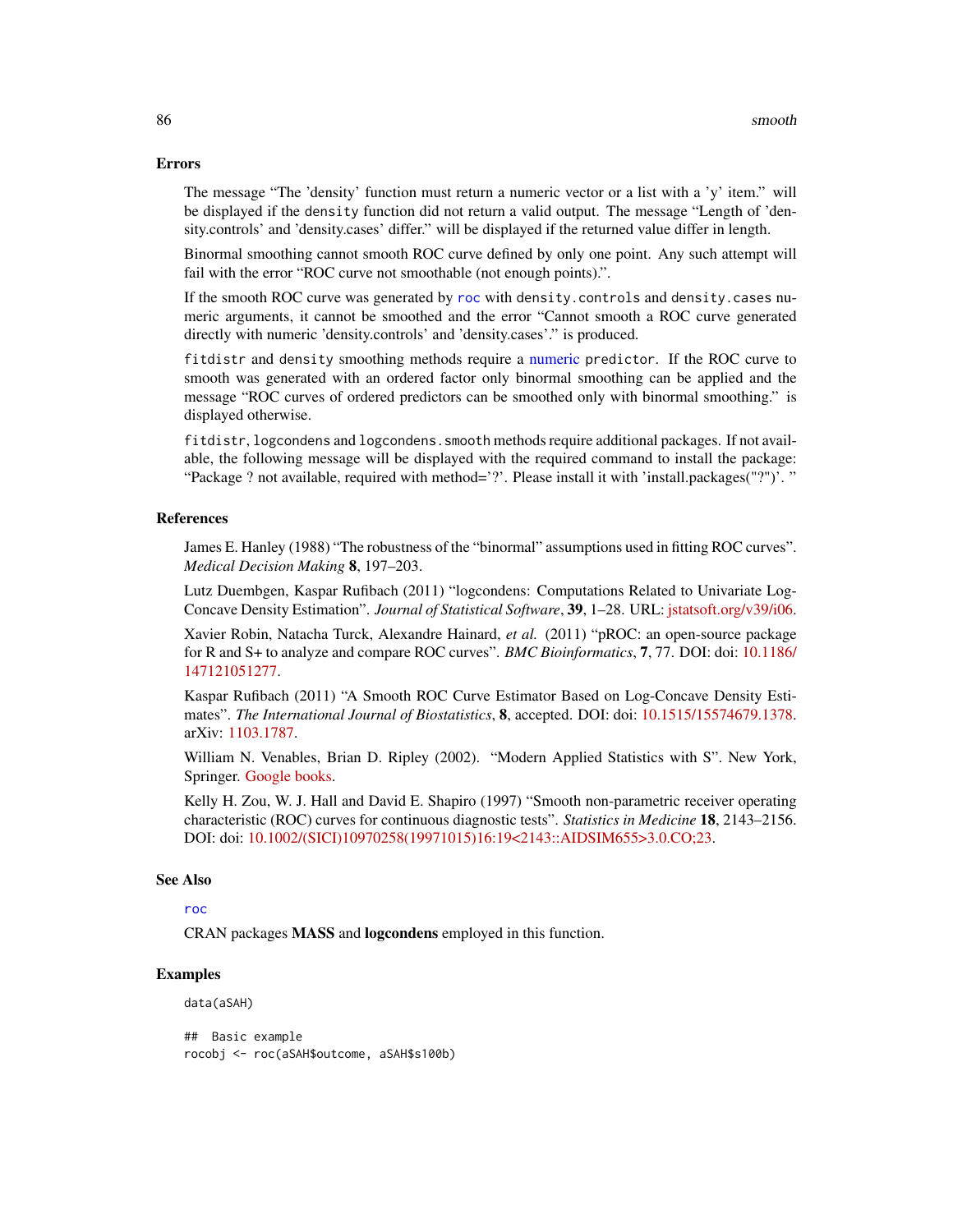#### smooth 87

```
smooth(rocobj)
# or directly with roc()
roc(aSAH$outcome, aSAH$s100b, smooth=TRUE)
# plotting
plot(rocobj)
rs <- smooth(rocobj, method="binormal")
plot(rs, add=TRUE, col="green")
rs2 <- smooth(rocobj, method="density")
plot(rs2, add=TRUE, col="blue")
rs3 <- smooth(rocobj, method="fitdistr", density="lognormal")
plot(rs3, add=TRUE, col="magenta")
if (requireNamespace("logcondens")) {
rs4 <- smooth(rocobj, method="logcondens")
plot(rs4, add=TRUE, col="brown")
rs5 <- smooth(rocobj, method="logcondens.smooth")
plot(rs5, add=TRUE, col="orange")
}
legend("bottomright", legend=c("Empirical", "Binormal", "Density", "Log-normal",
                               "Log-concave density", "Smoothed log-concave density"),
       col=c("black", "green", "blue", "magenta", "brown", "orange"), lwd=2)
## Advanced smoothing
# if we know the distributions are normal with sd=0.1 and an unknown mean:
smooth(rocobj, method="fitdistr", density=dnorm, start=list(mean=1), sd=.1)
# different distibutions for controls and cases:
smooth(rocobj, method="fitdistr", density.controls="normal", density.cases="lognormal")
# with densities
bw <- bw.nrd0(rocobj$predictor)
density.controls <- density(rocobj$controls, from=min(rocobj$predictor) - 3 * bw,
                            to=max(rocobj$predictor) + 3*bw, bw=bw, kernel="gaussian")
density.cases \leq density(rocobj$cases, from=min(rocobj$predictor) - 3 \star bw,
                            to=max(rocobj$predictor) + 3*bw, bw=bw, kernel="gaussian")
smooth(rocobj, method="density", density.controls=density.controls$y,
       density.cases=density.cases$y)
# which is roughly what is done by a simple:
smooth(rocobj, method="density")
## Not run:
## Smoothing artificial ROC curves
rand.unif <- runif(1000, -1, 1)
rand.exp \leq rexp(1000)
rand.norm <-
rnorm(1000)
# two normals
roc.norm <- roc(controls=rnorm(1000), cases=rnorm(1000)+1, plot=TRUE)
plot(smooth(roc.norm), col="green", lwd=1, add=TRUE)
plot(smooth(roc.norm, method="density"), col="red", lwd=1, add=TRUE)
plot(smooth(roc.norm, method="fitdistr"), col="blue", lwd=1, add=TRUE)
```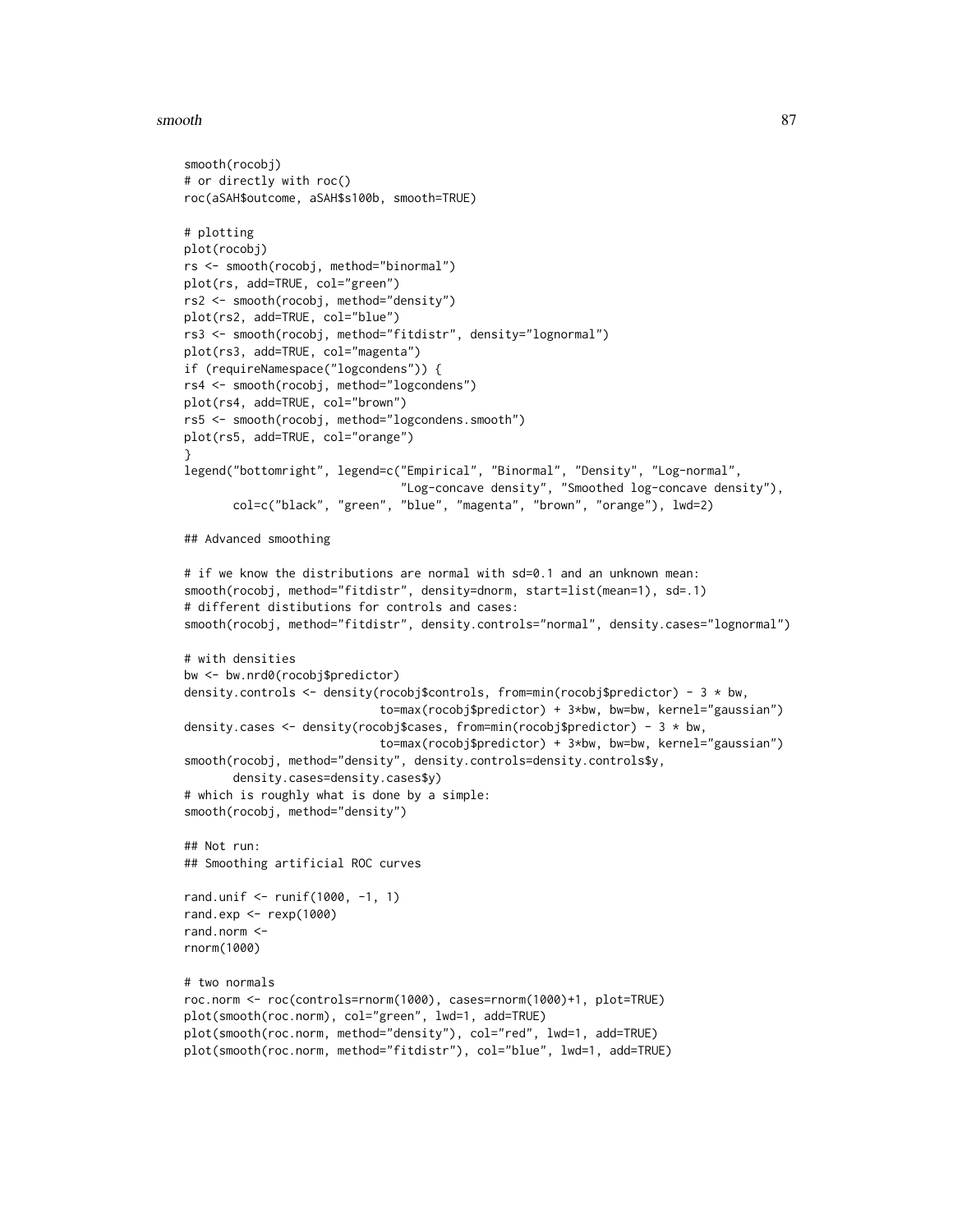```
if (requireNamespace("logcondens")) {
plot(smooth(roc.norm, method="logcondens"), col="brown", lwd=1, add=TRUE)
plot(smooth(roc.norm, method="logcondens.smooth"), col="orange", lwd=1, add=TRUE)
}
legend("bottomright", legend=c("empirical", "binormal", "density", "fitdistr",
                               "logcondens", "logcondens.smooth"),
      col=c(par("fg"), "green", "red", "blue", "brown", "orange"), lwd=c(2, 1, 1, 1))# deviation from the normality
roc.norm.exp <- roc(controls=rnorm(1000), cases=rexp(1000), plot=TRUE)
plot(smooth(roc.norm.exp), col="green", lwd=1, add=TRUE)
plot(smooth(roc.norm.exp, method="density"), col="red", lwd=1, add=TRUE)
# Wrong fitdistr: normality assumed by default
plot(smooth(roc.norm.exp, method="fitdistr"), col="blue", lwd=1, add=TRUE)
# Correct fitdistr
plot(smooth(roc.norm.exp, method="fitdistr", density.controls="normal",
            density.cases="exponential"), col="purple", lwd=1, add=TRUE)
if (requireNamespace("logcondens")) {
plot(smooth(roc.norm.exp, method="logcondens"), col="brown", lwd=1, add=TRUE)
plot(smooth(roc.norm.exp, method="logcondens.smooth"), col="orange", lwd=1, add=TRUE)
}
legend("bottomright", legend=c("empirical", "binormal", "density",
                               "wrong fitdistr", "correct fitdistr",
                               "logcondens", "logcondens.smooth"),
    col=c(par("fg"), "green", "red", "blue", "purple", "brown", "orange"), lwd=c(2, 1, 1, 1, 1))
# large deviation from the normality
roc.unif.exp <- roc(controls=runif(1000, 2, 3), cases=rexp(1000)+2, plot=TRUE)
plot(smooth(roc.unif.exp), col="green", lwd=1, add=TRUE)
plot(smooth(roc.unif.exp, method="density"), col="red", lwd=1, add=TRUE)
plot(smooth(roc.unif.exp, method="density", bw="ucv"), col="magenta", lwd=1, add=TRUE)
# Wrong fitdistr: normality assumed by default (uniform distributions not handled)
plot(smooth(roc.unif.exp, method="fitdistr"), col="blue", lwd=1, add=TRUE)
if (requireNamespace("logcondens")) {
plot(smooth(roc.unif.exp, method="logcondens"), col="brown", lwd=1, add=TRUE)
plot(smooth(roc.unif.exp, method="logcondens.smooth"), col="orange", lwd=1, add=TRUE)
}
legend("bottomright", legend=c("empirical", "binormal", "density",
                               "density ucv", "wrong fitdistr",
                               "logcondens", "logcondens.smooth"),
    col=c(par("fg"), "green", "red", "magenta", "blue", "brown", "orange"), lwd=c(2, 1, 1, 1, 1))## End(Not run)
# 2 uniform distributions with a custom density function
unif.density \leq function(x, n, from, to, bw, kernel, ...) {
 smooth.x <- seq(from=from, to=to, length.out=n)
 smooth.y \leq dunif(smooth.x, min=min(x), max=max(x))
 return(smooth.y)
}
roc.unif <- roc(controls=runif(1000, -1, 1), cases=runif(1000, 0, 2), plot=TRUE)
s <- smooth(roc.unif, method="density", density=unif.density)
plot(roc.unif)
```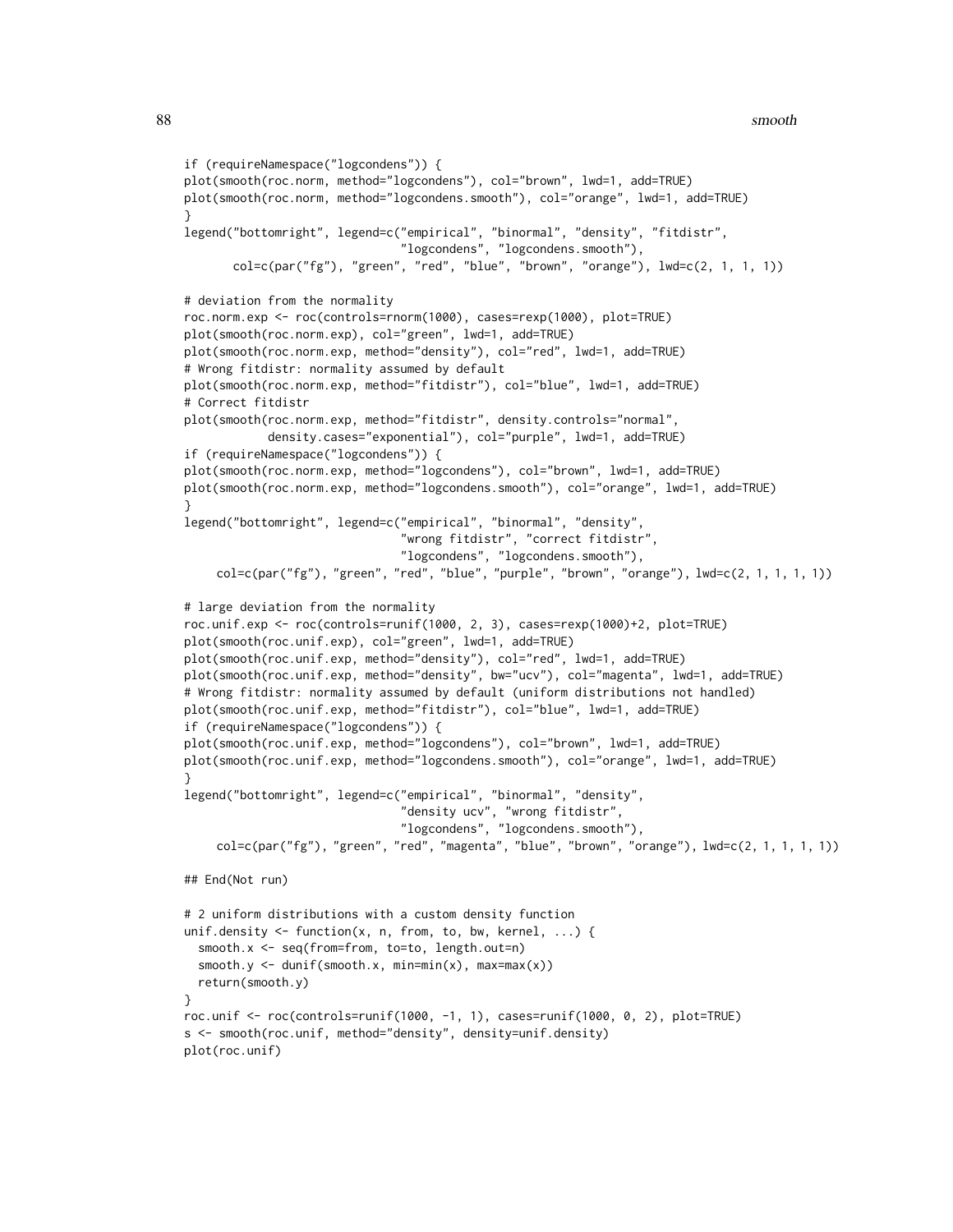```
plot(s, add=TRUE, col="grey")
## Not run:
# you can bootstrap a ROC curve smoothed with a density function:
ci(s, boot.n=100)
## End(Not run)
```
var.roc *Variance of a ROC curve*

## <span id="page-88-0"></span>Description

These functions compute the variance of the AUC of a ROC curve.

## Usage

```
var(...)
## Default S3 method:
var(...)
## S3 method for class 'auc'
var(auc, \ldots)## S3 method for class 'roc'
var(roc, method=c("delong", "bootstrap", "obuchowski"),
boot.n = 2000, boot.stratified = TRUE, reuse.auc=TRUE,
progress = getOption("pROCProgress")$name, parallel=FALSE, ...)
## S3 method for class 'smooth.roc'
var(smooth.roc, ...)
```
# Arguments

| roc, smooth.roc, auc |                                                                                                                                                                                                                                                                                                   |
|----------------------|---------------------------------------------------------------------------------------------------------------------------------------------------------------------------------------------------------------------------------------------------------------------------------------------------|
|                      | a "roc" object from the roc function, a "smooth.roc" object from the smooth<br>function or an "auc" object from the auc function.                                                                                                                                                                 |
| method               | the method to use, either "delong" or "bootstrap". The first letter is sufficient. If<br>omitted, the appropriate method is selected as explained in details.                                                                                                                                     |
| reuse.auc            | if TRUE (default) and the "roc" objects contain an "auc" field, re-use these spec-<br>ifications for the test. See details.                                                                                                                                                                       |
| boot.n               | for method="bootstrap" only: the number of bootstrap replicates or permuta-<br>tions. Default: 2000.                                                                                                                                                                                              |
| boot.stratified      |                                                                                                                                                                                                                                                                                                   |
|                      | for method="bootstrap" only: should the bootstrap be stratified (same number<br>of cases/controls in each replicate than in the original sample) or not. Default:<br>TRUE.                                                                                                                        |
| progress             | the name of progress bar to display. Typically "none", "win", "tk" or "text" (see<br>the name argument to create_progress_bar for more information), but a list<br>as returned by create_progress_bar is also accepted. See also the "Progress"<br>bars" section of this package's documentation. |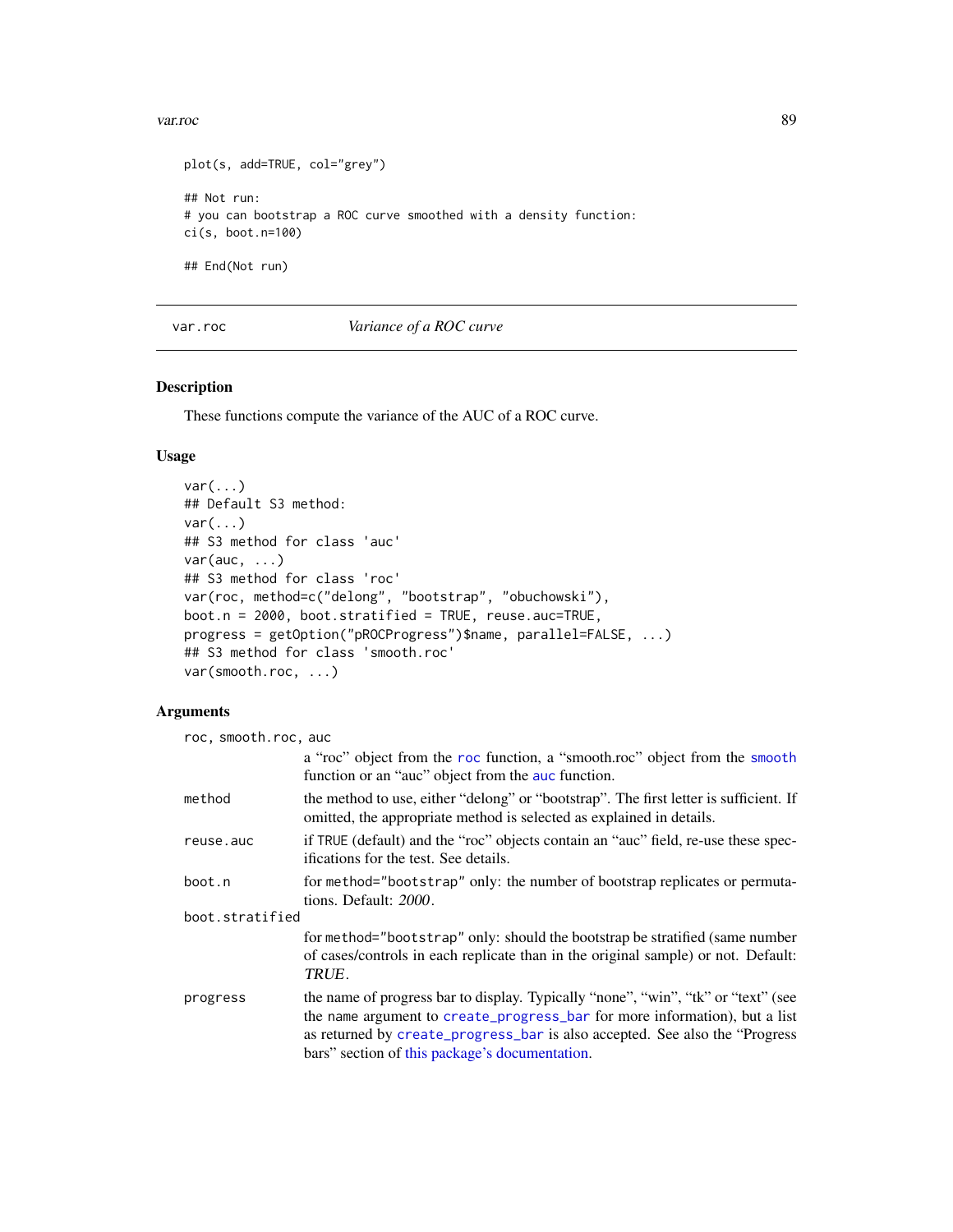<span id="page-89-0"></span>

| parallel | if TRUE, the bootstrap is processed in parallel, using parallel backend provided<br>by plyr (foreach).                                                                                                                                          |
|----------|-------------------------------------------------------------------------------------------------------------------------------------------------------------------------------------------------------------------------------------------------|
| .        | further arguments passed to or from other methods, especially arguments for<br>var. roc when calling var, var. auc and var. smooth. roc. Arguments for auc<br>(if reuse.auc=FALSE) and txtProgressBar (only char and style) if applica-<br>ble. |

## Details

The var function computes the variance of the AUC of a ROC curve. It is typically called with the [roc](#page-68-0) object of interest. Two methods are available: "delong" and "bootstrap" (see "Computational details" section below).

The default is to use "delong" method except for with partial AUC and smoothed curves where "bootstrap" is employed. Using "delong" for partial AUC and smoothed ROCs is not supported.

For [smoothed ROC curves,](#page-82-1) smoothing is performed again at each bootstrap replicate with the parameters originally provided. If a density smoothing was performed with user-provided density.cases or density.controls the bootstrap cannot be performed and an error is issued.

[var](#page-88-0). default forces the usage of the var function in the stats package, so that other code relying on var should continue to function normally.

## Value

The numeric value of the variance.

## AUC specification

var needs a specification of the AUC to compute the variance of the AUC of the ROC curve. The specification is defined by:

- 1. the "auc" field in the ["roc"](#page-68-0) objects if reuse.auc is set to TRUE (default)
- 2. passing the specification to [auc](#page-12-0) with . . . (arguments partial.auc, partial.auc.correct and partial.auc.focus). In this case, you must ensure either that the [roc](#page-68-0) object do not contain an auc field (if you called [roc](#page-68-0) with auc=FALSE), or set reuse.auc=FALSE.

If reuse . [auc](#page-12-0)=FALSE the auc function will always be called with . . . to determine the specification, even if the ["roc"](#page-68-0) objects do contain an auc field.

As well if the ["roc"](#page-68-0) objects do not contain an auc field, the [auc](#page-12-0) function will always be called with ... to determine the specification.

Warning: if the roc object passed to roc.test contains an [auc](#page-12-0) field and reuse. auc=TRUE, auc is not called and arguments such as partial.auc are silently ignored.

#### Computation details

With method="bootstrap", the processing is done as follow:

1. boot.n bootstrap replicates are drawn from the data. If boot.stratified is TRUE, each replicate contains exactly the same number of controls and cases than the original sample, otherwise if FALSE the numbers can vary.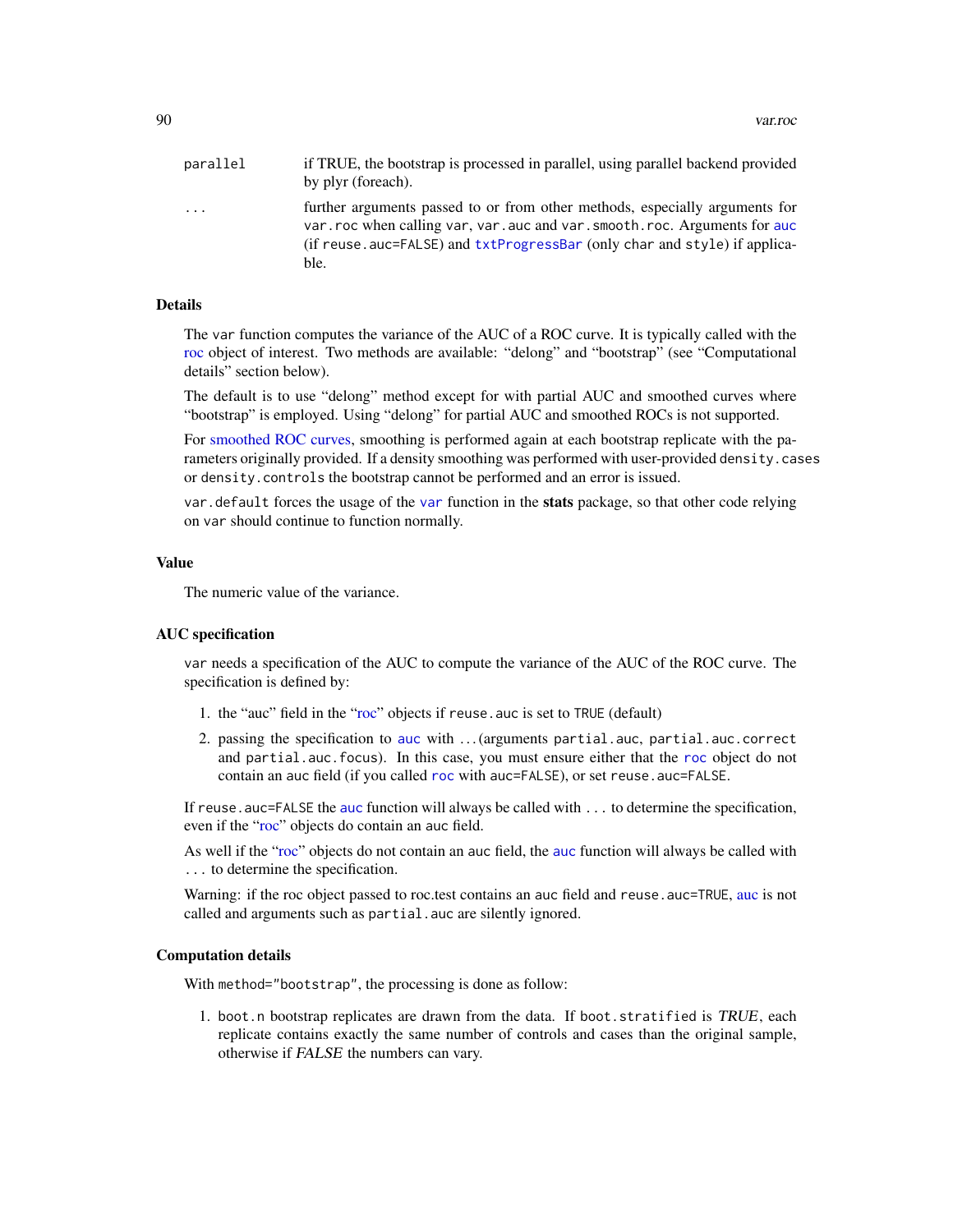- <span id="page-90-0"></span>2. for each bootstrap replicate, the AUC of the ROC curve is computed and stored.
- 3. the variance of the resampled AUCs are computed and returned.

With method="delong", the processing is done as described in Hanley and Hajian-Tilaki (1997) using the algorithm by Sun and Xu (2014).

With method="obuchowski", the processing is done as described in Obuchowski and McClish (1997), Table 1 and Equation 4, p. 1530–1531. The computation of q for partial area under the ROC curve is modified as:

$$
expr1 * (2 * pi * expr2)^{(-1)} * (-expr4) - A * B * expr1 * (2 * pi * expr23)^{(-1/2)} * expr3
$$

## Binormality assumption

The "obuchowski" method makes the assumption that the data is binormal. If the data shows a deviation from this assumption, it might help to normalize the data first (that is, before calling [roc](#page-68-0)), for example with quantile normalization:

norm.x <- qnorm(rank(x)/(length(x)+1))  $var(roc(response, norm.x, ...), ...)$ 

"delong" and "bootstrap" methods make no such assumption.

## Warnings

.

If method="delong" and the AUC specification specifies a partial AUC, the warning "Using De-Long for partial AUC is not supported. Using bootstrap test instead." is issued. The method argument is ignored and "bootstrap" is used instead.

If method="delong" and the ROC curve is smoothed, the warning "Using DeLong for smoothed ROCs is not supported. Using bootstrap test instead." is issued. The method argument is ignored and "bootstrap" is used instead.

If boot.stratified=FALSE and the sample has a large imbalance between cases and controls, it could happen that one or more of the replicates contains no case or control observation, or that there are not enough points for smoothing, producing a NA area. The warning "NA value(s) produced during bootstrap were ignored." will be issued and the observation will be ignored. If you have a large imbalance in your sample, it could be safer to keep boot.stratified=TRUE.

When the ROC curve has an [auc](#page-12-0) of 1 (or 100%), the variance will always be null. This is true for both "delong" and "bootstrap" methods that can not properly assess the variance in this case. This result is misleading, as the variance is of course not null. A [warning](#page-0-0) will be displayed to inform of this condition, and of the misleading output.

#### Errors

If density.cases and density.controls were provided for smoothing, the error "Cannot compute the covariance on ROC curves smoothed with density.controls and density.cases." is issued.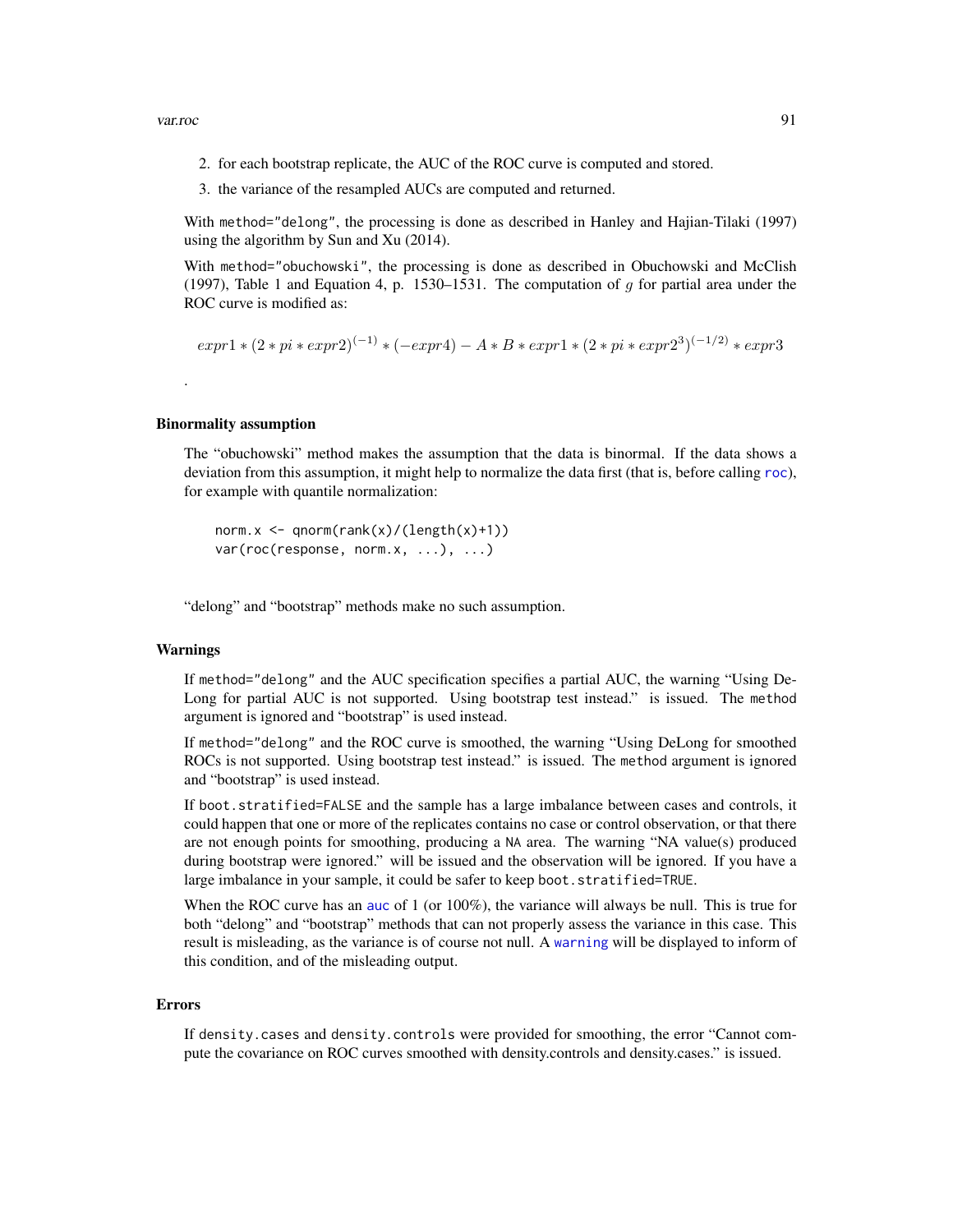## <span id="page-91-0"></span>References

Elisabeth R. DeLong, David M. DeLong and Daniel L. Clarke-Pearson (1988) "Comparing the areas under two or more correlated receiver operating characteristic curves: a nonparametric approach". *Biometrics* 44, 837–845.

James A. Hanley and Karim O. Hajian-Tilaki (1997) "Sampling variability of nonparametric estimates of the areas under receiver operating characteristic curves: An update". *Academic Radiology* 4, 49–58. DOI: doi: [10.1016/S10766332\(97\)801614.](https://doi.org/10.1016/S1076-6332(97)80161-4)

Nancy A. Obuchowski, Donna K. McClish (1997). "Sample size determination for diagnostic accurary studies involving binormal ROC curve indices". *Statistics in Medicine*, 16(13), 1529–1542. DOI: doi: [10.1002/\(SICI\)10970258\(19970715\)16:13<1529::AIDSIM565>3.0.CO;2H.](https://doi.org/10.1002/(SICI)1097-0258(19970715)16:13<1529::AID-SIM565>3.0.CO;2-H)

Xu Sun and Weichao Xu (2014) "Fast Implementation of DeLongs Algorithm for Comparing the Areas Under Correlated Receiver Operating Characteristic Curves". *IEEE Signal Processing Letters*, 21, 1389–1393. DOI: doi: [10.1109/LSP.2014.2337313.](https://doi.org/10.1109/LSP.2014.2337313)

Hadley Wickham (2011) "The Split-Apply-Combine Strategy for Data Analysis". *Journal of Statistical Software*, 40, 1–29. URL: [www.jstatsoft.org/v40/i01.](https://www.jstatsoft.org/v40/i01)

## See Also

[roc](#page-68-0), [cov.roc](#page-40-0)

CRAN package plyr, employed in this function.

## Examples

data(aSAH)

```
## Basic example
roc1 <- roc(aSAH$outcome, aSAH$s100b)
roc2 <- roc(aSAH$outcome, aSAH$wfns)
var(roc1)
var(roc2)
```

```
# We could also write it in one line:
var(roc(aSAH$outcome, aSAH$s100b))
```

```
## Not run:
# The latter used Delong. To use bootstrap:
var(roc1, method="bootstrap")
# Decrease boot.n for a faster execution
var(roc1,method="bootstrap", boot.n=1000)
```

```
## End(Not run)
```

```
# To use obuchowski:
var(roc1, method="obuchowski")
```

```
## Not run:
# Variance of smoothed ROCs:
# Smoothing is re-done at each iteration, and execution is slow
var(smooth(roc1))
```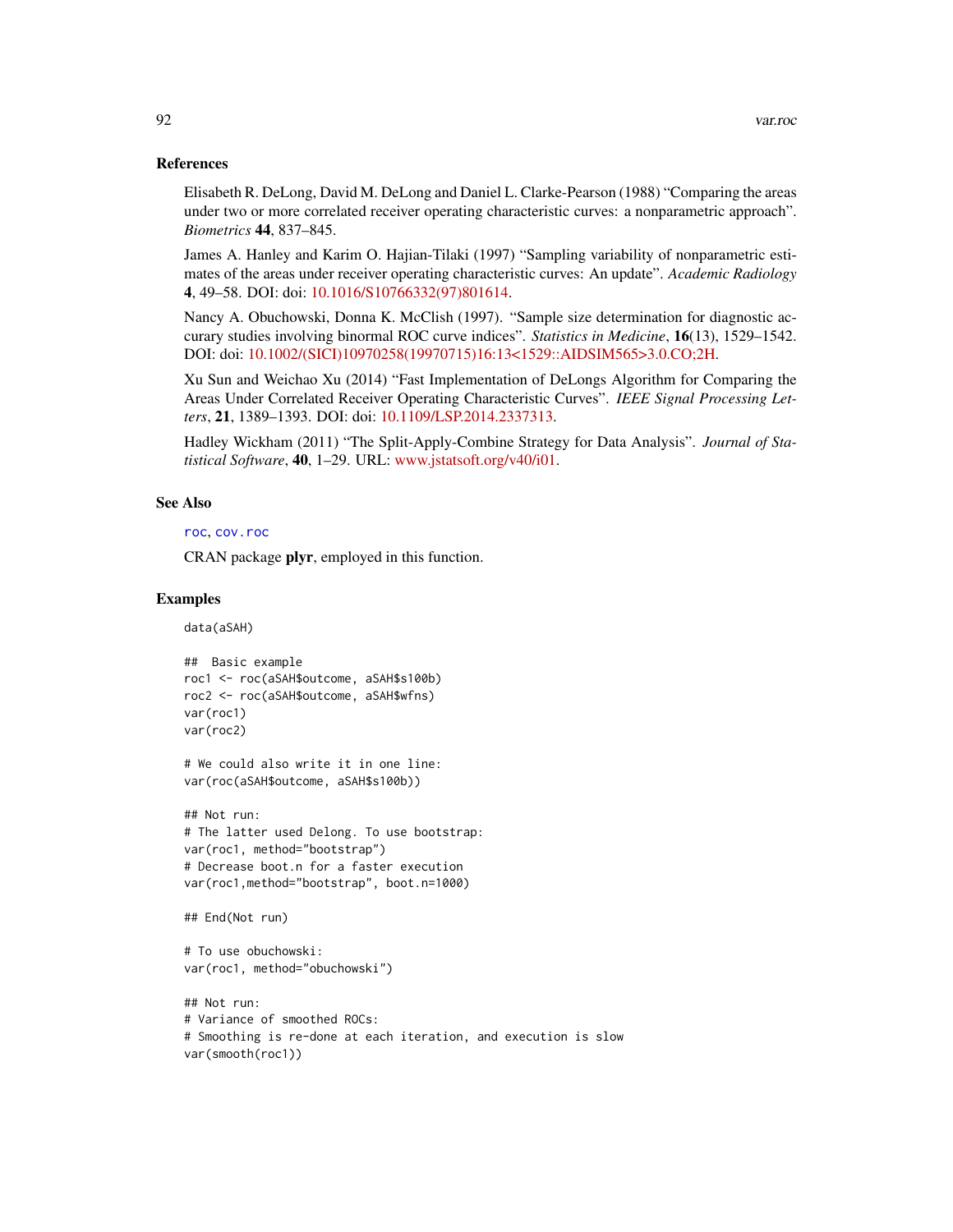```
## End(Not run)
# or from an AUC (no smoothing)
var(auc(roc1))
## Test data from Hanley and Hajian-Tilaki, 1997
disease.present <- c("Yes", "No", "Yes", "No", "No", "Yes", "Yes", "No",
                     "No", "Yes", "No", "No", "Yes", "No", "No")
field.strength.1 <- c(1, 2, 5, 1, 1, 1, 2, 1, 2, 2, 1, 1, 5, 1, 1)
field.strength.2 <- c(1, 1, 5, 1, 1, 1, 4, 1, 2, 2, 1, 1, 5, 1, 1)
roc3 <- roc(disease.present, field.strength.1)
roc4 <- roc(disease.present, field.strength.2)
# Assess the variance:
var(roc3)
var(roc4)
## Not run:
# With bootstrap:
var(roc3, method="bootstrap")
var(roc4, method="bootstrap")
## End(Not run)
```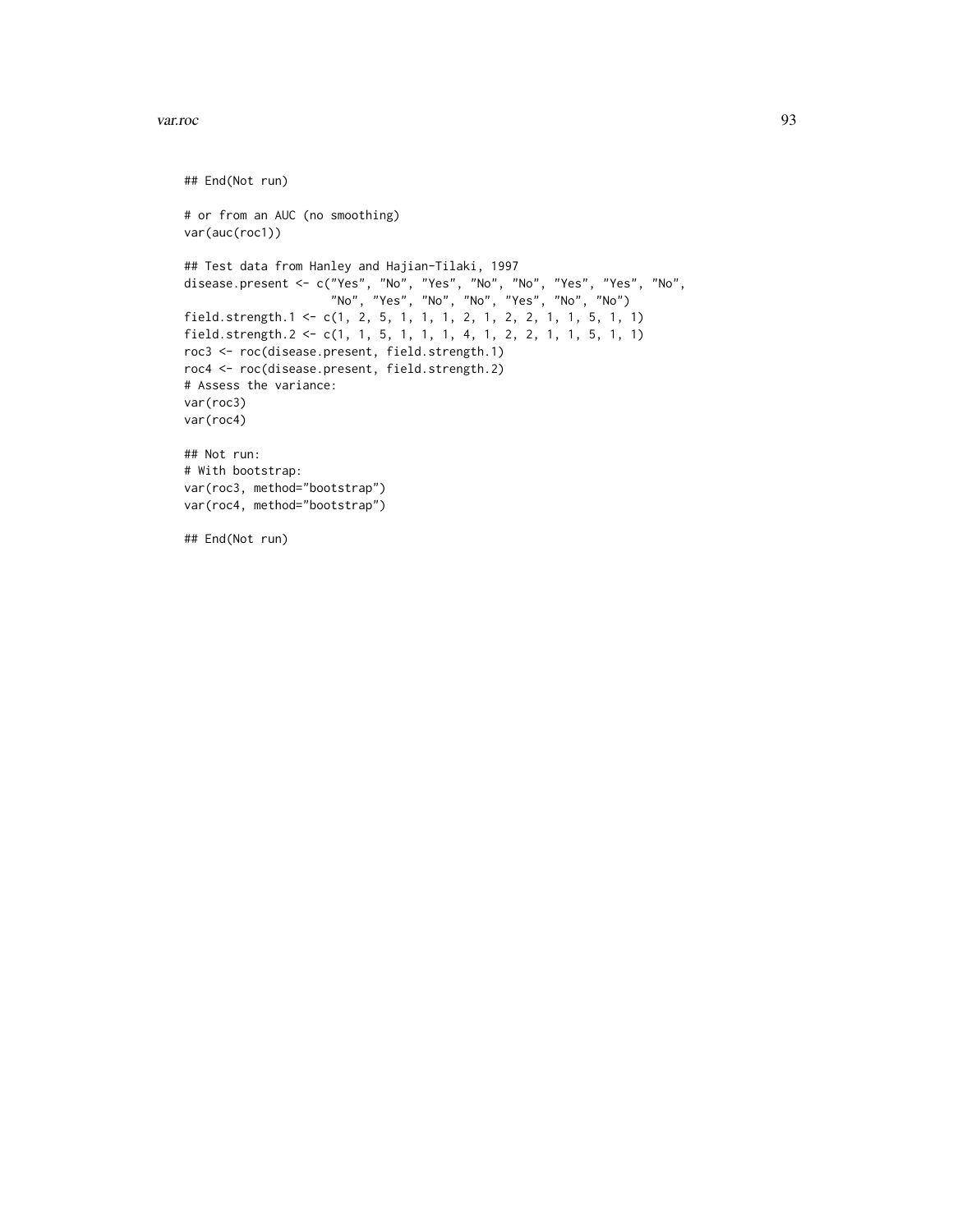# Index

∗ aplot lines.roc, [50](#page-49-0) plot.ci, [55](#page-54-0) plot.roc, [57](#page-56-1) pROC-package, [2](#page-1-1) ∗ datasets aSAH, [12](#page-11-0) ∗ hplot lines.roc, [50](#page-49-0) plot.ci, [55](#page-54-0) plot.roc, [57](#page-56-1) pROC-package, [2](#page-1-1) ∗ htest pROC-package, [2](#page-1-1) roc.test, [76](#page-75-1) ∗ logic are.paired, [10](#page-9-1) has.partial.auc, [49](#page-48-0) ∗ methods groupGeneric, [48](#page-47-0) ∗ multivariate cov.roc, [41](#page-40-1) roc.test, [76](#page-75-1) ∗ nonparametric auc, [13](#page-12-1) ci, [16](#page-15-1) ci.auc, [18](#page-17-0) ci.coords, [22](#page-21-0) ci.se, [26](#page-25-0) ci.sp, [29](#page-28-0) ci.thresholds, [32](#page-31-0) coords, [35](#page-34-1) cov.roc, [41](#page-40-1) lines.roc, [50](#page-49-0) multiclass.roc, [52](#page-51-0) plot.ci, [55](#page-54-0) plot.roc, [57](#page-56-1) power.roc.test, [63](#page-62-1) print, [67](#page-66-1)

pROC-package, [2](#page-1-1) roc, [69](#page-68-1) roc.test, [76](#page-75-1) smooth, [83](#page-82-2) var.roc, [89](#page-88-1) ∗ package pROC-package, [2](#page-1-1) ∗ print print, [67](#page-66-1) pROC-package, [2](#page-1-1) ∗ programming are.paired, [10](#page-9-1) has.partial.auc, [49](#page-48-0) ∗ roc are.paired, [10](#page-9-1) auc, [13](#page-12-1) ci, [16](#page-15-1) ci.auc, [18](#page-17-0) ci.coords, [22](#page-21-0) ci.se, [26](#page-25-0) ci.sp, [29](#page-28-0) ci.thresholds, [32](#page-31-0) coords, [35](#page-34-1) cov.roc, [41](#page-40-1) has.partial.auc, [49](#page-48-0) lines.roc, [50](#page-49-0) multiclass.roc, [52](#page-51-0) plot.ci, [55](#page-54-0) plot.roc, [57](#page-56-1) power.roc.test, [63](#page-62-1) print, [67](#page-66-1) pROC-package, [2](#page-1-1) roc, [69](#page-68-1) roc.test, [76](#page-75-1) smooth, [83](#page-82-2) var.roc, [89](#page-88-1) ∗ smooth smooth, [83](#page-82-2) ∗ univar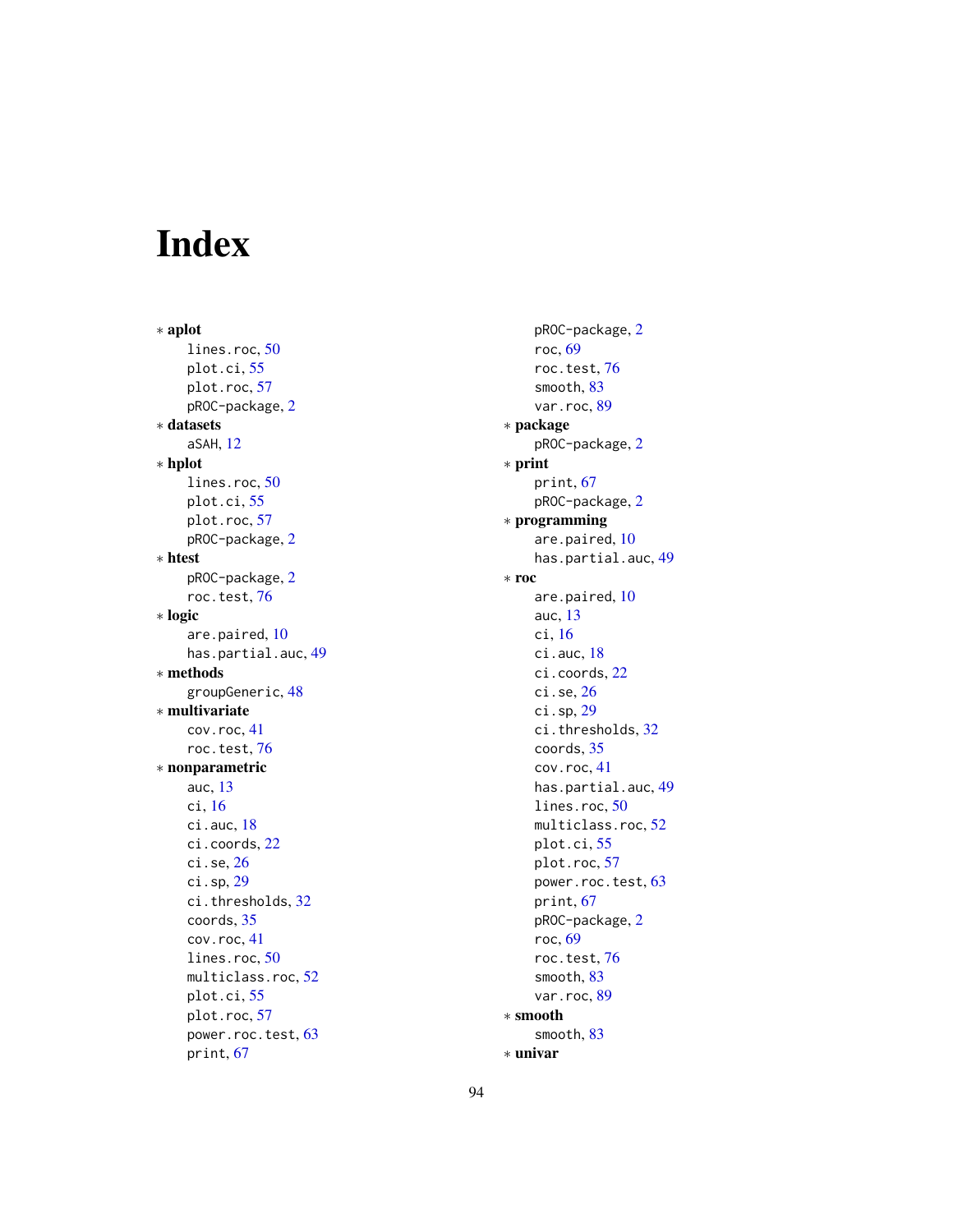auc, [13](#page-12-1) ci, [16](#page-15-1) ci.auc, [18](#page-17-0) ci.coords, [22](#page-21-0) ci.se, [26](#page-25-0) ci.sp, [29](#page-28-0) ci.thresholds, [32](#page-31-0) coords, [35](#page-34-1) lines.roc, [50](#page-49-0) multiclass.roc, [52](#page-51-0) plot.ci, [55](#page-54-0) plot.roc, [57](#page-56-1) power.roc.test, [63](#page-62-1) print, [67](#page-66-1) pROC-package, [2](#page-1-1) roc, [69](#page-68-1) smooth, [83](#page-82-2) var.roc, [89](#page-88-1) ∗ utilities auc, [13](#page-12-1) ci, [16](#page-15-1) ci.auc, [18](#page-17-0) ci.coords, [22](#page-21-0) ci.se, [26](#page-25-0) ci.sp, [29](#page-28-0) ci.thresholds, [32](#page-31-0) coords, [35](#page-34-1) cov.roc, [41](#page-40-1) lines.roc, [50](#page-49-0) multiclass.roc, [52](#page-51-0) plot.ci, [55](#page-54-0) plot.roc, [57](#page-56-1) power.roc.test, [63](#page-62-1) print, [67](#page-66-1) pROC-package, [2](#page-1-1) roc, [69](#page-68-1) roc.test, [76](#page-75-1) smooth, [83](#page-82-2) var.roc, [89](#page-88-1) %in%, *[72](#page-71-0)* abline, *[61](#page-60-0)* are.paired, *[3](#page-2-0)*, [10,](#page-9-1) *[42](#page-41-0)*, *[45](#page-44-0)*, *[77,](#page-76-0) [78](#page-77-0)* as.numeric, *[74](#page-73-0)* as.ordered, *[74](#page-73-0)* aSAH, *[4](#page-3-0)*, [12](#page-11-0) auc, *[2,](#page-1-1) [3](#page-2-0)*, *[11,](#page-10-0) [12](#page-11-0)*, [13,](#page-12-1) *[17](#page-16-0)*, *[19–](#page-18-0)[21](#page-20-0)*, *[42–](#page-41-0)[44](#page-43-0)*, *[48–](#page-47-0)[50](#page-49-0)*, *[53,](#page-52-0) [54](#page-53-0)*, *[61,](#page-60-0) [62](#page-61-0)*, *[64,](#page-63-0) [65](#page-64-0)*, *[68,](#page-67-0) [69](#page-68-1)*, *[71,](#page-70-0) [72](#page-71-0)*, *[74](#page-73-0)*, *[76](#page-75-1)[–80](#page-79-0)*, *[84](#page-83-0)*, *[89–](#page-88-1)[91](#page-90-0)*

ci, *[2,](#page-1-1) [3](#page-2-0)*, *[6](#page-5-0)*, *[11,](#page-10-0) [12](#page-11-0)*, *[14](#page-13-0)*, [16,](#page-15-1) *[21](#page-20-0)*, *[25](#page-24-0)*, *[28](#page-27-0)*, *[31](#page-30-0)*, *[34](#page-33-0)*, *[48](#page-47-0)*, *[53](#page-52-0)*, *[62](#page-61-0)*, *[68,](#page-67-0) [69](#page-68-1)*, *[71,](#page-70-0) [72](#page-71-0)*, *[74](#page-73-0)*, *[84](#page-83-0)* ci.auc, *[3](#page-2-0)*, *[6](#page-5-0)*, *[12](#page-11-0)*, *[16,](#page-15-1) [17](#page-16-0)*, [18,](#page-17-0) *[71](#page-70-0)* ci.coords, *[3](#page-2-0)*, *[6](#page-5-0)*, *[17](#page-16-0)*, [22,](#page-21-0) *[33](#page-32-0)*, *[38](#page-37-0)*, *[41](#page-40-1)* ci.se, *[3](#page-2-0)*, *[6](#page-5-0)*, *[12](#page-11-0)*, *[17](#page-16-0)*, [26,](#page-25-0) *[31](#page-30-0)*, *[55,](#page-54-0) [56](#page-55-0)*, *[71](#page-70-0)* ci.sp, *[3](#page-2-0)*, *[6](#page-5-0)*, *[12](#page-11-0)*, *[17](#page-16-0)*, *[28](#page-27-0)*, [29,](#page-28-0) *[55,](#page-54-0) [56](#page-55-0)*, *[71](#page-70-0)* ci.thresholds, *[3](#page-2-0)*, *[6](#page-5-0)*, *[12](#page-11-0)*, *[17](#page-16-0)*, *[24](#page-23-0)*, [32,](#page-31-0) *[55,](#page-54-0) [56](#page-55-0)*, *[71](#page-70-0)* combined, *[52](#page-51-0)* confidence interval, *[5](#page-4-0)* coords, *[3,](#page-2-0) [4](#page-3-0)*, *[12](#page-11-0)*, *[22,](#page-21-0) [23](#page-22-0)*, *[25](#page-24-0)*, *[32,](#page-31-0) [33](#page-32-0)*, [35,](#page-34-1) *[40](#page-39-0)*, *[60](#page-59-0)*, *[68,](#page-67-0) [69](#page-68-1)*, *[73](#page-72-0)* coords\_transpose, *[36](#page-35-0)*, [40](#page-39-0) cov, *[3](#page-2-0)*, *[42](#page-41-0)*, *[64](#page-63-0)* cov *(*cov.roc*)*, [41](#page-40-1) cov.roc, [41,](#page-40-1) *[92](#page-91-0)* covariance, *[5](#page-4-0)*, *[64](#page-63-0)* create\_progress\_bar, *[19](#page-18-0)*, *[23,](#page-22-0) [24](#page-23-0)*, *[26](#page-25-0)*, *[29](#page-28-0)*, *[32](#page-31-0)*, *[42](#page-41-0)*, *[77](#page-76-0)*, *[89](#page-88-1)* data.frame, *[36](#page-35-0)*, *[40](#page-39-0)*, *[53](#page-52-0)*, *[69,](#page-68-1) [70](#page-69-0)*, *[80](#page-79-0)* density, *[83,](#page-82-2) [84](#page-83-0)* dnorm, *[85](#page-84-0)* dweibull, *[85](#page-84-0)* Extract, *[35](#page-34-1)* fitdistr, *[83](#page-82-2)[–85](#page-84-0)* geom\_line, *[47](#page-46-0)* ggplot2, *[47](#page-46-0)* ggroc, *[3](#page-2-0)* ggroc *(*ggroc.roc*)*, [47](#page-46-0) ggroc.roc, [47](#page-46-0) groupGeneric, [48,](#page-47-0) *[49](#page-48-0)* has.partial.auc, *[3](#page-2-0)*, [49](#page-48-0) identical, *[11](#page-10-0)* infinite, *[74](#page-73-0)* interactive, *[5](#page-4-0)* lines, *[51](#page-50-0)* lines.roc, *[3](#page-2-0)*, [50](#page-49-0) lines.smooth.roc *(*lines.roc*)*, [50](#page-49-0) list, *[63](#page-62-1)*, *[84](#page-83-0)* lm, *[85](#page-84-0)* logConROC, *[85](#page-84-0)* match.call, *[53](#page-52-0)*, *[73](#page-72-0)*, *[85](#page-84-0)*

matching, *[83,](#page-82-2) [84](#page-83-0)*